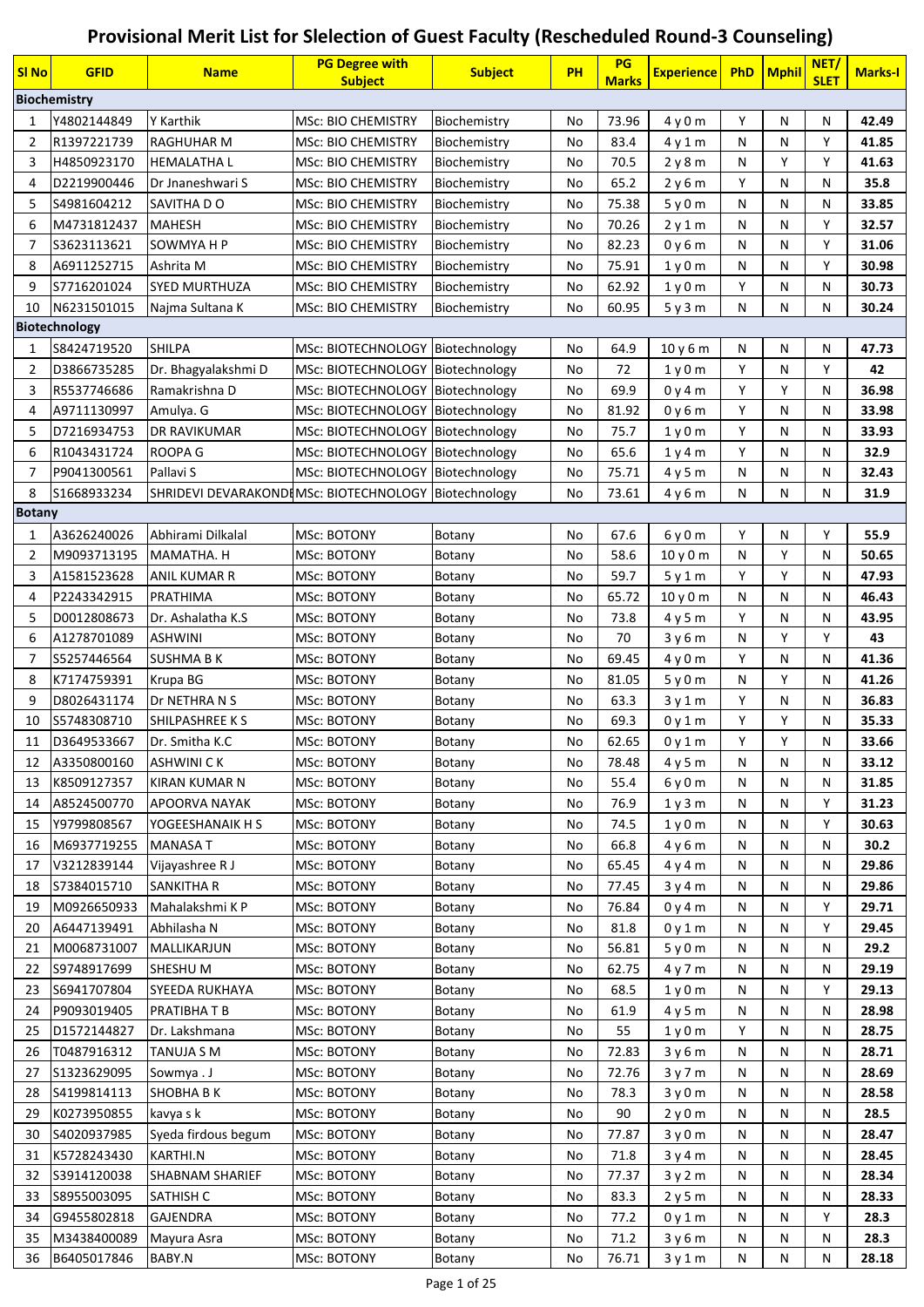| Sl No          | <b>GFID</b>                | <b>Name</b>                              | <b>PG Degree with</b><br><b>Subject</b> | <b>Subject</b>         | <b>PH</b> | <b>PG</b><br><b>Marks</b> | <b>Experience</b> | <b>PhD</b> | <b>Mphil</b> | NET/<br><b>SLET</b> | <b>Marks-I</b> |
|----------------|----------------------------|------------------------------------------|-----------------------------------------|------------------------|-----------|---------------------------|-------------------|------------|--------------|---------------------|----------------|
| 37             | S6920028555                | <b>SWAPNATS</b>                          | <b>MSc: BOTONY</b>                      | Botany                 | No        | 70.62                     | 3y4m              | N          | N            | N                   | 28.16          |
| 38             | S3456923737                | SHRUTI KADAM                             | MSc: BOTONY                             | Botany                 | No        | 76.65                     | 0 y 1 m           | N          | Ν            | Υ                   | 28.16          |
| 39             | D4513924135                | Deepika P S                              | MSc: BOTONY                             | Botany                 | No        | 76.55                     | 3y0m              | N          | N            | N                   | 28.14          |
| Chemistry      |                            |                                          |                                         |                        |           |                           |                   |            |              |                     |                |
| 1              | V5777753848                | VINAY SUVARNA M N                        | <b>MSc: CHEMISTRY</b>                   | Chemistry              | No        | 66.61                     | 11y0m             | N          | N            | Y                   | 58.65          |
| 2              | A8264435561                | Archana Onkar                            | <b>MSc: CHEMISTRY</b>                   | Chemistry              | No        | 72.02                     | 7y6m              | N          | Υ            | Ν                   | 46.51          |
| 3              | S5661106333                | SINDHU SHREE H S                         | <b>MSc: CHEMISTRY</b>                   | Chemistry              | No        | 83.42                     | 5y5m              | N          | N            | Υ                   | 46.36          |
| 4              | M8707008151                | Manohar P                                | <b>MSc: CHEMISTRY</b>                   | Chemistry              | No        | 58.4                      | 3y0m              | Y          | N            | Υ                   | 44.6           |
| 5              | U8247301528                | USHA U B                                 | <b>MSc: CHEMISTRY</b>                   | Chemistry              | No        | 80.17                     | 8y0m              | N          | N            | N                   | 44.04          |
| 6              | D1839020426                | Dr.Shilpa.R                              | <b>MSc: CHEMISTRY</b>                   | Chemistry              | No        | 80.6                      | 0y7m              | Y          | N            | Y                   | 42.65          |
| $\overline{7}$ | P1907734115                | PRADEEP KUMAR M                          | <b>MSc: CHEMISTRY</b>                   | Chemistry              | No        | 82.11                     | 7y1m              | N          | N            | N                   | 41.53          |
| 8              | S3492145795                | SHILPA SHREE H R                         | <b>MSc: CHEMISTRY</b>                   | Chemistry              | No        | 69.24                     | 8 y 1 m           | N          | N            | N                   | 41.31          |
| 9              | D9157418035                | Dr.PRATAP S R                            | <b>MSc: CHEMISTRY</b>                   | Chemistry              | No        | 67                        | 2y0m              | Y          | Υ            | Ν                   | 40.75          |
| 10             | A1452601734                | Anilkumar R                              | <b>MSc: CHEMISTRY</b>                   | Chemistry              | No        | 65.87                     | 1y0m              | Y          | N            | Y                   | 40.47          |
| 11             | S2622928443                | Subhashini.P.R                           | <b>MSc: CHEMISTRY</b>                   | Chemistry              | No        | 76.05                     | 3y4m              | N          | N            | Y                   | 38.51          |
| 12             | R9660903231                | RAKSHA GOUNDALKAR                        | <b>MSc: CHEMISTRY</b>                   | Chemistry              | No        | 69.09                     | 7y2m              | N          | N            | N                   | 38.27          |
| 13             | S7073400213                | Shubhavathi T                            | <b>MSc: CHEMISTRY</b>                   | Chemistry              | No        | 62.35                     | 0y5m              | Y          | N            | Υ                   | 38.09          |
| 14             | S8436100125                | <b>SYED IBRAHIM</b>                      | <b>MSc: CHEMISTRY</b>                   | Chemistry              | No        | 84.47                     | 2y5m              | N          | N            | Υ                   | 37.62          |
| 15             | S1664142758                | SOWMYA LAKSHMI B                         | <b>MSc: CHEMISTRY</b>                   | Chemistry              | No        | 80                        | 5y5m              | N          | N            | N                   | 36.5           |
| 16             | 02375341126                | Obaiah G O                               | MSc: CHEMISTRY                          | Chemistry              | No        | 61                        | 3y0m              | Y          | N            | Ν                   | 36.25          |
| 17             | R6549925335                | RAMYA SHREE A R                          | <b>MSc: CHEMISTRY</b>                   | Chemistry              | No        | 72.5                      | 6y1m              | N          | N            | Ν                   | 36.13          |
| 18             | V8535500363                | VINOD D                                  | <b>MSc: CHEMISTRY</b>                   | Chemistry              | No        | 70                        | 3y2m              | N          | N            | Y                   | 35.5           |
| 19             | K1059018809                | Kavita seetaram naik                     | <b>MSC: CHEMISTRY</b>                   | Chemistry              | No        | 69.08                     | 6y0m              | N          | N            | Ν                   | 35.27          |
| 20             | D3898714650                | Dr. Vinay S P                            | <b>MSc: CHEMISTRY</b>                   | Chemistry              | No        | 68.7                      | 2y3m              | Y          | N            | N                   | 35.18          |
| 21             | V1536639011                | VIDYA M P                                | <b>MSc: CHEMISTRY</b>                   | Chemistry              | No        | 77.9                      | 5y1m              | N          | N            | Ν                   | 34.48          |
| 22             | R6693221586                | <b>REKHAS</b>                            | <b>MSc: CHEMISTRY</b>                   | Chemistry              | No        | 77.76                     | 5y0m              | N          | N            | N                   | 34.44          |
| 23             | S0589209204                | SRIKRISHNA V Y                           | <b>MSc: CHEMISTRY</b>                   | Chemistry              | No        | 71.7                      | 2y6m              | N          | N            | Y                   | 34.43          |
| 24             | C2973000384                | Chaitramallu M                           | <b>MSc: CHEMISTRY</b>                   | Chemistry              | No        | 64.52                     | 2y1m              | Y          | N            | N                   | 34.13          |
| 25             | M5803231674                | MADHU M                                  | MSc: CHEMISTRY                          | Chemistry              | No        | 63.82                     | 4y1m              | N          | Υ            | Ν                   | 33.96          |
| 26             | S8507221728                | Shivakumar                               | <b>MSc: CHEMISTRY</b>                   | Chemistry              | No        | 74.3                      | 5y1m              | N          | N            | N                   | 33.58          |
| 27             | A5453727838                | AVINASH S N                              | <b>MSc: CHEMISTRY</b>                   | Chemistry              | No        | 80.26                     | 1y6m              | N          | N            | Y                   | 33.57          |
| 28             | L5392454497                | Lalithamma c                             | <b>MSc: CHEMISTRY</b>                   | Chemistry              | No        | 67.07                     | 2y5m              | N          | N            | Y                   | 33.27          |
| 29             | V6479255813                | vidyagayatri M                           | <b>MSc: CHEMISTRY</b>                   | Chemistry              | No        | 83                        | 0y3m              | Y          | N            | N                   | 32.75          |
| 30             | N4222302368                | Nandadeepa katannavar MSc: CHEMISTRY     |                                         | Chemistry              | No        | 69.91                     | 2y0m              | N          | N            | Υ                   | 32.48          |
| 31             | P5592846055                | PRAMOD H                                 | <b>MSc: CHEMISTRY</b>                   | Chemistry              | No        | 69.65                     | 2y0m              | N          | N            | Υ                   | 32.41          |
| 32             | A9076120474                | Ambika A S                               | <b>MSc: CHEMISTRY</b>                   | Chemistry              | No        | 74.47                     | 4y4m              | N          | N            | Ν                   | 32.12          |
| 33             | M5251839858                | <b>MANGLA RAO</b>                        | <b>MSc: CHEMISTRY</b>                   | Chemistry              | No        | 73.92                     | 1y4m              | N          | N            | Υ                   | 31.98          |
| 34             | G9742629548                | <b>GANESH NARAYAN BHATMSC: CHEMISTRY</b> |                                         | Chemistry              | No        | 67.65                     | 2y0m              | N          | N            | Y                   | 31.91          |
| 35             | S1289742278                | SUDARSHAN GOWDA M MSc: CHEMISTRY         |                                         | Chemistry              | No        | 67.24                     | 3y1m              | N          | Υ            | N                   | 31.81          |
| 36             | U9403305570                | <b>UMESHCHANDRA</b>                      | <b>MSc: CHEMISTRY</b>                   | Chemistry              | No        | 67.18                     | 1y0m              | Y          | N            | Ν                   | 31.8           |
| 37             | D5906817123<br>M2507351289 | Dr.Hanumappa<br>MALLAREDDY B             | <b>MSc: CHEMISTRY</b>                   | Chemistry              | No<br>No  | 55<br>66.77               | 0y3m              | Y<br>N     | Υ<br>N       | N<br>Υ              | 31.75<br>31.69 |
| 38<br>39       | J9089635828                | JYOTHI PRIYA M                           | MSc: CHEMISTRY<br><b>MSc: CHEMISTRY</b> | Chemistry<br>Chemistry | No        | 72.3                      | 2y0m<br>1y5m      | N          | N            | Υ                   | 31.58          |
| 40             | S7819415041                | SACHIN KUMATHE                           | <b>MSc: CHEMISTRY</b>                   | Chemistry              | No        | 66.2                      | 5y1m              | Ν          | N            | Ν                   | 31.55          |
| 41             | S4865932771                | SHRUTHA PAVANKUMARMSC: CHEMISTRY         |                                         | Chemistry              | No        | 69.5                      | 4y6m              | N          | N            | Ν                   | 30.88          |
| 42             | A4100549521                | Alabur Ranjitha                          | <b>MSc: CHEMISTRY</b>                   | Chemistry              | No        | 75                        | 0y9m              | N          | N            | Υ                   | 30.75          |
| 43             | S7579433966                | Sindhu P                                 | <b>MSc: CHEMISTRY</b>                   | Chemistry              | No        | 74.62                     | 4y2m              | N          | N            | Ν                   | 30.66          |
| 44             | C0653714656                | Chethana S                               | <b>MSc: CHEMISTRY</b>                   | Chemistry              | No        | 73.5                      | 1y0m              | N          | N            | Υ                   | 30.38          |
| 45             | S8923359033                | SMITA. B. R                              | <b>MSc: CHEMISTRY</b>                   | Chemistry              | No        | 61.45                     | 0y1m              | N          | Υ            | Υ                   | 30.36          |
| 46             | A8784807292                | <b>AMRUTHA M</b>                         | <b>MSc: CHEMISTRY</b>                   | Chemistry              | No        | 77.4                      | 0y6m              | N          | N            | Υ                   | 29.85          |
| 47             | R8995103280                | RATHNAMALA N                             | MSc: CHEMISTRY                          | Chemistry              | No        | 75.4                      | 3y4m              | N          | N            | N                   | 29.35          |
| 48             | L5859131338                | LATHA S                                  | <b>MSc: CHEMISTRY</b>                   | Chemistry              | No        | 63.3                      | 4y4m              | N          | N            | N                   | 29.33          |
| 49             | G0731349242                | <b>GOVINDA</b>                           | <b>MSc: CHEMISTRY</b>                   | Chemistry              | No        | 57.21                     | 5y2m              | N          | N            | N                   | 29.3           |
| 50             | J9155757889                | <b>JYOTIK</b>                            | <b>MSc: CHEMISTRY</b>                   | Chemistry              | No        | 69.12                     | 0y9m              | N          | N            | Υ                   | 29.28          |
| 51             | S4191300464                | SPOORTHY P C                             | <b>MSc: CHEMISTRY</b>                   | Chemistry              | No        | 74.74                     | 3y4m              | N          | N            | Ν                   | 29.19          |
| 52             | S9530003205                | Sharanya S                               | <b>MSc: CHEMISTRY</b>                   | Chemistry              | No        | 62.36                     | 4y4m              | N          | N            | Ν                   | 29.09          |
| 53             | A3135827966                | Aladakatti Shwetha                       | <b>MSc: CHEMISTRY</b>                   | Chemistry              | No        | 74.16                     | 3y6m              | N          | N            | Ν                   | 29.04          |
| 54             | V1788724650                | <b>VIVEKRAJ N</b>                        | <b>MSc: CHEMISTRY</b>                   | Chemistry              | No        | 55.7                      | 5y1m              | Ν          | Ν            | Ν                   | 28.93          |
| 55             | K4237032431                | <b>KUMAR BADIGER</b>                     | <b>MSc: CHEMISTRY</b>                   | Chemistry              | No        | 67.6                      | 1y0m              | N          | Ν            | Υ                   | 28.9           |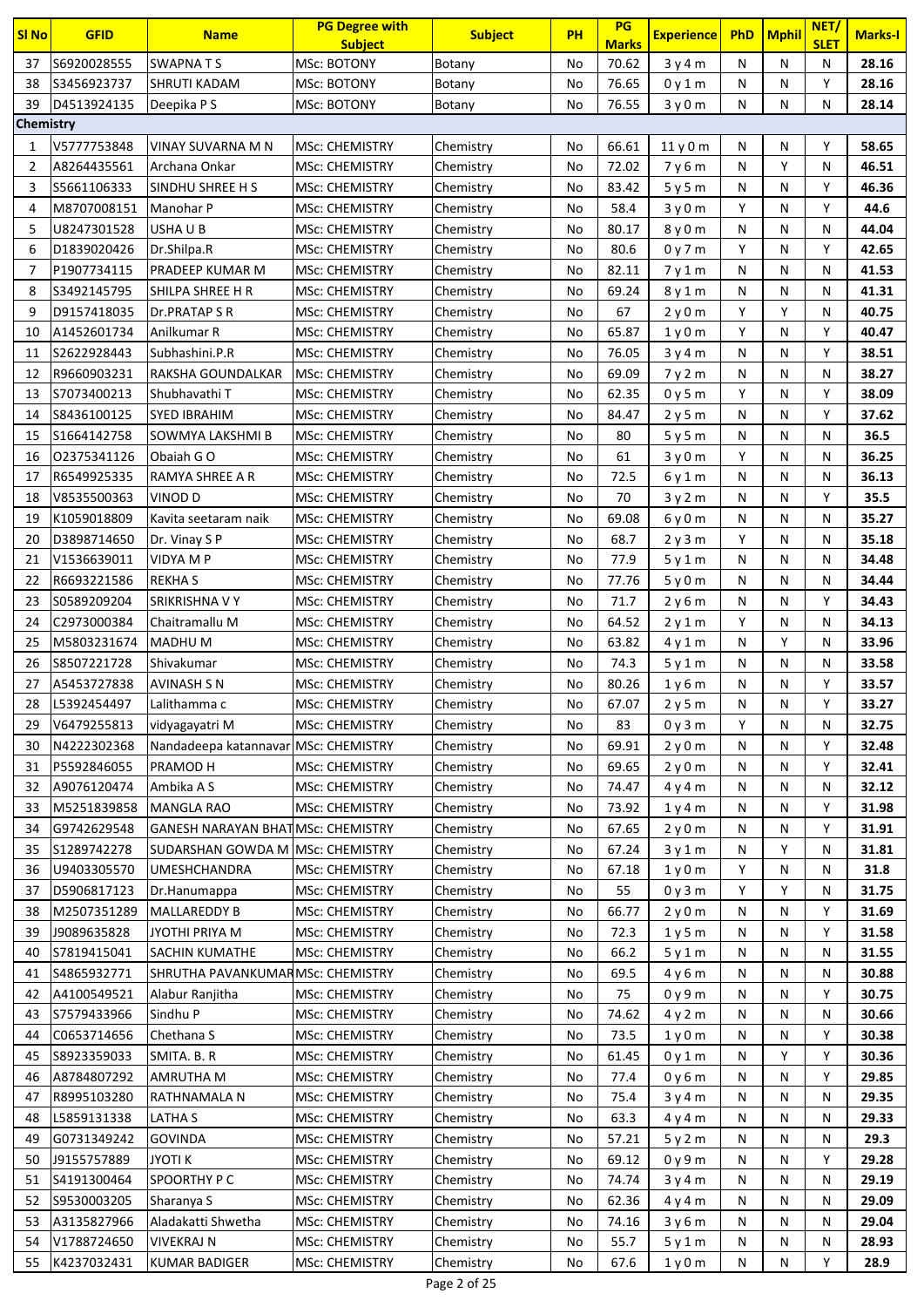| <b>SI No</b>    | <b>GFID</b> | <b>Name</b>                          | <b>PG Degree with</b>                   | <b>Subject</b>       | <b>PH</b> | PG                   | <b>Experience</b> | <b>PhD</b> | <b>Mphil</b> | NET/<br><b>SLET</b> | <b>Marks-I</b> |
|-----------------|-------------|--------------------------------------|-----------------------------------------|----------------------|-----------|----------------------|-------------------|------------|--------------|---------------------|----------------|
| 56              | R5121353665 | Roja S N                             | <b>Subject</b><br><b>MSc: CHEMISTRY</b> | Chemistry            | No        | <b>Marks</b><br>73.5 | 3y6m              | N          | N            | N                   | 28.88          |
| 57              | H9692505454 | HANUMANTAPPA TALAWMSC: CHEMISTRY     |                                         |                      |           | 73.33                |                   | N          | N            | N                   | 28.83          |
| 58              | S7460425813 |                                      |                                         | Chemistry            | No<br>No  | 67.23                | 3y5m              |            | N            |                     | 28.81          |
|                 | A5660206425 | Shyla M N                            | <b>MSc: CHEMISTRY</b>                   | Chemistry            |           | 66.97                | 3y8m              | N          |              | Ν                   | 28.74          |
| 59              |             | Atheeba Asra Banu                    | <b>MSc: CHEMISTRY</b>                   | Chemistry            | No        |                      | 4y0m              | Ν          | N            | Ν                   |                |
| 60              | S2447335423 | shwetha T                            | <b>MSc: CHEMISTRY</b>                   | Chemistry            | No        | 54.7                 | 5y1m              | N          | N            | Ν                   | 28.68          |
| 61              | S9080804192 | Sujatha U                            | <b>MSc: CHEMISTRY</b>                   | Chemistry            | No        | 66.45                | 1y0m              | N          | N            | Υ                   | 28.61          |
| 62              | S8916910150 | SHRUTHI T M                          | <b>MSc: CHEMISTRY</b>                   | Chemistry            | No        | 72.3                 | 3y6m              | N          | N            | N                   | 28.58          |
| 63              | C8644442777 | CHAYADEVI                            | <b>MSc: CHEMISTRY</b>                   | Chemistry            | No        | 72.2                 | 3y6m              | N          | N            | N                   | 28.55          |
| 64              | A3181420887 | AKSHATA S NANDAGAONMSc: CHEMISTRY    |                                         | Chemistry            | No        | 78.2                 | 3y0m              | N          | N            | N                   | 28.55          |
| 65              | S6692328506 | <b>SUMITRAY B</b>                    | <b>MSC: CHEMISTRY</b>                   | Chemistry            | No        | 66.2                 | 4y1m              | N          | N            | N                   | 28.55          |
| 66              | R3370734300 | <b>REKHA H.P</b>                     | <b>MSc: CHEMISTRY</b>                   | Chemistry            | No        | 72.1                 | 3y7m              | N          | N            | N                   | 28.53          |
| 67              | S7276419516 | Swetha S                             | <b>MSc: CHEMISTRY</b>                   | Chemistry            | No        | 72.02                | 3y6m              | N          | N            | Ν                   | 28.51          |
| 68              | P7005644931 | Priya Vimal                          | <b>MSc: CHEMISTRY</b>                   | Chemistry            | No        | 78                   | 0y3m              | N          | N            | Y                   | 28.5           |
| 69              | U6051616882 | UZMABANU R                           | <b>MSc: CHEMISTRY</b>                   | Chemistry            | No        | 90                   | 2y0m              | N          | N            | Ν                   | 28.5           |
| 70              | L1023914988 | Lakshmi Channappagol                 | <b>MSc: CHEMISTRY</b>                   | Chemistry            | No        | 71.91                | 3y7m              | N          | N            | Ν                   | 28.48          |
| 71              | Z1955401403 | ZULKHAR NAIN AHMED                   | <b>MSc: CHEMISTRY</b>                   | Chemistry            | No        | 71.71                | 3y6m              | N          | N            | N                   | 28.43          |
| 72              | N9020310912 | Nandini Joshi S                      | <b>MSc: CHEMISTRY</b>                   | Chemistry            | No        | 83.68                | 2y7m              | N          | N            | N                   | 28.42          |
| 73              | N4647117114 | <b>NAMRATHA</b>                      | <b>MSc: CHEMISTRY</b>                   | Chemistry            | No        | 71.64                | 3y5m              | N          | N            | N                   | 28.41          |
| 74              | S7109322540 | <b>SWATHI</b>                        | <b>MSc: CHEMISTRY</b>                   | Chemistry            | No        | 71.58                | 3y4m              | N          | N            | N                   | 28.4           |
| 75              | R1479831851 | RAKESH GOWDA P J                     | <b>MSc: CHEMISTRY</b>                   | Chemistry            | No        | 71.46                | 3y4m              | N          | N            | N                   | 28.37          |
| 76              | S5869815809 | Shylaja C K                          | <b>MSc: CHEMISTRY</b>                   | Chemistry            | No        | 83.45                | 2y7m              | N          | N            | N                   | 28.36          |
| 77              | R6470514239 | Roopsagar N                          | <b>MSc: CHEMISTRY</b>                   | Chemistry            | No        | 65.39                | 4y0m              | N          | N            | Ν                   | 28.35          |
| 78              | K3173601544 | KAVYA HEGDE                          | <b>MSC: CHEMISTRY</b>                   | Chemistry            | No        | 77.37                | 3y0m              | Ν          | N            | Ν                   | 28.34          |
| 79              | M4934645483 | MANASA A K                           | <b>MSc: CHEMISTRY</b>                   | Chemistry            | No        | 77.37                | 3y0m              | N          | N            | N                   | 28.34          |
| 80              | M2930925161 | Manjula. M                           | <b>MSc: CHEMISTRY</b>                   | Chemistry            | No        | 65.36                | 4y2m              | N          | Ν            | N                   | 28.34          |
| 81              | J6046039022 | Jyothipriya darshini BP              | <b>MSc: CHEMISTRY</b>                   | Chemistry            | No        | 77.11                | 3y0m              | N          | N            | Ν                   | 28.28          |
| 82              | S2489245405 | SANGEETHA P K                        | <b>MSc: CHEMISTRY</b>                   | Chemistry            | No        | 77                   | 3y2m              | N          | N            | Ν                   | 28.25          |
| 83              | S9099210826 | SURESH R N                           | <b>MSc: CHEMISTRY</b>                   | Chemistry            | No        | 64.94                | 1y0m              | N          | N            | Y                   | 28.24          |
| 84              | G3115247217 | <b>GIRISHA S</b>                     | <b>MSc: CHEMISTRY</b>                   | Chemistry            | No        | 76.9                 | 3y1m              | N          | N            | N                   | 28.23          |
| 85              | K5475945084 | Keerthi Shree H S                    | <b>MSc: CHEMISTRY</b>                   | Chemistry            | No        | 70.72                | 3y6m              | N          | N            | N                   | 28.18          |
| 86              | A3106812430 | ANUSUYA K B                          | <b>MSc: CHEMISTRY</b>                   | Chemistry            | No        | 64.61                | 4y1m              | N          | N            | Ν                   | 28.15          |
| 87              | P3733131559 | Patange Mahesh Gangad MSc: CHEMISTRY |                                         | Chemistry            | No        | 64.58                | 0y1m              | Y          | N            | N                   | 28.15          |
| 88              | S5146834020 | SWTHIRANI R.                         | <b>MSc: CHEMISTRY</b>                   | Chemistry            | No        | 76.57                | 3y0m              | N          | N            | Ν                   | 28.14          |
| 89              | B5742731831 | <b>BHARATH R</b>                     | MSc: CHEMISTRY                          | Chemistry            | No        | 64.34                | 1y0m              | Ν          | Ν            | Υ                   | 28.09          |
| 90              | A2754738844 | Ayesha B N                           | <b>MSc: CHEMISTRY</b>                   | Chemistry            | No        | 70.3                 | 3y6m              | N          | N            | Ν                   | 28.08          |
| 91              | S6391425633 | SARASWATI                            | <b>MSc: CHEMISTRY</b>                   | Chemistry            | No        | 64.25                | 4y0m              | N          | N            | Ν                   | 28.06          |
| 92              | V6523424938 | Varshitha U N                        | <b>MSc: CHEMISTRY</b>                   | Chemistry            | No        | 70.19                | 0y6m              | N          | N            | Υ                   | 28.05          |
| 93              | P1421915741 | PRAJWAL.B.J                          | <b>MSc: CHEMISTRY</b>                   | Chemistry            | No        | 70                   | 3y4m              | N          | N            | Ν                   | 28             |
| 94              | V0902917460 | <b>Vasant Tonape</b>                 | <b>MSc: CHEMISTRY</b>                   | Chemistry            | No        | 70                   | 3y5m              | N          | N            | N                   | 28             |
| 95              | A5122105690 | <b>AKSHATHAK</b>                     | <b>MSc: CHEMISTRY</b>                   | Chemistry            | No        | 63.84                | 4y0m              | N          | N            | Ν                   | 27.96          |
| 96              | S9911826211 | <b>SHWETHANR</b>                     | <b>MSc: CHEMISTRY</b>                   | Chemistry            | No        | 63.72                | 4y0m              | Ν          | N            | Ν                   | 27.93          |
| 97              | C0298152687 | <b>CHANDRU H R</b>                   | <b>MSc: CHEMISTRY</b>                   | Chemistry            | No        | 51.5                 | 4y10m             | Ν          | N            | Ν                   | 27.88          |
| 98              | B6366529963 | <b>Ballesh N</b>                     | <b>MSc: CHEMISTRY</b>                   | Chemistry            | No        | 69.5                 | 0y6m              | Ν          | N            | Υ                   | 27.88          |
| 99              | H6483825634 | <b>HARSHITHA KN</b>                  | <b>MSc: CHEMISTRY</b>                   | Chemistry            | No        | 75.39                | 3y1m              | Ν          | N            | Ν                   | 27.85          |
| 100             | Y6550719223 | YASMEEN BANU                         | <b>MSc: CHEMISTRY</b>                   | Chemistry            | No        | 75.4                 | 0y1m              | Ν          | N            | Y                   | 27.85          |
| <b>Commerce</b> |             |                                      |                                         |                      |           |                      |                   |            |              |                     |                |
| 1               | T9463035545 | THEJASWINI D L                       | <b>MCom: COMMERCE</b>                   | Commerce             | No        | 62.42                | 15 y 8 m          | Y          | Υ            | Ν                   | 81.61          |
| 2               | R6263254505 | <b>RANJU B R</b>                     | MCom: COMMERCE                          | Commerce             | No        | 88.4                 | 12y0m             | Y          | N            | Υ                   | 79.1           |
| 3               | D1815001758 | DR. K. B. Ravindra                   | MCom: COMMERCE                          | Commerce             | No        | 58.5                 | 9y6m              | Υ          | Υ            | Υ                   | 70.13          |
| 4               | L4691329250 | LAKSHMI BHAT                         | MCom: COMMERCE                          | Commerce             | No        | 61.4                 | 13y1m             | N          | Υ            | Y                   | 69.35          |
| 5               | B8262751898 | <b>BHAVANI SHANKAR K C</b>           | MCom: COMMERCE                          | Commerce             | No        | 60.85                | 12y5m             | Ν          | Υ            | Υ                   | 67.71          |
| 6               | K5310302208 | <b>KUMARA HT</b>                     | MCom: COMMERCE                          | Commerce             | No        | 66.35                | 12 y 6 m          | Y          | N            | Ν                   | 66.09          |
| 7               | M8031407087 | MANJUSWAMI MUTTINAMCom: COMMERCE     |                                         | Commerce             | No        | 63.5                 | 13 y 0 m          | Ν          | N            | Υ                   | 63.88          |
| 8               | A6158236713 | AJJAYYA HIREMATH                     | MCom: COMMERCE                          | Commerce             | No        | 69.45                | 10y0m             | Ν          | Y            | Υ                   | 62.36          |
| 9               | L7568007008 | LAKSHMEESHA C                        | MCom: COMMERCE                          | Commerce             | Yes       | 63.45                | 8y6m              | N          | N            | Υ                   | 60.36          |
|                 | S0895242195 | <b>SUREKHA.Y</b>                     | MCom: COMMERCE                          |                      |           | 60.6                 |                   | N          | Υ            | Ν                   | 60.15          |
| 10              | N3287745205 | NARASINH KULKARNI                    | MCom: COMMERCE                          | Commerce             | No<br>No  | 60                   | 13y1m             | N          | Υ            | Ν                   | 60             |
| 11<br>12        | P9152757723 | POORNIMA B G                         | MCom: COMMERCE                          | Commerce<br>Commerce |           | 65.65                | 13 y 0 m          |            | Υ            |                     | 58.41          |
|                 |             |                                      | <b>MCom: COMMERCE</b>                   |                      | No        |                      | 12 y 0 m          | N          |              | Ν<br>Y              |                |
| 13              | M2485257014 | Mahalinga M                          |                                         | Commerce             | No        | 60.3                 | 11y3m             | Ν          | N            |                     | 57.08          |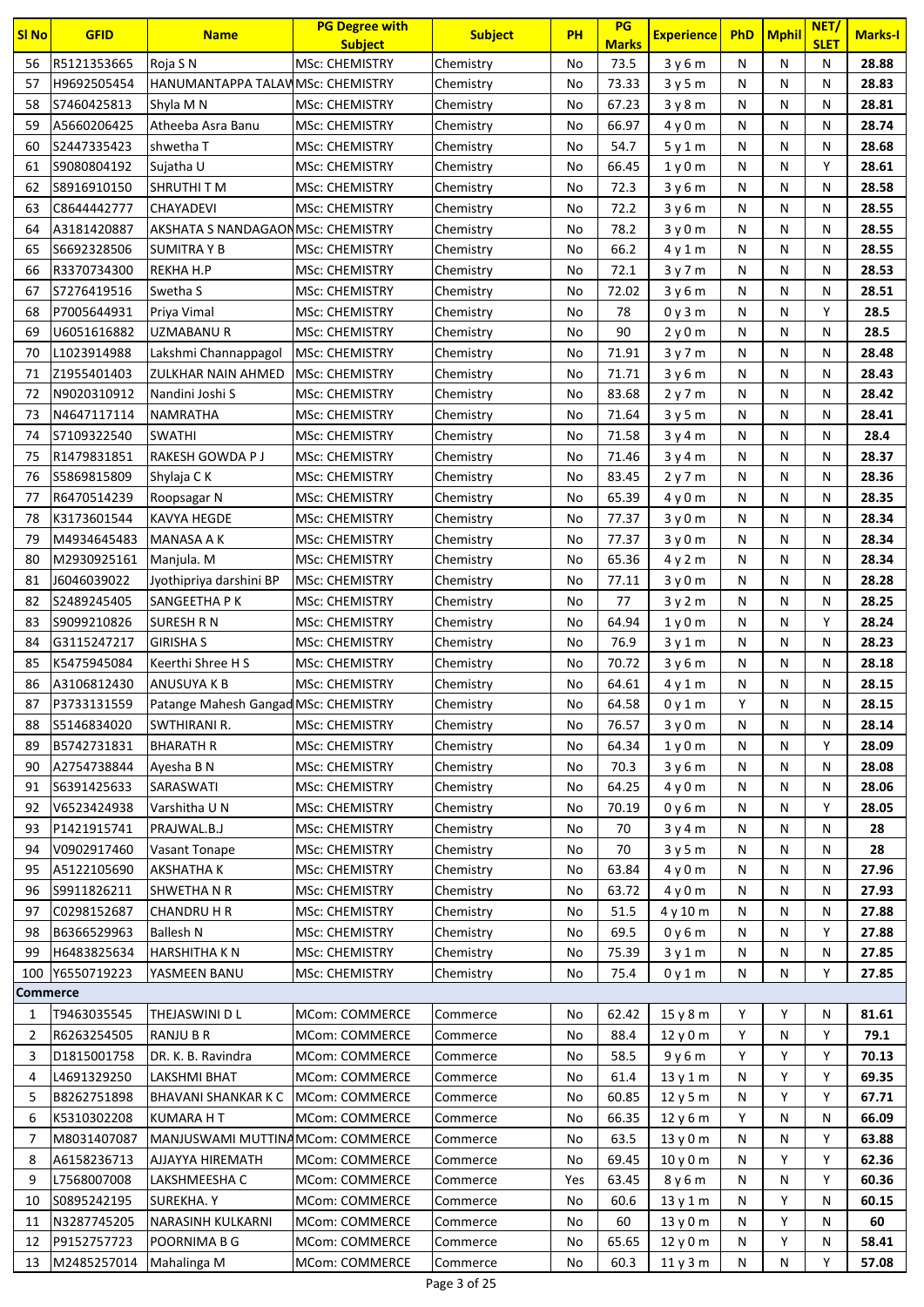| <b>SI No</b> | <b>GFID</b>                | <b>Name</b>                             | <b>PG Degree with</b>                   | <b>Subject</b>   | <b>PH</b> | PG<br><b>Marks</b> | <b>Experience</b> | PhD    | <b>Mphil</b> | NET/<br><b>SLET</b> | <b>Marks-I</b> |
|--------------|----------------------------|-----------------------------------------|-----------------------------------------|------------------|-----------|--------------------|-------------------|--------|--------------|---------------------|----------------|
| 14           | P7923749943                | Pallavi L                               | <b>Subject</b><br><b>MCom: COMMERCE</b> | Commerce         | No        | 69                 | 6 y 0 m           | Υ      | ${\sf N}$    | Υ                   | 56.25          |
| 15           | M3165242864                | MAHESHA M B                             | <b>MCom: COMMERCE</b>                   |                  | No        | 80                 |                   | Y      | N            | Y                   | 56             |
| 16           | R6068708227                | <b>RAJSHREE HULGEKAR</b>                | <b>MCom: COMMERCE</b>                   | Commerce         |           | 60                 | 5y0m              | N      | Υ            | N                   | 55.5           |
|              | K8877716069                |                                         | <b>MCom: COMMERCE</b>                   | Commerce         | No        | 65.35              | 11y4m             | Y      | Y            |                     | 55.34          |
| 17<br>18     | V3626501986                | KHANDOJI RAO M H<br><b>VENKATESHA P</b> | <b>MCom: COMMERCE</b>                   | Commerce         | No        | 65.2               | 6y11m             | N      | N            | N<br>Υ              | 55.3           |
|              |                            |                                         |                                         | Commerce         | No        |                    | 10y0m             | N      | N            | Y                   | 55.3           |
| 19<br>20     | V3626502105<br>U0084706944 | <b>VENKATESHA P</b><br>UMA H            | <b>MCom: COMMERCE</b><br>MCom: COMMERCE | Commerce         | No        | 65.2<br>64.66      | 10y3m             | N      | Y            | N                   | 55.17          |
| 21           | K8704649042                | KIRAN KUMAR HM                          |                                         | Commerce         | No        |                    | 11y0m             | N      | Y            | Y                   |                |
| 22           | G2786824940                |                                         | <b>MCom: COMMERCE</b>                   | Commerce         | No        | 62.14              | 8y0m              | N      | Υ            | Υ                   | 54.54<br>53.8  |
|              |                            | GOVINDARAJU B.V.                        | <b>MCom: COMMERCE</b>                   | Commerce         | No        | 53.2<br>63.7       | 8y6m              | Y      | ${\sf N}$    | Y                   |                |
| 23           | D0123305189                | DR. NAGESH Y G                          | MCom: COMMERCE                          | Commerce         | No        | 67.2               | 5y4m              |        | ${\sf N}$    | Y                   | 53.43<br>52.8  |
| 24           | A8135206913                | <b>ASHWINI HEGDE</b>                    | <b>MCom: COMMERCE</b>                   | Commerce         | No        |                    | 9y0m              | N      |              | Υ                   |                |
| 25           | G9670127936                | <b>GANGADHARA K</b>                     | <b>MCom: COMMERCE</b>                   | Commerce         | No        | 60.45              | 9y6m              | N      | N            |                     | 52.61          |
| 26<br>27     | D0915200180                | DAKSHAYANI M C                          | MCom: COMMERCE<br><b>MCom: COMMERCE</b> | Commerce         | No        | 66.32              | 9y2m              | N      | N            | Y<br>Y              | 52.58<br>52.49 |
|              | A0148616851                | Asharani                                |                                         | Commerce         | No        | 65.95              | 9y0m              | N<br>Y | N            | Υ                   |                |
| 28           | N9859212860                | NANDISHA H D                            | <b>MCom: COMMERCE</b>                   | Commerce         | No        | 62.7               | 5y2m              |        | N            | Y                   | 51.68          |
| 29           | K1765045210                | <b>KAVYASHREE BC</b>                    | MCom: COMMERCE                          | Commerce         | No        | 78.95              | 7y5m              | N      | N            |                     | 51.24          |
| 30           | S6350640319                | <b>SHALINI R</b>                        | <b>MCom: COMMERCE</b>                   | Commerce         | No        | 72.15              | 8y1m              | N      | ${\sf N}$    | Y                   | 51.04          |
| 31           | J0677618505                | Jayalakshmi S                           | <b>MCom: COMMERCE</b>                   | Commerce         | No        | 65.9               | 8y5m              | N      | N            | Υ                   | 50.98          |
| 32           | A9267206156                | Ajay Shet                               | MCom: COMMERCE                          | Commerce         | No        | 64.75              | 6y6m              | N      | Y            | Y                   | 50.69          |
| 33           | S4199840116                | Shivakumar Mestri                       | MCom: COMMERCE                          | Commerce         | No        | 64                 | 6y5m              | N      | Y            | Y                   | 50.5           |
| 34           | S1608642908                | SHREEMATI K HEBBAR                      | <b>MCom: COMMERCE</b>                   | Commerce         | Yes       | 53.5               | 9 y 3 m           | N      | ${\sf N}$    | N                   | 50.38          |
| 35           | S9132734957                | SRINIVASA K C                           | <b>MCom: COMMERCE</b>                   | Commerce         | No        | 69.15              | 8y2m              | N      | N            | Υ                   | 50.29          |
| 36           | N6077717944                | Namita Vastradmath                      | MCom: COMMERCE                          | Commerce         | No        | 68.65              | 11y2m             | N      | ${\sf N}$    | N                   | 50.16          |
| 37           | T6374018654                | <b>TANUJA KP</b>                        | MCom: COMMERCE                          | Commerce         | No        | 56.3               | 10y0m             | N      | Y            | N                   | 50.08          |
| 38           | M9330901312                | <b>MANOJ KUMAR K</b>                    | MCom: COMMERCE                          | Commerce         | No        | 67.41              | 8y2m              | N      | N            | Y                   | 49.85          |
| 39           | S8718.27218                | Shama                                   | <b>MCom: COMMERCE</b>                   | Commerce         | No        | 65                 | 8y2m              | N      | ${\sf N}$    | Y                   | 49.25          |
| 40           | M5867806745                | MUNIMADA S                              | MCom: COMMERCE                          | Commerce         | No        | 64.55              | 8 y 0 m           | N      | ${\sf N}$    | Y                   | 49.14          |
| 41           | M4003327717                | <b>MAMATHAKR</b>                        | MCom: COMMERCE                          | Commerce         | No        | 62.35              | 11y3m             | N      | ${\sf N}$    | N                   | 48.59          |
| 42           | V7305010240                | <b>VITTAL CHANNAL</b>                   | <b>MCom: COMMERCE</b>                   | Commerce         | No        | 60.54              | 11y1m             | N      | ${\sf N}$    | N                   | 48.14          |
| 43           | M1937811460                | Mallappa                                | <b>MCom: COMMERCE</b>                   | Commerce         | No        | 72                 | 7y1m              | N      | ${\sf N}$    | Υ                   | 48             |
| 44           | V7121906018                | Venkatesha T                            | <b>MCom: COMMERCE</b>                   | Commerce         | No        | 64.79              | 10 y 6 m          | N      | ${\sf N}$    | N                   | 47.7           |
| 45           | M9171450998                | <b>MEHABOOB PASHA</b>                   | MCom: COMMERCE                          | Commerce         | No        | 70.65              | 7 y 2 m           | N      | N            | Y                   | 47.66          |
| 46           | N9900401400                | NAGAMANI KJ                             | <b>MCom: COMMERCE</b>                   | Commerce         | No        | 68.5               | 10y0m             | N      | N            | N                   | 47.13          |
| 47           | A5963653286                | <b>ASFAK HUBBALLI</b>                   | MCom: COMMERCE                          | Commerce         | No        | 66.62              | 7y3m              | N      | N            | Υ                   | 46.66          |
| 48           | P3973110036                | PRAVEENA KUMARI M                       | MCom: COMMERCE                          | Commerce         | No        | 66.2               | 10y0m             | N      | N            | N                   | 46.55          |
| 49           | B7782838683                | BASAWARAJA                              | <b>MCom: COMMERCE</b>                   | Commerce         | No        | 64                 | 10y0m             | N      | N            | N                   | 46             |
| 50           | G5956921664                | <b>GOWRAMMAL</b>                        | MCom: COMMERCE                          | Commerce         | No        | 63.5               | 10y0m             | Ν      | N            | N                   | 45.88          |
| 51           | V8169104395                | VIKAS VISHNU BALGI                      | MCom: COMMERCE                          | Commerce         | No        | 57.3               | 10y7m             | N      | N            | N                   | 45.83          |
| 52           | S6684505247                | Sowmya Amin                             | <b>MCom: COMMERCE</b>                   | Commerce         | No        | 74.6               | 6y0m              | N      | Ν            | Υ                   | 45.65          |
| 53           | R5707444966                | RAJASEKHARAPPA C                        | <b>MCom: COMMERCE</b>                   | Commerce         | No        | 61.44              | 8 y 0 m           | N      | Y            | N                   | 45.36          |
| 54           | G3119938723                | Govindaraju J H                         | <b>MCom: COMMERCE</b>                   | Commerce         | No        | 72.65              | 9y0m              | N      | ${\sf N}$    | N                   | 45.16          |
| 55           | S2507206458                | SRIVIDYA.B                              | <b>MCom: COMMERCE</b>                   | Commerce         | No        | 60.5               | 10y1m             | N      | N            | N                   | 45.13          |
| 56           | S5277622006                | <b>SWAPNAS</b>                          | MCom: COMMERCE                          | Commerce         | No        | 71.94              | 9y0m              | N      | N            | N                   | 44.99          |
| 57           | R7543115864                | RAMESH PUJARI                           | MCom: COMMERCE                          | Commerce         | No        | 82.17              | 8y2m              | N      | N            | N                   | 44.54          |
| 58           | G8543836755                | GANGARAJA                               | MCom: COMMERCE                          | Commerce         | No        | 69.95              | 6 y 0 m           | N      | N            | Υ                   | 44.49          |
| 59           | D3097512844                | Dr. JYOTI M GOUDAR                      | MCom: COMMERCE                          | Commerce         | No        | 75.42              | 4 y 4 m           | Υ      | N            | N                   | 44.36          |
| 60           | V1374341789                | VISHWA KADADEVAR                        | MCom: COMMERCE                          | Commerce         | No        | 56.68              | 9 y 10 m          | N      | N            | N                   | 44.17          |
| 61           | Y4740608262                | YESHODA PK                              | MCom: COMMERCE                          | Commerce         | No        | 73.28              | 5y7m              | N      | N            | Y                   | 43.82          |
| 62           | H5501514244                | Harish DL                               | <b>MCom: COMMERCE</b>                   | Commerce         | Yes       | 63.2               | 6y0m              | N      | N            | N                   | 43.8           |
| 63           | G7450740944                | <b>GOURISH SHESHU NAIK</b>              | MCom: COMMERCE                          | Commerce         | No        | 55                 | 8 y 0 m           | N      | Y            | N                   | 43.75          |
| 64           | A4341710013                | Amrapali                                | MCom: COMMERCE                          | Commerce         | No        | 66.1               | 3y3m              | Y      | Y            | N                   | 43.53          |
| 65           | N2464916824                | NETHRAVATHI K N                         | MCom: COMMERCE                          | Commerce         | No        | 60.05              | 9y6m              | N      | N            | N                   | 43.51          |
| 66           | S6169723912                | SALMA PK                                | <b>MBFI: Banking Finance</b>            | <b>{Commerce</b> | No        | 65.73              | 9y0m              | N      | N            | N                   | 43.43          |
| 67           | N2411134818                | Nishmitha P                             | MCom: COMMERCE                          | Commerce         | No        | 77.48              | 5y0m              | Ν      | N            | Υ                   | 43.37          |
| 68           | V0999312949                | <b>VENKATESAN M N</b>                   | MCom: COMMERCE                          | Commerce         | No        | 65                 | 7y3m              | N      | Y            | N                   | 43.25          |
| 69           | S8081938800                | SHREELALITHA M.S                        | MCom: COMMERCE                          | Commerce         | No        | 76.84              | 8 y 0 m           | Ν      | N            | N                   | 43.21          |
| 70           | A6593529634                | ABHILASHA A C                           | MCom: COMMERCE                          | Commerce         | No        | 76.84              | 5y1m              | N      | N            | Υ                   | 43.21          |
| 71           | S9718749415                | Sharada Madar                           | MCom: COMMERCE                          | Commerce         | No        | 64.6               | 9y0m              | Ν      | N            | N                   | 43.15          |
| 72           | S6503816469                | SUBRAMANYASWAMY K MCom: COMMERCE        |                                         | Commerce         | No        | 64.3               | 7y0m              | N      | Y            | N                   | 43.08          |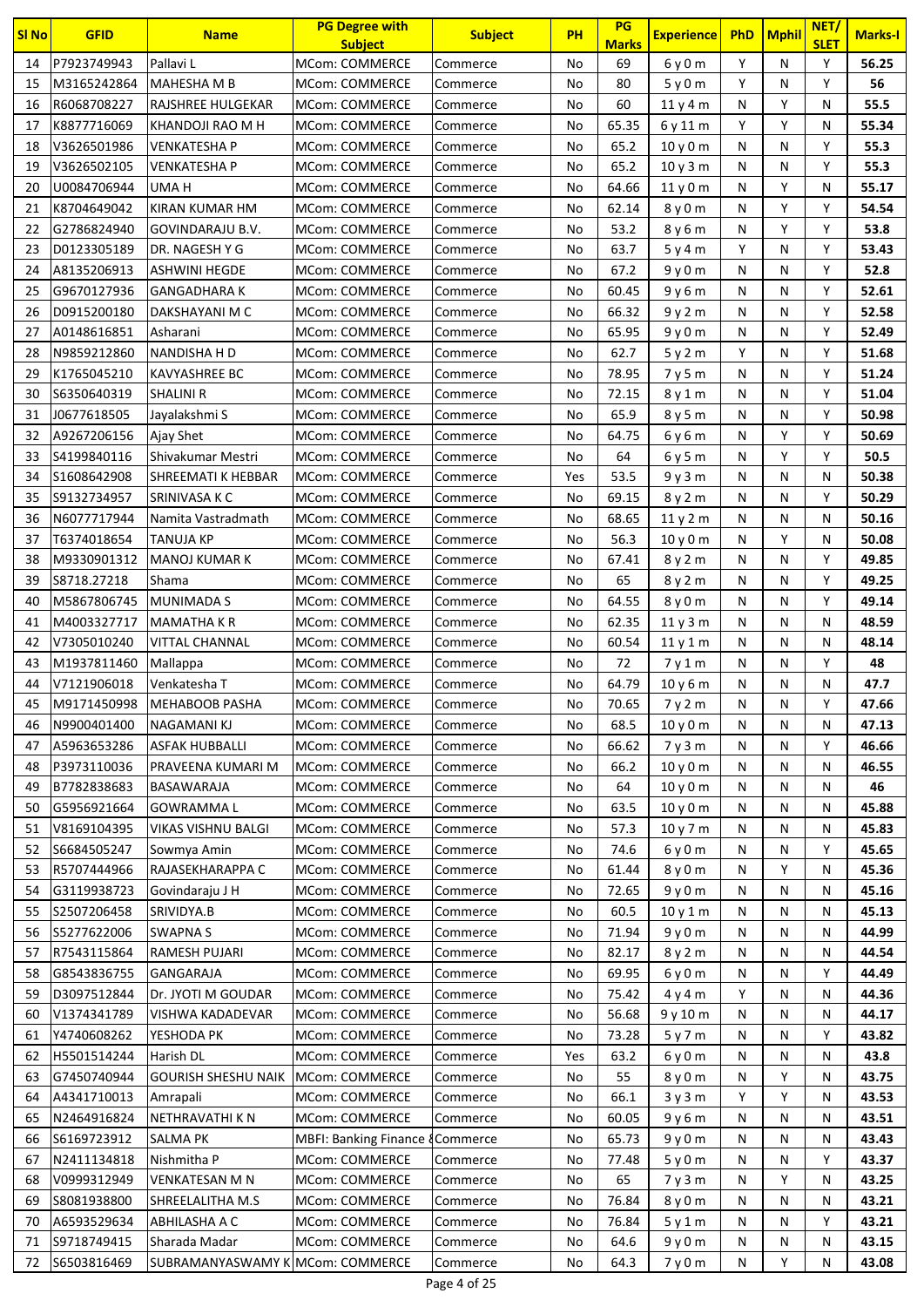| <b>SI No</b> | <b>GFID</b>     | <b>Name</b>                               | <b>PG Degree with</b><br><b>Subject</b>     | <b>Subject</b> | <b>PH</b> | PG<br><b>Marks</b> | <b>Experience</b>             | <b>PhD</b> | <b>Mphil</b> | NET/<br><b>SLET</b> | <b>Marks-I</b> |
|--------------|-----------------|-------------------------------------------|---------------------------------------------|----------------|-----------|--------------------|-------------------------------|------------|--------------|---------------------|----------------|
| 73           | P6429416185     | PAVITHRA T.C                              | MCom: COMMERCE                              | Commerce       | No        | 68                 | 8 y 6 m                       | N          | N            | N                   | 42.5           |
| 74           | J3118228724     | Jayashree C.R                             | <b>MCom: COMMERCE</b>                       | Commerce       | No        | 61.5               | 9 y 1 m                       | N          | N            | N                   | 42.38          |
| 75           | H4358707014     | <b>HARINI MN</b>                          | MCom: COMMERCE                              | Commerce       | No        | 67.15              | 5y6m                          | N          | N            | Y                   | 42.29          |
| 76           | V4847859875     | VANDANA B G                               | <b>MCom: COMMERCE</b>                       | Commerce       | No        | 61                 | 9y0m                          | N          | N            | N                   | 42.25          |
| 77           | N2282219424     | NAGAVENI R S                              | <b>MCom: COMMERCE</b>                       | Commerce       | No        | 72.95              | 8y0m                          | N          | N            | N                   | 42.24          |
| 78           | S5277606135     | <b>SWAPNAS</b>                            | <b>MCom: COMMERCE</b>                       | Commerce       | No        | 60.5               | 9y0m                          | N          | N            | N                   | 42.13          |
| 79           | P3891402489     | Priyanka K.N                              | MCom: COMMERCE                              | Commerce       | No        | 71.58              | 5y2m                          | N          | N            | Υ                   | 41.9           |
| 80           | D2842052856     | Dhanyatha H E                             | <b>MCom: COMMERCE</b>                       | Commerce       | No        | 71.53              | 8y0m                          | N          | N            | N                   | 41.88          |
| 81           | N7352641973     | <b>NANDINIS</b>                           | <b>MCom: COMMERCE</b>                       | Commerce       | No        | 71                 | 5y2m                          | N          | N            | Y                   | 41.75          |
| 82           | A2506900469     | Ayesha.R                                  | <b>MCom: COMMERCE</b>                       | Commerce       | No        | 71                 | 8 y 0 m                       | N          | N            | N                   | 41.75          |
| 83           | A0631329957     | AJAMPEER KHADRI                           | <b>MCom: COMMERCE</b>                       | Commerce       | No        | 64.65              | 8 y 6 m                       | N          | N            | N                   | 41.66          |
| 84           | D5877620158     | Dr. Pawan Kumar D B                       | MCom: COMMERCE                              | Commerce       | No        | 70.55              | 1 <sub>y</sub> 0 <sub>m</sub> | Y          | N            | Υ                   | 41.64          |
| 85           | G3595805635     | <b>GANESH BHAT</b>                        | <b>MCom: COMMERCE</b>                       | Commerce       | No        | 70                 | 8 y 0 m                       | N          | N            | N                   | 41.5           |
| 86           | K5098712312     | <b>KRUPAK</b>                             | <b>MCom: COMMERCE</b>                       | Commerce       | No        | 70                 | 8y0m                          | N          | N            | N                   | 41.5           |
| 87           | P7588201290     | <b>PRADEEP KUMAR</b>                      | <b>MCom: COMMERCE</b>                       | Commerce       | No        | 75.79              | 4v7m                          | N          | N            | Y                   | 41.45          |
| 88           | D4905207289     | Dhananjaya T                              | MCom: COMMERCE                              | Commerce       | Yes       | 65.75              | 5y0m                          | N          | N            | N                   | 41.44          |
| 89           | D7418732696     | DEEPA M                                   | <b>MCom: COMMERCE</b>                       | Commerce       | No        | 63.7               | 3y4m                          | N          | Υ            | Υ                   | 41.43          |
| 90           | R6843812382     | <b>RUMI RABIYA</b>                        | MCom: COMMERCE                              | Commerce       | No        | 69.59              | 7y8m                          | N          | N            | N                   | 41.4           |
| 91           | R4696739081     | <b>RANJITHA KS</b>                        | <b>MBFI: Banking Finance &amp; Commerce</b> |                | No        | 69.5               | 8y0m                          | N          | N            | N                   | 41.38          |
| 92           | M6145440255     | Mahalakshmi N C                           | <b>MCom: COMMERCE</b>                       | Commerce       | No        | 69                 | 8y0m                          | N          | N            | N                   | 41.25          |
| 93           | S0636029550     | Shazia Anjum H.F                          | MCom: COMMERCE                              | Commerce       | No        | 56.9               | 8 y 8 m                       | N          | N            | Ν                   | 41.23          |
| 94           | P6527828905     | Padmashree Jain C.R                       | <b>MCom: COMMERCE</b>                       | Commerce       | No        | 68.65              | 8y2m                          | N          | N            | Ν                   | 41.16          |
| 95           | V5628408538     | Vimala B N                                | <b>MCom: COMMERCE</b>                       | Commerce       | No        | 74.33              | 0 y 6 m                       | Y          | N            | Y                   | 41.08          |
| 96           | \$7306533264    | Sujatha M                                 | MCom: COMMERCE                              | Commerce       | No        | 50.18              | 9y6m                          | N          | N            | N                   | 41.05          |
| 97           | H3147815748     | Harish Naik                               | <b>MCom: COMMERCE</b>                       | Commerce       | No        | 68.12              | 8y0m                          | N          | N            | N                   | 41.03          |
| 98           | N4637027370     | NIRMALA G L                               | <b>MCom: COMMERCE</b>                       | Commerce       | No        | 67.79              | 8y0m                          | N          | N            | Ν                   | 40.95          |
| 99           | K5956939892     | KIRAN KUMAR R                             | <b>MCom: COMMERCE</b>                       | Commerce       | No        | 67.8               | 5y0m                          | N          | N            | Y                   | 40.95          |
| 100          | K2425008102     | <b>KAVYAN</b>                             | <b>MCom: COMMERCE</b>                       | Commerce       | No        | 73.68              | 7y4m                          | N          | N            | N                   | 40.92          |
| 101          | R9271504710     | <b>REKHA KUMARY</b>                       | MCom: COMMERCE                              | Commerce       | No        | 73.63              | 7y4m                          | N          | N            | N                   | 40.91          |
| 102          | A7696907566     | Amitha A                                  | MCom: COMMERCE                              | Commerce       | No        | 73.28              | 7y4m                          | N          | N            | Ν                   | 40.82          |
| 103          | M6644706241     | MALA A                                    | <b>MCom: COMMERCE</b>                       | Commerce       | No        | 67.25              | 5y0m                          | N          | N            | Υ                   | 40.81          |
| 104          | A9957532645     | ASHWINI MANJUNATHA MCom: COMMERCE         |                                             | Commerce       | No        | 79.1               | 3y9m                          | N          | N            | Y                   | 40.78          |
| 105          | C7146746237     | CHIRANJEEVI D B                           | <b>MCom: COMMERCE</b>                       | Commerce       | No        | 61.1               | 8 y 6 m                       | N          | N            | Ν                   | 40.78          |
| 106          | S5783933269     | Shabeena Ajmi                             | MCom: COMMERCE                              | Commerce       | No        | 67.13              | 8 y 1 m                       | N          | N            | N                   | 40.78          |
| 107          | N8038547427     | NETRASHREE M D                            | <b>MCom: COMMERCE</b>                       | Commerce       | No        | 66.97              | 8y1m                          | N          | N            | Ν                   | 40.74          |
| 108          | N0951101082     | <b>NIVEDITHA HEGDE</b>                    | MCom: COMMERCE                              | Commerce       | No        | 72.89              | 7 y 5 m                       | N          | N            | N                   | 40.72          |
| 109          | S2728222634     | SAJIDA                                    | MCom: COMMERCE                              | Commerce       | No        | 72.84              | 7y4m                          | N          | N            | N                   | 40.71          |
| 110          | A8022128136     | ANUSHA R KOTIAN                           | MCom: COMMERCE                              | Commerce       | No        | 60.6               | 8y6m                          | N          | N            | N                   | 40.65          |
| 111          | V5192030907     | <b>VEENA M</b>                            | MCom: COMMERCE                              | Commerce       | No        | 60.4               | 8 y 4 m                       | N          | N            | Ν                   | 40.6           |
| 112          | G0971741679     | Govindaraju N                             | MCom: COMMERCE                              | Commerce       | No        | 66.3               | 8y0m                          | N          | N            | N                   | 40.58          |
|              | 113 Z1368102238 | <b>ZEENATH RUKSANA</b>                    | MCom: COMMERCE                              | Commerce       | No        | 60                 | 6y5m                          | N          | Y            | N                   | 40.5           |
| 114          | P8628132339     | POOJYA A P                                | MCom: COMMERCE                              | Commerce       | No        | 66                 | 8y1m                          | N          | N            | N                   | 40.5           |
| 115          | A6060907463     | <b>ANITHA</b>                             | MCom: COMMERCE                              | Commerce       | No        | 71.66              | 7y4m                          | N          | N            | N                   | 40.42          |
| 116          | C9038233094     | <b>CHANDRA KUMAR S</b>                    | MCom: COMMERCE                              | Commerce       | No        | 65.56              | 8y3m                          | N          | N            | Ν                   | 40.39          |
| 117          | B9850959047     | <b>BHAVYA</b>                             | MCom: COMMERCE                              | Commerce       | No        | 65.35              | 3y0m                          | N          | Y            | Υ                   | 40.34          |
| 118          | S0331827417     | <b>SAVITHA</b>                            | MCom: COMMERCE                              | Commerce       | No        | 65.15              | 7y8m                          | N          | N            | N                   | 40.29          |
| 119          | S9418712319     | SRINIVASAN M                              | MCom: COMMERCE                              | Commerce       | No        | 70.9               | 7y5m                          | N          | N            | N                   | 40.23          |
| 120          | J5838037933     | Jyothi G                                  | MCom: COMMERCE                              | Commerce       | No        | 64.93              | 8 y 0 m                       | N          | N            | Ν                   | 40.23          |
| 121          | G1057439700     | <b>GURUPRASAD R HIREMA MCom: COMMERCE</b> |                                             | Commerce       | Yes       | 66.74              | 1y4m                          | N          | N            | Y                   | 40.19          |
| 122          | P4468324166     | Pavithra mk                               | MCom: COMMERCE                              | Commerce       | No        | 64.7               | 8 y 0 m                       | N          | N            | N                   | 40.18          |
| 123          | R3527418714     | RAGHAVENDRA                               | MCom: COMMERCE                              | Commerce       | No        | 64.35              | 8y1m                          | N          | N            | N                   | 40.09          |
| 124          | S1544034619     | <b>SUHASINI P</b>                         | MCom: COMMERCE                              | Commerce       | No        | 70.27              | 7y4m                          | N          | N            | N                   | 40.07          |
| 125          | A2267027362     | <b>ASHOKA BL</b>                          | <b>MCom: COMMERCE</b>                       | Commerce       | No        | 64.21              | 8 y 0 m                       | N          | N            | Ν                   | 40.05          |
| 126          | S8712341488     | Santhosha                                 | MCom: COMMERCE                              | Commerce       | No        | 76.15              | 3y8m                          | N          | N            | Υ                   | 40.04          |
| 127          | B7399938715     | Bhavani G K                               | MCom: COMMERCE                              | Commerce       | No        | 64                 | 8y2m                          | N          | N            | N                   | 40             |
| 128          | C6634945073     | CHITRA DIVAKAR MAHALMCom: COMMERCE        |                                             | Commerce       | No        | 63.81              | 7y8m                          | N          | N            | N                   | 39.95          |
| 129          | V9364912624     | VASUNDARA                                 | MCom: COMMERCE                              | Commerce       | No        | 57.65              | 8v6m                          | N          | N            | N                   | 39.91          |
| 130          | R9824601596     | REKHA. S                                  | MCom: COMMERCE                              | Commerce       | No        | 75.26              | 7 <sub>V</sub> 0 <sub>m</sub> | N          | N            | Ν                   | 39.82          |
|              | 131 S5376934033 | SHIVARAJA                                 | MCom: COMMERCE                              | Commerce       | No        | 75.26              | 7 y 1 m                       | N          | N            | Ν                   | 39.82          |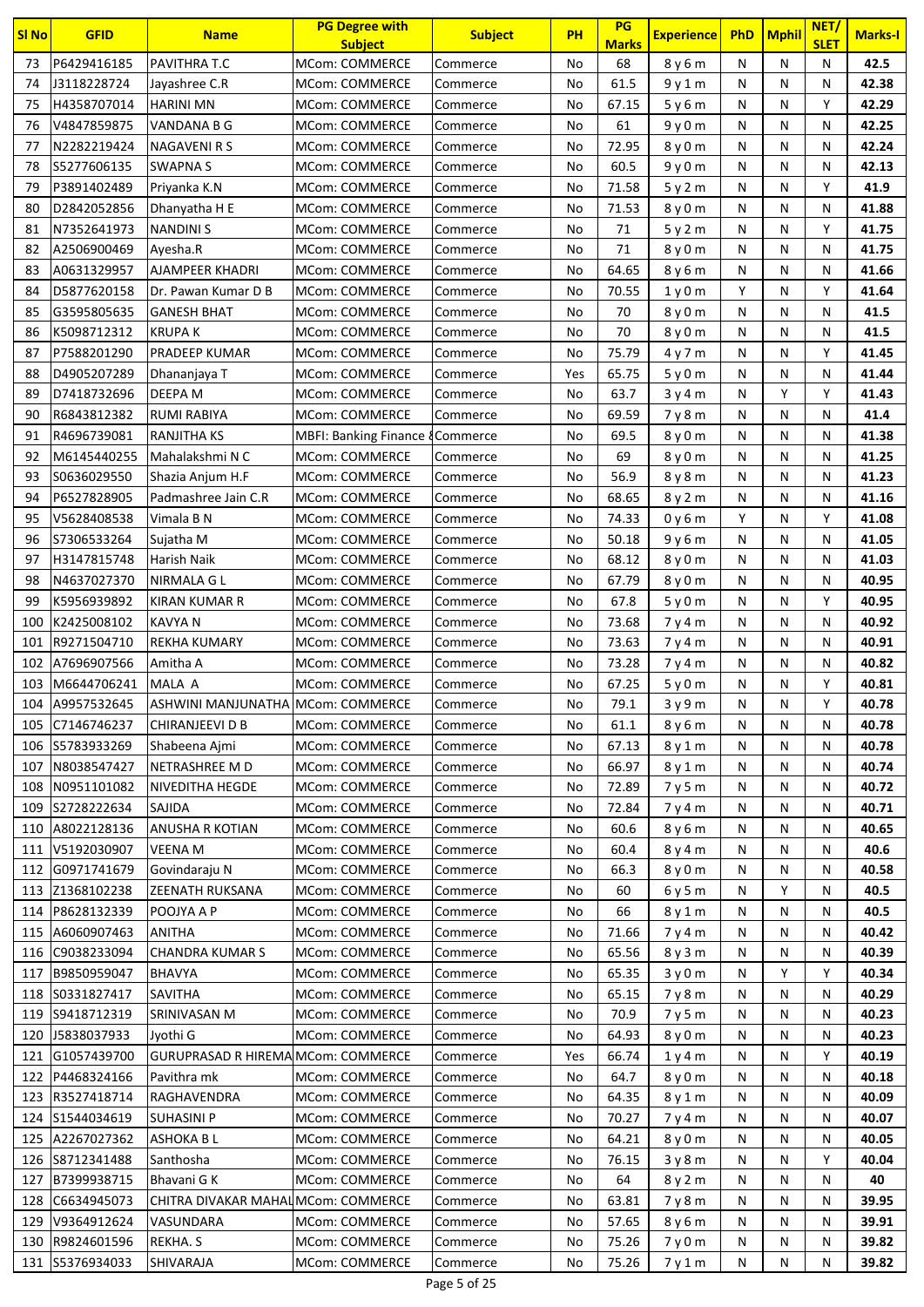| <b>SI No</b>   | <b>GFID</b>             | <b>Name</b>                                                   | <b>PG Degree with</b>                       | <b>Subject</b>          | <b>PH</b> | PG<br><b>Marks</b> | <b>Experience</b>              | PhD | <b>Mphil</b> | NET/<br><b>SLET</b> | <b>Marks-I</b> |
|----------------|-------------------------|---------------------------------------------------------------|---------------------------------------------|-------------------------|-----------|--------------------|--------------------------------|-----|--------------|---------------------|----------------|
| 132            | G5543648646             | <b>GURUMURTHY H</b>                                           | <b>Subject</b><br><b>MCom: COMMERCE</b>     |                         | No        | 63.12              |                                | N   | ${\sf N}$    | Υ                   | 39.78          |
|                | M6447314494             |                                                               |                                             | Commerce                |           |                    | 5y1m                           | Y   | Y            |                     |                |
| 133            |                         | Mahalakshmi                                                   | <b>MCom: COMMERCE</b>                       | Commerce                | No        | 51                 | 3y0m                           |     |              | N                   | 39.75          |
| 134            | M8708533788             | MAHALAKSHMI K J                                               | <b>MCom: COMMERCE</b>                       | Commerce                | No        | 62.8               | 8y2m                           | N   | N            | N                   | 39.7           |
| 135            | P3192434917             | <b>PRADEEP R</b>                                              | <b>MCom: COMMERCE</b>                       | Commerce                | No        | 62.81              | 5y1m                           | N   | ${\sf N}$    | Y                   | 39.7           |
| 136            | R5783717931             | RANI H B                                                      | <b>MCom: COMMERCE</b>                       | Commerce                | No        | 74.74              | 7y0m                           | N   | N            | N                   | 39.69          |
| 137            | V5035401071             | <b>VEENAT</b>                                                 | <b>MCom: COMMERCE</b>                       | Commerce                | No        | 68.54              | 7y4m                           | N   | N            | N                   | 39.64          |
| 138            | N2365002610             | Nishmitha                                                     | <b>MCom: COMMERCE</b>                       | Commerce                | No        | 68.5               | 7y5m                           | N   | N            | N                   | 39.63          |
| 139            | S2137435074             | SRIDHARA TT                                                   | <b>MCom: COMMERCE</b>                       | Commerce                | No        | 62.5               | 8y0m                           | N   | ${\sf N}$    | N                   | 39.63          |
| 140            | K4996401329             | <b>KAVYA B N</b>                                              | <b>MCom: COMMERCE</b>                       | Commerce                | No        | 74.47              | 4y1m                           | N   | N            | Υ                   | 39.62          |
| 141            | K1497933168             | <b>KAVYA B</b>                                                | <b>MCom: COMMERCE</b>                       | Commerce                | No        | 62.37              | 8 y 0 m                        | N   | ${\sf N}$    | N                   | 39.59          |
| 142            | P8225730982             | PALLAVI H L                                                   | <b>MCom: COMMERCE</b>                       | Commerce                | No        | 80                 | 6 y 4 m                        | N   | ${\sf N}$    | N                   | 39.5           |
| 143            | P7844517158             | Priya                                                         | <b>MCom: COMMERCE</b>                       | Commerce                | No        | 62                 | 1y0m                           | Y   | N            | Y                   | 39.5           |
| 144            | B2629139125             | <b>BHARAT GS</b>                                              | <b>MCom: COMMERCE</b>                       | Commerce                | No        | 61.95              | 5y2m                           | N   | N            | Y                   | 39.49          |
| 145            | S7453215561             | Sumangala Rampur                                              | <b>MCom: COMMERCE</b>                       | Commerce                | No        | 61.9               | 8y0m                           | N   | N            | N                   | 39.48          |
| 146            | S1522333693             | SRINIVAS.C                                                    | <b>MCom: COMMERCE</b>                       | Commerce                | No        | 61.7               | 3y0m                           | N   | Y            | Υ                   | 39.43          |
| 147            | S9942315148             | <b>SHANTHIP</b>                                               | MCom: COMMERCE                              | Commerce                | No        | 61.7               | 8y2m                           | N   | N            | N                   | 39.43          |
|                | <b>Computer Science</b> |                                                               |                                             |                         |           |                    |                                |     |              |                     |                |
| 1              | D1276519892             | Dr. Kiran Kumar A.R                                           | MCA: MCA: Computer A Computer Science       |                         | No        | 70.23              | 14 y 0 m                       | Y   | Υ            | N                   | 77.56          |
| $\overline{2}$ | K3802911660             | K ARAVINDA                                                    | MCA: MCA: Computer A Computer Science       |                         | Yes       | 67.55              | 10y0m                          | N   | ${\sf N}$    | Y                   | 65.89          |
| 3              | V1613123231             | VIJAYAMAHANTESH                                               | MCA: MCA: Computer A Computer Science       |                         | No        | 64.31              | 13y4m                          | N   | Y            | N                   | 62.58          |
| 4              | M4357121373             | MAHESHKUMAR                                                   | MCA: MCA: Computer A Computer Science       |                         | No        | 69.22              | 8 y 1 m                        | Y   | Υ            | N                   | 59.31          |
| 5              | H4712608584             | <b>HEMAVATI</b>                                               | MTech: MTech:Comput Computer Science        |                         | No        | 83                 | 9y2m                           | N   | N            | Υ                   | 56.75          |
| 6              | V7272322642             | VIJAYA MAHANTESH M                                            | MCA: MCA:Computer A Computer Science        |                         | No        | 68.5               | 13y0m                          | N   | ${\sf N}$    | N                   | 56.13          |
| 7              | E1028013265             | E Sivanna                                                     | MSc: COMPUTER SCIEN Computer Science        |                         | No        | 72.03              | 12y2m                          | N   | ${\sf N}$    | N                   | 54.01          |
| 8              | R8176124643             | RAMAKRISHNA REDDY D MCA: MCA: Computer A Computer Science     |                                             |                         | No        | 58.61              | 11y0m                          | N   | Y            | N                   | 53.65          |
| 9              | M6663625883             | Manjunath Singh H                                             | ME: ME                                      | <b>Computer Science</b> | No        | 70                 | 12y1m                          | N   | ${\sf N}$    | N                   | 53.5           |
| 10             | P7025657442             | <b>PRADEEP KURDEKAR</b>                                       | MSc: COMPUTER SCIEN Computer Science        |                         | No        | 70.76              | 8y4m                           | N   | ${\sf N}$    | Y                   | 52.19          |
| 11             | D2553353026             | Dr Venkatesh M Kulkarni MTech: MTech: Comput Computer Science |                                             |                         | No        | 75.63              | 7y0m                           | Y   | ${\sf N}$    | N                   | 51.91          |
| 12             | N0356111303             | NITHYA B A                                                    | MSc: COMPUTER SCIEN Computer Science        |                         | No        | 76.96              | 7y5m                           | N   | ${\sf N}$    | Y                   | 50.74          |
| 13             | M2425131222             | <b>MOHIYUDDIN KHAN</b>                                        | <b>MSc: COMPUTER SCIEN Computer Science</b> |                         | No        | 68.5               | 11y2m                          | N   | ${\sf N}$    | N                   | 50.13          |
| 14             | S8351520003             | <b>SHRUTHI SV</b>                                             | MSc: COMPUTER SCIEN Computer Science        |                         | No        | 79.48              | 7y0m                           | N   | ${\sf N}$    | Υ                   | 49.87          |
| 15             | S5276420543             | Shridevi Jorapur                                              | MCA: MCA:Computer A Computer Science        |                         | No        | 64                 | 10 y 11 m                      | N   | N            | N                   | 49             |
| 16             | S5410958092             | Shivaraj                                                      | MSc: COMPUTER SCIEN Computer Science        |                         | No        | 66.25              | 10 <sub>V</sub> 0 <sub>m</sub> | N   | N            | N                   | 46.56          |
| 17             | B4059708715             | <b>BASANAGOUDA PATIL</b>                                      | MTech: MTech:Comput Computer Science        |                         | No        | 70                 | 9y7m                           | N   | N            | N                   | 46             |
| 18             | S4216512042             | SHILPA U GOWDER                                               | MSc: COMPUTER SCIEN Computer Science        |                         | No        | 75.46              | 8 y 9 m                        | N   | N            | N                   | 45.87          |
| 19             | A0756827384             | <b>AMITH BS</b>                                               | MSc: COMPUTER SCIEN Computer Science        |                         | No        | 70.17              | 9y0m                           | N   | N            | N                   | 44.54          |
| 20             | R0005603312             | R.SUBHALAKSHMI                                                | MSc: COMPUTER SCIEN Computer Science        |                         | No        | 75                 |                                | Ν   | N            | N                   | 44.25          |
|                |                         | RAJESHWARI                                                    |                                             |                         |           |                    | 8y4m                           |     | N            |                     |                |
| 21             | R8966143650             |                                                               | MSc: COMPUTER SCIEN Computer Science        |                         | No        | 78.5               | 8y0m                           | N   |              | N                   | 43.63          |
| 22             | K2775707655             | <b>KRISHNEGOWDA K</b>                                         | MSc: Information Techn Computer Science     |                         | Yes       | 62                 | 1 <sub>y</sub> 0 <sub>m</sub>  | N   | Υ            | Y                   | 43.5           |
| 23             | S9325622124             | <b>SHRUTHI</b>                                                | MSc: COMPUTER SCIEN Computer Science        |                         | No        | 80.92              | 7y6m                           | N   | N            | N                   | 42.73          |
| 24             | S5264313958             | SRINIVAS D                                                    | MCA: MCA: Computer A Computer Science       |                         | No        | 71.5               | 5y2m                           | N   | N            | Y                   | 41.88          |
| 25             | D5180713399             | D N RAJESHWARI                                                | MSc: COMPUTER SCIEN Computer Science        |                         | No        | 75.46              | 7y4m                           | N   | ${\sf N}$    | N                   | 41.37          |
| 26             | P5678731002             | PRAVEEN YALLUR                                                | MCA: MCA:Computer A Computer Science        |                         | No        | 68.86              | 8 y 2 m                        | N   | N            | N                   | 41.22          |
| 27             | K2272621783             | <b>KIRAN MORE</b>                                             | MSc: COMPUTER SCIEN Computer Science        |                         | No        | 76.66              | 4y0m                           | N   | N            | Υ                   | 40.17          |
| 28             | P1979349152             | PREMILA                                                       | MSc: COMPUTER SCIEN Computer Science        |                         | No        | 66.6               | 7y6m                           | N   | N            | N                   | 39.15          |
| 29             | S8214914827             | SHEELAVANTAMMA                                                | MSc: COMPUTER SCIEN Computer Science        |                         | No        | 70.2               | 7y0m                           | Ν   | N            | N                   | 38.55          |
| 30             | S3198206412             | <b>SHRUTHI C</b>                                              | MSc: COMPUTER SCIEN Computer Science        |                         | No        | 68.62              | 7y0m                           | N   | ${\sf N}$    | N                   | 38.16          |
| 31             | J8199239684             | JYOTI BAI CHORAGI                                             | MSc: COMPUTER SCIEN Computer Science        |                         | No        | 68.12              | 6 y 8 m                        | N   | N            | N                   | 38.03          |
| 32             | C2352231266             | Chandrakala L                                                 | MTech: MTech:Comput Computer Science        |                         | No        | 78                 | 6y0m                           | N   | N            | N                   | 37.5           |
| 33             | S7249309185             | SHIVAKUMAR G                                                  | MSc: COMPUTER SCIEN Computer Science        |                         | No        | 65.12              | 3y0m                           | Υ   | N            | N                   | 37.28          |
| 34             | R6094021543             | <b>RAKESH P</b>                                               | MSc: COMPUTER SCIEN Computer Science        |                         | No        | 77                 | 6y1m                           | N   | N            | N                   | 37.25          |
| 35             | H4670941538             | Harish H                                                      | MCA: MCA:Computer A Computer Science        |                         | No        | 59                 | 4y6m                           | N   | N            | Υ                   | 37.25          |
| 36             | P4194753257             | Pavithra                                                      | MCA: MCA:Computer A Computer Science        |                         | No        | 85.4               | 5y0m                           | Ν   | N            | N                   | 36.35          |
| 37             | R3125602321             | REKHASHRI                                                     | MSc: COMPUTER SCIEN Computer Science        |                         | No        | 75.62              | 2y4m                           | N   | N            | Υ                   | 35.41          |
| 38             | G6568652866             | <b>GURUPRASAD M</b>                                           | MTech: MTech:Comput Computer Science        |                         | No        | 68                 | 6y0m                           | Ν   | N            | N                   | 35             |
| 39             | H7618311308             | Hanamant R Jakaraddi                                          | MCA: MCA: Computer A Computer Science       |                         | No        | 61.8               | 4y6m                           | Ν   | Y            | N                   | 34.95          |
| 40             | K5904227615             | Kumaraswamy.C S                                               | MCA: MCA: Computer A Computer Science       |                         | No        | 65.9               | 4 y 0 m                        | N   | Y            | N                   | 34.48          |
| 41             | S1198025377             | SOMANAGOUDA PATIL                                             | MCA: MCA:Computer A Computer Science        |                         | No        | 65.56              | 5y8m                           | N   | N            | N                   | 34.39          |
| 42             | A7428824141             | Anupama Kota                                                  | MCA: MCA:Computer A Computer Science        |                         | No        | 83                 | 4y6m                           | N   | N            | N                   | 34.25          |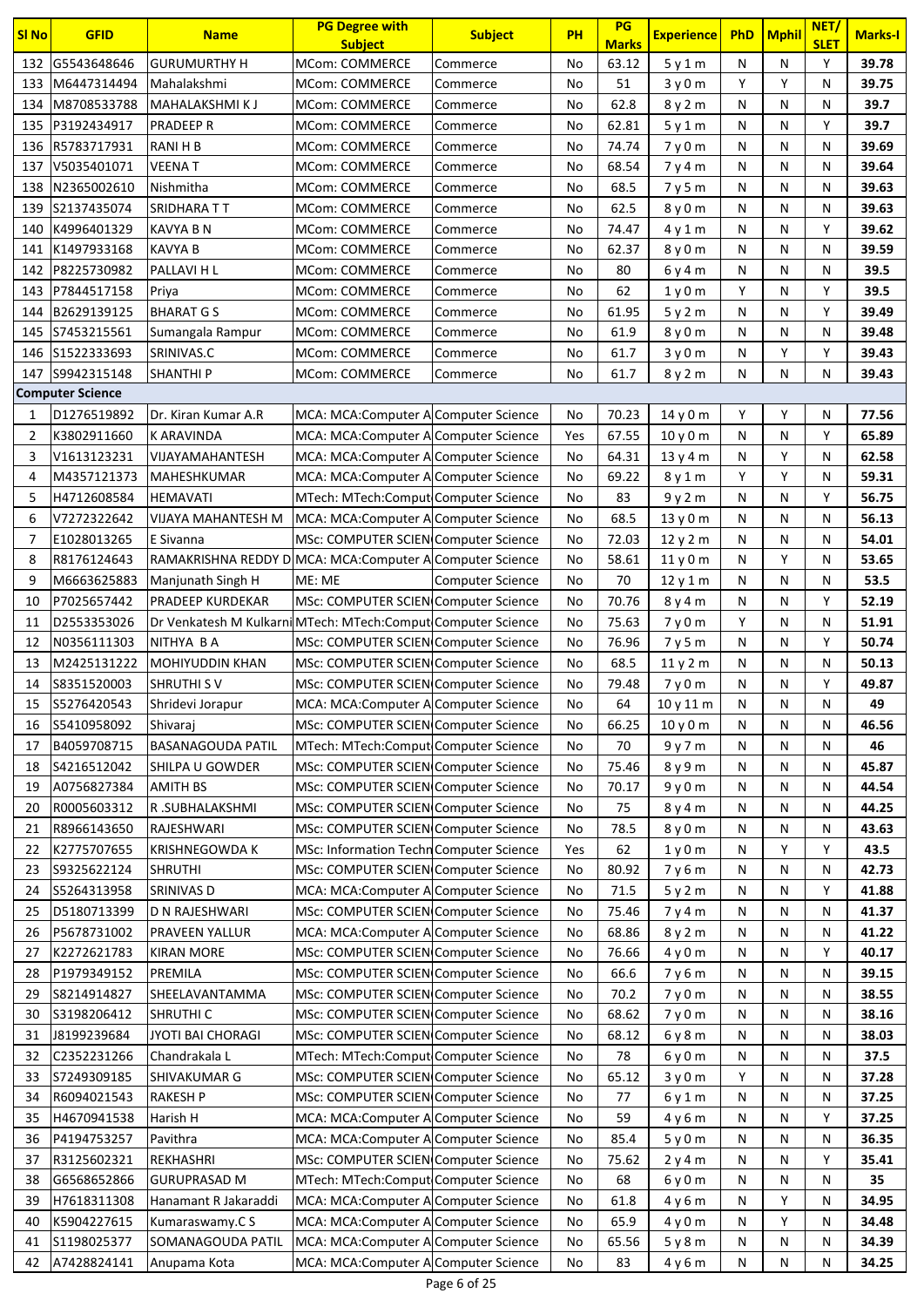| <b>SI No</b> | <b>GFID</b>                | <b>Name</b>                                                   | <b>PG Degree with</b><br><b>Subject</b>                                      | <b>Subject</b> | <b>PH</b> | PG<br><b>Marks</b> | <b>Experience</b> | <b>PhD</b> | <b>Mphil</b> | NET/<br><b>SLET</b> | <b>Marks-I</b> |
|--------------|----------------------------|---------------------------------------------------------------|------------------------------------------------------------------------------|----------------|-----------|--------------------|-------------------|------------|--------------|---------------------|----------------|
| 43           | K5063234794                | <b>KAVITA NAIK</b>                                            | <b>MSc: Information Techn Computer Science</b>                               |                | No        | 76                 | 5y1m              | N          | N            | N                   | 34             |
| 44           | D4322342760                | Divya S R                                                     | MSc: COMPUTER SCIEN Computer Science                                         |                | No        | 75.78              | 5y0m              | N          | N            | N                   | 33.95          |
| 45           | R3936324897                | RAJESHWARI C                                                  | MSc: COMPUTER SCIEN Computer Science                                         |                | No        | 75.7               | 5y0m              | N          | N            | N                   | 33.93          |
| 46           | A9198506359                | Amruta Sawakar                                                | MSc: COMPUTER SCIEN Computer Science                                         |                | No        | 86.7               | 1y0m              | N          | N            | Y                   | 33.68          |
| 47           | R1897935893                | RAMACHANDRA ANKOLIMSc: COMPUTER SCIEN Computer Science        |                                                                              |                | No        | 73.6               | 2y0m              | N          | N            | Y                   | 33.4           |
| 48           | S2466416303                | SANTHOSHA V C                                                 | MCA: MCA: Computer A Computer Science                                        |                | No        | 73.47              | 5y2m              | N          | N            | N                   | 33.37          |
| 49           | R5453811458                | RAGHAVENDRA KULKARIMSc: COMPUTER SCIEN Computer Science       |                                                                              |                | No        | 73                 | 5y2m              | N          | N            | N                   | 33.25          |
| 50           | J3720712880                | <b>JAISHREE</b>                                               | MCA: MCA:Computer A Computer Science                                         |                | No        | 71.33              | 5y0m              | N          | N            | Ν                   | 32.83          |
| 51           | S0118046981                | Sunitha.N                                                     | MSc: COMPUTER SCIEN Computer Science                                         |                | No        | 70.9               | 3y0m              | N          | Y            | Ν                   | 32.73          |
| 52           | K0856118298                | KURUBA VANNURSWAM MSc: COMPUTER SCIEN Computer Science        |                                                                              |                | No        | 74.45              | 1y6m              | N          | N            | Υ                   | 32.11          |
| 53           | S4059206850                | suphala george                                                | MCA: MCA:Computer A Computer Science                                         |                | No        | 56.11              | 4y0m              | N          | Υ            | N                   | 32.03          |
| 54           | S5221211183                | Sandhya Kiran                                                 | MSc: COMPUTER SCIEN Computer Science                                         |                | No        | 60.61              | 5y4m              | N          | N            | N                   | 31.65          |
| 55           | Y3014837552                | YASMENKOUSAR A SAVAMSC: COMPUTER SCIEN Computer Science       |                                                                              |                | No        | 72.6               | 1y5m              | N          | N            | Y                   | 31.65          |
| 56           | D7037522400                | DIVYA P K                                                     | MSc: COMPUTER SCIEN Computer Science                                         |                | No        | 77.9               | 4y0m              | N          | N            | N                   | 31.48          |
| 57           | A3693143225                | Ashwini Mutturaj Rayann MTech: MTech: Comput Computer Science |                                                                              |                | No        | 77                 | 0 y 9 m           | N          | N            | Υ                   | 31.25          |
| 58           | A5960004114                | ARCHANA                                                       | MTech: MTech:Comput Computer Science                                         |                | No        | 76.25              | 3y8m              | N          | N            | N                   | 31.06          |
| 59           | P8741359244                | POONAM PRAKASH MANMSC: COMPUTER SCIEN Computer Science        |                                                                              |                | No        | 69                 | 4 y 7 m           | N          | N            | N                   | 30.75          |
| 60           | P1894631844                | PRAVEEN PANDURANG NMTech: MTech:Comput Computer Science       |                                                                              |                | No        | 62.95              | 2y0m              | N          | N            | Υ                   | 30.74          |
| 61           | B3229706615                | <b>BHARATI NEKAR</b>                                          | MSc: COMPUTER SCIEN Computer Science                                         |                | No        | 68.8               | 2y6m              | N          | Y            | Ν                   | 30.7           |
| 62           | Y6700629368                | YASHODA ANJIGOUDRA MSc: COMPUTER SCIEN Computer Science       |                                                                              |                | No        | 74.8               | 4y2m              | N          | N            | N                   | 30.7           |
| 63           | M1806435598                | <b>MANASA KJ</b>                                              | MTech: MTech:Comput Computer Science                                         |                | No        | 86.8               | 0 y 1 m           | N          | N            | Υ                   | 30.7           |
| 64           | S0236941787                | SHIVAYOGI V HUBLIKAR   MSc: COMPUTER SCIEN Computer Science   |                                                                              |                | No        | 62.74              | 3y0m              | N          | Y            | N                   | 30.69          |
| 65           | V2686709806                | Vijayalaxmi Kadlimatti                                        | MTech: MTech:Comput Computer Science                                         |                | No        | 68.54              | 4 y 7 m           | N          | N            | N                   | 30.64          |
| 66           | N7846255509                | <b>NAYANA T</b>                                               | MTech: MTech:Comput Computer Science                                         |                | No        | 68.3               | 1y6m              | N          | N            | Y                   | 30.58          |
| 67           | \$1245136620               | Sujata Veerangouda PatilMCA: MCA:Computer A Computer Science  |                                                                              |                | No        | 79.34              | 0y7m              | N          | N            | Υ                   | 30.34          |
| 68           | V4733130698                | VISHWAJEET VEERANNA MCA: MCA: Computer A Computer Science     |                                                                              |                | No        | 73.3               | 4y2m              | N          | N            | N                   | 30.33          |
| 69           | S5105241139                | SAYEDA ANJUM KAUSAR MCA: MCA: Computer A Computer Science     |                                                                              |                | No        | 79                 | 0y6m              | N          | N            | Υ                   | 30.25          |
| 70           | R1016240284                | RASHMI HONAKERI                                               | MSc: COMPUTER SCIEN Computer Science                                         |                | No        | 77.23              | 3y7m              | N          | N            | N                   | 29.81          |
| 71           | U0092224866                | Uma Holabasappa Bolish MCA: MCA: Computer A Computer Science  |                                                                              |                | No        | 77.1               | 3y7m              | N          | N            | N                   | 29.78          |
| 72           | K5599600528                | kubra banu                                                    | MCA: MCA: Computer A Computer Science                                        |                | No        | 77                 | 3y6m              | N          | N            | Ν                   | 29.75          |
| 73           | P1987418800                | Paramanand patgaonkar MCA: MCA: Computer A Computer Science   |                                                                              |                | No        | 58.44              | 5y1m              | N          | N            | Ν                   | 29.61          |
| 74           | R9300949594                | RENUKADEVI                                                    | MSc: COMPUTER SCIEN Computer Science                                         |                | No        | 69.5               | 2y2m              | N          | Υ            | N                   | 29.38          |
| 75           | M6918041279                | Mahantesh shankar salor MCA: MCA: Computer A Computer Science |                                                                              |                | No        | 75.5               | 3y6m              | N          | N            | Ν                   | 29.38          |
| 76           | S9429333062                | SHRUTHISHREE M K                                              | MTech: MTech:Comput Computer Science                                         |                | No        | 81.1               | 0y2m              | Ν          | N            | Y                   | 29.28          |
| 77           | A5276325417                | AMARESH                                                       | MTech: MTech:Comput Computer Science                                         |                | No        | 69                 | 1y0m              | N          | N            | Υ                   | 29.25          |
| 78           | K8495138020                | <b>KOGALI ROHIT</b>                                           | MTech: MTech:Comput Computer Science                                         |                | No        | 75                 | 3y6m              | N          | N            | N                   | 29.25          |
| 79           | M5480432972                | MALLIKARJUNA K C                                              | MSc: COMPUTER SCIEN Computer Science                                         |                | No        | 56.43              | 5y2m              | N          | N            | Ν                   | 29.11          |
| 80           | V1041841363                | <b>VITTAL TUBACHI</b>                                         | MSc: COMPUTER SCIEN Computer Science                                         |                | No        | 68.1               | 4y0m              | N          | N            | Ν                   | 29.03          |
| 81           | A8225315402                | <b>ASHWINI R</b>                                              | MSc: COMPUTER SCIEN Computer Science                                         |                | No        | 67.79              | 4 y 2 m           | N          | N            | Ν                   | 28.95          |
| 82           | B7992310793                | BHEEMASHANKAR S DHAMCA: MCA: Computer A Computer Science      |                                                                              |                | No        | 67.38              | 4y2m              | N          | N            | Ν                   | 28.85          |
| 83           | P6244727537                | PRATIBHA HOSAKOTE                                             | MCA: MCA:Computer A Computer Science                                         |                | No        | 72.8               | 3y6m              | N          | N            | Ν                   | 28.7           |
| 84           | A6031034742                | <b>ASHRAF UNNISA</b>                                          | MCA: MCA:Computer A Computer Science                                         |                | No        | 78.4               | 3y0m              | N          | N            | Ν                   | 28.6           |
| 85<br>86     | R7566054849                | RUBEENA A ATTAR<br>RAGHAVENDRA V                              | MTech: MTech:Comput Computer Science<br>MTech: MTech:Comput Computer Science |                | No<br>No  | 77.96<br>77.88     | 0y2m              | N<br>N     | N<br>N       | Y<br>Υ              | 28.49<br>28.47 |
| 87           | R5714905118<br>M7610029994 | MAHANTESH KONANAKEMSc: Information Techn Computer Science     |                                                                              |                | No        | 59                 | 0y2m<br>4y6m      | N          | N            | N                   | 28.25          |
| 88           | M7988230519                | <b>MUKTANJALI</b>                                             | MCA: MCA:Computer A Computer Science                                         |                | No        | 76.9               | 0y1m              | N          | N            | Υ                   | 28.23          |
| 89           | P8336856395                | PRIYANKA MAHINDRAKA MSc: COMPUTER SCIEN Computer Science      |                                                                              |                | No        | 76.77              | 3y2m              | N          | N            | Ν                   | 28.19          |
| 90           | V0723204060                | VIJAYKUMAR                                                    | MSc: COMPUTER SCIEN Computer Science                                         |                | No        | 76.5               | 3y0m              | N          | N            | Ν                   | 28.13          |
| 91           | B3566819995                | <b>BHAVANATP</b>                                              | MSc: COMPUTER SCIEN Computer Science                                         |                | No        | 70.3               | 3y5m              | N          | N            | Ν                   | 28.08          |
| 92           | P4475006482                | PREMILA                                                       | MTech: MTech:Comput Computer Science                                         |                | No        | 76.25              | 2y9m              | N          | N            | Ν                   | 28.06          |
| 93           | N6196049956                | <b>NIVEDITHA</b>                                              | MSc: COMPUTER SCIEN Computer Science                                         |                | No        | 75.8               | 3y0m              | N          | N            | Ν                   | 27.95          |
| 94           | D1560142813                | DEEPA CHANDRASHEKHAMSc: COMPUTER SCIEN Computer Science       |                                                                              |                | No        | 81.5               | 2y6m              | N          | N            | Ν                   | 27.88          |
| 95           | M9658104670                | <b>MANJULA N</b>                                              | MCA: MCA:Computer A Computer Science                                         |                | No        | 87                 | 2y0m              | N          | N            | Ν                   | 27.75          |
| 96           | S7240828787                | Srilata                                                       | MSc: COMPUTER SCIEN Computer Science                                         |                | No        | 74.83              | 3y0m              | N          | N            | N                   | 27.71          |
| 97           | J5044852322                | JABEENA CHOUDHARY                                             | MSc: COMPUTER SCIEN Computer Science                                         |                | No        | 74.76              | 2y11m             | N          | N            | Ν                   | 27.69          |
| 98           | C4398018454                | chethan m                                                     | MCA: MCA:Computer A Computer Science                                         |                | No        | 68.29              | 0y6m              | N          | N            | Υ                   | 27.57          |
| 99           | N8404747383                | Nagappa K Naik                                                | MSc: COMPUTER SCIEN Computer Science                                         |                | No        | 73.75              | 3y0m              | N          | N            | Ν                   | 27.44          |
| 100          | P4024715494                | Pavithra B S                                                  | MTech: MTech:Comput Computer Science                                         |                | No        | 73.6               | 0y3m              | N          | N            | Υ                   | 27.4           |
| 101          | V9261356463                | VENUGOPALACHAR                                                | MSc: COMPUTER SCIEN Computer Science                                         |                | No        | 73.5               | 3y0m              | N          | Ν            | N                   | 27.38          |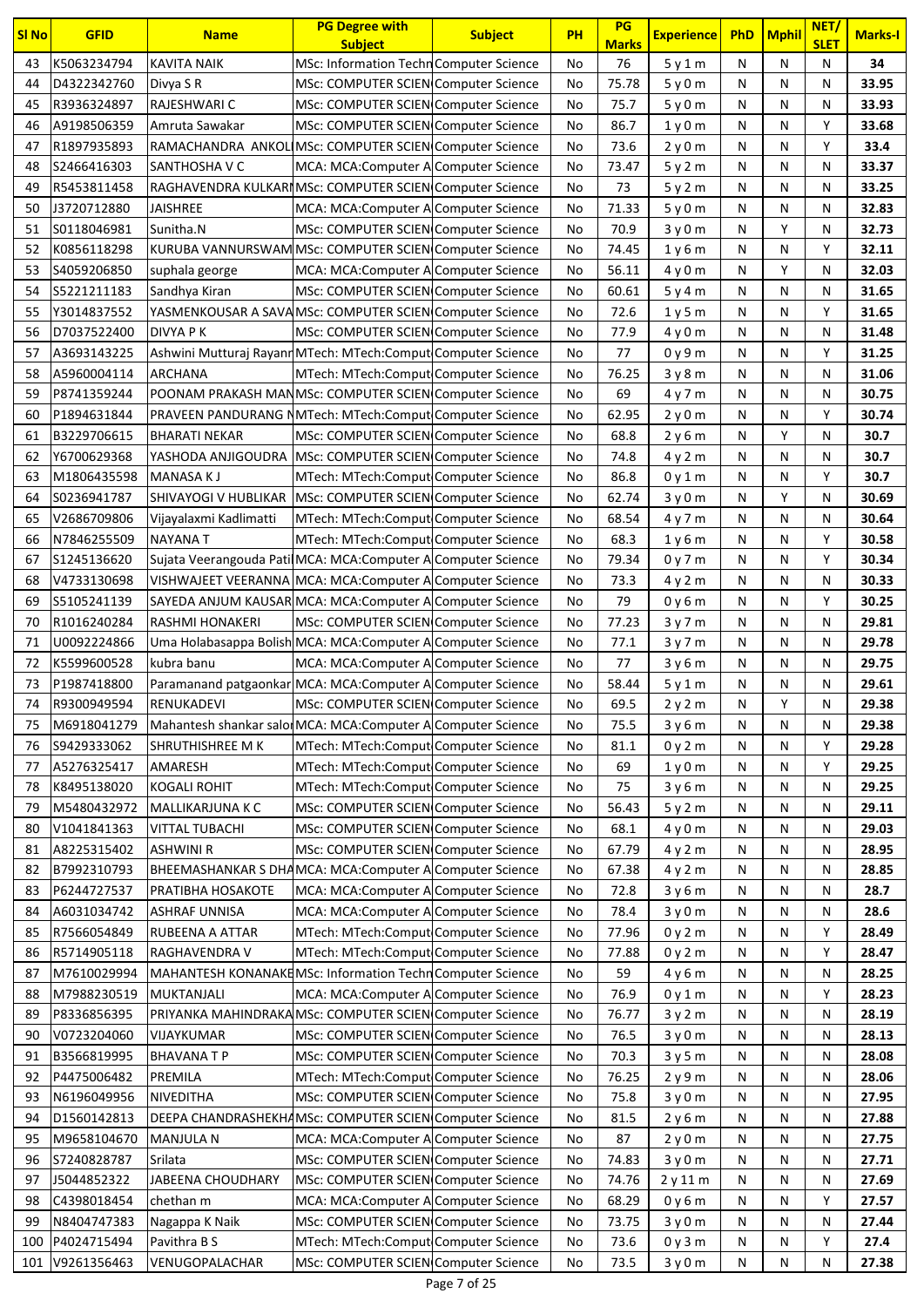| <b>SI No</b> | <b>GFID</b>     | <b>Name</b>                                                | <b>PG Degree with</b><br><b>Subject</b> | <b>Subject</b> | <b>PH</b> | PG<br><b>Marks</b> | <b>Experience</b> | <b>PhD</b> | <b>Mphil</b> | NET/<br><b>SLET</b> | <b>Marks-I</b> |
|--------------|-----------------|------------------------------------------------------------|-----------------------------------------|----------------|-----------|--------------------|-------------------|------------|--------------|---------------------|----------------|
| 102          | M1538210647     | Manjunath Kerigoudar                                       | MCA: MCA: Computer A Computer Science   |                | No        | 73                 | 3y0m              | N          | N            | N                   | 27.25          |
| 103          | K9726013578     | KARTHIK.P                                                  | MTech: MTech:Comput Computer Science    |                | No        | 73                 | 0y2m              | N          | N            | Υ                   | 27.25          |
| 104          | M9900819663     | MEENAZ NISARAHAMED MCA: MCA: Computer A Computer Science   |                                         |                | No        | 72.52              | 3y0m              | N          | N            | N                   | 27.13          |
| 105          | S9834315931     | SHRAVYA G                                                  | MSc: COMPUTER SCIEN Computer Science    |                | No        | 78.3               | 2y5m              | N          | N            | N                   | 27.08          |
| 106          | V1818806532     | <b>VIKASA V</b>                                            | MCA: MCA: Computer A Computer Science   |                | No        | 66.3               | 3y4m              | N          | N            | N                   | 27.08          |
| 107          | J6834114472     | JAYAPPA R                                                  | MCA: MCA:Computer A Computer Science    |                | No        | 65.55              | 1y7m              | N          | Y            | N                   | 26.89          |
| 108          | N7632939675     | NAYEEMJAVED VATHAR   MCA: MCA: Computer A Computer Science |                                         |                | No        | 71                 | 3y0m              | N          | N            | N                   | 26.75          |
| 109          | R9090547241     | Revanasidda                                                | MTech: MTech:Comput Computer Science    |                | No        | 83                 | 2v0m              | N          | N            | N                   | 26.75          |
| 110          | M1820220957     | <b>MAINUDDIN SARWAD</b>                                    | MSc: COMPUTER SCIEN Computer Science    |                | No        | 76.9               | 2v6m              | N          | N            | N                   | 26.73          |
| 111          | N6667909792     | NIVEDITHA J                                                | MSc: COMPUTER SCIEN Computer Science    |                | No        | 82.8               | 2y0m              | N          | N            | N                   | 26.7           |
| 112          | N6683035137     | NAVYA A B                                                  | MTech: MTech:Comput Computer Science    |                | No        | 82.3               | 2y0m              | N          | N            | N                   | 26.58          |
| 113          | M5388000369     | M MADHURI                                                  | MSc: COMPUTER SCIEN Computer Science    |                | No        | 70.23              | 3y1m              | N          | N            | N                   | 26.56          |
| 114          | S7446104676     | SHWETHA.V                                                  | MCA: MCA:Computer A Computer Science    |                | No        | 70.16              | 3y2m              | N          | N            | N                   | 26.54          |
| 115          | C4827932546     | CHHAYA MUKTESHWAR MSc: COMPUTER SCIEN Computer Science     |                                         |                | No        | 70                 | 3y0m              | N          | N            | N                   | 26.5           |
| 116          | H9749603166     | <b>HEMAGIRISH SG</b>                                       | MCA: MCA: Computer A Computer Science   |                | No        | 69.86              | 3y1m              | N          | N            | N                   | 26.47          |
| 117          | R9797617717     | RAJESHWARI HIREMATH MSc: COMPUTER SCIEN Computer Science   |                                         |                | No        | 69.7               | 3y0m              | N          | N            | N                   | 26.43          |
| 118          | P2578716886     | Pushpa B R                                                 | MCA: MCA: Computer A Computer Science   |                | No        | 69.7               | 0y1m              | N          | N            | Υ                   | 26.43          |
| 119          | P1500602572     | Pavankumar Naik                                            | MTech: MTech:Comput Computer Science    |                | No        | 69.71              | 3y0m              | N          | N            | N                   | 26.43          |
| 120          | K0049052779     | KANEEZ BI BI AMEENA KHMSc: COMPUTER SCIEN Computer Science |                                         |                | No        | 69.6               | 2y10m             | N          | N            | N                   | 26.4           |
| 121          | S6394608387     | SYED KHAJAPEER QUADRMCA: MCA: Computer A Computer Science  |                                         |                | No        | 69.29              | 3y0m              | N          | N            | N                   | 26.32          |
| 122          | U1230105176     | UTTARA ULHAS REVANKAMCA: MCA: Computer A Computer Science  |                                         |                | No        | 69                 | 3y0m              | N          | N            | N                   | 26.25          |
| 123          | N1200435768     | Nishitha                                                   | MSc: COMPUTER SCIEN Computer Science    |                | No        | 74.9               | 2y7m              | N          | N            | N                   | 26.23          |
| 124          | B3819231262     | <b>BHAVANA D</b>                                           | MSc: COMPUTER SCIEN Computer Science    |                | No        | 68.92              | 3y0m              | N          | N            | N                   | 26.23          |
| 125          | S9499131310     | Supriya c e                                                | MSc: COMPUTER SCIEN Computer Science    |                | No        | 80.92              | 2y1m              | N          | N            | N                   | 26.23          |
| 126          | A3384119907     | Anitha H V                                                 | MCA: MCA: Computer A Computer Science   |                | No        | 74.9               | 2y6m              | N          | N            | N                   | 26.23          |
| 127          | N6767005660     | NAGASHRI BHAT                                              | MCA: MCA: Computer A Computer Science   |                | No        | 74.88              | 2y6m              | N          | N            | N                   | 26.22          |
| 128          | S1301224271     | SHILPA HALAKERI                                            | MCA: MCA:Computer A Computer Science    |                | No        | 62.74              | 3y6m              | N          | N            | N                   | 26.19          |
| 129          | N2710539915     | Nagaraja B S                                               | MTech: MTech:Comput Computer Science    |                | No        | 68.75              | 3y2m              | N          | N            | N                   | 26.19          |
| 130          | R9277215774     | Rekha S                                                    | MCA: MCA: Computer A Computer Science   |                | No        | 74.57              | 2y6m              | N          | N            | N                   | 26.14          |
| 131          | S9674410360     | <b>SHRUTHI B</b>                                           | MSc: COMPUTER SCIEN Computer Science    |                | No        | 86.49              | 1y6m              | N          | N            | N                   | 26.12          |
| 132          | S4401818894     | SHILPA NS                                                  | MTech: MTech:Comput Computer Science    |                | No        | 80.3               | 1y8m              | N          | N            | N                   | 26.08          |
|              | 133 M2911041941 | Monika K U                                                 | MSc: COMPUTER SCIEN Computer Science    |                | No        | 86.23              | 1y6m              | N          | N            | N                   | 26.06          |
| 134          | T7947724592     | Thejakshini                                                | MSc: COMPUTER SCIEN Computer Science    |                | No        | 74.1               | 2y7m              | N          | N            | N                   | 26.03          |
| 135          | M2413501408     | Manasa L R                                                 | MSc: COMPUTER SCIEN Computer Science    |                | No        | 74                 | 2y6m              | N          | Ν            | N                   | 26             |
| 136          | S8342406059     | <b>SUJATA</b>                                              | MSc: COMPUTER SCIEN Computer Science    |                | No        | 68                 | 3y0m              | N          | N            | N                   | 26             |
| 137          | M2499530195     | MOHAMMED KALAMUD MCA: MCA: Computer A Computer Science     |                                         |                | No        | 80                 | 2y0m              | N          | N            | N                   | 26             |
| 138          | T5472005217     | <b>TEJASHREE S</b>                                         | MTech: MTech:Comput Computer Science    |                | No        | 80                 | 1y8m              | N          | N            | N                   | 26             |
| 139          | D1174731452     | Deepa Hiremath                                             | MSc: COMPUTER SCIEN Computer Science    |                | No        | 79.97              | 2y0m              | N          | N            | N                   | 25.99          |
| 140          | D9144917084     | <b>DHANUJA KT</b>                                          | MTech: MTech:Comput Computer Science    |                | No        | 67.8               | 3y2m              | N          | N            | Ν                   | 25.95          |
| 141          | G8299952367     | <b>GURURAJ</b>                                             | MCA: MCA:Computer A Computer Science    |                | No        | 61.74              | 3y6m              | Ν          | N            | N                   | 25.94          |
| 142          | A0984526515     | ASHWINI KULKARNI                                           | MSc: COMPUTER SCIEN Computer Science    |                | No        | 73.5               | 2y7m              | N          | Ν            | N                   | 25.88          |
| 143          | S6589750981     | <b>SHRUTHIP</b>                                            | MSc: COMPUTER SCIEN Computer Science    |                | No        | 73.4               | 2y6m              | N          | N            | N                   | 25.85          |
| 144          | A3677418367     | ASHWINI NAVALLI K                                          | MSc: COMPUTER SCIEN Computer Science    |                | No        | 73.3               | 2y6m              | N          | Ν            | Ν                   | 25.83          |
| 145          | B4136212630     | BALACHANDRA SHINDHEMSc: COMPUTER SCIEN Computer Science    |                                         |                | No        | 67.27              | 3y2m              | N          | N            | N                   | 25.82          |
| 146          | J1843418265     | JYOTHI M N                                                 | MSc: COMPUTER SCIEN Computer Science    |                | No        | 67.29              | 1y0m              | N          | Υ            | N                   | 25.82          |
| 147          | U3801613601     | UMA H R                                                    | MCA: MCA:Computer A Computer Science    |                | No        | 79.26              | 2y2m              | N          | N            | N                   | 25.82          |
| 148          | A7253501667     | Abhishek CN                                                | MCA: MCA: Computer A Computer Science   |                | No        | 61.16              | 3y7m              | N          | N            | N                   | 25.79          |
| 149          | S5412203153     | <b>SUKRUTHA GC</b>                                         | MSc: COMPUTER SCIEN Computer Science    |                | No        | 67.1               | 3y2m              | N          | N            | N                   | 25.78          |
| 150          | A9269456207     | Ayesha khannum                                             | MSc: COMPUTER SCIEN Computer Science    |                | No        | 79.01              | 2y2m              | Ν          | N            | Ν                   | 25.75          |
| 151          | S5515507643     | Savitri hyati                                              | MSc: COMPUTER SCIEN Computer Science    |                | No        | 79                 | 2y0m              | N          | N            | N                   | 25.75          |
| 152          | S5401248730     | Seema Baller                                               | MSc: COMPUTER SCIEN Computer Science    |                | No        | 79                 | 2y0m              | N          | N            | N                   | 25.75          |
| 153          | J2427859789     | Jahnavi G N                                                | MSc: Information Techn Computer Science |                | No        | 67                 | 3y0m              | N          | N            | N                   | 25.75          |
| 154          | R2605002923     | Roopa A                                                    | MCA: MCA: Computer A Computer Science   |                | No        | 73                 | 2y6m              | N          | N            | N                   | 25.75          |
| 155          | D7319304368     | Deepa S Hittalamani                                        | MCA: MCA:Computer A Computer Science    |                | No        | 78.9               | 2y2m              | N          | N            | N                   | 25.73          |
| 156          | V7274913542     | <b>VENKATESH</b>                                           | MSc: Information Techn Computer Science |                | No        | 66.8               | 3y0m              | N          | N            | N                   | 25.7           |
| 157          | A5819733339     | ANJALI                                                     | MSc: COMPUTER SCIEN Computer Science    |                | No        | 78.7               | 2y0m              | N          | N            | N                   | 25.68          |
| 158          | M4793200994     | <b>Mohammed Mudassir</b>                                   | MTech: MTech:Comput Computer Science    |                | No        | 78.7               | 2y2m              | N          | N            | N                   | 25.68          |
| 159          | N6593406430     | Nandini C                                                  | MTech: MTech:Comput Computer Science    |                | No        | 66.66              | 0y1m              | Ν          | N            | Υ                   | 25.67          |
|              | 160 S5450642063 | Shruthi SV                                                 | MTech: MTech:Comput Computer Science    |                | No        | 78.66              | 2y0m              | N          | Ν            | N                   | 25.67          |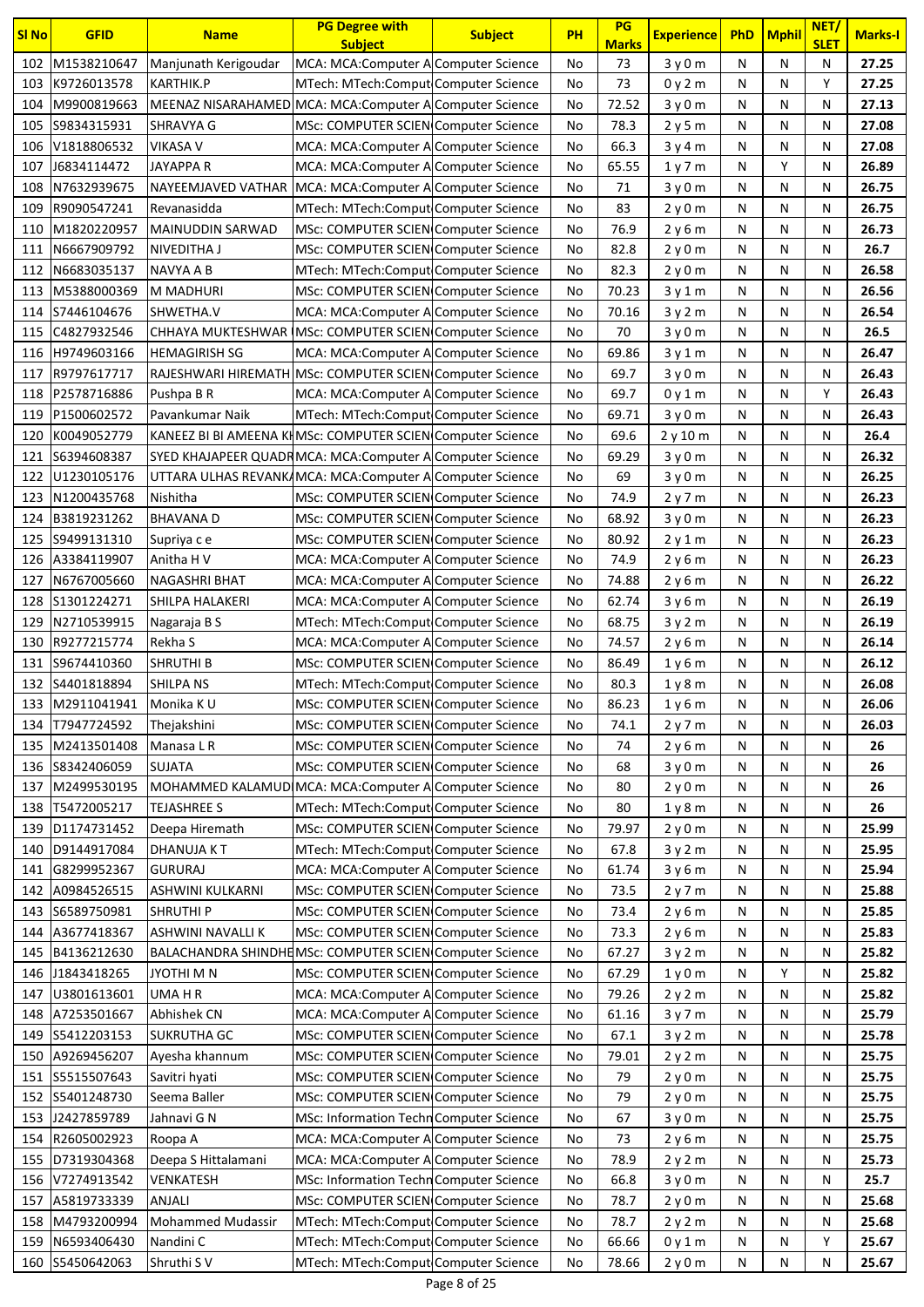| <b>SI No</b>     | <b>GFID</b> | <b>Name</b>                                                  | <b>PG Degree with</b><br><b>Subject</b> | <b>Subject</b> | PH  | PG<br><b>Marks</b> | <b>Experience</b> | <b>PhD</b> | <b>Mphil</b> | NET/<br><b>SLET</b> | <b>Marks-I</b> |
|------------------|-------------|--------------------------------------------------------------|-----------------------------------------|----------------|-----|--------------------|-------------------|------------|--------------|---------------------|----------------|
| 161              | V0894719817 | Vidya Shree M                                                | MTech: MTech:Comput Computer Science    |                | No  | 78.66              | 1y11m             | N          | N            | N                   | 25.67          |
| 162              | S4616952146 | Shilpa N                                                     | MCA: MCA:Computer A Computer Science    |                | No  | 78.65              | 2y2m              | N          | N            | N                   | 25.66          |
| 163              | U3941030027 | UMADEVI KANYAL                                               | MSc: COMPUTER SCIEN Computer Science    |                | No  | 78.47              | 2y0m              | N          | N            | Ν                   | 25.62          |
| 164              | A3047201570 | <b>ASHWINI S GACHCHI</b>                                     | MSc: COMPUTER SCIEN Computer Science    |                | No  | 78.42              | 2y1m              | N          | N            | Ν                   | 25.61          |
| 165              | V6872034938 | Veena N                                                      | MCA: MCA:Computer A Computer Science    |                | No  | 78.41              | 2y1m              | N          | N            | Ν                   | 25.6           |
| 166              | R1141037267 | Ruksana I Guledgudd                                          | MCA: MCA: Computer A Computer Science   |                | No  | 72.3               | 2y5m              | N          | N            | Ν                   | 25.58          |
| 167              | R3115114082 | Rajeshwari Shantaram ArMCA: MCA: Computer A Computer Science |                                         |                | No  | 60.33              | 3y6m              | N          | N            | N                   | 25.58          |
| 168              | N0704316753 | Nalina N                                                     | MCA: MCA: Computer A Computer Science   |                | No  | 72.18              | 2y5m              | N          | N            | N                   | 25.55          |
| 169              | M8958904888 | MANJUNATH RAMANNA MTech: MTech: Comput Computer Science      |                                         |                | No  | 72.04              | 2y6m              | N          | N            | Ν                   | 25.51          |
| 170              | K3257016774 | kousalya B M                                                 | MSc: COMPUTER SCIEN Computer Science    |                | No  | 78                 | 2y0m              | N          | N            | N                   | 25.5           |
| 171              | A0424205517 | Asha S                                                       | MCA: MCA: Computer A Computer Science   |                | No  | 71.97              | 2y6m              | N          | N            | N                   | 25.49          |
| 172              | H1213838718 | HEMALATHA.H.R                                                | MSc: COMPUTER SCIEN Computer Science    |                | No  | 77.75              | 2y0m              | N          | N            | Ν                   | 25.44          |
| 173              | D9178718784 | Devidas                                                      | MSc: Information Techn Computer Science |                | No  | 71.64              | 2y5m              | N          | N            | Ν                   | 25.41          |
| 174              | S4252937824 | Shalini K                                                    | MCA: MCA:Computer A Computer Science    |                | No  | 65.58              | 3y0m              | N          | N            | Ν                   | 25.4           |
| 175              | S4469638950 | SOUMYASHREE SURESH MCA: MCA: Computer A Computer Science     |                                         |                | No  | 83.56              | 1y6m              | N          | N            | Ν                   | 25.39          |
| Criminology      |             |                                                              |                                         |                |     |                    |                   |            |              |                     |                |
| 1                | C3149226587 | CHANDRAKALA HALEMA MA: CRIMINOLOGY/For Criminology           |                                         |                | No  | 75.23              | 2y4m              | Y          | N            | Y                   | 47.31          |
| 2                | V6335245247 | VIKRAMARAY R BIRADAR MA: CRIMINOLOGY/For Criminology         |                                         |                | No  | 57                 | 7y0m              | Y          | N            | N                   | 47.25          |
| <b>Economics</b> |             |                                                              |                                         |                |     |                    |                   |            |              |                     |                |
| 1                | R6772536990 | RAMANJEE                                                     | MA: ECONOMICS                           | Economics      | No  | 60.3               | 12y0m             | Y          | Υ            | N                   | 69.08          |
| $\overline{2}$   | 15960904887 | <b>IRIN MAMATHA</b>                                          | <b>MA: ECONOMICS</b>                    | Economics      | No  | 56.4               | 9y0m              | Υ          | Υ            | Υ                   | 68.1           |
| 3                | S9755510433 | <b>SATHISH T S</b>                                           | <b>MA: ECONOMICS</b>                    | Economics      | No  | 61.5               | 12 y 2 m          | N          | Υ            | Υ                   | 66.38          |
| 4                | D8877437246 | Dr Hanamantappa N Chu MA: ECONOMICS                          |                                         | Economics      | No  | 56.62              | 10y6m             | Y          | Υ            | Ν                   | 63.66          |
| 5                | D5920836853 | DR KUMADWATHI H S                                            | MA: ECONOMICS                           | Economics      | No  | 59.65              | 10y1m             | Y          | Υ            | N                   | 62.91          |
| 6                | J9620354706 | Jayachandra C                                                | MA: ECONOMICS                           | Economics      | No  | 66.75              | 12y0m             | N          | N            | Y                   | 61.69          |
| 7                | R2133448910 | RAVIKUMAR                                                    | MA: ECONOMICS                           | Economics      | No  | 65.4               | 12 y 7 m          | N          | Υ            | Ν                   | 59.85          |
| 8                | D7087537434 | Dr.S.SRINIVAS                                                | <b>MA: ECONOMICS</b>                    | Economics      | No  | 65                 | 7y3m              | Y          | N            | Y                   | 58.25          |
| 9                | B4696204132 | BHARATHI                                                     | <b>MA: ECONOMICS</b>                    | Economics      | Yes | 57.6               | 10y0m             | N          | $\mathsf{N}$ | Ν                   | 54.4           |
| 10               | R9516244340 | <b>RAGHAVENDRA R</b>                                         | MA: ECONOMICS                           | Economics      | No  | 70.29              | 8y8m              | N          | N            | Y                   | 53.57          |
| 11               | G7300701515 | Gurusiddayya                                                 | MA: ECONOMICS                           | Economics      | No  | 65.87              | 9y0m              | N          | N            | Υ                   | 52.47          |
| 12               | P1125412681 | PUNEETH KUMAR C M                                            | MA: ECONOMICS                           | Economics      | No  | 76.18              | 6y0m              | N          | Υ            | Υ                   | 52.05          |
| 13               | S9793152484 | <b>SHAILA</b>                                                | <b>MA: ECONOMICS</b>                    | Economics      | No  | 74.75              | 8y0m              | И          | N            | Υ                   | 51.69          |
| 14               | U6445343294 | <b>UDAYA V K</b>                                             | MA: ECONOMICS                           | Economics      | No  | 67.9               | 6 y 6 m           | N          | Υ            | Υ                   | 51.48          |
| 15               | M5620407355 | M.AMRUTHAKUMARA                                              | MA: ECONOMICS                           | Economics      | No  | 72.3               | 7y11m             | N          | N            | Υ                   | 51.08          |
| 16               | M4053624495 | Manju MK                                                     | MA: ECONOMICS                           | Economics      | No  | 65.25              | 8 y 6 m           | N          | N            | Υ                   | 50.81          |
| 17               | R9708631645 | RAJESHWARI UPPAR                                             | MA: ECONOMICS                           | Economics      | No  | 69.3               | 9y1m              | N          | Υ            | Ν                   | 50.33          |
| 18               | D1038707119 | DORESWAMY T                                                  | MA: ECONOMICS                           | Economics      | No  | 65.7               | 8 y 0 m           | N          | N            | Υ                   | 49.43          |
| 19               | R8524748480 | <b>RAVITS</b>                                                | MA: ECONOMICS                           | Economics      | Yes | 58.9               | 8y0m              | N          | N            | Ν                   | 48.73          |
| 20               | M1753052992 | Manu S                                                       | MA: ECONOMICS                           | Economics      | No  | 62.54              | 2y0m              | Y          | Υ            | Υ                   | 48.64          |
| 21               | B0081004441 | BASAVARAJ                                                    | MA: ECONOMICS                           | Economics      | No  | 60                 | 8 y 0 m           | N          | N            | Υ                   | 48             |
| 22               | A6794151848 | ANJANEYA                                                     | <b>MA: ECONOMICS</b>                    | Economics      | No  | 57.4               | 11y0m             | N          | N            | Ν                   | 47.35          |
| 23               | N8926935313 | NANJUNDASWAMY K R                                            | MA: ECONOMICS                           | Economics      | No  | 69.1               | 8y0m              | N          | Υ            | Ν                   | 47.28          |
| 24               | E2468620254 | ELAYARAJA K                                                  | MA: ECONOMICS                           | Economics      | No  | 68.59              | 0y8m              | Y          | Y            | Υ                   | 47.15          |
| 25               | S5590209668 | SHARVESHA H K                                                | MA: ECONOMICS                           | Economics      | No  | 68.4               | 3y0m              | Y          | N            | Υ                   | 47.1           |
| 26               | C9916231317 | <b>CHANDRAPPA M</b>                                          | MA: ECONOMICS                           | Economics      | No  | 56                 | 9y2m              | N          | Y            | Ν                   | 47             |
| 27               | P4130042713 | Pradeep Kumar SP                                             | MA: ECONOMICS                           | Economics      | No  | 68                 | 10y0m             | N          | N            | Ν                   | 47             |
| 28               | Y2232818373 | YOGESHA H A                                                  | MA: ECONOMICS                           | Economics      | No  | 67.62              | 4 y 9 m           | N          | Υ            | Υ                   | 46.91          |
| 29               | M2482945300 | Madhumati BankadamanMA: ECONOMICS                            |                                         | Economics      | No  | 55                 | 7y0m              | Y          | N            | Ν                   | 46.75          |
| 30               | J1225629426 | JAYA PRAKASH MARAYANMA: ECONOMICS                            |                                         | Economics      | No  | 54.6               | 11y2m             | N          | N            | N                   | 46.65          |
| 31               | V9630736082 | Vljayakumar sunakal                                          | <b>MA: ECONOMICS</b>                    | Economics      | No  | 64.3               | 7y0m              | N          | N            | Y                   | 46.08          |
| 32               | M5690533018 | <b>MAHESH KOTARI</b>                                         | MA: ECONOMICS                           | Economics      | No  | 64.2               | 10y1m             | N          | N            | Ν                   | 46.05          |
| 33               | S8839604308 | SHIVASHANKAR                                                 | MA: ECONOMICS                           | Economics      | No  | 63.5               | 8y1m              | Ν          | Y            | Ν                   | 45.88          |
| 34               | R9889035555 | <b>RAJU NAIK</b>                                             | MA: ECONOMICS                           | Economics      | No  | 62.65              | 10y1m             | N          | N            | Ν                   | 45.66          |
| 35               | J0789120931 | <b>JYOTHSNA</b>                                              | MA: ECONOMICS                           | Economics      | No  | 62.6               | 10y1m             | N          | N            | Ν                   | 45.65          |
| 36               | L0582934040 | Laximiputra                                                  | MA: ECONOMICS                           | Economics      | No  | 67.5               | 9y4m              | N          | N            | Ν                   | 45.38          |
| 37               | S2340203739 | Swapn p                                                      | MA: ECONOMICS                           | Economics      | No  | 60.15              | 10y3m             | N          | N            | Ν                   | 45.04          |
| 38               | H7360801564 | <b>HEMACHANDRAK</b>                                          | MA: ECONOMICS                           | Economics      | No  | 70.35              | 6y1m              | N          | N            | Υ                   | 44.59          |
| 39               | A8680203366 | Amitha K S                                                   | MA: ECONOMICS                           | Economics      | No  | 70.1               | 9y2m              | N          | N            | Ν                   | 44.53          |
| 40               | H4780923075 | <b>HAREESH S G</b>                                           | MA: ECONOMICS                           | Economics      | No  | 69.33              | 9y1m              | Ν          | Ν            | Ν                   | 44.33          |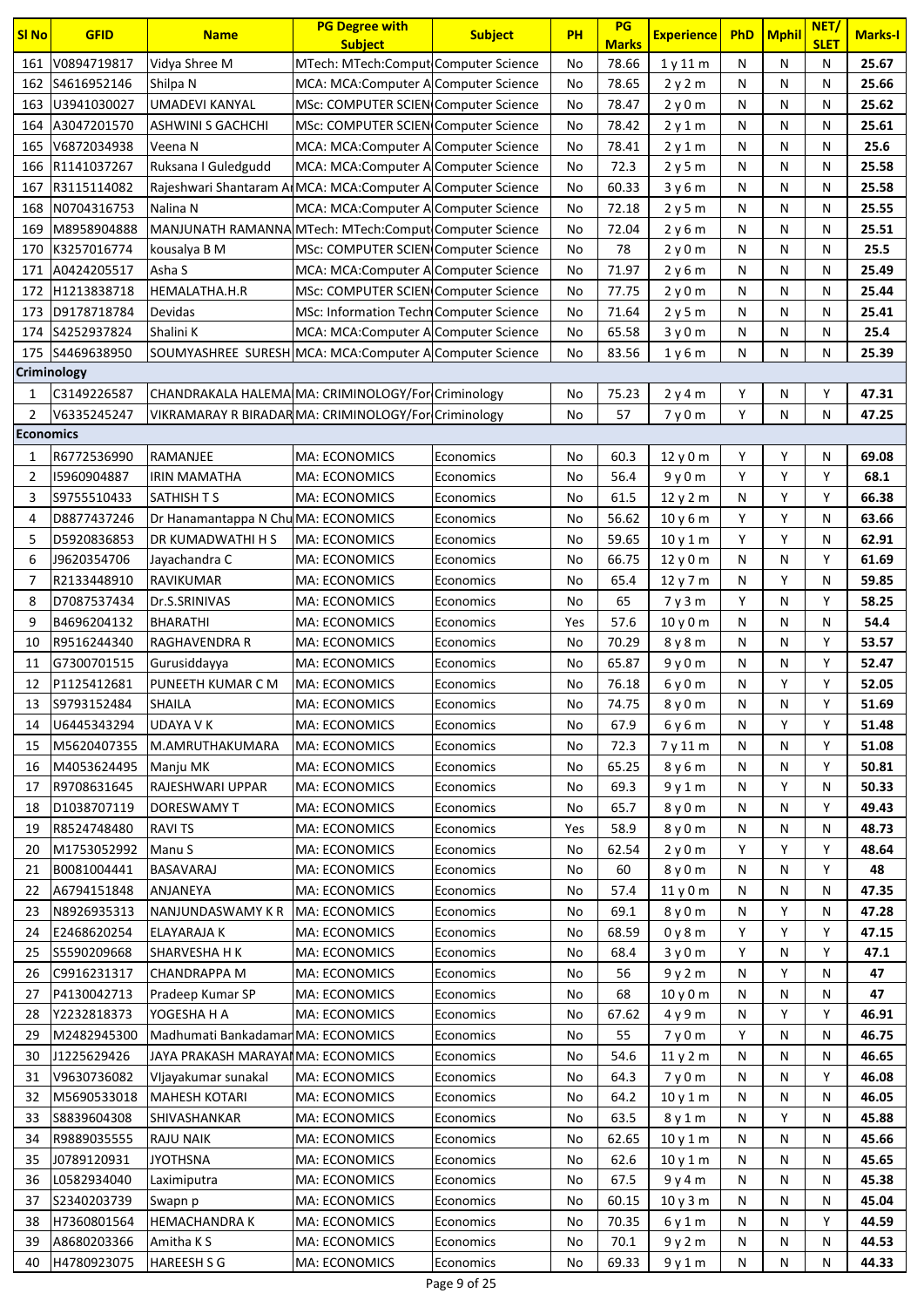| <b>SI No</b>       | <b>GFID</b>                | <b>Name</b>                                                    | <b>PG Degree with</b>                  | <b>Subject</b>         | PH       | PG                    | <b>Experience</b> | PhD    | <b>Mphil</b> | NET/             | <b>Marks-I</b> |
|--------------------|----------------------------|----------------------------------------------------------------|----------------------------------------|------------------------|----------|-----------------------|-------------------|--------|--------------|------------------|----------------|
|                    | S2799924881                | SHEELA CHAKRASALI                                              | <b>Subject</b><br><b>MA: ECONOMICS</b> |                        |          | <b>Marks</b><br>68.75 |                   |        | N            | <b>SLET</b><br>N | 44.19          |
| 41                 |                            |                                                                |                                        | Economics              | No       | 68.72                 | 9y2m              | N      | N            | Υ                | 44.18          |
| 42<br>43           | M4255805498<br>V2531527733 | MADHU H V<br>VENKATESHA                                        | <b>MA: ECONOMICS</b><br>MA: ECONOMICS  | Economics              | No<br>No | 56.5                  | 6y2m              | N<br>N | N            | Υ                | 44.13          |
| 44                 | D1301245349                | <b>DEEPA</b>                                                   | <b>MA: ECONOMICS</b>                   | Economics<br>Economics | No       | 68.4                  | 7y0m              | N      | Υ            | Y                | 44.1           |
| 45                 | H9331622106                | <b>HARIKA PATIL</b>                                            | MA: ECONOMICS                          | Economics              | No       | 67.95                 | 4y0m              | N      | N            | N                | 43.99          |
| 46                 | M0694429006                | Mubarak Mulla                                                  | <b>MA: ECONOMICS</b>                   | Economics              | No       | 55.56                 | 9y0m<br>8y2m      | N      | Υ            | N                | 43.89          |
| 47                 | V0339521167                | VIJAYKUMAR                                                     | MA: ECONOMICS                          | Economics              | No       | 66.15                 | 6y0m              | N      | N            | Υ                | 43.54          |
| 48                 | S6898738204                | SATHISH KUMAR V P                                              | <b>MA: ECONOMICS</b>                   | Economics              | No       | 77.76                 | 4 y 9 m           | N      | N            | Υ                | 43.44          |
| 49                 | A3587810877                | AMARESH                                                        | MA: ECONOMICS                          | Economics              | No       | 71.48                 | 8y4m              | N      | N            | N                | 43.37          |
| 50                 | S3132918457                | <b>SURESH DADDI</b>                                            | <b>MA: ECONOMICS</b>                   | Economics              | No       | 65.45                 | 6y2m              | N      | N            | Y                | 43.36          |
| 51                 | E8402737749                | Eshwara S                                                      | <b>MA: ECONOMICS</b>                   | Economics              | No       | 65.26                 | 6y0m              | N      | N            | Υ                | 43.32          |
| 52                 | J0736731871                | JATTEPPA                                                       | MA: ECONOMICS                          | Economics              | No       | 64.6                  | 6y2m              | N      | N            | Υ                | 43.15          |
| 53                 | \$8755800960               | Seema S                                                        | <b>MA: ECONOMICS</b>                   | Economics              | No       | 88.55                 | 4y0m              | N      | N            | Y                | 43.14          |
| 54                 | M2879412972                | <b>MANOHARA C M</b>                                            | MA: ECONOMICS                          | Economics              | No       | 76.39                 | 5y2m              | N      | N            | Υ                | 43.1           |
| 55                 | S1993037161                | Shivashankar Harihar                                           | <b>MA: ECONOMICS</b>                   | Economics              | Yes      | 66.16                 | 2y6m              | N      | N            | Υ                | 43.04          |
| 56                 | M2731830633                | <b>MAHANTESH</b>                                               | <b>MA: ECONOMICS</b>                   | Economics              | No       | 64.1                  | 5y0m              | Y      | N            | N                | 43.03          |
| 57                 | S2637442612                | Shrevidya K                                                    | <b>MA: ECONOMICS</b>                   | Economics              | No       | 64                    | 9 y 0 m           | N      | N            | Ν                | 43             |
| 58                 | C6210651642                | chidananda hegde                                               | <b>MA: ECONOMICS</b>                   | Economics              | No       | 64                    | 9y0m              | N      | N            | N                | 43             |
| 59                 | R5929016513                | RATNAWWA TURAMARI MA: ECONOMICS                                |                                        | Economics              | No       | 76                    | 5y2m              | N      | N            | Y                | 43             |
| 60                 | H0305635010                | HANUMANTHAPPA                                                  | <b>MA: ECONOMICS</b>                   | Economics              | No       | 63.65                 | 9y1m              | N      | N            | N                | 42.91          |
| 61                 | R1176549440                | RENUKA                                                         | MA: ECONOMICS                          | Economics              | No       | 63.65                 | 9y0m              | N      | N            | N                | 42.91          |
| 62                 | V0748512304                | VEDA                                                           | <b>MA: ECONOMICS</b>                   | Economics              | No       | 63.5                  | 9y1m              | N      | N            | N                | 42.88          |
| 63                 | F3093725760                | <b>FARHAN FATHIMA</b>                                          | MA: ECONOMICS                          | Economics              | Yes      | 77.4                  | 1y5m              | N      | N            | Υ                | 42.85          |
| 64                 | C5814625155                | <b>CHITRAKSHI</b>                                              | <b>MA: ECONOMICS</b>                   | Economics              | No       | 63.35                 | 9y1m              | N      | N            | Ν                | 42.84          |
| 65                 | Y6213349109                | Yogesha H S                                                    | MA: ECONOMICS                          | Economics              | No       | 63.33                 | 2y2m              | Y      | N            | Υ                | 42.83          |
| 66                 | A3406412618                | ASHWINI                                                        | <b>MA: ECONOMICS</b>                   | Economics              | No       | 68.84                 | 8 y 6 m           | N      | N            | Ν                | 42.71          |
| 67                 | B7836607196                | <b>BINDU H M</b>                                               | <b>MA: ECONOMICS</b>                   | Economics              | No       | 74.75                 | 5y0m              | N      | N            | Y                | 42.69          |
| 68                 | H9467111740                | HOSAHALLIANILKUMAR   MA: ECONOMICS                             |                                        | Economics              | Yes      | 70.65                 | 2y0m              | N      | N            | Y                | 42.66          |
| <b>Education</b>   |                            |                                                                |                                        |                        |          |                       |                   |        |              |                  |                |
| 1                  | G9372618111                | <b>GOPITM</b>                                                  | <b>MEd: Education</b>                  | Education              | Yes      | 72.25                 | 9y1m              | N      | N            | Y                | 64.06          |
| $\overline{2}$     | M2555247275                | MAILARAPPA BILKAR                                              | MEd: Education                         | Education              | No       | 67.9                  | 5y6m              | Y      | Υ            | N                | 51.48          |
| 3                  | T8486551554                | TARAKESWARI P T                                                | MEd: Education                         | Education              | No       | 67.9                  | 8 y 0 m           | N      | N            | Y                | 49.98          |
| 4                  | M8338250788                | <b>MANJULA BHOVI</b>                                           | MEd: Education                         | Education              | No       | 74.62                 | 2y0m              | Y      | N            | Υ                | 45.66          |
| 5                  | S5486759928                | <b>SUBRAMANI N H</b>                                           | <b>MEd: Education</b>                  | Education              | No       | 76.1                  | 5y2m              | N      | N            | Υ                | 43.03          |
| 6                  | M0437945807                | Maruti B Maddi                                                 | MEd: Education                         | Education              | No       | 57.16                 | 0y7m              | Y      | Υ            | Υ                | 42.79          |
| $\overline{7}$     | C4949346449                | <b>CHRISTINA</b>                                               | MEd: Education                         | Education              | No       | 62.9                  | 9y0m              | N      | N            | Ν                | 42.73          |
| <b>Electronics</b> |                            |                                                                |                                        |                        |          |                       |                   |        |              |                  |                |
| 1                  | S2957247837                | Sathyanarayana TS                                              | MTech: M-tech in Electr Electronics    |                        | No       | 68.88                 | 4y0m              | Y      | N            | Ν                | 41.22          |
| 2                  | R5243001084                | Raghu P                                                        | <b>MSc: ELECTRONICS</b>                | Electronics            | No       | 67.13                 | 4 y 0 m           | Y      | N            | Ν                | 40.78          |
| 3                  | S9858221105                | Shivakumara B                                                  | <b>MSc: ELECTRONICS</b>                | Electronics            | No       | 79.61                 | 3y6m              | N      | N            | Υ                | 39.4           |
| 4                  | R8851539850                | RAHUL SUBHASH POL                                              | <b>MSc: ELECTRONICS</b>                | Electronics            | No       | 70.13                 | 7y0m              | N      | N            | Ν                | 38.53          |
| 5                  | P7170456686                | <b>PRASHANTH KUMAR H RIMTech: M-tech in ElectriElectronics</b> |                                        |                        | No       | 77.5                  | 5y11m             | N      | N            | Ν                | 37.38          |
| 6                  | K3400321401                | <b>KUMAR M</b>                                                 | <b>MSc: ELECTRONICS</b>                | Electronics            | No       | 65.2                  | 3y9m              | N      | N            | Υ                | 37.3           |
| 7                  | U6372531091                | Umera Tabassum                                                 | <b>MSc: ELECTRONICS</b>                | Electronics            | No       | 70                    | 1y7m              | Ν      | Υ            | Υ                | 37             |
| <b>ENGLISH</b>     |                            |                                                                |                                        |                        |          |                       |                   |        |              |                  |                |
| 1                  | V3184216514                | <b>VIDHYANS</b>                                                | MA: ENGLISH                            | <b>ENGLISH</b>         | No       | 63.95                 | 12y2m             | N      | N            | Υ                | 60.99          |
| 2                  | T0564901671                | TALWAR RAMKRISHNA HMA: ENGLISH                                 |                                        | <b>ENGLISH</b>         | No       | 60                    | 13y1m             | N      | Υ            | Ν                | 60             |
| 3                  | D0200530043                | DR NAGENDRAPPA NANIMA: ENGLISH                                 |                                        | <b>ENGLISH</b>         | No       | 60                    | 7y2m              | Y      | Υ            | Ν                | 54             |
| 4                  | D3330633662                | DR. RAMESH SANGANNAMA: ENGLISH                                 |                                        | <b>ENGLISH</b>         | No       | 64.3                  | 5y0m              | Y      | N            | Υ                | 52.08          |
| 5                  | V6599441336                | VEERABHADRA ADAGALI MA: ENGLISH                                |                                        | <b>ENGLISH</b>         | Yes      | 64                    | 8 y 6 m           | N      | N            | N                | 51.5           |
| 6                  | F8273029913                | FLOVIYA MIRANDA                                                | MA: ENGLISH                            | <b>ENGLISH</b>         | No       | 55.13                 | 8y6m              | Υ      | N            | Ν                | 51.28          |
| 7                  | M0847409031                | MANJUNATHA KELAGINAMA: ENGLISH                                 |                                        | <b>ENGLISH</b>         | No       | 57.85                 | 6y0m              | Y      | Y            | Ν                | 50.46          |
| 8                  | K0230822407                | <b>KAVITA</b>                                                  | <b>MA: ENGLISH</b>                     | <b>ENGLISH</b>         | No       | 57.1                  | 12 y 0 m          | Ν      | Ν            | Ν                | 50.28          |
| 9                  | R4676012359                | RAJU B                                                         | <b>MA: ENGLISH</b>                     | <b>ENGLISH</b>         | No       | 60.45                 | 6 y 6 m           | N      | Υ            | Υ                | 49.61          |
| 10                 | R5308430729                | <b>RENUKA R</b>                                                | MA: ENGLISH                            | <b>ENGLISH</b>         | No       | 58.85                 | 10 y 9 m          | N      | N            | Ν                | 47.71          |
| 11                 | G0284217044                | <b>GANGAPPA M</b>                                              | <b>MA: ENGLISH</b>                     | <b>ENGLISH</b>         | No       | 56.7                  | 11y0m             | N      | N            | Ν                | 47.18          |
| 12                 | H6178640120                | Hina Kousar                                                    | MA: ENGLISH                            | <b>ENGLISH</b>         | No       | 62.81                 | 10y3m             | N      | N            | Ν                | 45.7           |
| 13                 | D9715901589                | Dr. Reshma Sadalage                                            | MA: ENGLISH                            | <b>ENGLISH</b>         | No       | 60                    | 1y0m              | Y      | Υ            | Υ                | 45             |
| 14                 | T2530129918                | THRUPTHI J C                                                   | MA: ENGLISH                            | <b>ENGLISH</b>         | No       | 55                    | 10y3m             | N      | Ν            | N                | 43.75          |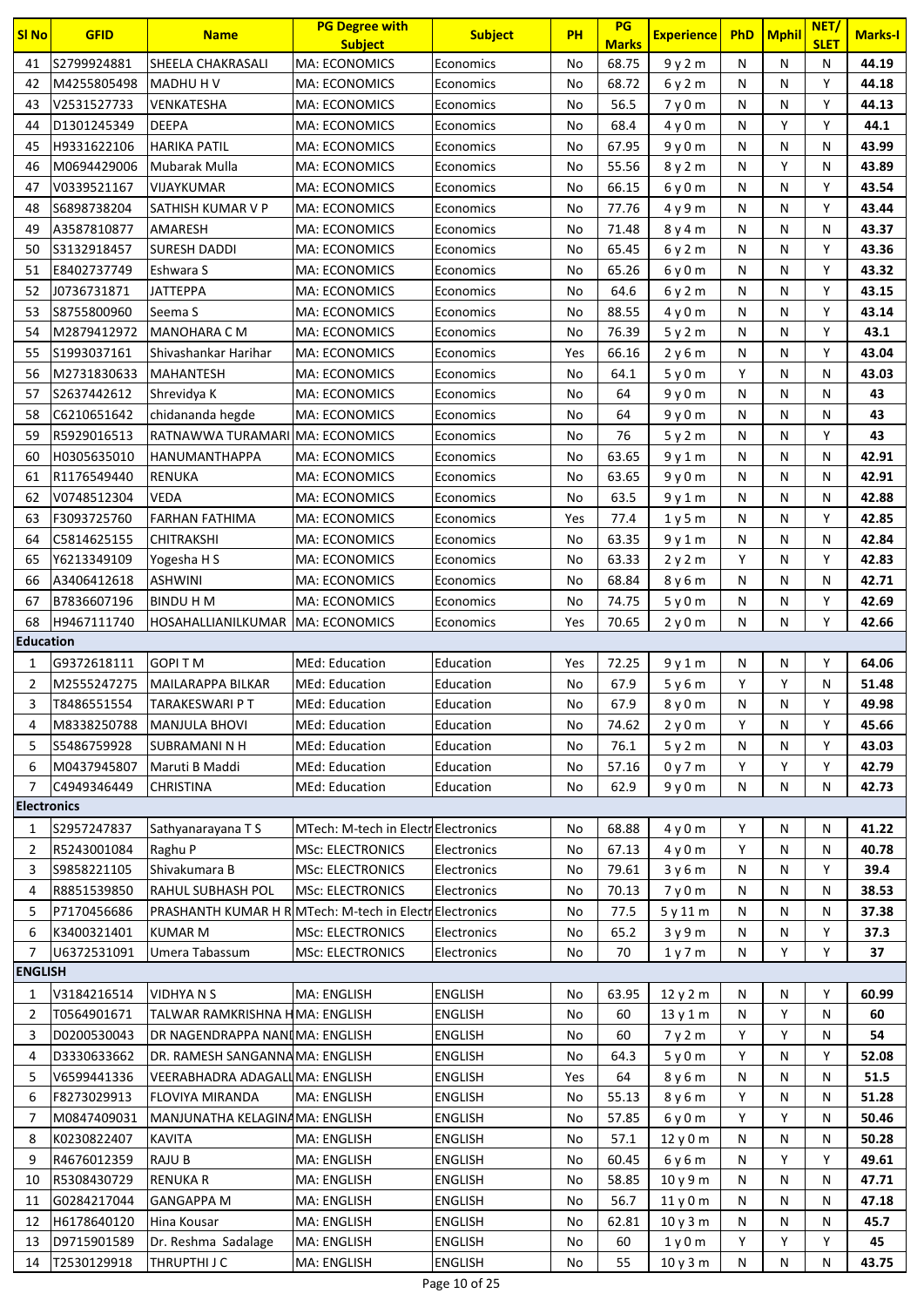| <b>SI No</b> | <b>GFID</b>                | <b>Name</b>                       | <b>PG Degree with</b><br><b>Subject</b> | <b>Subject</b>                   | PH       | PG<br><b>Marks</b> | <b>Experience</b>             | <b>PhD</b> | <b>Mphil</b> | NET/<br><b>SLET</b> | <b>Marks-I</b> |
|--------------|----------------------------|-----------------------------------|-----------------------------------------|----------------------------------|----------|--------------------|-------------------------------|------------|--------------|---------------------|----------------|
| 15           | G9404418067                | Gagan C                           | <b>MA: ENGLISH</b>                      | <b>ENGLISH</b>                   | No       | 54.45              | 10y2m                         | N          | N            | N                   | 43.61          |
| 16           | J3352112962                | Jayachandra k n                   | MA: ENGLISH                             | <b>ENGLISH</b>                   | No       | 53                 | 9y8m                          | N          | N            | N                   | 43.25          |
| 17           | V1078703258                | Vijayalakshmi.k                   | MA: ENGLISH                             | <b>ENGLISH</b>                   | No       | 63                 | 8y8m                          | N          | N            | N                   | 42.75          |
| 18           | D1033807394                | Dr.Yogeesh D P                    | <b>MA: ENGLISH</b>                      | <b>ENGLISH</b>                   | No       | 61                 | 5y3m                          | Y          | N            | N                   | 42.25          |
| 19           | A1530436712                | Anand kumar B R                   | MA: ENGLISH                             | <b>ENGLISH</b>                   | No       | 66                 | 4 y 6 m                       | N          | N            | Y                   | 39             |
| 20           | D7018047049                | <b>DHANRAJ</b>                    | MA: ENGLISH                             | <b>ENGLISH</b>                   | No       | 60                 | 8y1m                          | N          | N            | N                   | 39             |
| 21           | N9032315080                | NAGARAJ K                         | MA: ENGLISH                             | <b>ENGLISH</b>                   | No       | 58.95              | 8y2m                          | N          | N            | Ν                   | 38.74          |
| 22           | V3115515281                | VENKATESH KUMAR R K               | <b>MA: ENGLISH</b>                      | <b>ENGLISH</b>                   | No       | 55.5               | 6y0m                          | N          | Υ            | Ν                   | 37.88          |
| 23           | C2568904360                | CHANNABASAPPA DV                  | <b>MA: ENGLISH</b>                      | <b>ENGLISH</b>                   | No       | 55.3               | 8 y 0 m                       | N          | N            | N                   | 37.83          |
| 24           | M5909404294                | <b>MANJUNATH</b>                  | <b>MA: ENGLISH</b>                      | <b>ENGLISH</b>                   | No       | 55.3               | 8y2m                          | N          | N            | Ν                   | 37.83          |
| 25           | R3619312865                | R RAMACHANDRA                     | MA: ENGLISH                             | <b>ENGLISH</b>                   | No       | 55                 | 8y2m                          | N          | N            | N                   | 37.75          |
| 26           | N3SEEB44621                | NAGARAJU M                        | <b>MA: ENGLISH</b>                      | <b>ENGLISH</b>                   | No       | 55                 | 8 y 0 m                       | N          | N            | Ν                   | 37.75          |
| 27           | S4488400360                | SHIVARAJU C                       | <b>MA: ENGLISH</b>                      | <b>ENGLISH</b>                   | No       | 63.25              | 4y3m                          | N          | N            | Y                   | 36.81          |
| 28           | G3996014804                | <b>GURUNARAYANA PS</b>            | MA: ENGLISH                             | <b>ENGLISH</b>                   | No       | 63.1               | 5y0m                          | N          | Υ            | N                   | 36.78          |
| 29           | R4336130925                | RAVINDRA PRASAD B                 | MA: ENGLISH                             | <b>ENGLISH</b>                   | No       | 64.6               | 6y5m                          | N          | N            | N                   | 35.65          |
| 30           | D7330816354                | DHANASHREE U L                    | <b>MA: ENGLISH</b>                      | <b>ENGLISH</b>                   | No       | 52.6               | 7y6m                          | N          | N            | Ν                   | 35.65          |
| 31           | J5350933201                | <b>N IHTOYL</b>                   | <b>MA: ENGLISH</b>                      | <b>ENGLISH</b>                   | No       | 57.75              | 5y0m                          | N          | Υ            | Ν                   | 35.44          |
| 32           | M0684820761                | MAHESHA. S                        | <b>MA: ENGLISH</b>                      | <b>ENGLISH</b>                   | No       | 68.95              | 6y2m                          | N          | N            | N                   | 35.24          |
| 33           | D4450843510                | DEVENDRAPPA                       | <b>MA: ENGLISH</b>                      | <b>ENGLISH</b>                   | No       | 68.5               | 6y1m                          | N          | N            | Ν                   | 35.13          |
| 34           | G9044928499                | <b>GANGARAJA V</b>                | MA: ENGLISH                             | <b>ENGLISH</b>                   | No       | 55.2               | 6y10m                         | N          | N            | N                   | 34.8           |
| 35           | V3577356448                | Vijeth Bopanna B.U                | <b>MA: ENGLISH</b>                      | <b>ENGLISH</b>                   | No       | 61.65              | 6 y 1 m                       | N          | N            | Ν                   | 33.41          |
| 36           | N9569200529                | <b>NEETHIS</b>                    | <b>MA: ENGLISH</b>                      | <b>ENGLISH</b>                   | No       | 76.32              | 1y6m                          | N          | N            | Y                   | 32.58          |
| 37           | A7875141508                | AEJAZ AHMED BANKAPU MA: ENGLISH   |                                         | <b>ENGLISH</b>                   | No       | 69.2               | 2y2m                          | N          | N            | Y                   | 32.3           |
| 38           | R4486406142                | <b>RAMESH B G</b>                 | MA: ENGLISH                             | <b>ENGLISH</b>                   | No       | 62                 | 2y5m                          | N          | N            | Υ                   | 32             |
| 39           | C8957853603                | <b>CHETHANA CS</b>                | MA: ENGLISH                             | <b>ENGLISH</b>                   | No       | 68                 | 5y0m                          | N          | N            | N                   | 32             |
| 40           | V7153801027                | V Ravi Kiran H                    | MA: ENGLISH                             | <b>ENGLISH</b>                   | No       | 55                 | 3y1m                          | N          | N            | Υ                   | 31.75          |
| 41           | M5040957064                | Mallikarjunaiah. H                | <b>MA: ENGLISH</b>                      | <b>ENGLISH</b>                   | No       | 54                 | 4y2m                          | N          | Υ            | N                   | 31.5           |
| 42           | A0495740728                | ANANDA.N                          | <b>MA: ENGLISH</b>                      | <b>ENGLISH</b>                   | No       | 65                 | 5v0m                          | N          | N            | Ν                   | 31.25          |
| 43           | U5611142592                | Usha M E                          | <b>MA: ENGLISH</b>                      | <b>ENGLISH</b>                   | No       | 76.84              | 4y0m                          | N          | N            | N                   | 31.21<br>30.88 |
| 44           | A6609030381                | ANIL KUMAR H<br>Subhadra .M.R     | MA: ENGLISH<br>MA: ENGLISH              | <b>ENGLISH</b>                   | No<br>No | 57.5               | 5y6m                          | N<br>N     | N            | Ν                   |                |
| 45<br>46     | S0197429059<br>S1073956522 | SHAHNAZ                           | MA: ENGLISH                             | <b>ENGLISH</b><br><b>ENGLISH</b> | No       | 62.27<br>61.87     | 5y0m                          | N          | N<br>N       | Ν<br>Ν              | 30.57<br>30.47 |
| 47           | A3086434790                | Anupama. C                        | MA: ENGLISH                             | <b>ENGLISH</b>                   | No       | 54.5               | 5y3m<br>5y4m                  | N          | N            | Ν                   | 30.13          |
| 48           | N1688216181                | <b>NAYANA</b>                     | MA: ENGLISH                             | <b>ENGLISH</b>                   | No       | 59.4               | 5y3m                          | N          | N            | Ν                   | 29.85          |
| 49           | N6236227105                | niveditha.h                       | MA: ENGLISH                             | <b>ENGLISH</b>                   | No       | 59.05              | 2y0m                          | N          | N            | Υ                   | 29.76          |
| 50           | S7065723811                | Sowmya B                          | MA: ENGLISH                             | <b>ENGLISH</b>                   | No       | 59                 | 2y0m                          | N          | N            | Υ                   | 29.75          |
| 51           | D6401107416                | DAYANANDAMURTHY B IMA: ENGLISH    |                                         | <b>ENGLISH</b>                   | No       | 58.5               | 5y0m                          | Ν          | N            | Ν                   | 29.63          |
| 52           | K1380031898                | <b>KIRAN UPPAR</b>                | MA: ENGLISH                             | <b>ENGLISH</b>                   | No       | 58.4               | 5y0m                          | N          | N            | Ν                   | 29.6           |
| 53           | T5459447532                | TASMIA HUSSAIN K                  | <b>MA: ENGLISH</b>                      | <b>ENGLISH</b>                   | No       | 69.41              | 1 <sub>y</sub> 0 <sub>m</sub> | N          | N            | Υ                   | 29.35          |
| 54           | B4469612428                | <b>BHAGYA S</b>                   | <b>MA: ENGLISH</b>                      | <b>ENGLISH</b>                   | No       | 68.42              | 4y0m                          | N          | N            | Ν                   | 29.11          |
| 55           | 12775241753                | <b>IRAYYA HIREMATH</b>            | MA: ENGLISH                             | <b>ENGLISH</b>                   | No       | 68.1               | 4y0m                          | N          | N            | Ν                   | 29.03          |
| 56           | A9876115193                | ANIL                              | MA: ENGLISH                             | <b>ENGLISH</b>                   | No       | 55.8               | 2y0m                          | N          | N            | Υ                   | 28.95          |
| 57           | T9009008729                | THIPPERUDRAIAH T                  | MA: ENGLISH                             | <b>ENGLISH</b>                   | No       | 54.89              | 2y0m                          | N          | N            | Υ                   | 28.72          |
| 58           | J4914503806                | Janardhana S U                    | MA: ENGLISH                             | <b>ENGLISH</b>                   | No       | 66.5               | 1y3m                          | N          | N            | Υ                   | 28.63          |
| 59           | S9123122874                | <b>SAHANA S</b>                   | MA: ENGLISH                             | <b>ENGLISH</b>                   | No       | 60.47              | 4y4m                          | N          | N            | N                   | 28.62          |
| 60           | P9941735965                | PRATIBHA B                        | <b>MA: ENGLISH</b>                      | <b>ENGLISH</b>                   | No       | 66.47              | 1y0m                          | Ν          | N            | Υ                   | 28.62          |
| 61           | \$5384606889               | SANTOSH BADIGER                   | <b>MA: ENGLISH</b>                      | <b>ENGLISH</b>                   | No       | 60.35              | 4y4m                          | N          | N            | Ν                   | 28.59          |
| 62           | A0500716755                | <b>ARPITA G B</b>                 | MA: ENGLISH                             | <b>ENGLISH</b>                   | No       | 60.32              | 4 y 6 m                       | Ν          | N            | Ν                   | 28.58          |
| 63           | C5153827609                | CHANDRAKANTA A                    | <b>MA: ENGLISH</b>                      | <b>ENGLISH</b>                   | No       | 60.23              | 4y4m                          | N          | N            | Ν                   | 28.56          |
| 64           | C8657328910                | CHALUVAKUMARI H.C                 | MA: ENGLISH                             | <b>ENGLISH</b>                   | No       | 60.2               | 4y6m                          | N          | N            | Ν                   | 28.55          |
| 65           | R1527923104                | Ramesh Kumar Hiremath MA: ENGLISH |                                         | <b>ENGLISH</b>                   | No       | 60.15              | 4y6m                          | N          | N            | Ν                   | 28.54          |
| 66           | K9358011885                | KANCHAN S BANAVALIKAMA: ENGLISH   |                                         | <b>ENGLISH</b>                   | No       | 66.15              | 4y1m                          | N          | N            | N                   | 28.54          |
| 67           | A2721522588                | Amararaj wag                      | MA: ENGLISH                             | <b>ENGLISH</b>                   | No       | 72.1               | 3y6m                          | N          | N            | Ν                   | 28.53          |
| 68           | M7006054157                | <b>MAHIBOOB MULLA</b>             | MA: ENGLISH                             | <b>ENGLISH</b>                   | No       | 60.08              | 1y6m                          | N          | N            | Υ                   | 28.52          |
| 69           | P5376115322                | PAVITRA JANAI                     | MA: ENGLISH                             | <b>ENGLISH</b>                   | No       | 60                 | 4y5m                          | Ν          | N            | Ν                   | 28.5           |
| 70           | M7SEEB50618                | MOHAMMED TABREZ SHMA: ENGLISH     |                                         | <b>ENGLISH</b>                   | Yes      | 50                 | 2y0m                          | N          | N            | Ν                   | 28.5           |
| 71           | A5844313784                | AKKAMAHADEVI SATYANMA: ENGLISH    |                                         | <b>ENGLISH</b>                   | No       | 65.9               | 1y0m                          | N          | N            | Y                   | 28.48          |
| 72           | M4107821695                | <b>MALLAPPA</b>                   | <b>MA: ENGLISH</b>                      | <b>ENGLISH</b>                   | No       | 65.9               | 4y0m                          | N          | N            | Ν                   | 28.48          |
| 73           | B9474438294                | <b>Bhagya Marol</b>               | MA: ENGLISH                             | <b>ENGLISH</b>                   | No       | 65.8               | 0y8m                          | N          | Ν            | Υ                   | 28.45          |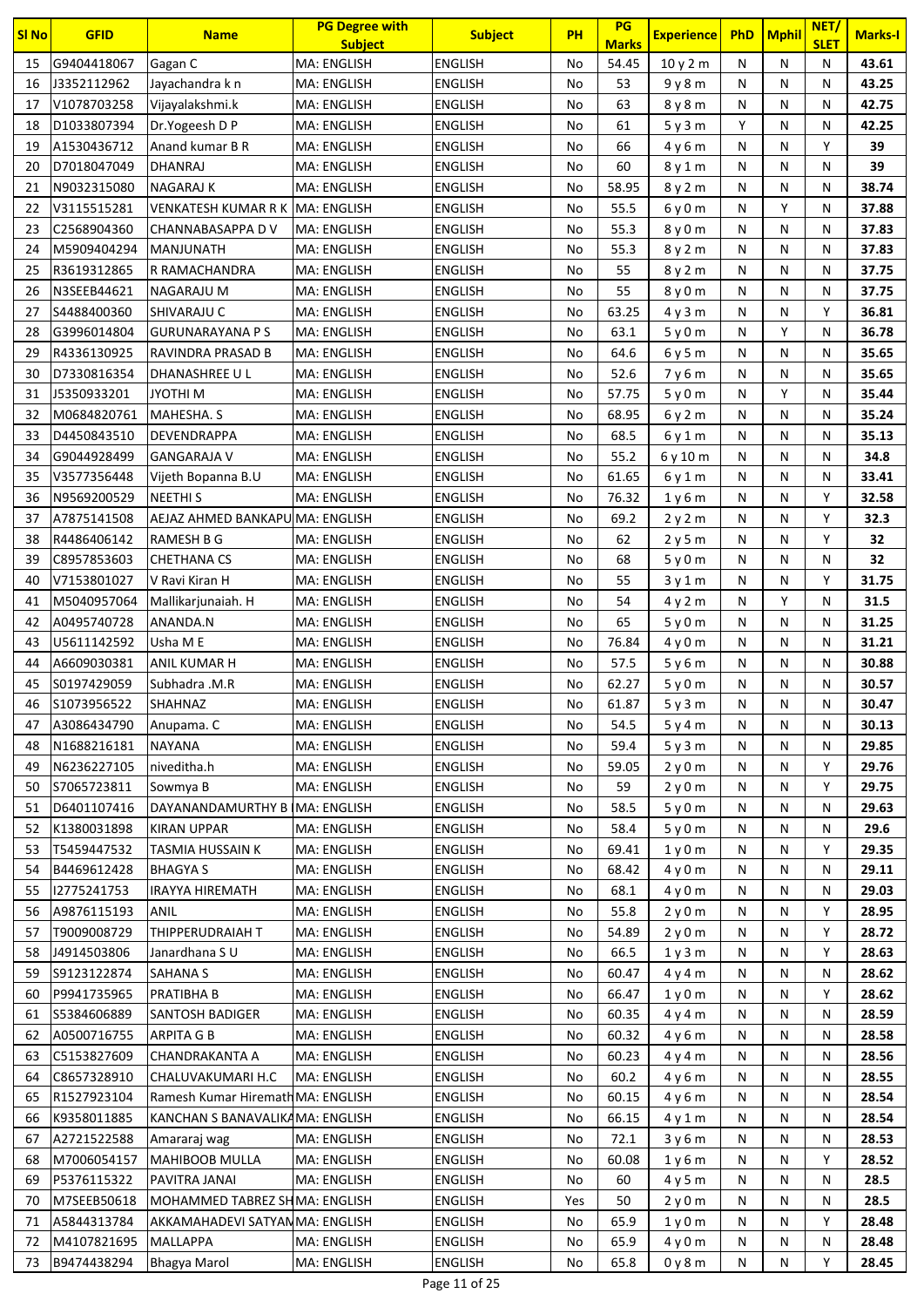| SI <sub>No</sub> | <b>GFID</b>                        | <b>Name</b>                            | <b>PG Degree with</b><br><b>Subject</b> | <b>Subject</b>                   | <b>PH</b> | PG<br><b>Marks</b> | <b>Experience</b> | <b>PhD</b> | Mphil        | NET/<br><b>SLET</b> | <b>Marks-I</b> |
|------------------|------------------------------------|----------------------------------------|-----------------------------------------|----------------------------------|-----------|--------------------|-------------------|------------|--------------|---------------------|----------------|
| 74               | S2620858697                        | SHARANAGOUD PATIL                      | MA: ENGLISH                             | <b>ENGLISH</b>                   | No        | 65.75              | 4y2m              | N          | N            | N                   | 28.44          |
| 75               | K0598518532                        | KAVYASHREE D M                         | MA: ENGLISH                             | ENGLISH                          | No        | 65.72              | 1y0m              | N          | N            | Υ                   | 28.43          |
| 76               | C2987732217                        | Chandrakala N.M                        | MA: ENGLISH                             | <b>ENGLISH</b>                   | No        | 71.58              | 3y6m              | N          | N            | N                   | 28.4           |
| 77               | L8886319961                        | LAXMI                                  | <b>MA: ENGLISH</b>                      | <b>ENGLISH</b>                   | No        | 65.3               | 4y0m              | N          | N            | N                   | 28.33          |
| 78               | T7306010276                        | THANUJAKSHI.K.SHETTY   MA: ENGLISH     |                                         | ENGLISH                          | No        | 65.2               | 4 y 1 m           | N          | N            | N                   | 28.3           |
| 79               | A1476041409                        | Angela John                            | MA: ENGLISH                             | ENGLISH                          | No        | 77                 | 0y1m              | N          | N            | Υ                   | 28.25          |
| 80               | J46740658                          | Jayashree                              | MA: ENGLISH                             | ENGLISH                          | No        | 65                 | 4 y 0 m           | N          | N            | N                   | 28.25          |
| 81               | J7527129625                        | JAYALAKSHMI K                          | MA: ENGLISH                             | <b>ENGLISH</b>                   | No        | 71                 | 3y6m              | N          | N            | N                   | 28.25          |
| 82               | G5368458704                        | <b>GANESHKUMAR</b>                     | MA: ENGLISH                             | <b>ENGLISH</b>                   | Yes       | 61                 | 1y0m              | N          | N            | N                   | 28.25          |
| 83               | M3116518819                        | Mabusab. K                             | MA: ENGLISH                             | ENGLISH                          | No        | 58.85              | 4y6m              | N          | $\mathsf{N}$ | N                   | 28.21          |
| 84               | A2709151478                        | ANANDA KUMARA V                        | MA: ENGLISH                             | ENGLISH                          | No        | 76.84              | 3y2m              | N          | N            | N                   | 28.21          |
| 85               | R5902308704                        | RAGHUNANDAN S                          | MA: ENGLISH                             | <b>ENGLISH</b>                   | No        | 64.74              | 1y3m              | N          | N            | Y                   | 28.19          |
| 86               | P2221817553                        | <b>PRUTHVIKR</b>                       | <b>MA: ENGLISH</b>                      | <b>ENGLISH</b>                   | No        | 64.7               | 1y0m              | N          | N            | Y                   | 28.18          |
| 87               | B6999921720                        | <b>BHARATHIV</b>                       | MA: ENGLISH                             | <b>ENGLISH</b>                   | Yes       | 60.5               | 1y0m              | N          | N            | N                   | 28.13          |
| 88               | B2157953367                        | <b>BABUH</b>                           | MA: ENGLISH                             | ENGLISH                          | No        | 52.45              | 3y0m              | N          | Υ            | N                   | 28.11          |
| 89               | R9533202875                        | RAMYA JAIN H S                         | MA: ENGLISH                             | ENGLISH                          | No        | 52.3               | 5y0m              | N          | N            | N                   | 28.08          |
| 90               | S6613604203                        | <b>SUNENA KALGUDI</b>                  | MA: ENGLISH                             | <b>ENGLISH</b>                   | No        | 64.2               | 4y0m              | N          | N            | N                   | 28.05          |
| 91               | A7942746052                        | ASHWINI S DODAMANI                     | MA: ENGLISH                             | <b>ENGLISH</b>                   | No        | 64                 | 4y0m              | N          | N            | N                   | 28             |
| 92               | S7698937123                        | Shobha Halolli                         | MA: ENGLISH                             | ENGLISH                          | No        | 64                 | 1y2m              | N          | N            | Υ                   | 28             |
| 93               | A3990436204                        | Amrutha M                              | MA: ENGLISH                             | <b>ENGLISH</b>                   | No        | 63.7               | 1y0m              | N          | N            | Y                   | 27.93          |
| 94               | S1461831497                        | <b>SURESH K</b>                        | MA: ENGLISH                             | ENGLISH                          | No        | 57.47              | 4y4m              | N          | N            | N                   | 27.87          |
| 95               | S7932423271                        | SHIRAJAHAMED OLEKAR MA: ENGLISH        |                                         | <b>ENGLISH</b>                   | No        | 63.35              | 4y0m              | N          | N            | N                   | 27.84          |
| 96               | K6427710722                        | Krishnamurthy                          | MA: ENGLISH                             | ENGLISH                          | No        | 51                 | 5y0m              | N          | N            | N                   | 27.75          |
| 97               | C9079131943                        | CHENNABASAMMA                          | MA: ENGLISH                             | ENGLISH                          | No        | 62.9               | 4y0m              | N          | N            | N                   | 27.73          |
| 98               | H2811741470                        | HANAMAVVA BYAKOD                       | MA: ENGLISH                             | ENGLISH                          | No        | 62.62              | 1 y 1 m           | N          | N            | Υ                   | 27.66          |
| 99               | G0099323620                        | <b>GUDUDAMMA</b>                       | MA: ENGLISH                             | <b>ENGLISH</b>                   | No        | 68.5               | 0y6m              | N          | N            | Υ                   | 27.63          |
| 100              | S1388024235                        | SHILPA ADUR                            | MA: ENGLISH                             | <b>ENGLISH</b>                   | No        | 62.5               | 3y8m              | N          | N            | N                   | 27.63          |
| 101              | V0623614787                        | <b>VITTAL MADAR</b>                    | MA: ENGLISH                             | ENGLISH                          | No        | 62.45              | 1y3m              | N          | N            | Y                   | 27.61          |
| 102              | H8429911924                        | <b>HEMALATHA T N</b>                   | MA: ENGLISH                             | ENGLISH                          | No        | 62.35              | 4y2m              | N          | N            | N                   | 27.59          |
|                  | 103 A1278821096                    | AMBIKA                                 | MA: ENGLISH<br><b>MA: ENGLISH</b>       | ENGLISH                          | No        | 62.3               | 3y8m              | N          | N            | N                   | 27.58          |
|                  | 104 G9708100837<br>105 S3452511147 | <b>GANGADHARA C</b><br>Sushmitha N     |                                         | <b>ENGLISH</b><br><b>ENGLISH</b> | No<br>No  | 62.15<br>68.16     | 4y2m              | N<br>N     | N<br>N       | N<br>Y              | 27.54<br>27.54 |
| 106              | P1796126533                        | PRAMOD MUNJE                           | MA: ENGLISH<br>MA: ENGLISH              | <b>ENGLISH</b>                   | No        | 56                 | 0y5m<br>4y6m      | N          | N            | N                   | 27.5           |
| 107              | R9806310250                        | <b>RAVIKUMAR G</b>                     | MA: ENGLISH                             | <b>ENGLISH</b>                   | No        | 67.63              | 0y6m              | N          | Ν            | Υ                   | 27.41          |
| 108              | R3964009181                        | RAJASHEKHARA M O                       | MA: ENGLISH                             | <b>ENGLISH</b>                   | No        | 61.58              | 1y0m              | N          | N            | Υ                   | 27.4           |
| 109              | C2482822997                        | CHANDRA SHEKAR U P                     | MA: ENGLISH                             | <b>ENGLISH</b>                   | No        | 61.5               | 4y1m              | N          | N            | Ν                   | 27.38          |
|                  | 110 S4757728234                    | SHARANAPPA                             | MA: ENGLISH                             | <b>ENGLISH</b>                   | No        | 61.35              | 4y3m              | N          | N            | N                   | 27.34          |
| <b>Genetics</b>  |                                    |                                        |                                         |                                  |           |                    |                   |            |              |                     |                |
|                  | S5769741482                        | Santosh Mallikarjun Bhav MSc: GENETICS |                                         | Genetics                         | No        | 67                 | 1y0m              | N          | N            | Υ                   | 28.75          |
| Geography        |                                    |                                        |                                         |                                  |           |                    |                   |            |              |                     |                |
| 1                | B7236603832                        | BALASUBRAMANYAM T                      | MA: GEOGRAPHY                           | Geography                        | No        | 55                 | 15 y 9 m          | N          | Υ            | Υ                   | 76.75          |
| 2                | R5828224945                        | Rangappa.D.R                           | MSc: MSc:Geography                      | Geography                        | No        | 72.6               | 8 y 6 m           | Υ          | Υ            | N                   | 61.65          |
| 3                | R1471605882                        | RAVISHA GM                             | MSc: MSc:Geography                      | Geography                        | No        | 62.85              | 7y4m              | Υ          | Ν            | Υ                   | 59.21          |
| 4                | S6546224537                        | <b>SUNEETHA S</b>                      | MA: GEOGRAPHY                           | Geography                        | No        | 60                 | 11 y 5 m          | Ν          | N            | Υ                   | 58.5           |
| 5                | S9967645508                        | Shashikant B. Sugandhi                 | MA: GEOGRAPHY                           | Geography                        | No        | 65.91              | 8y0m              | Υ          | Υ            | Ν                   | 58.48          |
| 6                | R3325057668                        | RAMANJINAPPA N                         | MA: GEOGRAPHY                           | Geography                        | No        | 65.2               | 7y6m              | Y          | N            | N                   | 50.8           |
| 7                | B5209308033                        | <b>BOREGOWDA ML</b>                    | MSc: MSc:Geography                      | Geography                        | No        | 72.7               | 9y2m              | N          | N            | Ν                   | 45.18          |
| 8                | S9627815883                        | SATHISHKUMAR K                         | MSc: MSc:Geography                      | Geography                        | No        | 63.65              | 5y9m              | N          | N            | Υ                   | 42.91          |
| 9                | A5006841944                        | ADARSHA KUMAR                          | MSc: MSc:Geography                      | Geography                        | No        | 70.13              | 8 y 2 m           | Ν          | N            | N                   | 41.53          |
| 10               | T5529117348                        | Thaseen M                              | MA: GEOGRAPHY                           | Geography                        | No        | 62                 | 2y6m              | N          | Υ            | Υ                   | 38             |
| 11               | N4783401060                        | NAZEEMA BEGUM                          | MSc: MSc:Geography                      | Geography                        | No        | 60.6               | 7 y 6 m           | N          | N            | Ν                   | 37.65          |
| 12               | A8117601123                        | Anilkumar A S                          | MSc: MSc:Geography                      | Geography                        | Yes       | 67.75              | 3y1m              | N          | N            | N                   | 35.94          |
| 13               | P5974906076                        | Pushpa M A                             | MSc: MSc:Geography                      | Geography                        | No        | 77.27              | 2y0m              | N          | N            | Υ                   | 34.32          |
| 14               | K6084209461                        | <b>KUSUMA P</b>                        | MSc: MSc:Geography                      | Geography                        | No        | 64.35              | 4y0m              | N          | Υ            | N                   | 34.09          |
| 15               | A1460946107                        | <b>ASHOK BARKER</b>                    | MSc: MSc:Geography                      | Geography                        | No        | 64.25              | 3y0m              | N          | N            | Υ                   | 34.06          |
| 16               | L3566337759                        | LATHA.K.L                              | MSc: MSc:Geography                      | Geography                        | No        | 76.23              | 2y0m              | N          | N            | Υ                   | 34.06          |
| 17               | M5166200911                        | Mangalagowri B                         | MA: GEOGRAPHY                           | Geography                        | No        | 75.19              | 1y0m              | Υ          | N            | Ν                   | 33.8           |
| 18               | M0566306416                        | MADHUSUDHANA H M                       | MSc: MSc:Geography                      | Geography                        | No        | 72.96              | 2y0m              | N          | N            | Υ                   | 33.24          |
| Hindi            |                                    |                                        |                                         |                                  |           |                    |                   |            |              |                     |                |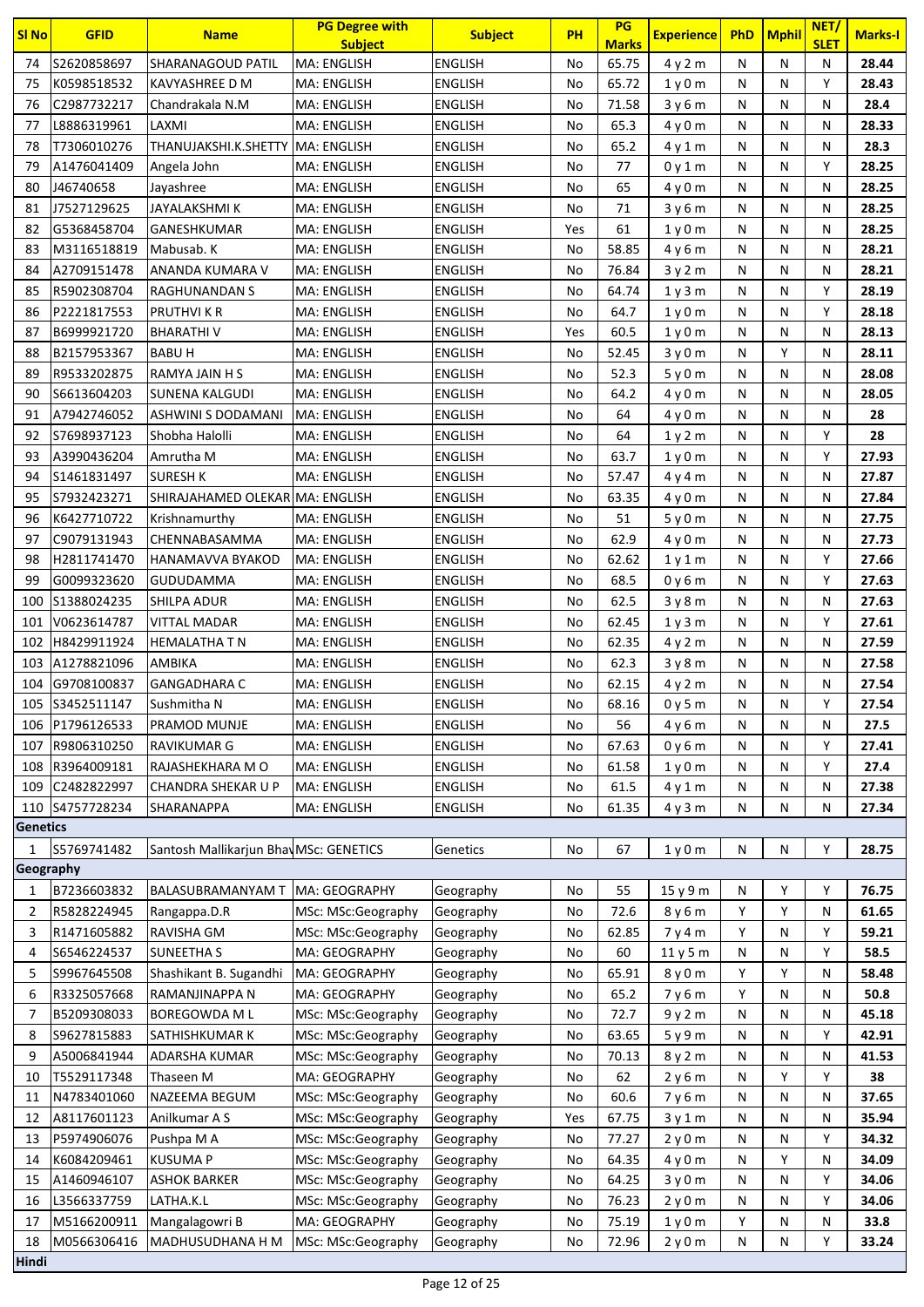| <b>SI No</b>   | <b>GFID</b>                | <b>Name</b>                        | <b>PG Degree with</b><br><b>Subject</b> | <b>Subject</b>                   | <b>PH</b> | PG<br><b>Marks</b> | <b>Experience</b> | <b>PhD</b> | <b>Mphil</b> | NET/<br><b>SLET</b> | <b>Marks-I</b> |
|----------------|----------------------------|------------------------------------|-----------------------------------------|----------------------------------|-----------|--------------------|-------------------|------------|--------------|---------------------|----------------|
| 1              | V3532530586                | Vidya Ramesh Salunke               | MA: HINDI                               | Hindi                            | No        | 56.87              | 20 y 8 m          | Y          | Υ            | N                   | 80.22          |
| 2              | V7091104181                | <b>VASANTHI M</b>                  | MA: HINDI                               | Hindi                            | No        | 59                 | 17y3m             | N          | Υ            | N                   | 68.75          |
| 3              | G4449705533                | <b>GEETHAKSHI .K .R</b>            | MA: HINDI                               | Hindi                            | No        | 68.15              | 15y0m             | N          | Υ            | N                   | 68.04          |
| 4              | S9466718795                | Sunitha Gopal Narayanak MA: HINDI  |                                         | Hindi                            | Yes       | 56.4               | 4y4m              | Y          | Υ            | Y                   | 64.6           |
| 5              | N2636229105                | NARAYAN BAGALI                     | MA: HINDI                               | Hindi                            | No        | 60                 | 12y6m             | Y          | N            | N                   | 64.5           |
| 6              | J0681548612                | Jabeena khatoon                    | MA: HINDI                               | Hindi                            | No        | 59                 | 15 y 10 m         | N          | N            | Ν                   | 62.75          |
| 7              | D6435912016                | Dr GURUDATTA                       | MA: HINDI                               | Hindi                            | No        | 60                 | 6y0m              | Y          | Υ            | Y                   | 60             |
| 8              | S0167453825                | SUMATHI ABRAHAM                    | MA: HINDI                               | Hindi                            | No        | 47.66              | 20y0m             | N          | N            | Ν                   | 59.92          |
| 9              | D4469420187                | DR.RASHMI BV                       | MA: HINDI                               | Hindi                            | No        | 71                 | 8y0m              | Y          | Υ            | Ν                   | 59.75          |
| 10             | R2149449765                | <b>RAJAPPA KV</b>                  | MA: HINDI                               | Hindi                            | No        | 51.5               | 15y0m             | N          | N            | Ν                   | 57.88          |
| 11             | D3457940112                | Dr.Gopal.S                         | MA: HINDI                               | Hindi                            | No        | 60.3               | 7y0m              | Y          | N            | Υ                   | 57.08          |
| 12             | N3164958219                | Nagaratna k                        | MA: HINDI                               | Hindi                            | No        | 56                 | 6y4m              | Y          | N            | Y                   | 54.5           |
| 13             | D9993514004                | Dr.Tatyarao                        | MA: HINDI                               | Hindi                            | No        | 64.5               | 3y0m              | Y          | Υ            | Y                   | 52.13          |
| 14             | R9092431413                | ROOPA NA KALE                      | MA: HINDI                               | Hindi                            | No        | 63.2               | 6y0m              | Y          | Υ            | Ν                   | 51.8           |
| 15             | D9388739302                | DEEPA BAGEWADI                     | MA: HINDI                               | Hindi                            | No        | 75                 | 5v1m              | Y          | Υ            | N                   | 51.75          |
| 16             | R6966810664                | Raghurana Naik                     | MA: HINDI                               | Hindi                            | No        | 62.8               | 11y6m             | N          | N            | N                   | 50.2           |
| 17             | F5579423072                | <b>F.JAYASHRI</b>                  | MA: HINDI                               | Hindi                            | No        | 52.62              | 6y2m              | Y          | Υ            | Ν                   | 49.16          |
| 18             | S5353932406                | SHIVASHARANAPPA                    | MA: HINDI                               | Hindi                            | No        | 60.6               | 11y1m             | N          | $\mathsf{N}$ | Ν                   | 48.15          |
| 19             | P9085825840                | Pramila                            | MA: HINDI                               | Hindi                            | No        | 68                 | 10y0m             | N          | N            | Ν                   | 47             |
| 20             | K3889213741                | KAVITA D MADENAHALLI MA: HINDI     |                                         | Hindi                            | No        | 74                 | 3y2m              | Y          | Y            | Ν                   | 45.5           |
| 21             | A5645016581                | ABHIMANYU                          | MA: HINDI                               | Hindi                            | No        | 60.3               | 10y0m             | N          | N            | Ν                   | 45.08          |
| 22             | P8705343235                | PREMA BENIVAD                      | MA: HINDI                               | Hindi                            | No        | 71.52              | 7y1m              | N          | Υ            | N                   | 44.88          |
| 23             | R9149333546                | Rajashree Mokashi                  | MA: HINDI                               | Hindi                            | No        | 70                 | 2y0m              | Y          | N            | Y                   | 44.5           |
| 24             | A2931544136                | AMEERHAMAJA TEGGINAMA: HINDI       |                                         | Hindi                            | No        | 57.1               | 10y0m             | N          | N            | Ν                   | 44.28          |
| 25             | S5371,42611                | Seema sharma                       | MA: HINDI                               | Hindi                            | No        | 60                 | 3y4m              | Y          | Y            | N                   | 43.5           |
| 26             | D1649831277                | Dr.Ratan kumar                     | MA: HINDI                               | Hindi                            | No        | 66.25              | 2y7m              | Υ          | Υ            | Ν                   | 42.06          |
| 27             | D6013511566                | DR SANJEEV KUMAR                   | MA: HINDI                               | Hindi                            | No        | 57                 | 5y0m              | Y          | $\mathsf{N}$ | N                   | 41.25          |
| 28             | V6691013919                | <b>VEENADS</b>                     | MA: HINDI                               | Hindi                            | No        | 56.4               | 7y1m              | N          | Υ            | Ν                   | 41.1           |
| 29             | S6079728368                | Sunandamma N G                     | MA: HINDI                               | Hindi                            | No        | 67                 | 5y0m              | N          | N            | Υ                   | 40.75          |
| 30             | U1524012129                | UDAYA NAIK                         | MA: HINDI                               | Hindi                            | No        | 66.55              | 8y0m              | N          | N            | Ν                   | 40.64          |
| 31             | M1581840473                | MOHAN DEVANNA DUROMA: HINDI        |                                         | Hindi                            | No        | 64.9               | 5y0m              | N          | N            | Y                   | 40.23          |
| 32             | S3074603983                | SHANKARAPPA CHAVAN   MA: HINDI     |                                         | Hindi                            | No        | 57.1               | 8y4m              | N          | N            | Ν                   | 39.78          |
| 33             | P7649731763                | PURNIMA PAWASKAR                   | MA: HINDI                               | Hindi                            | No        | 50                 | 3y0m              | Y          | Υ            | Ν                   | 39.5           |
| 34             | P3360610383                | PRASHANT KUMAR G                   | MA: HINDI                               | Hindi                            | No        | 60                 | 7y8m              | N          | N            | Ν                   | 39             |
| 35             | A9501204053                | AMBUJA                             | MA: HINDI                               | Hindi                            | No        | 55.6               | 2y0m              | Y          | Υ            | Ν                   | 37.9           |
| 36             | A2360313099                | <b>ASHOK MARATHI</b>               | MA: HINDI                               | Hindi                            | No        | 66.47              | 5y2m              | N          | Υ            | N                   | 37.62          |
| 37             | M5579649606                | Mahammad Ichalkaranji MA: HINDI    |                                         | Hindi                            | No        | 60.62              | 1y0m              | Υ          | Υ            | Ν                   | 36.16          |
| <b>HISTORY</b> |                            |                                    |                                         |                                  |           |                    |                   |            |              |                     |                |
| 1              | D7688800243                | DR.JAYARAMU                        | MA: HISTORY                             | <b>HISTORY</b>                   | No        | 71.85              | 10 y 0 m          | Y          | Υ            | Υ                   | 74.96          |
| $\overline{2}$ | S1968149145                | SIDDALINGAMURTHY M                 | <b>MA: HISTORY</b>                      | <b>HISTORY</b>                   | No        | 60.95              | 10y3m             | Υ          | N            | Υ                   | 66.24          |
| 3<br>4         | D7940245551<br>K3688143940 | DHAMODHARA MS<br><b>KUMARA G C</b> | MA: HISTORY<br>MA: HISTORY              | <b>HISTORY</b><br><b>HISTORY</b> | No<br>No  | 68.8<br>65.45      | 6y3m              | Υ<br>N     | Υ<br>N       | Υ<br>Υ              | 62.2<br>61.36  |
| 5              | R3673918768                | RADHIKA H J                        | MA: HISTORY                             | <b>HISTORY</b>                   | No        | 72.35              | 12y0m<br>5y0m     | Υ          | Υ            | Y                   | 60.09          |
| 6              | R2840129794                | RAGHAVENDRA V SHETT MA: HISTORY    |                                         | <b>HISTORY</b>                   | No        | 59                 | 11y1m             | Y          | N            | N                   | 59.75          |
| 7              | M8esha40915                | <b>MAHESHA M</b>                   | MA: HISTORY                             | <b>HISTORY</b>                   | No        | 70.4               | 12y3m             | N          | Υ            | N                   | 59.6           |
| 8              | D9401608741                | Dr.CHANDRAIAH                      | MA: HISTORY                             | <b>HISTORY</b>                   | No        | 67.55              | 5y0m              | Υ          | Υ            | Y                   | 58.89          |
| 9              | S6848909028                | <b>SUNIL KUMAR H M</b>             | MA: HISTORY                             | <b>HISTORY</b>                   | No        | 64.4               | 4y5m              | Y          | Υ            | Y                   | 56.6           |
| 10             | Y3440349472                | YATHEESHA M P                      | MA: HISTORY                             | <b>HISTORY</b>                   | No        | 65.55              | 8y0m              | N          | Υ            | Y                   | 55.39          |
| 11             | M4395334090                | MAHESHA                            | MA: HISTORY                             | <b>HISTORY</b>                   | No        | 61.9               | 11y1m             | N          | Υ            | Ν                   | 54.48          |
| 12             | L8333753194                | Lakshmana K T                      | MA: HISTORY                             | <b>HISTORY</b>                   | No        | 71.4               | 7y0m              | N          | Y            | Υ                   | 53.85          |
| 13             | S9316654410                | SUBRAMANI L                        | MA: HISTORY                             | <b>HISTORY</b>                   | No        | 68.25              | 8y4m              | N          | N            | Υ                   | 51.56          |
| 14             | D9129509021                | Dr.MANIKANTA S                     | MA: HISTORY                             | <b>HISTORY</b>                   | No        | 79.47              | 1y0m              | Y          | Υ            | Υ                   | 49.87          |
| 15             | D4801908494                | Dr SHRINIVAS AJUR                  | MA: HISTORY                             | <b>HISTORY</b>                   | No        | 67.1               | 5y1m              | Υ          | Υ            | Ν                   | 49.78          |
| 16             | D0194730320                | Dr. C N SHILPASHREE                | MA: HISTORY                             | <b>HISTORY</b>                   | No        | 62.6               | 7y0m              | Υ          | N            | N                   | 48.65          |
| 17             | N5413138605                | NAVEENKUMAR. B. L                  | <b>MA: HISTORY</b>                      | <b>HISTORY</b>                   | No        | 62.45              | 8 y 1 m           | N          | N            | Y                   | 48.61          |
| 18             | H9295241915                | <b>HARISH KUMAR KL</b>             | <b>MA: HISTORY</b>                      | <b>HISTORY</b>                   | No        | 71.95              | 10 y 0 m          | N          | N            | Ν                   | 47.99          |
| 19             | R2289034242                | RAGHAVENADRA VISHNUMA: HISTORY     |                                         | <b>HISTORY</b>                   | No        | 59                 | 11y1m             | Ν          | N            | N                   | 47.75          |
| 20             | N0318623852                | NARAYANAPPA R                      | MA: HISTORY                             | <b>HISTORY</b>                   | No        | 67.7               | 8 y 0 m           | N          | Υ            | Ν                   | 46.93          |
| 21             | M6341920336                | MAHADEVA SWAMY H                   | <b>MA: HISTORY</b>                      | <b>HISTORY</b>                   | No        | 67                 | 1y0m              | Y          | Υ            | Υ                   | 46.75          |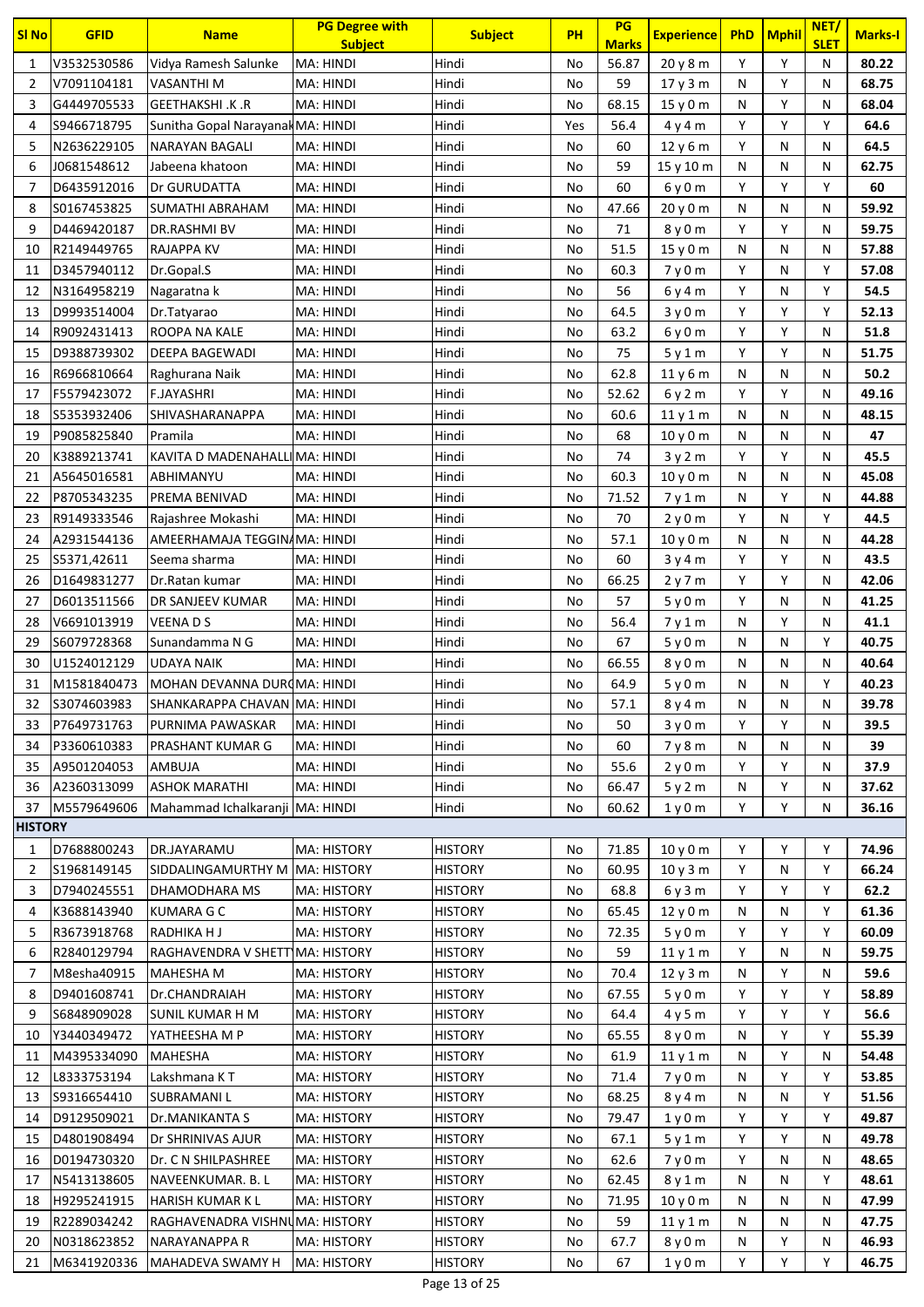| <b>SI No</b> | <b>GFID</b>                | <b>Name</b>                                               | <b>PG Degree with</b><br><b>Subject</b>              | <b>Subject</b>                      | PH       | PG<br><b>Marks</b> | <b>Experience</b>             |        | PhD Mphil    | NET/<br><b>SLET</b> | <b>Marks-I</b> |
|--------------|----------------------------|-----------------------------------------------------------|------------------------------------------------------|-------------------------------------|----------|--------------------|-------------------------------|--------|--------------|---------------------|----------------|
| 22           | S2751247205                | srikantha                                                 | <b>MA: HISTORY</b>                                   | <b>HISTORY</b>                      | No       | 78.95              | 4y0m                          | N      | Y            | Y                   | 46.74          |
| 23           | C9772422723                | Channareddy S                                             | <b>MA: HISTORY</b>                                   | <b>HISTORY</b>                      | Yes      | 73.6               | 1y0m                          | N      | Y            | Υ                   | 46.4           |
| 24           | S0465032297                | SRIKANTA MURTHY N                                         | <b>MA: HISTORY</b>                                   | <b>HISTORY</b>                      | No       | 71.35              | 3y1m                          | Υ      | Υ            | Ν                   | 44.84          |
| 25           | D4407342332                | DEEPA L V                                                 | <b>MA: HISTORY</b>                                   | <b>HISTORY</b>                      | No       | 76.84              | 4y6m                          | Y      | N            | N                   | 44.71          |
| 26           | A5623333414                | ASHOK H G                                                 | <b>MA: HISTORY</b>                                   | <b>HISTORY</b>                      | No       | 64.7               | 4y6m                          | N      | Y            | Y                   | 44.68          |
| 27           | N8396212231                | NAVEEN KUMARA M                                           | <b>MA: HISTORY</b>                                   | <b>HISTORY</b>                      | No       | 81.5               | 6y0m                          | N      | Y            | Ν                   | 44.38          |
| 28           | C9494350485                | CHETHAN M. J                                              | MA: HISTORY                                          | <b>HISTORY</b>                      | No       | 76.84              | 7y9m                          | N      | N            | N                   | 43.21          |
| 29           | V3734251806                | VISHWANATH P NANDIKIMA: HISTORY                           |                                                      | <b>HISTORY</b>                      | No       | 58.7               | 9y6m                          | N      | N            | N                   | 43.18          |
| 30           | K6888737287                | KUMARI DIVYA                                              | <b>MA: HISTORY</b>                                   | <b>HISTORY</b>                      | No       | 74.9               | 4y2m                          | Y      | N            | N                   | 42.73          |
| 31           | S7336619307                | SAVITA PATIL                                              | <b>MA: HISTORY</b>                                   | <b>HISTORY</b>                      | No       | 62.8               | 7y0m                          | N      | Υ            | Ν                   | 42.7           |
| 32           | K1069129187                | KAVITHA C N                                               | <b>MA: HISTORY</b>                                   | <b>HISTORY</b>                      | No       | 55.65              | 9y7m                          | N      | N            | N                   | 42.41          |
| 33           | S3013709159                | SHARANABASAPPA SHIDIMA: HISTORY                           |                                                      | <b>HISTORY</b>                      | Yes      | 57.6               | 6y2m                          | N      | N            | Ν                   | 42.4           |
| 34           | S2342557246                | SHIVANAND TIPPANNAV/MA: HISTORY                           |                                                      | <b>HISTORY</b>                      | No       | 61.3               | 9y3m                          | N      | N            | Ν                   | 42.33          |
| 35           | K6099304362                | <b>KUMARA D</b>                                           | <b>MA: HISTORY</b>                                   | <b>HISTORY</b>                      | No       | 71                 | 4y3m                          | Y      | N            | Ν                   | 41.75          |
| 36           | S4800128853                | SHIVAPPA HUBBALLI                                         | <b>MA: HISTORY</b>                                   | <b>HISTORY</b>                      | No       | 70.62              | 8y0m                          | N      | N            | Ν                   | 41.66          |
| 37           | S1669441123                | SHINDE BALKRISHNA BAIMA: HISTORY                          |                                                      | <b>HISTORY</b>                      | No       | 58.38              | 6y0m                          | N      | N            | Y                   | 41.6           |
| 38           | P7819626768                | POORNIMA G                                                | <b>MA: HISTORY</b>                                   | <b>HISTORY</b>                      | No       | 70.1               | 8y2m                          | N      | N            | N                   | 41.53          |
| 39           | V6890614544                | <b>VENKATACHALAPATHI L (MA: HISTORY</b>                   |                                                      | <b>HISTORY</b>                      | No       | 81.5               | 0y2m                          | Y      | N            | Y                   | 41.38          |
| 40           | C4468810504                | CHANDRASHEKHAR NAYAMA: HISTORY                            |                                                      | <b>HISTORY</b>                      | No       | 73.87              | 7y4m                          | N      | N            | Ν                   | 40.97          |
| 41           | S9557222214                | SHASHIKALA                                                | <b>MA: HISTORY</b>                                   | <b>HISTORY</b>                      | No       | 73.77              | 7y5m                          | N      | $\mathsf{N}$ | N                   | 40.94          |
| 42           | S4107335504                | SRIDEVI H                                                 | <b>MA: HISTORY</b>                                   | <b>HISTORY</b>                      | No       | 67.63              | 6y0m                          | N      | Υ            | Ν                   | 40.91          |
| 43           | S7654005363                | SUNIL KUMAR B S                                           | <b>MA: HISTORY</b>                                   | <b>HISTORY</b>                      | No       | 67.55              | 2y3m                          | Y      | Y            | N                   | 40.89          |
| 44           | K7410432939                | <b>KRISHTAPPA BENTUR</b>                                  | <b>MA: HISTORY</b>                                   | <b>HISTORY</b>                      | No       | 67.45              | 5y0m                          | N      | N            | Y                   | 40.86          |
| 45           | M6319524570                | MANJAVVA HANCHINANMA: HISTORY                             |                                                      | <b>HISTORY</b>                      | No       | 72.38              | 7 y 4 m                       | N      | N            | N                   | 40.6           |
| 46           | D4187028171                | Dr. Bharati                                               | <b>MA: HISTORY</b>                                   | <b>HISTORY</b>                      | No       | 72.15              | 3y4m                          | Y      | N            | N                   | 40.54          |
| 47           | B3126341039                | BHARAMAPPA BHAVI                                          | <b>MA: HISTORY</b>                                   | <b>HISTORY</b>                      | No       | 72                 | 0y6m                          | Y      | N            | Y                   | 40.5           |
| 48           | R3525645394                | <b>RAJENDRA</b>                                           | <b>MA: HISTORY</b>                                   | <b>HISTORY</b>                      | No       | 60                 | 3y6m                          | N      | Υ            | Y                   | 40.5           |
| 49           | 19277753868                | <b>ISMAIL MUJAWAR</b>                                     | <b>MA: HISTORY</b>                                   | <b>HISTORY</b>                      | No       | 71.08              | 4y5m                          | N      | N            | Υ                   | 40.27          |
| 50           | F1360331588                | FAKKIRAPPA KARIDURAGMA: HISTORY                           |                                                      | <b>HISTORY</b>                      | No       | 64.62              | 8y2m                          | N      | N            | N                   | 40.16          |
| 51           | V8548327124                | VISHVANATHRADDY                                           | <b>MA: HISTORY</b>                                   | <b>HISTORY</b>                      | No       | 76.55              | 3y2m                          | Y      | N            | Ν                   | 40.14          |
| 52           | A3335342335                | ANAND                                                     | <b>MA: HISTORY</b>                                   | <b>HISTORY</b>                      | No       | 75.45              | 0y2m                          | Y      | N            | Υ                   | 39.86          |
| 53           | P1260729722                | PRAVEEN MALLAPPA BAI MA: HISTORY                          |                                                      | <b>HISTORY</b>                      | No       | 75.2               | 7y0m                          | N      | N            | Ν                   | 39.8           |
| 54           | K4538028709                | <b>KRISHNA</b>                                            | MA: HISTORY                                          | <b>HISTORY</b>                      | No       | 68.55              | 4y4m                          | N      | N            | Υ                   | 39.64          |
| 55           | P2833531757                | PEERAPPA                                                  | MA: HISTORY                                          | <b>HISTORY</b>                      | No       | 74.25              | 3y0m                          | Y      | N            | Ν                   | 39.56          |
| 56           | S7513332027                | SAMPADA CHIGARI                                           | MA: HISTORY                                          | <b>HISTORY</b>                      | No       | 62                 | 5y1m                          | N      | N            | Υ                   | 39.5           |
| 57           | S3336818141                | SRIDHARA                                                  | <b>MA: HISTORY</b>                                   | <b>HISTORY</b>                      | No       | 62                 | 1y3m                          | Y      | N            | Υ                   | 39.5           |
| 58           | V4556410609                | VIDYA KUMARI K                                            | <b>MA: HISTORY</b>                                   | <b>HISTORY</b>                      | No       | 61.83              | 8y1m                          | N      | N            | Ν                   | 39.46          |
| 59           | R4550406111                | RAMESH                                                    | MA: HISTORY                                          | <b>HISTORY</b>                      | No       | 73.75              | 7y0m                          | N      | N            | Ν                   | 39.44          |
| 60           | M5317614360                | MALLESH                                                   | MA: HISTORY                                          | <b>HISTORY</b>                      | No       | 73.55              | 4y0m                          | N      | N            | Υ                   | 39.39          |
| 61           | T9711242642                | TULASAMMA V                                               | MA: HISTORY                                          | <b>HISTORY</b>                      | No       | 73.38              | 4y1m                          | N      | N            | Υ                   | 39.35          |
| 62           | P1435600319                | PRADEEP N V                                               | <b>MA: HISTORY</b>                                   | <b>HISTORY</b>                      | No       | 79.4               | 1y6m                          | N      | Y            | Y                   | 39.35          |
| 63           | L2734616051                | LAXMIBAI PATIL                                            | <b>MA: HISTORY</b>                                   | <b>HISTORY</b>                      | No       | 73.37              | 4y1m                          | N      | N            | Υ                   | 39.34          |
| 64           | M9908018427                | Mallikarjun Madiwalar                                     | <b>MA: HISTORY</b>                                   | <b>HISTORY</b>                      | No       | 73.3               | 4y0m                          | N      | N            | Υ                   | 39.33          |
| 65           | S7953752188                | SURESHA KARIBASAPPA                                       | MA: HISTORY                                          | <b>HISTORY</b>                      | No       | 73.3               | 1 <sub>V</sub> 0 <sub>m</sub> | Υ      | Υ            | Ν                   | 39.33          |
| 66           | R4053016665                | RAVI G                                                    | <b>MA: HISTORY</b>                                   | <b>HISTORY</b>                      | No       | 73                 | 7y1m                          | N      | N            | Ν                   | 39.25          |
| 67           | F6782609678                | <b>FIROZKHAN</b>                                          | <b>MA: HISTORY</b>                                   | <b>HISTORY</b>                      | No       | 73                 | 3y0m                          | Y      | $\mathsf{N}$ | Ν                   | 39.25          |
| 68           | P7670333134                | PREETHI R UDUPA                                           | MA: HISTORY                                          | <b>HISTORY</b>                      | No       | 72.84              | 7y0m                          | N      | N            | Ν                   | 39.21          |
| 69           | D4600937485                | DIVAKARA K N                                              | MA: HISTORY                                          | <b>HISTORY</b>                      | No       | 66.8               | 7 y 6 m                       | N      | N            | Ν                   | 39.2           |
| 70           | A5780925568                | <b>ADANNA</b>                                             | MA: HISTORY                                          | <b>HISTORY</b>                      | No       | 72.75              | 4y3m                          | N      | N            | Y                   | 39.19          |
| 71           | S0886529144                | SHIVAPPA T                                                | <b>MA: HISTORY</b>                                   | <b>HISTORY</b>                      | No       | 72.65              | 4y2m                          | N      | N            | Υ                   | 39.16          |
| 72           | S1681829657                | SARITA HARIKANT                                           | <b>MA: HISTORY</b>                                   | <b>HISTORY</b>                      | No       | 72.54              | 7y0m                          | N      | N            | Ν                   | 39.14          |
| 73           | H7882250470                | <b>HEMA NAIK</b>                                          | MA: HISTORY                                          | <b>HISTORY</b>                      | No       | 60.5               | 3y1m                          | N      | Υ            | Υ                   | 39.13          |
| 74           | P7134525188                | PRATHIMA                                                  | MA: HISTORY                                          | <b>HISTORY</b>                      | No       | 60.3               | 8y1m                          | N      | N            | N                   | 39.08          |
| 75           | S4660738845                | Sujata Bilagi                                             | <b>MA: HISTORY</b>                                   | <b>HISTORY</b>                      | No       | 72.16              | 7y0m                          | N      | N            | Ν                   | 39.04          |
|              | <b>HOME SCIENCE</b>        |                                                           |                                                      |                                     |          |                    |                               |        |              |                     |                |
| 1            | D9475019243                | Dr Vaishali Menon                                         | <b>MSc: HOME SCIENCE</b><br><b>MSc: HOME SCIENCE</b> | <b>HOME SCIENCE</b>                 | No       | 85                 | 21y0m                         | Y      | N            | Ν<br>Υ              | 81.25          |
| 2<br>3       | S1554209029<br>D3219416706 | SHUBHA NANDEESHA<br>DR.SAIRABANU DARAGAIMSc: HOME SCIENCE |                                                      | HOME SCIENCE<br><b>HOME SCIENCE</b> | No<br>No | 73.1<br>78.3       | 10y2m                         | N<br>Υ | N<br>N       | Υ                   | 57.28<br>51.08 |
| 4            | D3010017773                | Dr Amitha Venugopal                                       | MSc: Human Developm HOME SCIENCE                     |                                     | No       | 85.15              | 3y5m<br>4y8m                  | Υ      | N            | N                   | 48.29          |
|              |                            |                                                           |                                                      |                                     |          |                    |                               |        |              |                     |                |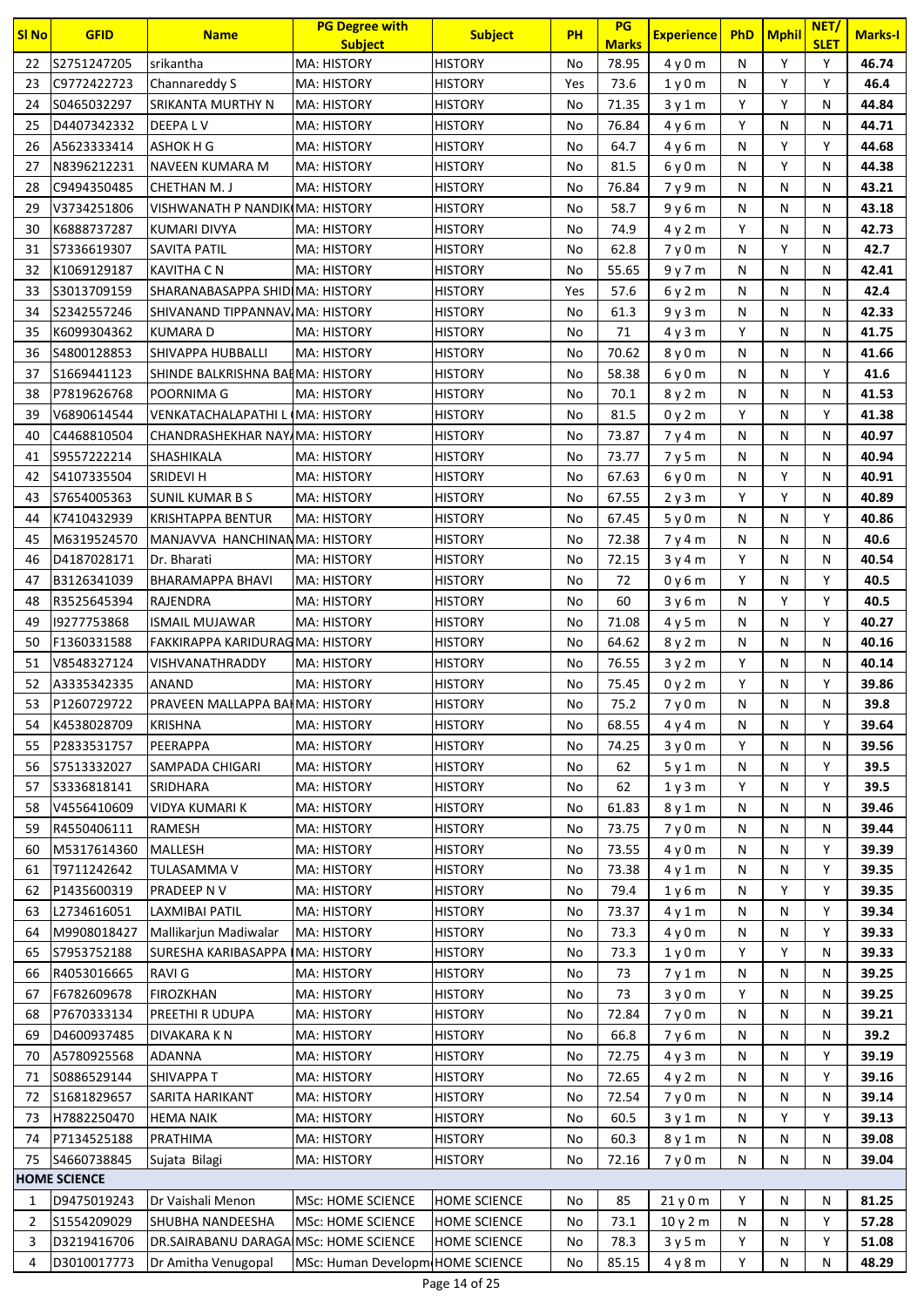| <b>SI No</b>   | <b>GFID</b>                 | <b>Name</b>                              | <b>PG Degree with</b><br><b>Subject</b>      | <b>Subject</b>      | PH        | PG<br><b>Marks</b> | <b>Experience</b>             | PhD    | <b>Mphil</b> | NET/<br><b>SLET</b> | <b>Marks-I</b> |
|----------------|-----------------------------|------------------------------------------|----------------------------------------------|---------------------|-----------|--------------------|-------------------------------|--------|--------------|---------------------|----------------|
| 5              | 10602305976                 | I. Pavitra Shyam                         | <b>MSc: HOME SCIENCE</b>                     | <b>HOME SCIENCE</b> | No        | 60                 | 4y0m                          | Y      | N            | Υ                   | 48             |
| 6              | D3642643005                 | Dr. Geetha Suresh                        | <b>MSc: HOME SCIENCE</b>                     | <b>HOME SCIENCE</b> | No        | 69                 | 3y0m                          | Y      | Y            | N                   | 44.25          |
| 7              | M3/07903137                 | Manushi Tewari                           | <b>MSc: HOME SCIENCE</b>                     | <b>HOME SCIENCE</b> | No        | 71                 | 5y4m                          | N      | N            | Υ                   | 43.25          |
| 8              | C5832707267                 | Chandrakala. B                           | MSc: HOME SCIENCE                            | <b>HOME SCIENCE</b> | No        | 84.8               | 3y6m                          | N      | N            | Υ                   | 40.7           |
| 9              | M8512211680                 | More Srividya                            | <b>MSc: HOME SCIENCE</b>                     | <b>HOME SCIENCE</b> | No        | 89                 | 2y8m                          | N      | N            | Υ                   | 40.25          |
| 10             | D8033947883                 | Dr Navya S                               | MSc: Human Developm HOME SCIENCE             |                     | No        | 67.9               | 0y6m                          | Y      | N            | Υ                   | 39.48          |
| 11             | S8807424335                 | SRUJANASHRUNKALA                         | <b>MSc: HOME SCIENCE</b>                     | <b>HOME SCIENCE</b> | No        | 82.1               | 2y6m                          | N      | N            | Υ                   | 37.03          |
| 12             | G4219410322                 | <b>GAYATHRIVG</b>                        | <b>MSc: HOME SCIENCE</b>                     | <b>HOME SCIENCE</b> | No        | 76                 | 3y2m                          | N      | N            | Υ                   | 37             |
| 13             | P0361539483                 | PRIYANKA A G                             | MSc: Human Developm HOME SCIENCE             |                     | No        | 76.5               | 5y0m                          | N      | N            | N                   | 34.13          |
| 14             | U3264240528                 | Udaykumar                                | <b>MSc: HOME SCIENCE</b>                     | <b>HOME SCIENCE</b> | No        | 76                 | 5y0m                          | N      | N            | N                   | 34             |
|                | <b>Industrial Chemistry</b> |                                          |                                              |                     |           |                    |                               |        |              |                     |                |
| 1              | S1494950773                 | Sathisha TV                              | MSc: Industrial Chemist Industrial Chemistry |                     | No        | 74.4               | 0y1m                          | Υ      | N            | N                   | 30.6           |
| 2              | R2108501569                 | Roopa Naik                               | MSc: Industrial Chemist Industrial Chemistry |                     | No        | 67.83              | 3y1m                          | N      | N            | N                   | 25.96          |
| 3              | S7889103335                 | <b>SWATHI</b>                            | MSc: Industrial Chemist Industrial Chemistry |                     | No        | 75.4               | 2y0m                          | N      | N            | N                   | 24.85          |
|                | <b>JOURNALISM</b>           |                                          |                                              |                     |           |                    |                               |        |              |                     |                |
| 1              | J7651343965                 | Jyothi C                                 | MA: JOURNALISM                               | JOURNALISM          | No        | 64.43              | 11y3m                         | N      | N            | Υ                   | 58.11          |
| 2              | S0869930102                 | Shivashankara CN                         | MA: JOURNALISM                               | JOURNALISM          | No        | 60.2               | 12y0m                         | N      | N            | N                   | 51.05          |
| 3              | D6717615201                 | Dr.Krishna                               | MA: JOURNALISM                               | <b>JOURNALISM</b>   | No        | 63.25              | 3y5m                          | Y      | N            | N                   | 38.31          |
| 4              | B0206802545                 | <b>BHAVYA H C</b>                        | MA: JOURNALISM                               | JOURNALISM          | No        | 62.8               | 3y0m                          | N      | N            | Υ                   | 33.7           |
| 5              | R5051459380                 | Rajendra Singh Babu N                    | MA: JOURNALISM                               | JOURNALISM          | No        | 61.65              | 5y3m                          | N      | N            | N                   | 30.41          |
| 6              | R7416145298                 | RAJANNA T S                              | MA: JOURNALISM                               | JOURNALISM          | No        | 85.2               | 3y2m                          | N      | N            | N                   | 30.3           |
| 7              | R3657756286                 | Renuka talwar                            | MA: JOURNALISM                               | <b>JOURNALISM</b>   | No        | 70.94              | 3 y 11 m                      | N      | N            | N                   | 29.74          |
| 8              | R3657752912                 | renuka talwar                            | MA: JOURNALISM                               | JOURNALISM          | No        | 70.94              | 3y9m                          | N      | N            | N                   | 29.74          |
| 9              | S8312.26979                 | SAIDASAB NADAF                           | MA: JOURNALISM                               | JOURNALISM          | No        | 66.7               | 1y1m                          | N      | N            | Y                   | 28.68          |
| 10             | C3681802935                 | Chethananayak K                          | MA: JOURNALISM                               | JOURNALISM          | No        | 82                 | 2y4m                          | N      | N            | N                   | 28             |
| 11             | \$8329506533                | <b>SUNKANNAT</b>                         | MA: JOURNALISM                               | JOURNALISM          | No        | 63.7               |                               | N      | N            | N                   | 27.93          |
| 12             | S8253543945                 | Shivakumar K                             | MA: JOURNALISM                               | <b>JOURNALISM</b>   | No        | 68.69              | 4y1m                          | N      | N            | N                   | 27.67          |
| 13             | Y9983309871                 | YALAGURESH KULKARNI MA: JOURNALISM       |                                              | JOURNALISM          | No        | 56.1               | 3y5m                          | Y      | N            | N                   | 27.53          |
| 14             | R1414059035                 | RAVICHANDRAKUMAR MMA: JOURNALISM         |                                              | <b>JOURNALISM</b>   | No        | 61.95              | 0y6m<br>0y3m                  | Y      | N            | N                   | 27.49          |
| 15             | A8141830405                 | <b>ASHWINI</b>                           | MA: JOURNALISM                               | JOURNALISM          | No        | 72.39              | 0y2m                          | N      | N            | Υ                   | 27.1           |
| 16             | Y8053006036                 | Yamuna. B.Raj                            | MA: JOURNALISM                               | JOURNALISM          | No        | 82.31              |                               | N      | N            | N                   | 26.58          |
| 17             | P4843727356                 | <b>PRAVEEN ANGADI</b>                    | MA: JOURNALISM                               | <b>JOURNALISM</b>   | Yes       | 63.7               | 2y2m                          | N      | N            | N                   | 25.93          |
| <b>KANNADA</b> |                             |                                          |                                              |                     |           |                    | 0y1m                          |        |              |                     |                |
| 1              | D2226438890                 | DR.KRISHNOJIRAO T M                      | MA: KANNADA                                  | KANNADA             | No        | 71.65              | 16y0m                         | Y      | Υ            | Υ                   | 92.91          |
| 2              | P2189508013                 | Praveen Kumar TD                         | MA: KANNADA                                  | KANNADA             | No        | 75                 | 8 <sub>V</sub> 0 <sub>m</sub> | Y      | N            | Υ                   | 63.75          |
| 3              | G5497121364                 | <b>GOVINDARAJU K V</b>                   | MA: KANNADA                                  | KANNADA             | No        | 60                 | 13y0m                         | N      | N            | Υ                   | 63             |
| 4              | H0591714668                 | HANMANTH                                 | MA: KANNADA                                  | KANNADA             | No        | 80.5               | 5y0m                          | Y      | Υ            | Y                   | 62.13          |
| 5              | S8898230115                 | Sakrappa                                 | MA: KANNADA                                  | KANNADA             | No        | 71.1               | 14y0m                         | N      | N            | N                   | 59.78          |
|                | R2073319658                 | Ranganath C N                            | MA: KANNADA                                  | KANNADA             |           | 74.4               | 4y6m                          | Υ      | Υ            | Υ                   | 59.1           |
| 6<br>7         | S7999725152                 | SARASVATHIDEVI MADIVIMA: KANNADA         |                                              | KANNADA             | No<br>No  | 71.31              |                               | N      | Υ            | Υ                   | 56.83          |
|                |                             |                                          |                                              | KANNADA             |           |                    | 8y3m                          |        | Υ            | Υ                   | 56.14          |
| 8<br>9         | M2890252100<br>Y1336239284  | Manjuntaha H J<br>YALLAVVA HEBBALLI      | MA: KANNADA<br>MA: KANNADA                   | KANNADA             | No<br>Yes | 74.55<br>74.5      | 7y4m                          | N<br>Y | N            | Y                   | 55.63          |
|                |                             |                                          |                                              |                     |           |                    | 2y0m                          |        |              | Υ                   |                |
| 10<br>11       | B3693248411<br>M7160834102  | <b>BASAVARAJA K H</b><br><b>MALLAPPA</b> | MA: KANNADA<br>MA: KANNADA                   | KANNADA<br>KANNADA  | No<br>No  | 66.1<br>75.4       | 10y1m<br>5y1m                 | N<br>Y | N<br>N       | Υ                   | 55.53<br>54.85 |
| 12             | K7863001594                 | KALPHANA O                               | MA: KANNADA                                  | KANNADA             | No        | 69.3               | 9y6m                          | N      | N            | Υ                   | 54.83          |
| 13             | S2957927479                 | SIDDANA GOWDA S                          | MA: KANNADA                                  | KANNADA             | No        | 72.9               | 9y0m                          | N      | N            | Υ                   | 54.23          |
| 14             | D3176826083                 | DR ASHARANI M P                          | MA: KANNADA                                  | KANNADA             | No        | 71.72              | 7y8m                          | Υ      | N            | N                   | 53.93          |
| 15             | V1371648945                 | VARADARAJU S D                           | MA: KANNADA                                  | KANNADA             | No        | 71.65              | 7 <sub>V</sub> 0 <sub>m</sub> | N      | Υ            | Υ                   | 53.91          |
|                | S9408909408                 | <b>SRINIVASA K S</b>                     | MA: KANNADA                                  | KANNADA             |           |                    |                               |        |              | Υ                   | 53.65          |
| 16<br>17       | S3527539216                 | Sandeepagouda patil                      | MA: KANNADA                                  | KANNADA             | No<br>No  | 64.61<br>63        | 9y6m                          | N<br>N | N<br>N       | Υ                   | 53.25          |
|                |                             |                                          |                                              |                     |           |                    | 9y6m                          | N      |              | Y                   |                |
| 18             | B3365623928                 | <b>BASAVARAJ NAIK</b>                    | MA: KANNADA<br>MA: KANNADA                   | KANNADA<br>KANNADA  | No<br>No  | 60.62<br>76.2      | 9y6m                          | N      | N<br>Y       | Y                   | 52.66<br>52.05 |
| 19             | B7313048303<br>T8126253427  | BANAKARA PARASAPPA                       | MA: KANNADA                                  | KANNADA             |           | 75.9               | 6 y 0 m                       | Y      | N            | Υ                   | 51.98          |
| 20             |                             | Trupti<br><b>VINODA U K</b>              |                                              |                     | No        |                    | 4 y 1 m                       |        |              |                     |                |
| 21             | V9780851098                 |                                          | MA: KANNADA                                  | KANNADA             | No        | 63.5               | 9y0m                          | N      | N            | Υ<br>Υ              | 51.88          |
| 22             | M9858106368                 | Manjunath T N                            | MA: KANNADA                                  | KANNADA             | No        | 68                 | 8y6m                          | N<br>Y | N            |                     | 51.5           |
| 23             | L5406830724                 | <b>LINGAPPA</b>                          | MA: KANNADA                                  | KANNADA             | No        | 73.45              | 7y0m                          |        | N            | N<br>Υ              | 51.36          |
| 24             | P6204547882<br>R9475130807  | PRABHU SARAWAD<br>REJESHWARI G           | MA: KANNADA<br>MA: KANNADA                   | KANNADA<br>KANNADA  | No        | 73.25              | 8y2m                          | N      | N            |                     | 51.31<br>50.85 |
| 25             |                             |                                          |                                              |                     | No        | 71.4               | 4y0m                          | Y<br>Y | Ν            | Υ<br>Y              |                |
| 26             | D9755605003                 | Dr.Mareppa Sabayya                       | MA: KANNADA                                  | KANNADA             | No        | 71                 | 4y0m                          |        | N            |                     | 50.75          |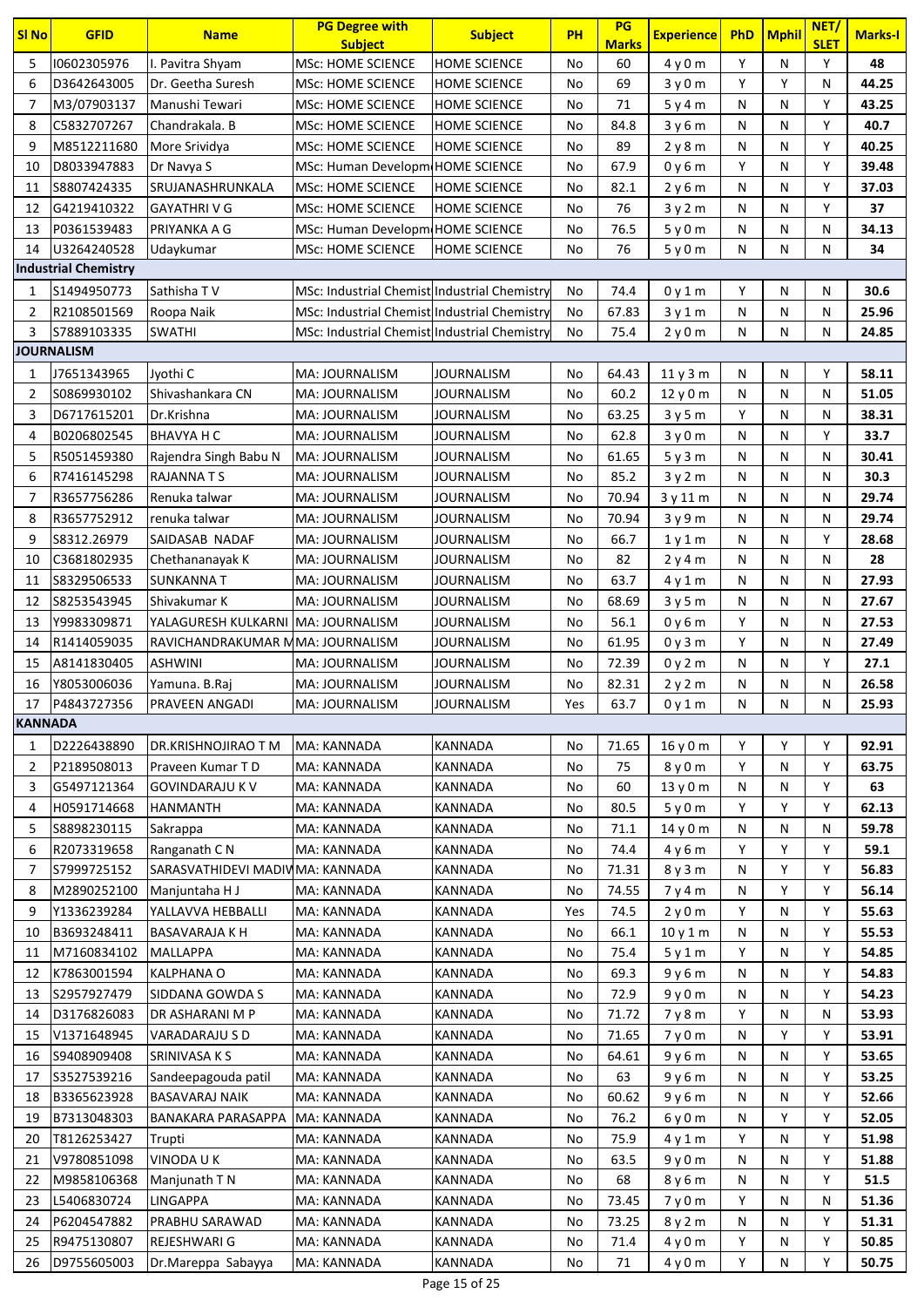| <b>SI No</b> | <b>GFID</b>       | <b>Name</b>                           | <b>PG Degree with</b><br><b>Subject</b> | <b>Subject</b> | PH  | PG<br><b>Marks</b> | <b>Experience</b>             | <b>PhD</b> | Mphil | NET/<br><b>SLET</b> | <b>Marks-I</b> |
|--------------|-------------------|---------------------------------------|-----------------------------------------|----------------|-----|--------------------|-------------------------------|------------|-------|---------------------|----------------|
| 27           | R2815637345       | RAMESHA M                             | MA: KANNADA                             | KANNADA        | No  | 82.63              | 0y9m                          | Y          | Y     | Y                   | 50.66          |
| 28           | N6639919987       | <b>NAGESH N</b>                       | MA: KANNADA                             | KANNADA        | No  | 72.55              | 5y6m                          | N          | Y     | Υ                   | 49.64          |
| 29           | R9304448600       | RAJESHWARI                            | MA: KANNADA                             | KANNADA        | No  | 75.85              | 3y1m                          | Y          | N     | Y                   | 48.96          |
| 30           | P5730217701       | PEERAPPA                              | MA: KANNADA                             | KANNADA        | Yes | 71.45              | 0y1m                          | Y          | N     | Y                   | 48.86          |
| 31           | T1462145413       | TEJAPPA G A                           | MA: KANNADA                             | KANNADA        | No  | 75.2               | 7y2m                          | N          | N     | Y                   | 48.8           |
| 32           | P6335316567       | PRASANNA KUMAR H V MA: KANNADA        |                                         | KANNADA        | No  | 74.75              | 1y0m                          | Y          | Y     | Y                   | 48.69          |
| 33           | D7881941741       | Dr.MANJUNATHA SK                      | MA: KANNADA                             | KANNADA        | No  | 86.58              | 2y0m                          | Y          | N     | Y                   | 48.65          |
| 34           | K2482414920       | KESHAVAMURTHY K R                     | MA: KANNADA                             | KANNADA        | No  | 74.1               | 3y0m                          | Y          | N     | Υ                   | 48.53          |
| 35           | S4615809971       | <b>SUSUMA</b>                         | MA: KANNADA                             | KANNADA        | No  | 73                 | 3y0m                          | Υ          | N     | Y                   | 48.25          |
| 36           | K6010112574       | KATTEVVANAVAR BHEENMA: KANNADA        |                                         | KANNADA        | No  | 72.25              | 7y2m                          | N          | N     | Υ                   | 48.06          |
| 37           | H6378417991       | HALAPNARA NINGAPPA   MA: KANNADA      |                                         | KANNADA        | No  | 60                 | 11y2m                         | N          | N     | N                   | 48             |
| 38           | R2265116532       | RENUKA                                | MA: KANNADA                             | KANNADA        | No  | 71.5               | 1 <sub>y</sub> 0 <sub>m</sub> | Y          | Y     | Y                   | 47.88          |
| 39           | B6153527337       | <b>BASAVARAJ</b>                      | MA: KANNADA                             | KANNADA        | No  | 71.5               | 5y0m                          | N          | Y     | Υ                   | 47.88          |
| 40           | R7537917450       | RAGINI MAHAVEER SHIRIMA: KANNADA      |                                         | KANNADA        | No  | 83                 | 2y0m                          | Y          | N     | Y                   | 47.75          |
| 41           | \$3449932329      | Sindhu K E                            | MA: KANNADA                             | KANNADA        | No  | 77                 | 4 y 6 m                       | N          | Y     | Y                   | 47.75          |
| 42           | N0784810964       | NANJUNDAPPA                           | MA: KANNADA                             | KANNADA        | No  | 82.76              | 6y0m                          | N          | N     | Y                   | 47.69          |
| 43           | V1831215490       | VENKATESH                             | MA: KANNADA                             | KANNADA        | No  | 76.45              | 6y4m                          | N          | N     | Υ                   | 47.61          |
| 44           | B2767802918       | Bhavana Bandekar                      | MA: KANNADA                             | KANNADA        | No  | 64.4               | 10y4m                         | N          | N     | N                   | 47.6           |
| 45           | D5490744502       | DINESHA B K                           | MA: KANNADA                             | KANNADA        | No  | 70.25              | 7y0m                          | N          | N     | Υ                   | 47.56          |
| 46           | G8968028732       | GURUSHANTA BAGEWAIMA: KANNADA         |                                         | KANNADA        | No  | 70                 | 7y1m                          | N          | N     | Y                   | 47.5           |
| 47           | N8653942289       | NIRANJANA RA NA                       | MA: KANNADA                             | KANNADA        | No  | 69.85              | 3y2m                          | Y          | N     | Y                   | 47.46          |
| 48           | D1050921181       | DIVYA L D                             | MA: KANNADA                             | KANNADA        | No  | 69.5               | 7y1m                          | N          | N     | Y                   | 47.38          |
| 49           | B8204125321       | Bhavya k m                            | MA: KANNADA                             | KANNADA        | No  | 81.18              | 6y1m                          | N          | N     | Y                   | 47.3           |
| 50           | M4604636351       | <b>MAHIPALRADDY</b>                   | MA: KANNADA                             | KANNADA        | No  | 57                 | 8y0m                          | N          | N     | Υ                   | 47.25          |
| 51           | D1559733512       | Dr. RAJKUMAR MALGE                    | MA: KANNADA                             | KANNADA        | No  | 74.7               | 2y4m                          | Y          | N     | Υ                   | 47.18          |
| 52           | M6301050082       | Maraiah c                             | MA: KANNADA                             | KANNADA        | No  | 80.13              | 2y0m                          | Y          | N     | Υ                   | 47.03          |
| 53           | N9128120939       | Nagaraju N                            | MA: KANNADA                             | KANNADA        | No  | 73.75              | 2y6m                          | Y          | N     | Y                   | 46.94          |
| 54           | D0946637052       | Dr. Adeppa K                          | MA: KANNADA                             | KANNADA        | No  | 67.7               | 3y1m                          | Y          | N     | Υ                   | 46.93          |
| 55           | V0608744185       | VENKATESHA                            | MA: KANNADA                             | KANNADA        | No  | 67.4               | 7y0m                          | N          | N     | Υ                   | 46.85          |
| 56           | B9092246260       | <b>BUGGAPPA</b>                       | MA: KANNADA                             | KANNADA        | No  | 73.2               | 6 y 4 m                       | N          | N     | Υ                   | 46.8           |
| 57           | N6220129763       | <b>NAMITHA PAI B</b>                  | MA: KANNADA                             | KANNADA        | No  | 55.1               | 11y0m                         | N          | N     | N                   | 46.78          |
| 58           | D6071003468       | DR. SHASHIKUMARA K A MA: KANNADA      |                                         | KANNADA        | No  | 73.09              | 2y6m                          | Y          | N     | Y                   | 46.77          |
| 59           | C5618836304       | CHANDA NARASAGOUDAMA: KANNADA         |                                         | KANNADA        | No  | 67                 | 10 y 0 m                      | N          | N     | Ν                   | 46.75          |
| 60           | S1082607362       | SANDEEPA                              | MA: KANNADA                             | KANNADA        | No  | 66.9               | 7y1m                          | N          | N     | Υ                   | 46.73          |
| 61           | R4651419912       | <b>RAMKUMAR N</b>                     | MA: KANNADA                             | KANNADA        | No  | 72.9               | 4v6m                          | N          | Υ     | Υ                   | 46.73          |
| 62           | D2677013001       | Dr. PATHALINGAPPA P.                  | MA: KANNADA                             | <b>KANNADA</b> | No  | 78.76              | 2y2m                          | Y          | N     | Υ                   | 46.69          |
| 63           | M1183633185       | Madappa G                             | MA: KANNADA                             | KANNADA        | No  | 78.75              | 0y3m                          | Y          | Υ     | Υ                   | 46.69          |
| 64           | S1167355379       | SHREEDEVI                             | MA: KANNADA                             | KANNADA        | No  | 72.35              | 4y6m                          | N          | Y     | Υ                   | 46.59          |
| 65           | K1864626116       | KARIYAPPA KODAVALLI                   | MA: KANNADA                             | KANNADA        | No  | 78.3               | 6y1m                          | N          | N     | Υ                   | 46.58          |
| 66           | B6675234737       | BASAVARAJ KARIDEMAN MA: KANNADA       |                                         | KANNADA        | No  | 72.13              | 6 y 4 m                       | N          | N     | Υ                   | 46.53          |
| 67           | S4700137818       | SARITA HIPPARAGI                      | MA: KANNADA                             | KANNADA        | No  | 66.13              | 10y2m                         | Ν          | N     | Ν                   | 46.53          |
| 68           | G9128150757       | <b>GIREESHA S M</b>                   | MA: KANNADA                             | KANNADA        | No  | 72.05              | 6 y 4 m                       | Ν          | N     | Υ                   | 46.51          |
| 69           | S0019945117       | <b>SURAPPAYP</b>                      | MA: KANNADA                             | KANNADA        | No  | 77.8               | 2y1m                          | Υ          | N     | Υ                   | 46.45          |
| 70           | P7481422955       | PRABHAKARA K R                        | MA: KANNADA                             | KANNADA        | No  | 77.59              | 6y1m                          | Ν          | N     | Y                   | 46.4           |
| 71           | D1729945545       | DR.BASAVARAJAPPA V                    | MA: KANNADA                             | KANNADA        | No  | 77.45              | 0y1m                          | Y          | Y     | Υ                   | 46.36          |
| 72           | D5114941801       | DR SREENIVASA R                       | MA: KANNADA                             | KANNADA        | Yes | 73.35              | 3y0m                          | Ν          | N     | Υ                   | 46.34          |
| 73           | V3430707424       | VINAY NANDIHAL                        | MA: KANNADA                             | KANNADA        | No  | 77.15              | 2y0m                          | Y          | N     | Υ                   | 46.29          |
| Law          |                   |                                       |                                         |                |     |                    |                               |            |       |                     |                |
| 1            | A1781449848       | ANITHA. S.                            | Other: Law Sujbect                      | Law            | No  | 57                 | 5y3m                          | N          | N     | Ν                   | 29.25          |
| 2            | A0029502591       | Anshad H E                            | Other: Law Sujbect                      | Law            | No  | 66                 | 4y0m                          | Ν          | N     | Ν                   | 28.5           |
| 3            | C4212052147       | <b>CHAITHRA B M</b>                   | Other: Law Sujbect                      | Law            | No  | 63.16              | 4y2m                          | N          | N     | Ν                   | 27.79          |
| 4            | S7155859814       | Sowmya MN                             | Other: Law Sujbect                      | Law            | No  | 62.66              | 1y1m                          | N          | N     | Υ                   | 27.67          |
| 5            | K6293706780       | <b>KRISHNAMURTHY K G</b>              | Other: Law Sujbect                      | Law            | No  | 56.5               | 4y6m                          | Ν          | N     | N                   | 27.63          |
| 6            | R6535016841       | ROOPACHAND KALLAPPAOther: Law Sujbect |                                         | Law            | No  | 57                 | 3y10m                         | N          | N     | Ν                   | 26.25          |
|              | <b>Management</b> |                                       |                                         |                |     |                    |                               |            |       |                     |                |
| 1            | S6212232539       | SHIVABEERAPPA.M                       | MBA: MBA: Managemen Management          |                | No  | 63.73              | 10y2m                         | N          | N     | Υ                   | 54.93          |
| 2            | P2708937571       | PADMANABHARAO                         | MBA: MBA: Managemen Management          |                | No  | 59.61              | 6 y 0 m                       | Y          | N     | Y                   | 53.9           |
| 3            | D2630636318       | DR CHAITHANYA S                       | MBA: MBA: Managemen Management          |                | No  | 58.58              | 8y5m                          | Y          | N     | Ν                   | 52.15          |
| 4            | T5794541501       | Thriveni.S.R                          | MBA: MBA: Managemer Management          |                | No  | 67                 | 8 y 6 m                       | N          | Ν     | Υ                   | 51.25          |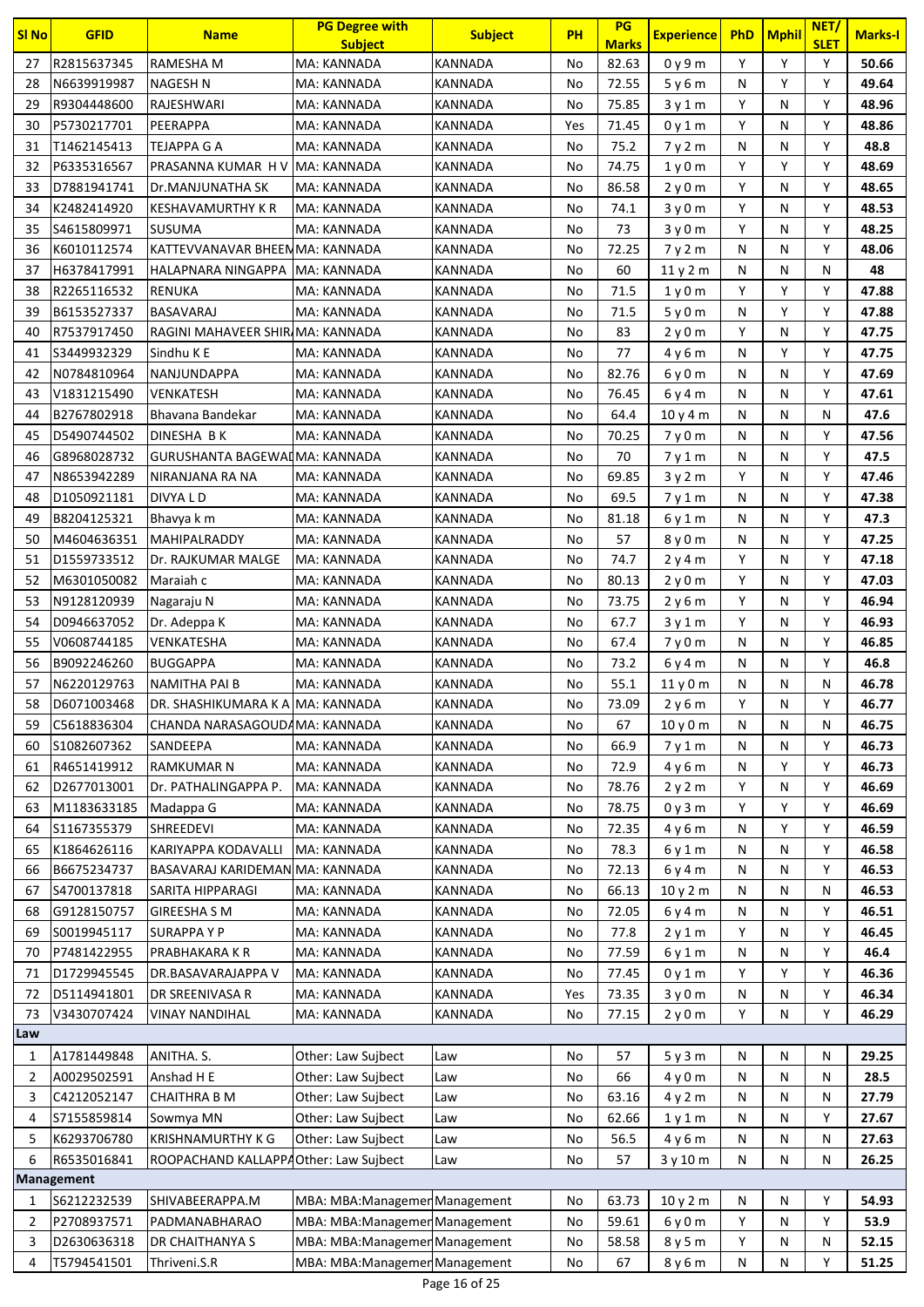| <b>SI No</b> | <b>GFID</b>  | <b>Name</b>                                            | <b>PG Degree with</b><br><b>Subject</b>                          | <b>Subject</b> | <b>PH</b> | PG<br><b>Marks</b> | <b>Experience</b> | <b>PhD</b> | <b>Mphil</b> | NET/<br><b>SLET</b> | <b>Marks-I</b> |
|--------------|--------------|--------------------------------------------------------|------------------------------------------------------------------|----------------|-----------|--------------------|-------------------|------------|--------------|---------------------|----------------|
| 5            | V2397806288  | VINAY KUMAR M A                                        | MBA: MBA: Managemen Management                                   |                | No        | 60.96              | 12y0m             | N          | N            | N                   | 51.24          |
| 6            | P1561130291  | Pushpavathi k                                          | MBA: MBA: Managemen Management                                   |                | No        | 63                 | 10y6m             | N          | N            | Ν                   | 47.25          |
| 7            | M9871404003  | MAHENDRA KUMAR B R                                     | MBA: MBA: Managemen Management                                   |                | No        | 62.84              | 7v6m              | N          | N            | Υ                   | 47.21          |
| 8            | P7814302784  | PARVATHI S                                             | MBA: MBA: Managemen Management                                   |                | No        | 67.75              | 7y0m              | N          | N            | Υ                   | 46.94          |
| 9            | T6787912241  | THOUFIQULLA                                            | MBA: MBA: Managemen Management                                   |                | No        | 63.39              | 4y0m              | Y          | Y            | Ν                   | 45.85          |
| 10           | D4922947113  |                                                        |                                                                  |                | No        | 62.66              | 10y0m             | N          | N            | N                   | 45.67          |
| 11           | A0339718915  | Dr.Manoj Y.B<br>Anuradha T.S                           | MBA: MBA: Managemen Management<br>MBA: MBA: Managemen Management |                | No        | 70.88              | 4y0m              | Ν          | Υ            | Y                   | 44.72          |
| 12           | P4511030281  | PRASAD P.HEGDE                                         | MBA: MBA: Managemer Management                                   |                | No        | 60                 | 7y4m              | N          | Υ            | Ν                   | 43.5           |
| 13           | S5678821135  | SUHAIL AHMED                                           |                                                                  |                | No        | 65                 | 9y0m              | N          | N            | Ν                   | 43.25          |
|              | K6706535299  |                                                        | MBA: MBA: Managemen Management                                   |                |           | 62.5               |                   |            |              | Υ                   | 42.63          |
| 14           |              | Kaveri.D                                               | MBA: MBA: Managemen Management                                   |                | No        |                    | 5y8m              | N          | N            |                     |                |
| 15           | S5277606303  | <b>SWAPNAS</b>                                         | MBA: MBA: Managemen Management                                   |                | No        | 60.65              | 9y0m              | N          | N            | Ν                   | 42.16          |
| 16           | A118820190   | H. ANITHA                                              | MBA: MBA: Managemen Management                                   |                | No        | 62.44              | 8 y 6 m           | N          | N            | Ν                   | 41.11          |
| 17           | H9323548320  | <b>HARISH H R</b>                                      | MBA: MBA: Managemer Management                                   |                | No        | 63.75              | 5 y 1 m           | N          | N            | Υ                   | 39.94          |
| 18           | H3192900998  | Hamsa H J                                              | MBA: MBA: Managemen Management                                   |                | No        | 59                 | 6y0m              | N          | Y            | Ν                   | 38.75          |
| 19           | N9190643331  | Nabeela Khan                                           | MBA: MBA: Managemen Management                                   |                | No        | 56.59              | 8y0m              | N          | N            | Ν                   | 38.15          |
| 20           | S0427834424  | SUDHA                                                  | MBA: MBA: Managemen Management                                   |                | No        | 71.28              | 6 y 6 m           | Ν          | N            | N                   | 37.32          |
| 21           | J5746204807  | JAYALAKSHMI                                            | MBA: MBA: Managemer Management                                   |                | No        | 63                 | 7y0m              | N          | N            | Ν                   | 36.75          |
| 22           | L0234343807  | LATA H G                                               | MBA: MBA: Managemen Management                                   |                | No        | 71.3               | 6y0m              | N          | N            | Ν                   | 35.83          |
| 23           | N5862334579  | NAZIR AHAMAD HARAKAMBA: MBA: Managemen Management      |                                                                  |                | No        | 63                 | 3y6m              | N          | N            | Υ                   | 35.25          |
| 24           | A9478112182  | <b>ALMAS SOFIA</b>                                     | MBA: MBA: Managemen Management                                   |                | No        | 67.5               | 3y0m              | Ν          | N            | Υ                   | 34.88          |
| 25           | V9575218271  | VEENA                                                  | MBA: MBA: Managemen Management                                   |                | No        | 65.68              | 0y3m              | Υ          | Υ            | Ν                   | 34.42          |
| 26           | S2294216956  | Sneha Hiremath                                         | MBA: MBA: Managemen Management                                   |                | No        | 81.38              | 1y6m              | N          | N            | Υ                   | 33.85          |
| 27           | G4198551679  | GANESH RAO S M                                         | MBA: MBA: Managemen Management                                   |                | No        | 56.91              | 6y4m              | N          | N            | Ν                   | 33.73          |
| 28           | S2116826375  | S SANDANA KRISHNAN                                     | MBA: MBA: Managemen Management                                   |                | No        | 59.5               | 4y0m              | N          | Υ            | N                   | 32.88          |
| 29           | K2474804785  | KURUBARA SIDDALINGAIMBA: MBA: Managemen Management     |                                                                  |                | No        | 58.24              | 6 y 0 m           | Ν          | N            | Ν                   | 32.56          |
| 30           | S6641523122  | SUSHMA.B.L                                             | MBA: MBA: Managemen Management                                   |                | No        | 68                 | 2y0m              | N          | N            | Υ                   | 32             |
| 31           | M9648426064  | MAHAMMAD YUSUF WAMBA: MBA: Managemen Management        |                                                                  |                | No        | 67.26              | 2y0m              | N          | N            | Υ                   | 31.82          |
| 32           | M2716441610  | MD ZAFRULLA SHARIFF                                    | [MBA: MBA: Managemen Management]                                 |                | No        | 66                 | 2 y 1 m           | N          | N            | Υ                   | 31.5           |
| 33           | M1495325635  | Manjunath Benni                                        | MBA: MBA: Managemen Management                                   |                | No        | 64.9               | 2y0m              | N          | N            | Y                   | 31.23          |
| 34           | M8820718967  | MOHAMMADRASUL BEP MBA: MBA: Managemen  Management      |                                                                  |                | No        | 61.7               | 5y0m              | N          | N            | Ν                   | 30.43          |
| 35           | R0985418754  | Rajendra Kadannavar                                    | MBA: MBA: Managemen Management                                   |                | No        | 60.2               | 4y8m              | N          | N            | Ν                   | 30.05          |
| 36           | R4584911478  | RIZWANABANU SAVANU MBA: MBA: Managemen Management      |                                                                  |                | No        | 71.16              | 4 y 1 m           | N          | N            | Ν                   | 29.79          |
| 37           | F3730544407  | <b>FIRDOS BANU</b>                                     | MBA: MBA: Managemen Management                                   |                | No        | 70.57              | 3y8m              | Ν          | N            | Ν                   | 29.64          |
| 38           | N5124541215  | <b>NETHRAVATHI S</b>                                   | MBA: MBA: Managemen Management                                   |                | No        | 70.5               | 4y0m              | Ν          | N            | Ν                   | 29.63          |
| 39           | P4828543885  | Purnima.Sannamani                                      | MBA: MBA: Managemen Management                                   |                | No        | 62.6               | 4y5m              | N          | N            | N                   | 29.15          |
| 40           | K5001248179  | Kavya P G                                              | MBA: MBA: Managemen Management                                   |                | No        | 68.52              | 4y0m              | N          | N            | Ν                   | 29.13          |
| 41           | C5825347560  | CHIDANAND KAMBLE                                       | MBA: MBA: Managemen Management                                   |                | No        | 68.16              | 1 y 0 m           | N          | N            | Υ                   | 29.04          |
| 42           | M9078818451  | MALLANNA                                               | MBA: MBA: Managemen Management                                   |                | No        | 66.67              | 1y0m              | Ν          | N            | Υ                   | 28.67          |
| 43           | S5252845157  | SANJEEVINI S                                           | MBA: MBA: Managemen Management                                   |                | No        | 65                 | 0y2m              | Υ          | N            | N                   | 28.25          |
| 44           | \$5376550832 | SOWMYA S                                               | MBA: MBA: Managemen Management                                   |                | No        | 64.51              | 1y0m              | N          | N            | Υ                   | 28.13          |
| 45           | S6867444709  | SHOBHARAJ HEGDE                                        | MBA: MBA: Managemen Management                                   |                | No        | 62.91              | 3y9m              | N          | N            | N                   | 27.73          |
| 46           | S7339749554  | Savita Pamali                                          | MBA: MBA: Managemen Management                                   |                | No        | 62.92              | 4y0m              | N          | N            | Ν                   | 27.73          |
| 47           | R3351130397  | Radha B                                                | MBA: MBA: Managemen Management                                   |                | No        | 62.77              | 4y0m              | Ν          | N            | Ν                   | 27.69          |
| 48           | K2617017148  | Kallesha R Y                                           | MBA: MBA: Managemen Management                                   |                | No        | 61.4               | 0y10m             | N          | N            | Υ                   | 27.35          |
| 49           | S5581851198  | Saraswati Preyesh Kurad MBA: MBA: Managemen Management |                                                                  |                | No        | 72.7               | 0y1m              | N          | N            | Υ                   | 27.18          |
| 50           | P2841101861  | PRAVEEN KUMAR                                          | MBA: MBA: Managemen Management                                   |                | No        | 64.87              | 0y6m              | N          | N            | Υ                   | 26.72          |
| 51           | H7331508817  | HAMNAZ HUDLI                                           | MBA: MBA: Managemen Management                                   |                | No        | 70.4               | 3y2m              | Ν          | N            | Ν                   | 26.6           |
| 52           | S4743922465  | SHAMBHU B. UKKALI                                      | MBA: MBA: Managemen Management                                   |                | No        | 57.7               | 1y0m              | Ν          | N            | Υ                   | 26.43          |
| 53           | N3041732761  | NARASIMHEGOWDA D S MBA: MBA:ManagemenManagement        |                                                                  |                | No        | 57                 | 4y0m              | N          | N            | N                   | 26.25          |
| 54           | S8668100348  | SPOORTHYSHARIN P                                       | MBA: MBA: Managemen Management                                   |                | No        | 68.5               | 3 y 1 m           | N          | N            | Ν                   | 26.13          |
| 55           | V2061900704  | Vivek                                                  | MBA: MBA: Managemen Management                                   |                | No        | 55.5               | 1y0m              | N          | N            | Υ                   | 25.88          |
| 56           | S2423336472  | Seema begum Begum                                      | MBA: MBA: Managemen Management                                   |                | No        | 67.48              | 3 y 1 m           | N          | N            | Ν                   | 25.87          |
| 57           | S6929232993  | SHIVARAMA DHANGE                                       | MBA: MBA: Managemen Management                                   |                | No        | 60.11              | 3y4m              | N          | N            | N                   | 25.53          |
| 58           | M9893254000  | <b>MEGHAHT</b>                                         | MBA: MBA: Managemen Management                                   |                | No        | 65.22              | 2y8m              | N          | N            | Ν                   | 25.31          |
| 59           | A6920933991  | ANILKUMAR                                              | MBA: MBA: Managemen Management                                   |                | No        | 63.71              | 3y0m              | N          | N            | Ν                   | 24.93          |
| 60           | R4806500537  | <b>RAMANAND R</b>                                      | MBA: MBA: Managemen Management                                   |                | No        | 63.64              | 0y1m              | Ν          | N            | Υ                   | 24.91          |
| 61           | K4256358223  | Kavithamma P                                           |                                                                  |                | No        | 72.44              | 2y0m              | Ν          | N            | N                   | 24.11          |
| 62           | S6950944714  | SHARATH KUMAR C                                        | MBA: MBA: Managemen Management                                   |                |           | 77                 |                   |            |              |                     | 23.75          |
| 63           | B0019120867  |                                                        | MBA: MBA: Managemen Management                                   |                | No        |                    | 1y6m              | N<br>N     | N<br>Ν       | N<br>N              |                |
|              |              | Bhavya HR                                              | MBA: MBA: Managemen Management                                   |                | No        | 58.92              | 3y0m              |            |              |                     | 23.73          |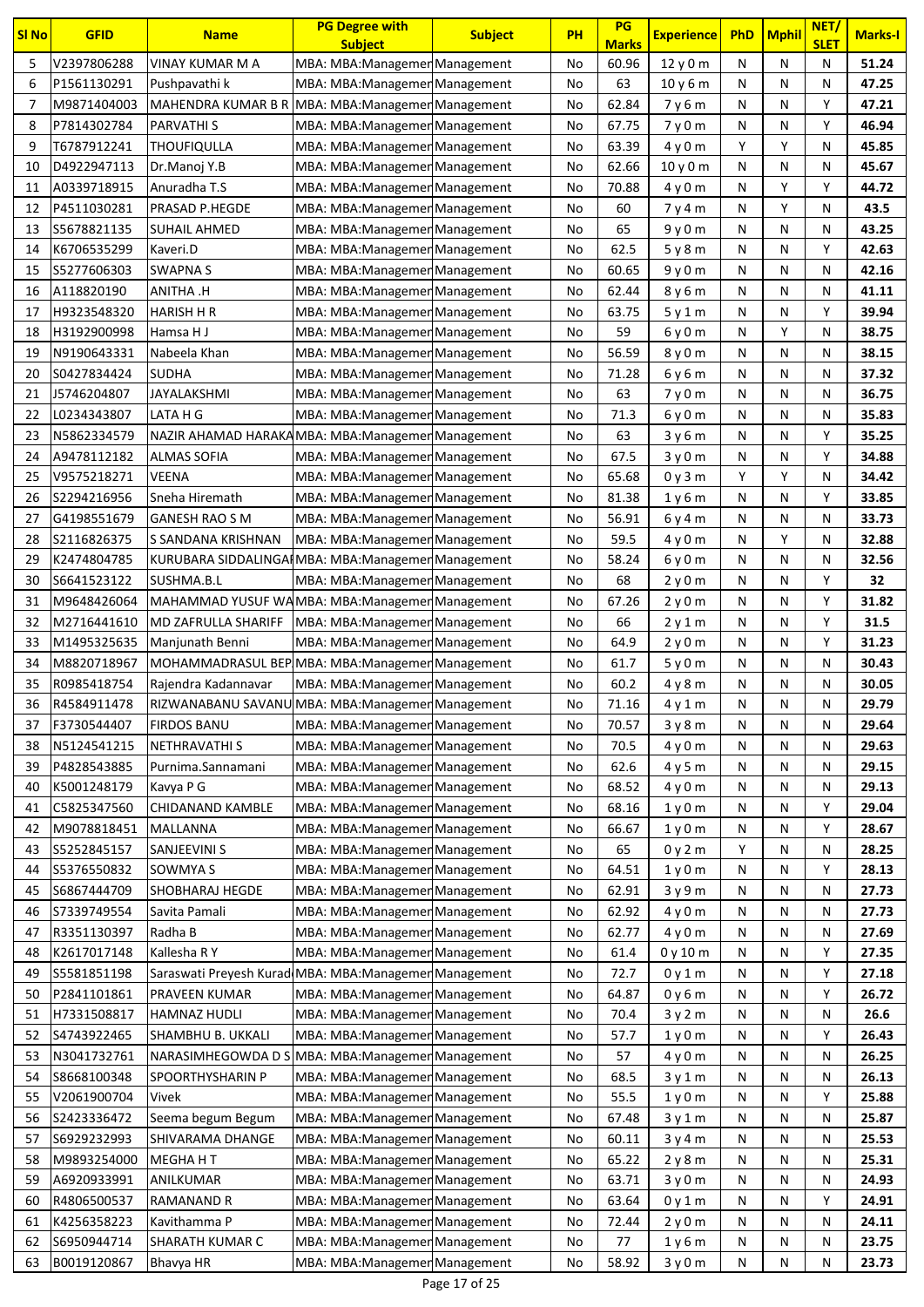| <b>SI No</b>   | <b>GFID</b>                | <b>Name</b>                                           | <b>PG Degree with</b><br><b>Subject</b>                          | <b>Subject</b>     | <b>PH</b> | PG<br><b>Marks</b> | <b>Experience</b> | <b>PhD</b> | <b>Mphil</b> | NET/<br><b>SLET</b> | <b>Marks-I</b> |
|----------------|----------------------------|-------------------------------------------------------|------------------------------------------------------------------|--------------------|-----------|--------------------|-------------------|------------|--------------|---------------------|----------------|
| 64             | A9343340295                | Ashwini km                                            | MBA: MBA: Managemen Management                                   |                    | No        | 64.7               | 2y6m              | N          | N            | N                   | 23.68          |
| 65             | G0082710454                | GOVINDAPPA BADIGER                                    | MBA: MBA: Managemen Management                                   |                    | No        | 70.66              | 2y0m              | N          | N            | N                   | 23.67          |
| 66             | M5160122225                | MUTHUKUMAR M                                          | MBA: MBA: Managemer Management                                   |                    | No        | 70.57              | 2y1m              | N          | N            | N                   | 23.64          |
| 67             | M0060504986                | MOHANAKUMAR B M                                       | MBA: MBA: Managemen Management                                   |                    | No        | 70.45              | 2y1m              | N          | N            | N                   | 23.61          |
| 68             | G3409417526                | <b>GEETHA S R</b>                                     | MBA: MBA: Managemen Management                                   |                    | No        | 70.3               | 2y1m              | N          | N            | N                   | 23.58          |
| 69             | Y9855201539                | YASHODHA S L                                          | MBA: MBA: Managemen Management                                   |                    | No        | 64                 | 2y5m              | N          | Ν            | N                   | 23.5           |
| 70             | S8223009048                | SWETHA JAMBIGI                                        | MBA: MBA: Managemer Management                                   |                    | No        | 69.92              | 2y1m              | N          | Ν            | N                   | 23.48          |
| 71             | A6279332210                | AVINASH M                                             | MBA: MBA: Managemen Management                                   |                    | No        | 57.93              | 0y3m              | N          | Ν            | Υ                   | 23.48          |
| 72             | P1042448953                | POOJA C                                               | MBA: MBA: Managemer Management                                   |                    | No        | 69.72              | 2y0m              | N          | N            | N                   | 23.43          |
| 73             | V7985702532                | VATHSALA M                                            | MBA: MBA: Managemen Management                                   |                    | No        | 69.68              | 2y1m              | N          | N            | N                   | 23.42          |
| 74             | V3876130497                | VEDA BHAT                                             | MBA: MBA: Managemen Management                                   |                    | No        | 63.62              | 2y5m              | N          | N            | N                   | 23.41          |
| 75             | M6554210248                | Muthuraj s                                            | MBA: MBA: Managemen Management                                   |                    | No        | 69.65              | 2y1m              | N          | N            | N                   | 23.41          |
| 76             | K6692042385                | KAVYASHREE S                                          | MBA: MBA: Managemen Management                                   |                    | No        | 63.6               | 2y6m              | N          | N            | N                   | 23.4           |
| 77             | G8658355855                | GOWRI U P                                             | MBA: MBA: Managemen Management                                   |                    | No        | 57                 | 3 y 0 m           | N          | N            | N                   | 23.25          |
| 78             | B5590028369                | BHAVYA NAGESH MOGE IMBA: MBA: Managemen Management    |                                                                  |                    | No        | 68.42              | 2y0m              | N          | Ν            | N                   | 23.11          |
| 79             | C6139519949                | CHANDRAKALA V S                                       | MBA: MBA: Managemen Management                                   |                    | No        | 56.11              | 3y1m              | N          | Ν            | N                   | 23.03          |
| 80             | G7274608343                | <b>GIRISHA K</b>                                      | MBA: MBA: Managemen Management                                   |                    | No        | 68.11              | 2y0m              | N          | Ν            | N                   | 23.03          |
| 81             | N5975935465                | NAVEENA C                                             | MBA: MBA: Managemen Management                                   |                    | No        | 68                 | 2y2m              | N          | N            | N                   | 23             |
| 82             | G0069555078                | Gadigeppa Gyanappa Hir MBA: MBA: Managemen Management |                                                                  |                    | No        | 55.83              | 3y0m              | N          | N            | N                   | 22.96          |
| 83             | A8969222785                | AKSHAYKUMAR V KURDEMBA: MBA: Managemen Management     |                                                                  |                    | No        | 67.5               | 2y2m              | N          | N            | N                   | 22.88          |
| 84             | S4619433946                | Shishira H V                                          | MBA: MBA: Managemen Management                                   |                    | No        | 67.23              | 2y1m              | N          | N            | N                   | 22.81          |
| 85             | N5520108703                | Netra Ganesh Soodi                                    | MBA: MBA: Managemen Management                                   |                    | No        | 85                 | 0y6m              | N          | N            | N                   | 22.75          |
| 86             | Z6024349583                | Zaiba fathima                                         |                                                                  |                    | No        | 67                 | 2y2m              | N          | Ν            | N                   | 22.75          |
| 87             | D5835007736                | Deepthi Shirahatti                                    | MBA: MBA: Managemen Management<br>MBA: MBA: Managemer Management |                    | No        | 67                 | 0y3m              | N          | Υ            | N                   | 22.75          |
| 88             | S6185324525                | SUSHMA H H                                            |                                                                  |                    | No        | 66.46              | 2y1m              | N          | N            | N                   | 22.62          |
| 89             | M9265947649                | <b>MANJESHAN</b>                                      | MBA: MBA: Managemer Management                                   |                    | No        | 66                 |                   | N          | Ν            | N                   | 22.5           |
| 90             |                            |                                                       | MBA: MBA: Managemen Management                                   |                    | No        | 66                 | 2y2m              | N          | N            | N                   | 22.5           |
| 91             | L3556119628<br>P7236904493 | LAKSHMI H<br>Prathima.P.S                             | MBA: MBA: Managemer Management                                   |                    |           | 65.96              | 2y1m              | N          | N            | N                   | 22.49          |
| 92             | B8897048281                |                                                       | MBA: MBA: Managemer Management                                   |                    | No<br>No  | 65.9               | 2y0m<br>2y0m      | N          | N            | N                   | 22.48          |
| 93             | K1302426295                | BASAVARAJA NAGALOTI MBA: MBA: Managemen Management    |                                                                  |                    |           | 65.8               |                   | N          | N            | N                   | 22.45          |
| 94             | C5210812608                | KAMSALA POOJA<br>CHETHAN RAJ URS                      | MBA: MBA: Managemen Management<br>MBA: MBA: Managemen Management |                    | No<br>No  | 65.4               | 2y0m<br>2y0m      | N          | Ν            | N                   | 22.35          |
| 95             | A8212429203                | ADARSH N R                                            | MBA: MBA: Managemen Management                                   |                    | No        | 59                 | 2 y 5 m           | N          | Ν            | N                   | 22.25          |
| 96             | Y0912801052                | Yashaswini S                                          | MBA: MBA: Managemen Management                                   |                    | No        | 65                 | 2y0m              | N          | N            | N                   | 22.25          |
| 97             | K8670852965                | <b>KAVYA R</b>                                        | MBA: MBA: Managemen Management                                   |                    | No        | 64.32              | 2y0m              | N          | N            | N                   | 22.08          |
| 98             | A0840502139                | Amrutha KV                                            | MBA: MBA: Managemen Management                                   |                    | No        | 64                 | 2y1m              | Ν          | N            | Ν                   | 22             |
| 99             | S4480825329                | <b>SHALINI K S</b>                                    | MBA: MBA: Managemen Management                                   |                    | No        | 82                 |                   | N          | N            | N                   | 22             |
| 100            | U6807141289                | <b>USHA BS</b>                                        | MBA: MBA: Managemer Management                                   |                    | No        | 69.76              | 0y7m<br>1y6m      | N          | N            | N                   | 21.94          |
| 101            | N2647314944                | NAGENDRA BABUS                                        | MBA: MBA: Managemen Management                                   |                    | No        | 63.67              | 2y0m              | N          | Ν            | N                   | 21.92          |
| 102            | R7348827617                | RAMYA.M                                               | MBA: MBA: Managemen Management                                   |                    | No        | 63.04              | 2y2m              | N          | N            | N                   | 21.76          |
| Marathi        |                            |                                                       |                                                                  |                    |           |                    |                   |            |              |                     |                |
| 1              | D9913858292                | Dr. Vrushali Kadam                                    | MA: MARATI                                                       | Marathi            | No        | 70                 | 2y6m              | Υ          | Y            | Y                   | 52             |
|                | <b>MATHEMATICS</b>         |                                                       |                                                                  |                    |           |                    |                   |            |              |                     |                |
| 1              | V6216018146                | VISHWANATHA M                                         | <b>MSc: MATHEMATICS</b>                                          | <b>MATHEMATICS</b> | No        | 68.47              | 20y0m             | N          | Υ            | N                   | 71.12          |
| 2              | P6206849575                | PUTTATHIMMAIAH D K                                    | <b>MSc: MATHEMATICS</b>                                          | <b>MATHEMATICS</b> | No        | 59.1               | 10y5m             | N          | N            | Ν                   | 46.28          |
| 3              | R5982517247                | <b>RASHMIPR</b>                                       | <b>MSc: MATHEMATICS</b>                                          | <b>MATHEMATICS</b> | No        | 84.98              | 8 y 2 m           | N          | N            | N                   | 45.25          |
| 4              | 10226125503                | Iramma Kadakol                                        | <b>MSc: MATHEMATICS</b>                                          | <b>MATHEMATICS</b> | No        | 75.62              | 6y5m              | N          | Υ            | N                   | 44.41          |
| 5              | S6756619808                | <b>SHRIDEVI</b>                                       | <b>MSc: MATHEMATICS</b>                                          | <b>MATHEMATICS</b> | No        | 85.6               | 1y0m              | Υ          | Υ            | N                   | 42.4           |
| 6              | N0980036801                | NINGAPPA                                              | <b>MSc: MATHEMATICS</b>                                          | <b>MATHEMATICS</b> | No        | 72.7               | 8 y 1 m           | Ν          | N            | N                   | 42.18          |
| $\overline{7}$ | M6374412544                | Mahalakshmi Patil                                     | <b>MSc: MATHEMATICS</b>                                          | <b>MATHEMATICS</b> | No        | 84.35              | 6 y 10 m          | N          | N            | N                   | 42.09          |
| 8              | R9644759798                | RAGHAVENDRA R S                                       | <b>MSc: MATHEMATICS</b>                                          | <b>MATHEMATICS</b> | No        | 75.78              | 4y6m              | N          | N            | Υ                   | 41.45          |
| 9              | R8040731949                | ROOPA H S                                             | <b>MSc: MATHEMATICS</b>                                          | <b>MATHEMATICS</b> | No        | 90.26              | 3y0m              | N          | N            | Υ                   | 40.57          |
| 10             | S3345303114                | <b>SHRUTHI R</b>                                      | <b>MSc: MATHEMATICS</b>                                          | <b>MATHEMATICS</b> | No        | 90                 | 6 y 2 m           | N          | N            | N                   | 40.5           |
| 11             | S2350357903                | SOWMYA TT                                             | <b>MSc: MATHEMATICS</b>                                          | <b>MATHEMATICS</b> | No        | 87.89              | 3y0m              | N          | N            | Υ                   | 39.97          |
| 12             | A6541712171                | ASHA SARASWATHI B                                     | <b>MSc: MATHEMATICS</b>                                          | <b>MATHEMATICS</b> | No        | 74.6               | 0y3m              | Υ          | N            | Υ                   | 39.65          |
| 13             | V9090738787                | VEERANAYAKA T N                                       | <b>MSc: MATHEMATICS</b>                                          | <b>MATHEMATICS</b> | No        | 62                 | 2y0m              | Y          | Υ            | N                   | 39.5           |
| 14             | S7400034492                | <b>SURESH</b>                                         | <b>MSc: MATHEMATICS</b>                                          | <b>MATHEMATICS</b> | No        | 59                 | 7y2m              | Ν          | N            | N                   | 35.75          |
| 15             | D7440230817                | Dr. Sushilabai Adigond                                | <b>MSc: MATHEMATICS</b>                                          | <b>MATHEMATICS</b> | No        | 88.1               | 0y6m              | Υ          | N            | N                   | 35.53          |
| 16             | V7529252755                | VINAYA NAYAK                                          | <b>MSc: MATHEMATICS</b>                                          | <b>MATHEMATICS</b> | No        | 93.42              | 4y3m              | Ν          | Ν            | N                   | 35.36          |
| 17             | P1579903377                | Pavithra S.R                                          | <b>MSc: MATHEMATICS</b>                                          | <b>MATHEMATICS</b> | No        | 68.83              | 3y3m              | N          | Ν            | Υ                   | 35.21          |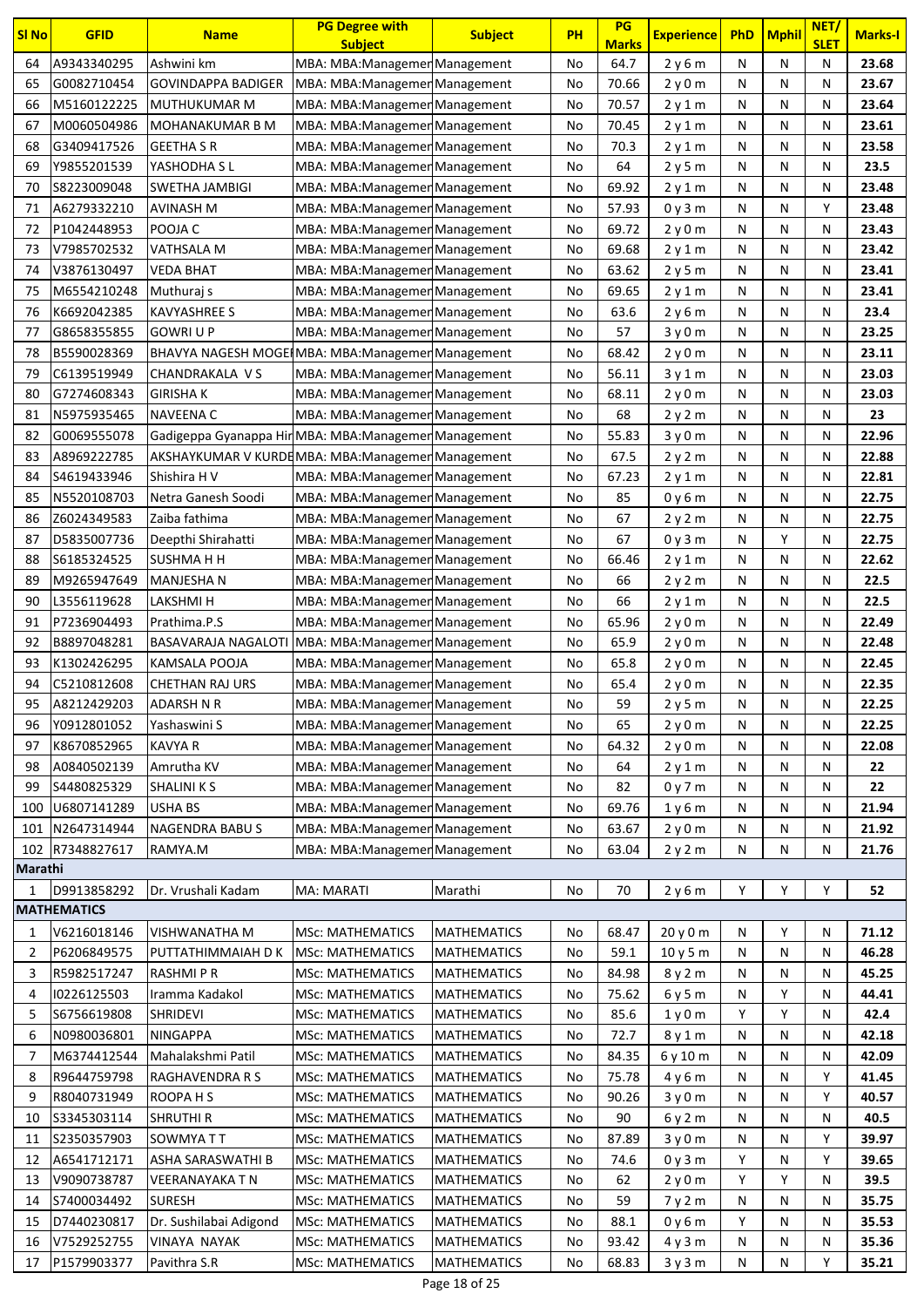| <b>SI No</b> | <b>GFID</b>                | <b>Name</b>                           | <b>PG Degree with</b><br><b>Subject</b> | <b>Subject</b>                           | PH       | PG<br><b>Marks</b> | <b>Experience</b> | <b>PhD</b> | <b>Mphil</b> | NET/<br><b>SLET</b> | <b>Marks-I</b> |
|--------------|----------------------------|---------------------------------------|-----------------------------------------|------------------------------------------|----------|--------------------|-------------------|------------|--------------|---------------------|----------------|
| 18           | S5689822235                | SMITA NAIK                            | <b>MSc: MATHEMATICS</b>                 | <b>MATHEMATICS</b>                       | No       | 90.1               | 4y2m              | N          | N            | N                   | 34.53          |
| 19           | 19253616922                | <b>IRFAN KUPPELUR</b>                 | <b>MSc: MATHEMATICS</b>                 | <b>MATHEMATICS</b>                       | Yes      | 53.87              | 0 y 4 m           | N          | N            | Y                   | 33.97          |
| 20           | M0569238794                | MOHAMED SAFDAR                        | <b>MSc: MATHEMATICS</b>                 | <b>MATHEMATICS</b>                       | No       | 57.5               | 4y6m              | N          | Υ            | N                   | 33.88          |
| 21           | S6512900396                | SUMA GOPALA KRISHNA MSc: MATHEMATICS  |                                         | <b>MATHEMATICS</b>                       | No       | 81.6               | 4y0m              | N          | N            | N                   | 32.4           |
| 22           | R6885102134                | <b>RADHAR</b>                         | <b>MSc: MATHEMATICS</b>                 | <b>MATHEMATICS</b>                       | No       | 86.12              | 0y6m              | N          | N            | Y                   | 32.03          |
| 23           | V1396200774                | VISHWANATHA U B                       | <b>MSc: MATHEMATICS</b>                 | <b>MATHEMATICS</b>                       | No       | 74                 | 0y6m              | Y          | N            | N                   | 32             |
| 24           | R5202305191                | Roja A                                | <b>MSc: MATHEMATICS</b>                 | <b>MATHEMATICS</b>                       | No       | 77.2               | 0v1m              | Υ          | N            | N                   | 31.3           |
| 25           | B6041844084                | Bhavana R                             | <b>MSc: MATHEMATICS</b>                 | <b>MATHEMATICS</b>                       | No       | 88.7               | 3y2m              | N          | N            | N                   | 31.18          |
| 26           | S6562505375                | <b>SHASHIKALA</b>                     | <b>MSc: MATHEMATICS</b>                 | <b>MATHEMATICS</b>                       | No       | 64.4               | 5y0m              | N          | N            | N                   | 31.1           |
| 27           | B8755415207                | Bharathi m.                           | <b>MSc: MATHEMATICS</b>                 | <b>MATHEMATICS</b>                       | No       | 76                 | 4y0m              | N          | N            | N                   | 31             |
| 28           | D9622602927                | Divya                                 | <b>MSc: MATHEMATICS</b>                 | <b>MATHEMATICS</b>                       | No       | 75.6               | 4y1m              | N          | N            | N                   | 30.9           |
| 29           | P6602904668                | PALLAVI ANGADI                        | <b>MSc: MATHEMATICS</b>                 | <b>MATHEMATICS</b>                       | No       | 87.4               | 0y1m              | N          | N            | Υ                   | 30.85          |
| 30           | V7013922470                | VISHALAKSHI K N                       | <b>MSc: MATHEMATICS</b>                 | <b>MATHEMATICS</b>                       | No       | 74.45              |                   | N          | N            | N                   | 30.61          |
| 31           | U7700140597                | Umesha M                              | MSc: MATHEMATICS                        | <b>MATHEMATICS</b>                       | No       | 74.08              | 4y3m              | N          | N            | Ν                   | 30.52          |
| 32           | S1134222419                | SHILPA GAJANAN SHETTYMSc: MATHEMATICS |                                         |                                          | No       | 85.81              | 4y3m              | N          | N            | N                   | 30.45          |
| 33           | S1013540276                | Shruthi D R                           | MSc: MATHEMATICS                        | <b>MATHEMATICS</b><br><b>MATHEMATICS</b> | No       | 79.16              | 3y0m<br>3y5m      | N          | N            | N                   | 30.29          |
| 34           | N3550028450                | NEESHA FATHIMA S                      | <b>MSc: MATHEMATICS</b>                 | <b>MATHEMATICS</b>                       | No       | 78.97              |                   | N          | N            | N                   | 30.24          |
| 35           | S7377848280                | Sneha                                 | <b>MSc: MATHEMATICS</b>                 | <b>MATHEMATICS</b>                       | No       | 84.85              | 3y4m              | N          | N            | N                   | 30.21          |
|              |                            |                                       |                                         |                                          |          |                    | 3y0m              | N          |              | N                   | 30.17          |
| 36<br>37     | M0501445667<br>S7318058963 | MALLIKARJUNA GUGGARMSC: MATHEMATICS   |                                         | <b>MATHEMATICS</b>                       | No<br>No | 84.66<br>84.48     | 3y1m              | N          | N<br>N       | N                   | 30.12          |
|              |                            | Shweta                                | <b>MSc: MATHEMATICS</b>                 | <b>MATHEMATICS</b>                       |          |                    | 3y0m              |            |              |                     | 30.1           |
| 38<br>39     | N6478708064                | NIKHAT MOMIN                          | <b>MSc: MATHEMATICS</b>                 | <b>MATHEMATICS</b>                       | No       | 84.4               | 3y0m              | N          | N<br>N       | Ν                   | 30.01          |
|              | P1958616552                | PRATHIMA S                            | <b>MSc: MATHEMATICS</b>                 | <b>MATHEMATICS</b>                       | No       | 72.05              | 4y0m              | N          |              | N                   |                |
| 40           | C8778239746                | Chaithra L                            | <b>MSc: MATHEMATICS</b>                 | <b>MATHEMATICS</b>                       | No       | 77.7               | 3y7m              | N          | N            | Ν                   | 29.93          |
| 41           | \$7500132286               | Shobha V                              | <b>MSc: MATHEMATICS</b>                 | <b>MATHEMATICS</b>                       | No       | 77.45              | 3y7m              | N          | N            | N                   | 29.86          |
| 42           | B3946928093                | BALAKRISHNA M R                       | MSc: MATHEMATICS                        | <b>MATHEMATICS</b>                       | No       | 83.3               | 0y3m              | N          | N            | Υ                   | 29.83          |
| 43           | A0/48611648                | A Radhika                             | <b>MSc: MATHEMATICS</b>                 | <b>MATHEMATICS</b>                       | No       | 82.8               | 3y0m              | N          | N            | Ν                   | 29.7           |
| 44           | M0454539340                | <b>MAHESHA</b>                        | <b>MSc: MATHEMATICS</b>                 | <b>MATHEMATICS</b>                       | No       | 69.74              | 4y2m              | N          | N            | N                   | 29.44          |
| 45           | C4975743082                | <b>CHANDRA SHEKAR A</b>               | <b>MSc: MATHEMATICS</b>                 | <b>MATHEMATICS</b>                       | No       | 69                 | 4 y 0 m           | N          | N            | N                   | 29.25          |
| 46           | V4471205242                | VINAYASHREE PARAYYANMSc: MATHEMATICS  |                                         | <b>MATHEMATICS</b>                       | No       | 80.62              | 3y2m              | N          | N            | N                   | 29.16          |
| 47           | P4636848182                | PRABHA SHREE S                        | <b>MSc: MATHEMATICS</b>                 | <b>MATHEMATICS</b>                       | No       | 80.5               | 3y0m              | N          | N            | Ν                   | 29.13          |
| 48           | A8809002187                | <b>ANIL KEMBHAVI</b>                  | <b>MSc: MATHEMATICS</b>                 | <b>MATHEMATICS</b>                       | No       | 80.2               | 3y1m              | N          | N            | N                   | 29.05          |
| 49           | Y2306911938                | Yashoda.D                             | <b>MSc: MATHEMATICS</b>                 | <b>MATHEMATICS</b>                       | No       | 56.1               | 5y0m              | N          | N            | N                   | 29.03          |
| 50           | S2140124824                | <b>SHUBHA SN</b>                      | <b>MSc: MATHEMATICS</b>                 | MATHEMATICS                              | No       | 79.92              | 3y2m              | N          | N            | Ν                   | 28.98          |
| 51           | M4725620999                | M Prateeka                            | <b>MSc: MATHEMATICS</b>                 | <b>MATHEMATICS</b>                       | No       | 85.46              | 2y6m              | N          | Ν            | Ν                   | 28.87          |
| 52           | C0166323685                | <b>CHAITHRA RV</b>                    | <b>MSc: MATHEMATICS</b>                 | <b>MATHEMATICS</b>                       | No       | 79.42              | 3y0m              | N          | N            | Ν                   | 28.86          |
| 53           | R4920404501                | RAVIPRAKASHA J                        | <b>MSc: MATHEMATICS</b>                 | <b>MATHEMATICS</b>                       | No       | 85.45              | 2y6m              | N          | N            | Ν                   | 28.86          |
| 54           | C5556219767                | CHANNABASAVVA I SATYMSc: MATHEMATICS  |                                         | <b>MATHEMATICS</b>                       | No       | 79.4               | 2y8m              | N          | N            | Ν                   | 28.85          |
| 55           | N8057745025                | NARASIMHAREDDY N                      | <b>MSc: MATHEMATICS</b>                 | <b>MATHEMATICS</b>                       | No       | 67.35              | 4y0m              | N          | N            | Ν                   | 28.84          |
| 56           | D1179645955                | DIVYA DARSHINI S                      | <b>MSc: MATHEMATICS</b>                 | <b>MATHEMATICS</b>                       | No       | 67.2               | 0y1m              | Y          | N            | Ν                   | 28.8           |
| 57           | S8403913382                | <b>SACHINKN</b>                       | <b>MSc: MATHEMATICS</b>                 | <b>MATHEMATICS</b>                       | No       | 79.15              | 3y1m              | N          | N            | N                   | 28.79          |
| 58           | A6450523070                | <b>ANUSHA B</b>                       | <b>MSc: MATHEMATICS</b>                 | <b>MATHEMATICS</b>                       | No       | 78.95              | 3y1m              | Ν          | N            | Ν                   | 28.74          |
| 59           | A6450523796                | <b>ANUSHA B</b>                       | <b>MSc: MATHEMATICS</b>                 | <b>MATHEMATICS</b>                       | No       | 78.95              | 3y1m              | N          | N            | Ν                   | 28.74          |
| 60           | S6836533844                | SINDHU M                              | <b>MSc: MATHEMATICS</b>                 | <b>MATHEMATICS</b>                       | No       | 78.95              | 3y1m              | N          | N            | Ν                   | 28.74          |
| 61           | D5785323212                | <b>DILEEP KUMAR</b>                   | <b>MSc: MATHEMATICS</b>                 | <b>MATHEMATICS</b>                       | No       | 78.84              | 0y1m              | N          | N            | Υ                   | 28.71          |
| 62           | S1019743139                | Supriya P N                           | <b>MSc: MATHEMATICS</b>                 | <b>MATHEMATICS</b>                       | No       | 78.85              | 3y0m              | N          | N            | Ν                   | 28.71          |
| 63           | A9707535838                | ABHILASH H C                          | <b>MSc: MATHEMATICS</b>                 | <b>MATHEMATICS</b>                       | No       | 66.84              | 1y0m              | N          | N            | Υ                   | 28.71          |
| 64           | N5168802722                | <b>NANDINI C B</b>                    | <b>MSc: MATHEMATICS</b>                 | <b>MATHEMATICS</b>                       | No       | 78.8               | 3y0m              | N          | N            | N                   | 28.7           |
| 65           | E6374427410                | ERAMMA SHIVAYOGEPP/MSc: MATHEMATICS   |                                         | <b>MATHEMATICS</b>                       | No       | 90.8               | 2y1m              | N          | N            | Ν                   | 28.7           |
| 66           | M2336605703                | Manjunath Kumbar                      | <b>MSc: MATHEMATICS</b>                 | <b>MATHEMATICS</b>                       | No       | 90.62              | 1y10m             | N          | N            | N                   | 28.66          |
| 67           | R4249916880                | RABIYA PARVEEN                        | <b>MSc: MATHEMATICS</b>                 | <b>MATHEMATICS</b>                       | No       | 78.65              | 3y1m              | Ν          | N            | Ν                   | 28.66          |
| 68           | R2862430022                | RAJATHA B M                           | <b>MSc: MATHEMATICS</b>                 | <b>MATHEMATICS</b>                       | No       | 78.42              | 2y8m              | N          | N            | Ν                   | 28.61          |
| 69           | P8488803846                | PALLAVI B S                           | <b>MSc: MATHEMATICS</b>                 | <b>MATHEMATICS</b>                       | No       | 78.44              | 3y1m              | Ν          | N            | Ν                   | 28.61          |
| 70           | A9154820338                | ANJALI C A                            | <b>MSc: MATHEMATICS</b>                 | <b>MATHEMATICS</b>                       | No       | 78.4               | 3y0m              | N          | N            | Ν                   | 28.6           |
| 71           | P1131845202                | PAVITHRA H V                          | <b>MSc: MATHEMATICS</b>                 | <b>MATHEMATICS</b>                       | No       | 72.25              | 3y6m              | N          | N            | Ν                   | 28.56          |
| 72           | K1479806470                | <b>KAVITHA C</b>                      | <b>MSc: MATHEMATICS</b>                 | <b>MATHEMATICS</b>                       | No       | 78.21              | 2y11m             | N          | N            | Ν                   | 28.55          |
| 73           | M7783346805                | <b>MITHUNA H N</b>                    | <b>MSc: MATHEMATICS</b>                 | <b>MATHEMATICS</b>                       | No       | 84.21              | 0y6m              | N          | Y            | Ν                   | 28.55          |
| 74           | M0503913643                | <b>MALATHIR</b>                       | MSc: MATHEMATICS                        | <b>MATHEMATICS</b>                       | No       | 78.16              | 3y2m              | N          | N            | Ν                   | 28.54          |
| 75           | B6099835346                | <b>BINDUMS</b>                        | <b>MSc: MATHEMATICS</b>                 | <b>MATHEMATICS</b>                       | No       | 78.16              | 0y1m              | N          | N            | Υ                   | 28.54          |
| 76           | P2833731263                | PRAJWALA Y M                          | <b>MSc: MATHEMATICS</b>                 | <b>MATHEMATICS</b>                       | No       | 84.13              | 2y6m              | N          | Ν            | Ν                   | 28.53          |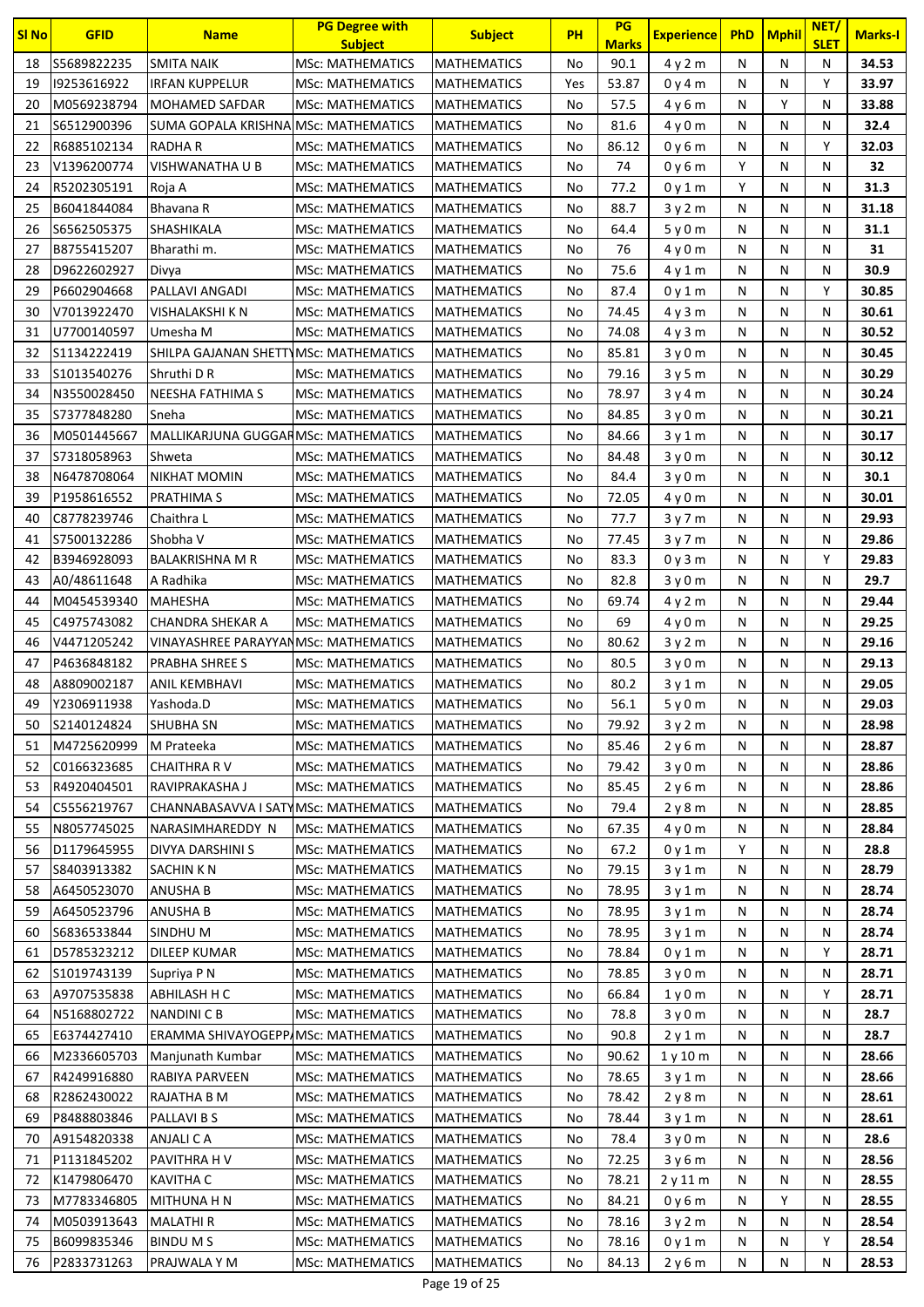| <b>SI No</b>   | <b>GFID</b>  | <b>Name</b>                             | <b>PG Degree with</b>    | <b>Subject</b> | <b>PH</b> | PG           | <b>Experience</b> | PhD | <b>Mphil</b> | NET/        | <b>Marks-I</b> |
|----------------|--------------|-----------------------------------------|--------------------------|----------------|-----------|--------------|-------------------|-----|--------------|-------------|----------------|
|                | Microbiology |                                         | <b>Subject</b>           |                |           | <b>Marks</b> |                   |     |              | <b>SLET</b> |                |
| 1              | D1566225458  | Dr. Deepashree CL                       | <b>MSc: MICROBIOLOGY</b> | Microbiology   | No        | 75.75        | 4y6m              | Υ   | N            | Y           | 53.44          |
| $\overline{2}$ | D8783021474  | Dr. SANGEETHA M S                       | MSc: MICROBIOLOGY        | Microbiology   | No        | 69.6         | 5y2m              | Υ   | N            | Υ           | 53.4           |
| 3              | D9499925220  | Dr. Shubha. K. S.                       | <b>MSc: MICROBIOLOGY</b> | Microbiology   | No        | 60.4         | 5y1m              | Y   | Υ            | N           | 48.1           |
| 4              | V0848317508  | VISHALAKSHI                             | MSc: MICROBIOLOGY        | Microbiology   | No        | 70.7         | 10y0m             | N   | N            | N           | 47.68          |
| 5              | S0778635509  | SAMJNA S.R.                             | MSc: MICROBIOLOGY        | Microbiology   | No        | 73.33        | 9y2m              | N   | N            | N           | 45.33          |
| 6              | M3366754804  | <b>MOHAN KUMAR S</b>                    | <b>MSc: MICROBIOLOGY</b> | Microbiology   | No        | 72.75        | 0y9m              | Υ   | N            | Υ           | 42.19          |
| $\overline{7}$ | K3967449090  | <b>KIRUTHIKA P</b>                      | <b>MSc: MICROBIOLOGY</b> | Microbiology   | No        | 77.5         | 1y0m              | Y   | Y            | N           | 40.38          |
| 8              | M9491552838  | MAHADEVAPRASAD G                        | <b>MSc: MICROBIOLOGY</b> | Microbiology   | No        | 68.8         | 2y6m              | N   | Υ            | Y           | 39.7           |
| 9              | B4315113983  | Bhargavi Aaravinda                      | <b>MSc: MICROBIOLOGY</b> | Microbiology   | No        | 73.66        | 6y5m              | N   | N            | N           | 37.92          |
| 10             | S8889233552  | SHIVALEE A                              | <b>MSc: MICROBIOLOGY</b> | Microbiology   | No        | 77.79        | 2y1m              | Υ   | N            | N           | 37.45          |
| 11             | D2052637229  | Dr. Sunitha V Hegde                     | <b>MSc: MICROBIOLOGY</b> | Microbiology   | No        | 74           | 2y0m              | Y   | N            | N           | 36.5           |
| 12             | D5368538522  | Dr. Ranganath                           | <b>MSc: MICROBIOLOGY</b> | Microbiology   | No        | 60           | 3 y 2 m           | Y   | N            | N           | 36             |
| 13             | S8413318053  | Shilpa M                                | MSc: MICROBIOLOGY        | Microbiology   | No        | 70.2         | 2y0m              | Y   | N            | N           | 35.55          |
| 14             | S8587424971  | SHREEJA K                               | MSc: MICROBIOLOGY        | Microbiology   | No        | 78.68        | 4 y 1 m           | N   | N            | N           | 31.67          |
| 15             | S7311544718  | Shaikh Asma                             | <b>MSc: MICROBIOLOGY</b> | Microbiology   | No        | 71.5         | 4y6m              | N   | N            | N           | 31.38          |
| 16             | R8313737649  | ROOPA N P                               | <b>MSc: MICROBIOLOGY</b> | Microbiology   | No        | 62.95        | 3y0m              | N   | Υ            | N           | 30.74          |
| 17             | M7817210251  | <b>MEGHANA B</b>                        | <b>MSc: MICROBIOLOGY</b> | Microbiology   | No        | 74.61        | 4y2m              | N   | N            | N           | 30.65          |
| <b>Music</b>   |              |                                         |                          |                |           |              |                   |     |              |             |                |
| 1              | D7658658073  | Dr.Timmanna bheemara MA: MUSIC          |                          | Music          | No        | 79.5         | 9y4m              | Υ   | N            | N           | 60.38          |
| $\overline{2}$ | K0562552491  | k shankar                               | MA: MUSIC                | Music          | Yes       | 71           | 2y0m              | Y   | N            | Y           | 54.75          |
| 3              | Y0647239008  | Yamunadevi H N                          | <b>MA: MUSIC</b>         | Music          | No        | 59.2         | 8y2m              | N   | N            | N           | 38.8           |
| <b>Physics</b> |              |                                         |                          |                |           |              |                   |     |              |             |                |
| 1              | M1628645691  | MADHU KUMAR N K                         | <b>MSc: Physics</b>      | Physics        | No        | 56           | 14y6m             | N   | Y            | N           | 63.5           |
| $\overline{2}$ | C5982726051  | CHANDRASHEKHAR                          | MSc: Physics             | Physics        | No        | 60.27        | 7y0m              | Υ   | N            | N           | 48.07          |
| 3              | M1542332928  | <b>MANJUNATHA B</b>                     | <b>MSc: Physics</b>      | Physics        | No        | 65.04        | 6y2m              | Y   | N            | N           | 46.26          |
| 4              | B3743944951  | <b>BHAGYALAKSHMIG</b>                   | <b>MSc: Physics</b>      | Physics        | No        | 73.82        | 5y6m              | N   | N            | Υ           | 43.96          |
| 5              | B8758301503  | <b>BASAVARAJESHWARI BAIMSC: Physics</b> |                          | Physics        | No        | 81.6         | 0 y 1 m           | Y   | N            | Y           | 41.4           |
| 6              | S5379605126  | S Vedavathi                             | MSc: Physics             | Physics        | No        | 70           | 7y3m              | N   | N            | N           | 38.5           |
| $\overline{7}$ | A2660344986  | ANIL DEVANGAMATH                        | MSc: Physics             | Physics        | No        | 74.79        | 3y1m              | N   | N            | Υ           | 36.7           |
| 8              | K5126010546  | <b>KRUPASHREE P</b>                     | MSc: Physics             | Physics        | No        | 83.35        | 5y0m              | N   | N            | N           | 35.84          |
| 9              | N1877124218  | <b>NAGARAJU YS</b>                      | <b>MSc: Physics</b>      | Physics        | No        | 64.65        | 3y6m              | N   | N            | Υ           | 35.66          |
| 10             | R7140512003  | <b>RASHMINR</b>                         | <b>MSc: Physics</b>      | Physics        | No        | 70           | 6v0m              | N   | N            | N           | 35.5           |
| 11             | S9458912799  | SANJEEVAKUMAR SHIVAIMSc: Physics        |                          | Physics        | No        | 57.36        | 7y0m              | N   | N            | N           | 35.34          |
| 12             | P4311155632  | PRASANNA M                              | <b>MSc: Physics</b>      | Physics        | No        | 68.42        | 3y0m              | N   | N            | Υ           | 35.11          |
| 13             | P5556937904  | PRASHANT ATTIMARAD                      | <b>MSc: Physics</b>      | Physics        | No        | 78.16        | 2y0m              | N   | N            | Υ           | 34.54          |
| 14             | S1578547744  | Shivaraj H Gojanur                      | MSc: Physics             | <b>Physics</b> | No        | 65.79        | 3y0m              | N   | N            | Υ           | 34.45          |
| 15             | S9544546987  | SHIVLEELA                               | MSc: Physics             | Physics        | No        | 65.7         | 6 y 0 m           | N   | N            | N           | 34.43          |
| 16             | S9553659437  | Sunitha Kumari M                        | MSc: Physics             | Physics        | No        | 76           | 2y2m              | N   | N            | Υ           | 34             |
| 17             | L9997530617  | LAVANYA H D                             | <b>MSc: Physics</b>      | Physics        | No        | 87.3         | 4y0m              | N   | N            | N           | 33.83          |
| 18             | M0020308565  | MOHAMED ZIKRIYA                         | <b>MSc: Physics</b>      | Physics        | No        | 60.55        | 2y0m              | Y   | N            | N           | 33.14          |
| 19             | M3012709858  | Manasa. H.D                             | <b>MSc: Physics</b>      | <b>Physics</b> | No        | 90.1         | 3y6m              | N   | N            | N           | 33.03          |
| 20             | R6991312694  | Rajendra Prasad M                       | <b>MSc: Physics</b>      | Physics        | No        | 65.13        | 1y6m              | Υ   | N            | N           | 32.78          |
| 21             | H4575150976  | Heena Urooj                             | <b>MSc: Physics</b>      | Physics        | No        | 64           | 5y6m              | N   | N            | N           | 32.5           |
| 22             | P8946707446  | PALLAVI C S                             | <b>MSc: Physics</b>      | Physics        | No        | 74.61        | 4y4m              | N   | N            | N           | 32.15          |
| 23             | V8103633779  | VINODKUMAR                              | MSc: Physics             | <b>Physics</b> | No        | 68.4         | 2y0m              | N   | N            | Υ           | 32.1           |
| 24             | V2767959316  | VINAYAK ANAND KAMAT MSc: Physics        |                          | Physics        | No        | 69.8         | 0y5m              | Υ   | N            | N           | 30.95          |
| 25             | P7399737218  | POORNIMA U S                            | <b>MSc: Physics</b>      | Physics        | No        | 69           | 0y5m              | Y   | N            | N           | 30.75          |
| 26             | S8207157732  | Suresha M K                             | <b>MSc: Physics</b>      | Physics        | No        | 74.82        | 4y0m              | N   | N            | N           | 30.71          |
| 27             | R2988733631  | Rajesh R                                | <b>MSc: Physics</b>      | Physics        | No        | 62.6         | 5y0m              | N   | N            | N           | 30.65          |
| 28             | S4490336711  | SWETA MOHAN NAYAK                       | <b>MSc: Physics</b>      | Physics        | No        | 61.12        | 1y0m              | Υ   | N            | N           | 30.28          |
| 29             | V9184317875  | <b>VINUTA G</b>                         | <b>MSc: Physics</b>      | Physics        | No        | 72.5         | 1y0m              | N   | N            | Υ           | 30.13          |
| 30             | S8704414183  | <b>SHRUTI DESAI</b>                     | <b>MSc: Physics</b>      | Physics        | No        | 78.16        | 3y6m              | N   | N            | N           | 30.04          |
| 31             | B3752101453  | <b>BHAGYASHREE S P</b>                  | <b>MSc: Physics</b>      | Physics        | No        | 83.16        | 3y0m              | N   | N            | N           | 29.79          |
| 32             | R6137631415  | Rathi K M                               | MSc: Physics             | <b>Physics</b> | No        | 82.2         | 3y0m              | N   | N            | N           | 29.55          |
| 33             | C7789617502  | CHANDANAKUMARI A N MSc: Physics         |                          | Physics        | No        | 69.25        | 4y1m              | N   | N            | N           | 29.31          |
| 34             | G6360837701  | <b>GOVINDARAJU D</b>                    | <b>MSc: Physics</b>      | Physics        | No        | 75           | 3y4m              | N   | N            | N           | 29.25          |
| 35             | G0703932277  | <b>GEETHANJALI K S</b>                  | <b>MSc: Physics</b>      | Physics        | No        | 80.8         |                   |     |              | N           | 29.2           |
|                | C8906344416  |                                         |                          |                |           |              | 3y3m              | N   | N            |             |                |
| 36             |              | <b>CHAITRAKR</b>                        | MSc: Physics             | Physics        | No        | 68.64        | 4y0m              | N   | N            | N           | 29.16          |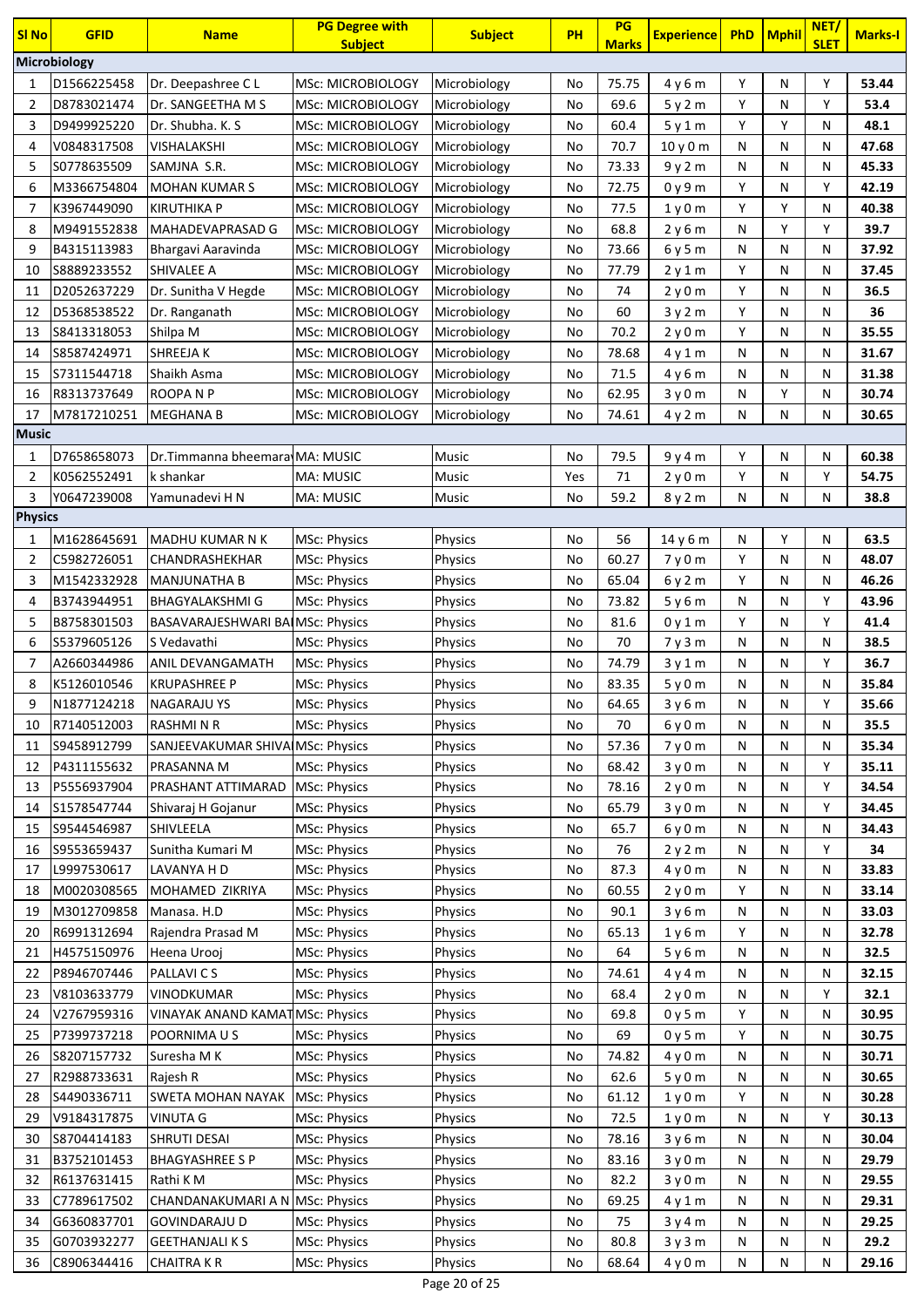| <b>SI No</b> | <b>GFID</b>                | <b>Name</b>                                                | <b>PG Degree with</b><br><b>Subject</b> | <b>Subject</b>     | <b>PH</b> | PG<br><b>Marks</b> | <b>Experience</b> | <b>PhD</b> | <b>Mphil</b> | NET/<br><b>SLET</b> | <b>Marks-I</b> |
|--------------|----------------------------|------------------------------------------------------------|-----------------------------------------|--------------------|-----------|--------------------|-------------------|------------|--------------|---------------------|----------------|
| 37           | C2112515459                | <b>CHANDRIKA BM</b>                                        | MSc: Physics                            | Physics            | No        | 55.51              | 5y0m              | N          | N            | N                   | 28.88          |
| 38           | P1684830478                | Preeti Sulakhe                                             | <b>MSc: Physics</b>                     | Physics            | No        | 73.33              | 0 y 6 m           | N          | N            | Y                   | 28.83          |
| 39           | G4685848396                | <b>G B MANOJAKUMAR REDMSC: Physics</b>                     |                                         | Physics            | No        | 72.18              | 3y4m              | N          | N            | N                   | 28.55          |
| 40           | D1591247901                | Dr. Anupama M K                                            | <b>MSc: Physics</b>                     | Physics            | No        | 66                 | 0y2m              | Y          | N            | Ν                   | 28.5           |
| 41           | S6820713184                | SRUJANA                                                    | MSc: Physics                            | Physics            | No        | 71.6               | 3y5m              | N          | N            | N                   | 28.4           |
| 42           | M9149609305                | Megha M.S                                                  | <b>MSc: Physics</b>                     | <b>Physics</b>     | No        | 83.2               | 2y5m              | N          | N            | Ν                   | 28.3           |
| 43           | P3820438214                | Pratibha                                                   | <b>MSc: Physics</b>                     | Physics            | No        | 64.5               | 4y2m              | N          | N            | N                   | 28.13          |
| 44           | R0542502053                | RAVIKUMAR R                                                | <b>MSc: Physics</b>                     | Physics            | No        | 63.62              | 0 y 8 m           | N          | N            | Y                   | 27.91          |
| 45           | A1676840065                | <b>ASHWINI</b>                                             | <b>MSc: Physics</b>                     | Physics            | No        | 75.15              | 3y0m              | N          | N            | Ν                   | 27.79          |
| 46           | S0922354770                | SUGUNA MARY B                                              | <b>MSc: Physics</b>                     | Physics            | No        | 86.51              | 2 y 1 m           | N          | N            | Ν                   | 27.63          |
| 47           | P6334716276                | PALLAVI TV                                                 | <b>MSc: Physics</b>                     | Physics            | No        | 74.43              | 3y1m              | N          | N            | Ν                   | 27.61          |
| 48           | A1988237044                | Aishwarya G N                                              | <b>MSc: Physics</b>                     | Physics            | No        | 74.36              | 2y10m             | N          | N            | Ν                   | 27.59          |
| 49           | S5992904384                | SANTOSH                                                    | <b>MSc: Physics</b>                     | Physics            | No        | 61.9               | 0y2m              | Y          | N            | Ν                   | 27.48          |
| 50           | N5803636799                | Nandini C                                                  | <b>MSc: Physics</b>                     | Physics            | No        | 91.84              | 1y7m              | N          | N            | N                   | 27.46          |
| 51           | N5636400772                | Nagashree S N                                              | <b>MSc: Physics</b>                     | Physics            | No        | 79.15              | 2y6m              | N          | N            | Ν                   | 27.29          |
| 52           | M5280915543                | Muthamma<br>SHRUTI GOPALAPPA KOMSC: Physics                | <b>MSc: Physics</b>                     | Physics            | No        | 73.03              | 3y1m              | N          | N            | Ν                   | 27.26          |
| 53<br>54     | S8876825111<br>S5045012089 | SATHYAN N                                                  | <b>MSc: Physics</b>                     | Physics<br>Physics | No<br>No  | 73<br>61           | 2 y 8 m           | N<br>Y     | N<br>N       | Ν<br>Ν              | 27.25<br>27.25 |
| 55           | A7002346938                | Arpitha T                                                  | <b>MSc: Physics</b>                     | Physics            | No        | 78.44              | 0y1m<br>2y5m      | N          | N            | Ν                   | 27.11          |
| 56           | R2987218503                | RAJINI G                                                   | <b>MSc: Physics</b>                     | Physics            | No        | 84.14              | 2y2m              | N          | N            | N                   | 27.04          |
| 57           | R9356128182                | RAJALAKSHMAMMA K S MSc: Physics                            |                                         | Physics            | No        | 60                 | 4y3m              | N          | N            | N                   | 27             |
| 58           | S0991100978                | SWEEKRUTHI B R                                             | <b>MSc: Physics</b>                     | Physics            | No        | 83.95              | 2y0m              | N          | N            | Ν                   | 26.99          |
| 59           | S0059422789                | Shwetha km                                                 | <b>MSc: Physics</b>                     | Physics            | No        | 71.53              | 3y0m              | N          | N            | N                   | 26.88          |
| 60           | D0727607565                | Deepa.L                                                    | <b>MSc: Physics</b>                     | Physics            | No        | 77.53              | 2y6m              | N          | N            | Ν                   | 26.88          |
| 61           | P0901828948                | Preeti Ramesh Hegde                                        | <b>MSc: Physics</b>                     | Physics            | No        | 83.4               | 2y0m              | N          | N            | N                   | 26.85          |
| 62           | N2500917746                | NAGAVENI G N                                               | <b>MSc: Physics</b>                     | Physics            | No        | 71.26              | 3y0m              | N          | N            | Ν                   | 26.82          |
| 63           | R5226507879                | RANJITHA A C                                               | <b>MSc: Physics</b>                     | Physics            | No        | 83.2               | 2y0m              | N          | N            | Ν                   | 26.8           |
| 64           | N8068608062                | Nayana R Gowda                                             | <b>MSc: Physics</b>                     | Physics            | No        | 59.15              | 4y0m              | N          | N            | Ν                   | 26.79          |
| 65           | C9561204734                | CHANDRASHEKHARA K N MSc: Physics                           |                                         | Physics            | No        | 71.07              | 0y2m              | N          | N            | Υ                   | 26.77          |
| 66           | S2040552716                | SHILPA M                                                   | <b>MSc: Physics</b>                     | Physics            | No        | 65                 | 3y4m              | N          | N            | N                   | 26.75          |
| 67           | S0734740184                | SHANKAR M NARAGUND MSc: Physics                            |                                         | <b>Physics</b>     | No        | 70.9               | 3y1m              | N          | N            | Ν                   | 26.73          |
| 68           | A0852736992                | <b>ABHILASHA PATIL</b>                                     | <b>MSc: Physics</b>                     | Physics            | No        | 76.8               | 2y4m              | N          | N            | Ν                   | 26.7           |
| 69           | A2726703727                | Abhishek. M                                                | <b>MSc: Physics</b>                     | Physics            | No        | 70.73              | 0y1m              | N          | N            | Υ                   | 26.68          |
| 70           | A3021948208                | ANITHA BAMANI B M                                          | MSc: Physics                            | Physics            | No        | 82.73              | 2y0m              | N          | N            | Ν                   | 26.68          |
| 71           | P3455421873                | PAVITHRA M                                                 | MSc: Physics                            | <b>Physics</b>     | No        | 76.65              | 2y4m              | N          | N            | Ν                   | 26.66          |
| 72           | R4492502826                | Rahul                                                      | <b>MSc: Physics</b>                     | Physics            | No        | 70.5               | 0y2m              | N          | N            | Υ                   | 26.63          |
| 73           | J1430334078                | <b>H H IHTOYL</b>                                          | <b>MSc: Physics</b>                     | Physics            | No        | 70.5               | 3y0m              | N          | N            | Ν                   | 26.63          |
| 74           | D5438018314                | Dr.M PARINITHA                                             | <b>MSc: Physics</b>                     | Physics            | No        | 58.35              | 0y3m              | Y          | N            | Ν                   | 26.59          |
| 75           | S4454214612                | Sandhyarani KarekyatanaMSc: Physics                        |                                         | <b>Physics</b>     | No        | 70.3               | 3y1m              | N          | N            | Ν                   | 26.58          |
| 76           | L9574822311                | LAVANYA B P                                                | <b>MSc: Physics</b>                     | Physics            | No        | 70.3               | 3y1m              | N          | N            | Ν                   | 26.58          |
| 77           | N7443935953                | <b>NAGAMANIL</b>                                           | <b>MSc: Physics</b>                     | <b>Physics</b>     | No        | 64.3               | 3y4m              | N          | N            | N                   | 26.58          |
| 78           | A7371006587                | Amruth Prasad N R                                          | <b>MSc: Physics</b>                     | Physics            | No        | 70.2               | 0y1m              | N          | N            | Υ                   | 26.55          |
| 79           | S5109829246                | <b>SHRUTHIV</b>                                            | <b>MSc: Physics</b>                     | <b>Physics</b>     | No        | 70.13              | 3y1m              | N          | N            | Ν                   | 26.53          |
| 80           | S9382822387                | Shweta K Gadigennavar                                      | <b>MSc: Physics</b>                     | Physics            | No        | 82                 | 2y1m              | N          | N            | Ν                   | 26.5           |
| 81           | K1133005409                | <b>K CHAITRA</b>                                           | <b>MSc: Physics</b>                     | <b>Physics</b>     | No        | 70                 | 3y0m              | N          | N            | Ν                   | 26.5           |
| 82           | B4437042937                | BASAWARAJ                                                  | <b>MSc: Physics</b>                     | Physics            | No        | 57.91              | 2y0m              | N          | Υ            | Ν                   | 26.48          |
| 83           | P5372434112                | <b>PREETI SK</b>                                           | <b>MSc: Physics</b>                     | Physics            | No        | 75.83              | 2y4m              | N          | N            | Ν                   | 26.46          |
| 84           | D4618922457                | DIVYA SN                                                   | <b>MSc: Physics</b>                     | Physics            | No        | 81.64              | 2y1m              | N          | N            | Ν                   | 26.41          |
| 85           | S5021024436                | SAVITRI GANAPATI ACHAMSC: Physics                          |                                         | Physics            | No        | 69.4               | 3y1m              | Ν          | N            | Ν                   | 26.35          |
| 86           | M6538726803                | <b>MAHANTHESH S B</b>                                      | <b>MSc: Physics</b>                     | Physics            | No        | 81.4               | 2y1m              | N          | N            | Ν                   | 26.35          |
| 87           | R7720939453                | Ramya NM                                                   | <b>MSc: Physics</b>                     | Physics            | No        | 75.4               | 2y5m              | N          | N            | Ν                   | 26.35          |
| 88           | M8866549099                | <b>MANJULA CL</b>                                          | MSc: Physics                            | Physics            | No        | 63.33              | 3y4m              | N          | N            | Ν                   | 26.33          |
| 89           | S2359204979                | <b>SUMAN H M</b>                                           | MSc: Physics                            | <b>Physics</b>     | No        | 69.22              | 3y3m              | Ν          | N            | Ν                   | 26.31          |
| 90           | M7554438913                | <b>MAHESH G</b>                                            | <b>MSc: Physics</b>                     | <b>Physics</b>     | No        | 69.14              | 3y3m              | N          | N            | Ν                   | 26.29          |
| 91           | N9161516300                | <b>NAGAMANIN</b>                                           | <b>MSc: Physics</b>                     | Physics            | No        | 69.08              | 3y1m              | N          | N            | Ν                   | 26.27          |
| 92           | S7475215657                | SHEELA D B                                                 | <b>MSc: Physics</b>                     | Physics            | No        | 75                 | 2y4m              | N          | N            | Ν                   | 26.25          |
| 93           | G5028709321                | Gowthami s                                                 | <b>MSc: Physics</b>                     | Physics            | No        | 75                 | 2y4m              | N          | N            | Ν                   | 26.25          |
|              | POLITICAL SCIENCE          |                                                            |                                         |                    |           |                    |                   |            |              |                     |                |
| 1            | D3428926004                | Dr. B.NARASIMHASWAMMA: POLITICAL SCIENCE POLITICAL SCIENCE |                                         | $D200$ 21 of $25$  | No        | 61.2               | 16 y 0 m          | Υ          | Υ            | Ν                   | 81.3           |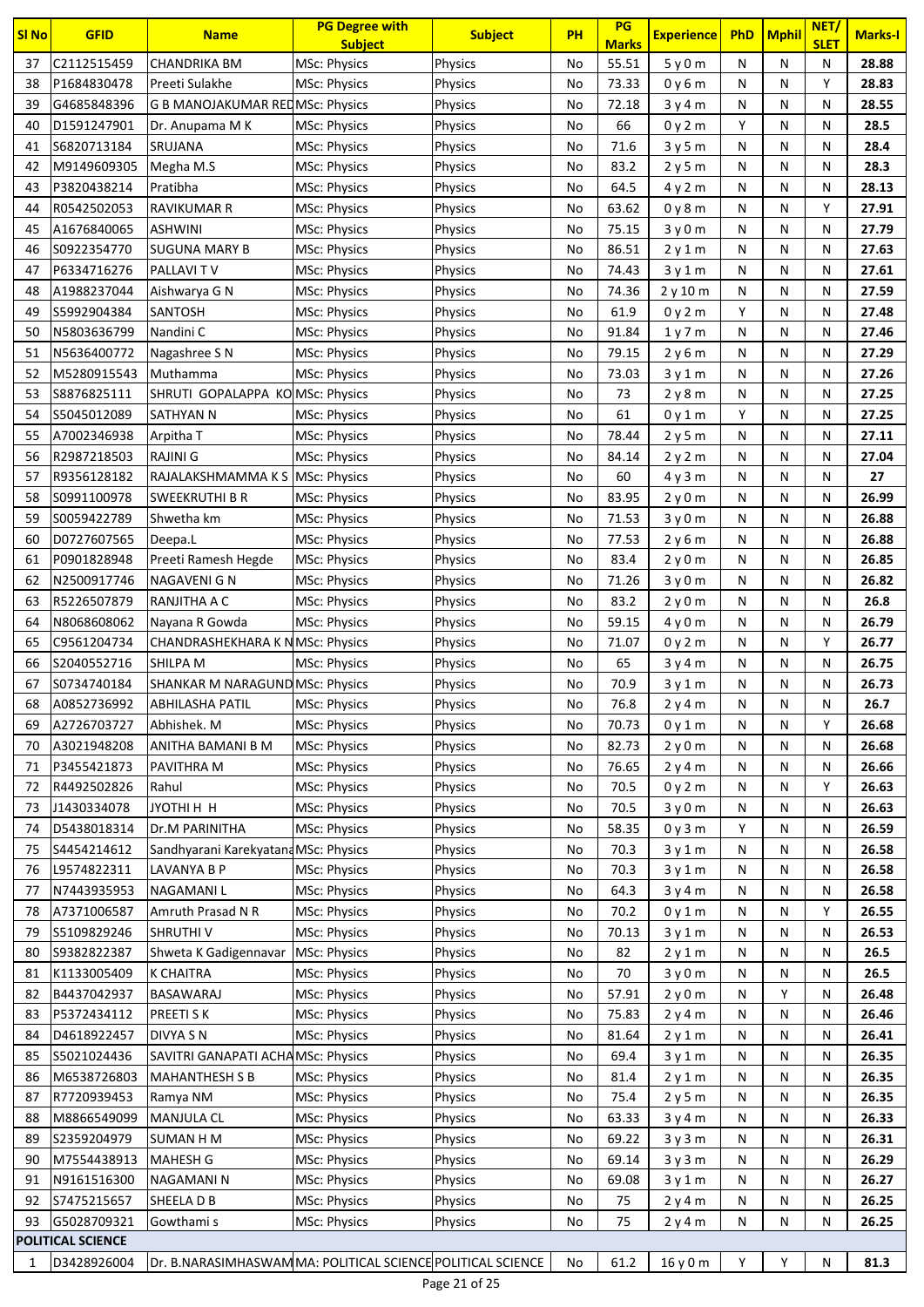| Υ<br>D6089149432<br>MA: POLITICAL SCIENCE POLITICAL SCIENCE<br>Y<br>Y<br>76.94<br>$\overline{2}$<br>Dr Manjunatha M<br>67.75<br>11y3m<br>No<br>3<br>MA: POLITICAL SCIENCE POLITICAL SCIENCE<br>55.26<br>Υ<br>Y<br>69.32<br>\$6346230311<br><b>SHRIDEVI</b><br>13y7m<br>N<br>No<br>B5023447418<br><b>BALRAJA S</b><br>MA: POLITICAL SCIENCE POLITICAL SCIENCE<br>63.4<br>13 y 2 m<br>N<br>Υ<br>63.85<br>4<br>No<br>N<br>Y<br>A6371224069<br>MA: POLITICAL SCIENCE POLITICAL SCIENCE<br>63.2<br>5<br>ANUSUYA<br>60.8<br>14 y 0 m<br>N<br>N<br>No<br>Υ<br>6<br>Y<br>63.01<br>V3650033413<br>VIJAYA KUMAR M C<br>MA: POLITICAL SCIENCE POLITICAL SCIENCE<br>60.02<br>N<br>No<br>11y1m<br>Y<br>Y<br>D0661953116<br><b>DR SURESH</b><br>MA: POLITICAL SCIENCE POLITICAL SCIENCE<br>64.2<br>8 y 4 m<br>N<br>62.55<br>7<br>No<br>Y<br>MA: POLITICAL SCIENCE POLITICAL SCIENCE<br>Y<br>8<br>S9352319210<br>66.2<br>N<br>61.55<br>Swethashree A<br>No<br>8y0m<br>9<br>MA: POLITICAL SCIENCE POLITICAL SCIENCE<br>Y<br>Y<br>B8712145534<br>78.42<br>7y6m<br>N<br>57.11<br>Bhavya H. K.<br>No<br>S7631549776<br>MA: POLITICAL SCIENCE POLITICAL SCIENCE<br>Y<br>57<br>10<br>SHARATH H M<br>60<br>N<br>N<br>No<br>11y0m<br>Y<br>S3805416717<br>SOWMYA R<br>MA: POLITICAL SCIENCE POLITICAL SCIENCE<br>71.1<br>9y2m<br>N<br>Ν<br>56.78<br>11<br>No<br>Υ<br>MA: POLITICAL SCIENCE POLITICAL SCIENCE<br>62.1<br>56.03<br>12<br>V7315150383<br><b>VIJAYAKUMAR B C</b><br>No<br>11y5m<br>N<br>N<br>13<br>S4003620031<br>MA: POLITICAL SCIENCE POLITICAL SCIENCE<br>65.75<br>9y0m<br>N<br>53.44<br>SANJEEV NARASAPUR<br>Yes<br>N<br>Ν<br>A3105446937<br>MA: POLITICAL SCIENCE POLITICAL SCIENCE<br>Y<br>Υ<br>53.34<br><b>ASHOK</b><br>69.35<br>3y0m<br>Υ<br>14<br>No<br>SHRIDHARA KUMARA S RMA: POLITICAL SCIENCE POLITICAL SCIENCE<br>Y<br>S8652452171<br>69.36<br>N<br>N<br>53.34<br>15<br>No<br>9y0m<br>Y<br>Y<br>53.3<br>D9879240271<br>Dr. PURUSHOTHAMA KU MA: POLITICAL SCIENCE POLITICAL SCIENCE<br>69.2<br>5y0m<br>N<br>16<br>No<br>MA: POLITICAL SCIENCE POLITICAL SCIENCE<br>Y<br>52.41<br>17<br>A8352531463<br>65.65<br>N<br>N<br>AMARAVATHI S<br>No<br>9y0m<br>MA: POLITICAL SCIENCE POLITICAL SCIENCE<br>18<br>R4594828325<br><b>REKHA BAI</b><br>65.15<br>N<br>N<br>N<br>52.29<br>No<br>12y3m<br>S3814926929<br>MA: POLITICAL SCIENCE POLITICAL SCIENCE<br>Υ<br>51.08<br>19<br>SANTHOSH KUMAR KJ<br>60.3<br>N<br>Ν<br>No<br>10y2m<br>50.84<br>20<br>V9438226174<br><b>VINAYAK MUKRI</b><br>MA: POLITICAL SCIENCE POLITICAL SCIENCE<br>65.37<br>11y5m<br>N<br>N<br>N<br>No<br>50.31<br>21<br>D5799506160<br>DHARMAJI TUKARAM RAMA: POLITICAL SCIENCE POLITICAL SCIENCE<br>No<br>57.25<br>12 y 0 m<br>N<br>N<br>N<br>22<br>R3142009486<br>MA: POLITICAL SCIENCE POLITICAL SCIENCE<br>68<br>8y0m<br>N<br>Υ<br>50<br>RANJIT N P<br>No<br>N<br>Y<br>V3968851155<br>49.78<br>23<br><b>VEERAPPA Y BYALI</b><br>MA: POLITICAL SCIENCE POLITICAL SCIENCE<br>55.12<br>10 y 0 m<br>N<br>No<br>N<br>Υ<br>P4380348946<br>PURUSHOTHAMA NAIK SMA: POLITICAL SCIENCE POLITICAL SCIENCE<br>66.31<br>9y1m<br>N<br>N<br>49.58<br>24<br>No<br><b>USHA</b><br>Y<br>48.1<br>25<br>U4061031617<br>MA: POLITICAL SCIENCE POLITICAL SCIENCE<br>66.4<br>7y6m<br>N<br>N<br>No<br>MA: POLITICAL SCIENCE POLITICAL SCIENCE<br>A5102218151<br>Assistant professor<br>72.2<br>N<br>N<br>48.05<br>26<br>No<br>10y0m<br>N<br>27<br>L6803931586<br>MA: POLITICAL SCIENCE POLITICAL SCIENCE<br>64.9<br>Υ<br>LAKSHMIDEVI<br>8y7m<br>47.73<br>No<br>N<br>Ν<br>S4679504738<br>MA: POLITICAL SCIENCE POLITICAL SCIENCE<br>Υ<br>47.5<br>28<br>Shridevi belawadi<br>70.01<br>6y0m<br>N<br>Ν<br>No<br>MA: POLITICAL SCIENCE POLITICAL SCIENCE<br>69.6<br>Y<br>29<br>C2026401681<br><b>CHANDRE GOWDA</b><br>No<br>N<br>N<br>47.4<br>7y0m<br>Y<br>Υ<br>MA: POLITICAL SCIENCE POLITICAL SCIENCE<br>67.35<br>46.84<br>30<br>D7942922049<br>Dr.DODDARAJU R<br>No<br>4y0m<br>N<br>Y<br>31<br>V8394628743<br>VASU<br>MA: POLITICAL SCIENCE POLITICAL SCIENCE<br>79<br>6y0m<br>N<br>N<br>46.75<br>No<br>32<br>64.92<br>Y<br>46.23<br>N4298622403<br>NAGANNA<br>MA: POLITICAL SCIENCE POLITICAL SCIENCE<br>7y0m<br>N<br>No<br>N<br>N<br>N<br>57.5<br>N<br>45.88<br>33<br>N7387731509<br>NIRMALA BRAHMANANDMA: POLITICAL SCIENCE POLITICAL SCIENCE<br>10y5m<br>No<br>Suvarna Laxman Sankolli MA: POLITICAL SCIENCE POLITICAL SCIENCE<br>S6804604777<br>Υ<br>45.8<br>63.18<br>8 y 0 m<br>Ν<br>34<br>No<br>N<br>MA: POLITICAL SCIENCE POLITICAL SCIENCE<br>S4835526798<br>6y0m<br>Y<br>45.3<br>35<br><b>SHANTHALA N</b><br>73.2<br>N<br>N<br>No<br>MA: POLITICAL SCIENCE POLITICAL SCIENCE<br>45.06<br>S8583706941<br><b>SUDHAKAR P</b><br>60.25<br>10y2m<br>Ν<br>36<br>No<br>N<br>N<br>MA: POLITICAL SCIENCE POLITICAL SCIENCE<br>N4620933375<br>NANDAPPA BIRADAR<br>N<br>Υ<br>44.85<br>37<br>71.4<br>6y2m<br>N<br>No<br>MA: POLITICAL SCIENCE POLITICAL SCIENCE<br>Υ<br>Υ<br>N1919934061<br>NAGARAJU.S<br>59.3<br>3y3m<br>N<br>44.83<br>38<br>No<br>MA: POLITICAL SCIENCE POLITICAL SCIENCE<br>59<br>44.75<br>39<br>S3198903520<br>Shaila H.A<br>10y2m<br>N<br>N<br>Ν<br>No<br>MA: POLITICAL SCIENCE POLITICAL SCIENCE<br>S2831100603<br>Savitha<br>57.8<br>10y0m<br>Ν<br>N<br>Ν<br>44.45<br>40<br>No<br>A8388824444<br>ASHWINI KRISHNAPPA MMA: POLITICAL SCIENCE POLITICAL SCIENCE<br>Υ<br>44.17<br>68.68<br>7y3m<br>N<br>Ν<br>41<br>No<br>Υ<br>DR. SHIVALINGAYYA GOTMA: POLITICAL SCIENCE POLITICAL SCIENCE<br>N<br>44.05<br>D6543525331<br>68.18<br>5y0m<br>Ν<br>42<br>No<br>B5624305726<br><b>Bharati P</b><br>MA: POLITICAL SCIENCE POLITICAL SCIENCE<br>43.86<br>43<br>67.45<br>9y0m<br>N<br>N<br>N<br>No<br>MA: POLITICAL SCIENCE POLITICAL SCIENCE<br>A4496832747<br>43.81<br>AMBIKA<br>67.25<br>9y0m<br>Ν<br>N<br>Ν<br>No<br>44<br>SHARANAKUMAR BADIG MA: POLITICAL SCIENCE POLITICAL SCIENCE<br>S0648913500<br>55.2<br>10 y 0 m<br>N<br>43.8<br>45<br>No<br>N<br>Ν<br>NAVEEN MARIGOUDAR   MA: POLITICAL SCIENCE POLITICAL SCIENCE<br>N6829130045<br>61.04<br>Υ<br>43.76<br>6 y 5 m<br>N<br>N<br>46<br>No<br>MA: POLITICAL SCIENCE POLITICAL SCIENCE<br>Υ<br>Υ<br>S7263408705<br>Sandeepa R.P<br>78.95<br>43.74<br>47<br>No<br>3y0m<br>N<br>Y<br>MA: POLITICAL SCIENCE POLITICAL SCIENCE<br>43.74<br>S5583040156<br><b>SHRUTI K C</b><br>66.95<br>5y0m<br>N<br>Ν<br>48<br>No<br>MA: POLITICAL SCIENCE POLITICAL SCIENCE<br>43.71<br>D3278406390<br>D. SIDDESH<br>60.85<br>Ν<br>N<br>Ν<br>49<br>No<br>9y4m<br>R9756539030<br>MA: POLITICAL SCIENCE POLITICAL SCIENCE<br>Υ<br>Radha.R<br>66.15<br>7y3m<br>N<br>Ν<br>43.54<br>50<br>No<br>N8128817076<br>MA: POLITICAL SCIENCE POLITICAL SCIENCE<br>Y<br>43.5<br>51<br>Nagaraju H V<br>54<br>7y0m<br>N<br>N<br>No<br>MA: POLITICAL SCIENCE POLITICAL SCIENCE<br>R0841340798<br>RAVIKUMAR N<br>71.82<br>43.46<br>52<br>8 y 6 m<br>N<br>N<br>N<br>No<br>MA: POLITICAL SCIENCE POLITICAL SCIENCE<br>S9609540739<br>43.39<br><b>SHRUTHI</b><br>65.55<br>8y8m<br>N<br>N<br>Ν<br>53<br>No<br>NANDEESH M KARALE<br>MA: POLITICAL SCIENCE POLITICAL SCIENCE<br>N0709613503<br>71.5<br>5y6m<br>Υ<br>43.38<br>54<br>No<br>N<br>N<br>M3729611628<br>MA: POLITICAL SCIENCE POLITICAL SCIENCE<br>Malakanagoud b patil<br>43.29<br>55<br>71.16<br>8 y 4 m<br>Ν<br>N<br>Ν<br>No<br>MA: POLITICAL SCIENCE POLITICAL SCIENCE<br>Y<br>Y<br>56<br>S8313728674<br>Siddesha M L<br>64.9<br>4y0m<br>43.23<br>No<br>N<br><b>PSYCOLOGY</b><br><b>PSYCOLOGY</b><br>Υ<br>Υ<br>S9156503223<br>SHIVASHARANAPPA<br>MA: PSYCOLOGY<br>62.35<br>7y0m<br>Ν<br>54.59<br>No<br>1<br>D4403549435<br>Υ<br>$\overline{2}$<br>DR GANESHA<br>MSc: MSc:Psycology<br>Psycology<br>69.1<br>7y2m<br>N<br>Ν<br>50.28<br>No<br>V2128052749<br><b>VINUTA BHAT</b><br>MA: PSYCOLOGY<br><b>PSYCOLOGY</b><br>Ν<br>Ν<br>38.2<br>3<br>68.8<br>7y0m<br>N<br>No | <b>SI No</b> | <b>GFID</b> | <b>Name</b> | <b>PG Degree with</b><br><b>Subject</b> | <b>Subject</b> | <b>PH</b> | PG<br><b>Marks</b> | <b>Experience</b> | <b>PhD</b> | Mphil | NET/<br><b>SLET</b> | <b>Marks-I</b> |
|--------------------------------------------------------------------------------------------------------------------------------------------------------------------------------------------------------------------------------------------------------------------------------------------------------------------------------------------------------------------------------------------------------------------------------------------------------------------------------------------------------------------------------------------------------------------------------------------------------------------------------------------------------------------------------------------------------------------------------------------------------------------------------------------------------------------------------------------------------------------------------------------------------------------------------------------------------------------------------------------------------------------------------------------------------------------------------------------------------------------------------------------------------------------------------------------------------------------------------------------------------------------------------------------------------------------------------------------------------------------------------------------------------------------------------------------------------------------------------------------------------------------------------------------------------------------------------------------------------------------------------------------------------------------------------------------------------------------------------------------------------------------------------------------------------------------------------------------------------------------------------------------------------------------------------------------------------------------------------------------------------------------------------------------------------------------------------------------------------------------------------------------------------------------------------------------------------------------------------------------------------------------------------------------------------------------------------------------------------------------------------------------------------------------------------------------------------------------------------------------------------------------------------------------------------------------------------------------------------------------------------------------------------------------------------------------------------------------------------------------------------------------------------------------------------------------------------------------------------------------------------------------------------------------------------------------------------------------------------------------------------------------------------------------------------------------------------------------------------------------------------------------------------------------------------------------------------------------------------------------------------------------------------------------------------------------------------------------------------------------------------------------------------------------------------------------------------------------------------------------------------------------------------------------------------------------------------------------------------------------------------------------------------------------------------------------------------------------------------------------------------------------------------------------------------------------------------------------------------------------------------------------------------------------------------------------------------------------------------------------------------------------------------------------------------------------------------------------------------------------------------------------------------------------------------------------------------------------------------------------------------------------------------------------------------------------------------------------------------------------------------------------------------------------------------------------------------------------------------------------------------------------------------------------------------------------------------------------------------------------------------------------------------------------------------------------------------------------------------------------------------------------------------------------------------------------------------------------------------------------------------------------------------------------------------------------------------------------------------------------------------------------------------------------------------------------------------------------------------------------------------------------------------------------------------------------------------------------------------------------------------------------------------------------------------------------------------------------------------------------------------------------------------------------------------------------------------------------------------------------------------------------------------------------------------------------------------------------------------------------------------------------------------------------------------------------------------------------------------------------------------------------------------------------------------------------------------------------------------------------------------------------------------------------------------------------------------------------------------------------------------------------------------------------------------------------------------------------------------------------------------------------------------------------------------------------------------------------------------------------------------------------------------------------------------------------------------------------------------------------------------------------------------------------------------------------------------------------------------------------------------------------------------------------------------------------------------------------------------------------------------------------------------------------------------------------------------------------------------------------------------------------------------------------------------------------------------------------------------------------------------------------------------------------------------------------------------------------------------------------------------------------------------------------------------------------------------------------------------------------------------------------------------------------------------------------------------------------------------------------------------------------------------------------------------------------------------------------------------------------------------------------------------------------------------------------------------------------------------------------------------------------------------------------------------------------------------------------------------------------------------------------------------------------------------------------------------------------------------------------------------------------------------------------------------|--------------|-------------|-------------|-----------------------------------------|----------------|-----------|--------------------|-------------------|------------|-------|---------------------|----------------|
|                                                                                                                                                                                                                                                                                                                                                                                                                                                                                                                                                                                                                                                                                                                                                                                                                                                                                                                                                                                                                                                                                                                                                                                                                                                                                                                                                                                                                                                                                                                                                                                                                                                                                                                                                                                                                                                                                                                                                                                                                                                                                                                                                                                                                                                                                                                                                                                                                                                                                                                                                                                                                                                                                                                                                                                                                                                                                                                                                                                                                                                                                                                                                                                                                                                                                                                                                                                                                                                                                                                                                                                                                                                                                                                                                                                                                                                                                                                                                                                                                                                                                                                                                                                                                                                                                                                                                                                                                                                                                                                                                                                                                                                                                                                                                                                                                                                                                                                                                                                                                                                                                                                                                                                                                                                                                                                                                                                                                                                                                                                                                                                                                                                                                                                                                                                                                                                                                                                                                                                                                                                                                                                                                                                                                                                                                                                                                                                                                                                                                                                                                                                                                                                                                                                                                                                                                                                                                                                                                                                                                                                                                                                                                                                                                                                                                                                                                                                                                                                                                                                                                                                                                                                                                                                                                                                                        |              |             |             |                                         |                |           |                    |                   |            |       |                     |                |
|                                                                                                                                                                                                                                                                                                                                                                                                                                                                                                                                                                                                                                                                                                                                                                                                                                                                                                                                                                                                                                                                                                                                                                                                                                                                                                                                                                                                                                                                                                                                                                                                                                                                                                                                                                                                                                                                                                                                                                                                                                                                                                                                                                                                                                                                                                                                                                                                                                                                                                                                                                                                                                                                                                                                                                                                                                                                                                                                                                                                                                                                                                                                                                                                                                                                                                                                                                                                                                                                                                                                                                                                                                                                                                                                                                                                                                                                                                                                                                                                                                                                                                                                                                                                                                                                                                                                                                                                                                                                                                                                                                                                                                                                                                                                                                                                                                                                                                                                                                                                                                                                                                                                                                                                                                                                                                                                                                                                                                                                                                                                                                                                                                                                                                                                                                                                                                                                                                                                                                                                                                                                                                                                                                                                                                                                                                                                                                                                                                                                                                                                                                                                                                                                                                                                                                                                                                                                                                                                                                                                                                                                                                                                                                                                                                                                                                                                                                                                                                                                                                                                                                                                                                                                                                                                                                                                        |              |             |             |                                         |                |           |                    |                   |            |       |                     |                |
|                                                                                                                                                                                                                                                                                                                                                                                                                                                                                                                                                                                                                                                                                                                                                                                                                                                                                                                                                                                                                                                                                                                                                                                                                                                                                                                                                                                                                                                                                                                                                                                                                                                                                                                                                                                                                                                                                                                                                                                                                                                                                                                                                                                                                                                                                                                                                                                                                                                                                                                                                                                                                                                                                                                                                                                                                                                                                                                                                                                                                                                                                                                                                                                                                                                                                                                                                                                                                                                                                                                                                                                                                                                                                                                                                                                                                                                                                                                                                                                                                                                                                                                                                                                                                                                                                                                                                                                                                                                                                                                                                                                                                                                                                                                                                                                                                                                                                                                                                                                                                                                                                                                                                                                                                                                                                                                                                                                                                                                                                                                                                                                                                                                                                                                                                                                                                                                                                                                                                                                                                                                                                                                                                                                                                                                                                                                                                                                                                                                                                                                                                                                                                                                                                                                                                                                                                                                                                                                                                                                                                                                                                                                                                                                                                                                                                                                                                                                                                                                                                                                                                                                                                                                                                                                                                                                                        |              |             |             |                                         |                |           |                    |                   |            |       |                     |                |
|                                                                                                                                                                                                                                                                                                                                                                                                                                                                                                                                                                                                                                                                                                                                                                                                                                                                                                                                                                                                                                                                                                                                                                                                                                                                                                                                                                                                                                                                                                                                                                                                                                                                                                                                                                                                                                                                                                                                                                                                                                                                                                                                                                                                                                                                                                                                                                                                                                                                                                                                                                                                                                                                                                                                                                                                                                                                                                                                                                                                                                                                                                                                                                                                                                                                                                                                                                                                                                                                                                                                                                                                                                                                                                                                                                                                                                                                                                                                                                                                                                                                                                                                                                                                                                                                                                                                                                                                                                                                                                                                                                                                                                                                                                                                                                                                                                                                                                                                                                                                                                                                                                                                                                                                                                                                                                                                                                                                                                                                                                                                                                                                                                                                                                                                                                                                                                                                                                                                                                                                                                                                                                                                                                                                                                                                                                                                                                                                                                                                                                                                                                                                                                                                                                                                                                                                                                                                                                                                                                                                                                                                                                                                                                                                                                                                                                                                                                                                                                                                                                                                                                                                                                                                                                                                                                                                        |              |             |             |                                         |                |           |                    |                   |            |       |                     |                |
|                                                                                                                                                                                                                                                                                                                                                                                                                                                                                                                                                                                                                                                                                                                                                                                                                                                                                                                                                                                                                                                                                                                                                                                                                                                                                                                                                                                                                                                                                                                                                                                                                                                                                                                                                                                                                                                                                                                                                                                                                                                                                                                                                                                                                                                                                                                                                                                                                                                                                                                                                                                                                                                                                                                                                                                                                                                                                                                                                                                                                                                                                                                                                                                                                                                                                                                                                                                                                                                                                                                                                                                                                                                                                                                                                                                                                                                                                                                                                                                                                                                                                                                                                                                                                                                                                                                                                                                                                                                                                                                                                                                                                                                                                                                                                                                                                                                                                                                                                                                                                                                                                                                                                                                                                                                                                                                                                                                                                                                                                                                                                                                                                                                                                                                                                                                                                                                                                                                                                                                                                                                                                                                                                                                                                                                                                                                                                                                                                                                                                                                                                                                                                                                                                                                                                                                                                                                                                                                                                                                                                                                                                                                                                                                                                                                                                                                                                                                                                                                                                                                                                                                                                                                                                                                                                                                                        |              |             |             |                                         |                |           |                    |                   |            |       |                     |                |
|                                                                                                                                                                                                                                                                                                                                                                                                                                                                                                                                                                                                                                                                                                                                                                                                                                                                                                                                                                                                                                                                                                                                                                                                                                                                                                                                                                                                                                                                                                                                                                                                                                                                                                                                                                                                                                                                                                                                                                                                                                                                                                                                                                                                                                                                                                                                                                                                                                                                                                                                                                                                                                                                                                                                                                                                                                                                                                                                                                                                                                                                                                                                                                                                                                                                                                                                                                                                                                                                                                                                                                                                                                                                                                                                                                                                                                                                                                                                                                                                                                                                                                                                                                                                                                                                                                                                                                                                                                                                                                                                                                                                                                                                                                                                                                                                                                                                                                                                                                                                                                                                                                                                                                                                                                                                                                                                                                                                                                                                                                                                                                                                                                                                                                                                                                                                                                                                                                                                                                                                                                                                                                                                                                                                                                                                                                                                                                                                                                                                                                                                                                                                                                                                                                                                                                                                                                                                                                                                                                                                                                                                                                                                                                                                                                                                                                                                                                                                                                                                                                                                                                                                                                                                                                                                                                                                        |              |             |             |                                         |                |           |                    |                   |            |       |                     |                |
|                                                                                                                                                                                                                                                                                                                                                                                                                                                                                                                                                                                                                                                                                                                                                                                                                                                                                                                                                                                                                                                                                                                                                                                                                                                                                                                                                                                                                                                                                                                                                                                                                                                                                                                                                                                                                                                                                                                                                                                                                                                                                                                                                                                                                                                                                                                                                                                                                                                                                                                                                                                                                                                                                                                                                                                                                                                                                                                                                                                                                                                                                                                                                                                                                                                                                                                                                                                                                                                                                                                                                                                                                                                                                                                                                                                                                                                                                                                                                                                                                                                                                                                                                                                                                                                                                                                                                                                                                                                                                                                                                                                                                                                                                                                                                                                                                                                                                                                                                                                                                                                                                                                                                                                                                                                                                                                                                                                                                                                                                                                                                                                                                                                                                                                                                                                                                                                                                                                                                                                                                                                                                                                                                                                                                                                                                                                                                                                                                                                                                                                                                                                                                                                                                                                                                                                                                                                                                                                                                                                                                                                                                                                                                                                                                                                                                                                                                                                                                                                                                                                                                                                                                                                                                                                                                                                                        |              |             |             |                                         |                |           |                    |                   |            |       |                     |                |
|                                                                                                                                                                                                                                                                                                                                                                                                                                                                                                                                                                                                                                                                                                                                                                                                                                                                                                                                                                                                                                                                                                                                                                                                                                                                                                                                                                                                                                                                                                                                                                                                                                                                                                                                                                                                                                                                                                                                                                                                                                                                                                                                                                                                                                                                                                                                                                                                                                                                                                                                                                                                                                                                                                                                                                                                                                                                                                                                                                                                                                                                                                                                                                                                                                                                                                                                                                                                                                                                                                                                                                                                                                                                                                                                                                                                                                                                                                                                                                                                                                                                                                                                                                                                                                                                                                                                                                                                                                                                                                                                                                                                                                                                                                                                                                                                                                                                                                                                                                                                                                                                                                                                                                                                                                                                                                                                                                                                                                                                                                                                                                                                                                                                                                                                                                                                                                                                                                                                                                                                                                                                                                                                                                                                                                                                                                                                                                                                                                                                                                                                                                                                                                                                                                                                                                                                                                                                                                                                                                                                                                                                                                                                                                                                                                                                                                                                                                                                                                                                                                                                                                                                                                                                                                                                                                                                        |              |             |             |                                         |                |           |                    |                   |            |       |                     |                |
|                                                                                                                                                                                                                                                                                                                                                                                                                                                                                                                                                                                                                                                                                                                                                                                                                                                                                                                                                                                                                                                                                                                                                                                                                                                                                                                                                                                                                                                                                                                                                                                                                                                                                                                                                                                                                                                                                                                                                                                                                                                                                                                                                                                                                                                                                                                                                                                                                                                                                                                                                                                                                                                                                                                                                                                                                                                                                                                                                                                                                                                                                                                                                                                                                                                                                                                                                                                                                                                                                                                                                                                                                                                                                                                                                                                                                                                                                                                                                                                                                                                                                                                                                                                                                                                                                                                                                                                                                                                                                                                                                                                                                                                                                                                                                                                                                                                                                                                                                                                                                                                                                                                                                                                                                                                                                                                                                                                                                                                                                                                                                                                                                                                                                                                                                                                                                                                                                                                                                                                                                                                                                                                                                                                                                                                                                                                                                                                                                                                                                                                                                                                                                                                                                                                                                                                                                                                                                                                                                                                                                                                                                                                                                                                                                                                                                                                                                                                                                                                                                                                                                                                                                                                                                                                                                                                                        |              |             |             |                                         |                |           |                    |                   |            |       |                     |                |
|                                                                                                                                                                                                                                                                                                                                                                                                                                                                                                                                                                                                                                                                                                                                                                                                                                                                                                                                                                                                                                                                                                                                                                                                                                                                                                                                                                                                                                                                                                                                                                                                                                                                                                                                                                                                                                                                                                                                                                                                                                                                                                                                                                                                                                                                                                                                                                                                                                                                                                                                                                                                                                                                                                                                                                                                                                                                                                                                                                                                                                                                                                                                                                                                                                                                                                                                                                                                                                                                                                                                                                                                                                                                                                                                                                                                                                                                                                                                                                                                                                                                                                                                                                                                                                                                                                                                                                                                                                                                                                                                                                                                                                                                                                                                                                                                                                                                                                                                                                                                                                                                                                                                                                                                                                                                                                                                                                                                                                                                                                                                                                                                                                                                                                                                                                                                                                                                                                                                                                                                                                                                                                                                                                                                                                                                                                                                                                                                                                                                                                                                                                                                                                                                                                                                                                                                                                                                                                                                                                                                                                                                                                                                                                                                                                                                                                                                                                                                                                                                                                                                                                                                                                                                                                                                                                                                        |              |             |             |                                         |                |           |                    |                   |            |       |                     |                |
|                                                                                                                                                                                                                                                                                                                                                                                                                                                                                                                                                                                                                                                                                                                                                                                                                                                                                                                                                                                                                                                                                                                                                                                                                                                                                                                                                                                                                                                                                                                                                                                                                                                                                                                                                                                                                                                                                                                                                                                                                                                                                                                                                                                                                                                                                                                                                                                                                                                                                                                                                                                                                                                                                                                                                                                                                                                                                                                                                                                                                                                                                                                                                                                                                                                                                                                                                                                                                                                                                                                                                                                                                                                                                                                                                                                                                                                                                                                                                                                                                                                                                                                                                                                                                                                                                                                                                                                                                                                                                                                                                                                                                                                                                                                                                                                                                                                                                                                                                                                                                                                                                                                                                                                                                                                                                                                                                                                                                                                                                                                                                                                                                                                                                                                                                                                                                                                                                                                                                                                                                                                                                                                                                                                                                                                                                                                                                                                                                                                                                                                                                                                                                                                                                                                                                                                                                                                                                                                                                                                                                                                                                                                                                                                                                                                                                                                                                                                                                                                                                                                                                                                                                                                                                                                                                                                                        |              |             |             |                                         |                |           |                    |                   |            |       |                     |                |
|                                                                                                                                                                                                                                                                                                                                                                                                                                                                                                                                                                                                                                                                                                                                                                                                                                                                                                                                                                                                                                                                                                                                                                                                                                                                                                                                                                                                                                                                                                                                                                                                                                                                                                                                                                                                                                                                                                                                                                                                                                                                                                                                                                                                                                                                                                                                                                                                                                                                                                                                                                                                                                                                                                                                                                                                                                                                                                                                                                                                                                                                                                                                                                                                                                                                                                                                                                                                                                                                                                                                                                                                                                                                                                                                                                                                                                                                                                                                                                                                                                                                                                                                                                                                                                                                                                                                                                                                                                                                                                                                                                                                                                                                                                                                                                                                                                                                                                                                                                                                                                                                                                                                                                                                                                                                                                                                                                                                                                                                                                                                                                                                                                                                                                                                                                                                                                                                                                                                                                                                                                                                                                                                                                                                                                                                                                                                                                                                                                                                                                                                                                                                                                                                                                                                                                                                                                                                                                                                                                                                                                                                                                                                                                                                                                                                                                                                                                                                                                                                                                                                                                                                                                                                                                                                                                                                        |              |             |             |                                         |                |           |                    |                   |            |       |                     |                |
|                                                                                                                                                                                                                                                                                                                                                                                                                                                                                                                                                                                                                                                                                                                                                                                                                                                                                                                                                                                                                                                                                                                                                                                                                                                                                                                                                                                                                                                                                                                                                                                                                                                                                                                                                                                                                                                                                                                                                                                                                                                                                                                                                                                                                                                                                                                                                                                                                                                                                                                                                                                                                                                                                                                                                                                                                                                                                                                                                                                                                                                                                                                                                                                                                                                                                                                                                                                                                                                                                                                                                                                                                                                                                                                                                                                                                                                                                                                                                                                                                                                                                                                                                                                                                                                                                                                                                                                                                                                                                                                                                                                                                                                                                                                                                                                                                                                                                                                                                                                                                                                                                                                                                                                                                                                                                                                                                                                                                                                                                                                                                                                                                                                                                                                                                                                                                                                                                                                                                                                                                                                                                                                                                                                                                                                                                                                                                                                                                                                                                                                                                                                                                                                                                                                                                                                                                                                                                                                                                                                                                                                                                                                                                                                                                                                                                                                                                                                                                                                                                                                                                                                                                                                                                                                                                                                                        |              |             |             |                                         |                |           |                    |                   |            |       |                     |                |
|                                                                                                                                                                                                                                                                                                                                                                                                                                                                                                                                                                                                                                                                                                                                                                                                                                                                                                                                                                                                                                                                                                                                                                                                                                                                                                                                                                                                                                                                                                                                                                                                                                                                                                                                                                                                                                                                                                                                                                                                                                                                                                                                                                                                                                                                                                                                                                                                                                                                                                                                                                                                                                                                                                                                                                                                                                                                                                                                                                                                                                                                                                                                                                                                                                                                                                                                                                                                                                                                                                                                                                                                                                                                                                                                                                                                                                                                                                                                                                                                                                                                                                                                                                                                                                                                                                                                                                                                                                                                                                                                                                                                                                                                                                                                                                                                                                                                                                                                                                                                                                                                                                                                                                                                                                                                                                                                                                                                                                                                                                                                                                                                                                                                                                                                                                                                                                                                                                                                                                                                                                                                                                                                                                                                                                                                                                                                                                                                                                                                                                                                                                                                                                                                                                                                                                                                                                                                                                                                                                                                                                                                                                                                                                                                                                                                                                                                                                                                                                                                                                                                                                                                                                                                                                                                                                                                        |              |             |             |                                         |                |           |                    |                   |            |       |                     |                |
|                                                                                                                                                                                                                                                                                                                                                                                                                                                                                                                                                                                                                                                                                                                                                                                                                                                                                                                                                                                                                                                                                                                                                                                                                                                                                                                                                                                                                                                                                                                                                                                                                                                                                                                                                                                                                                                                                                                                                                                                                                                                                                                                                                                                                                                                                                                                                                                                                                                                                                                                                                                                                                                                                                                                                                                                                                                                                                                                                                                                                                                                                                                                                                                                                                                                                                                                                                                                                                                                                                                                                                                                                                                                                                                                                                                                                                                                                                                                                                                                                                                                                                                                                                                                                                                                                                                                                                                                                                                                                                                                                                                                                                                                                                                                                                                                                                                                                                                                                                                                                                                                                                                                                                                                                                                                                                                                                                                                                                                                                                                                                                                                                                                                                                                                                                                                                                                                                                                                                                                                                                                                                                                                                                                                                                                                                                                                                                                                                                                                                                                                                                                                                                                                                                                                                                                                                                                                                                                                                                                                                                                                                                                                                                                                                                                                                                                                                                                                                                                                                                                                                                                                                                                                                                                                                                                                        |              |             |             |                                         |                |           |                    |                   |            |       |                     |                |
|                                                                                                                                                                                                                                                                                                                                                                                                                                                                                                                                                                                                                                                                                                                                                                                                                                                                                                                                                                                                                                                                                                                                                                                                                                                                                                                                                                                                                                                                                                                                                                                                                                                                                                                                                                                                                                                                                                                                                                                                                                                                                                                                                                                                                                                                                                                                                                                                                                                                                                                                                                                                                                                                                                                                                                                                                                                                                                                                                                                                                                                                                                                                                                                                                                                                                                                                                                                                                                                                                                                                                                                                                                                                                                                                                                                                                                                                                                                                                                                                                                                                                                                                                                                                                                                                                                                                                                                                                                                                                                                                                                                                                                                                                                                                                                                                                                                                                                                                                                                                                                                                                                                                                                                                                                                                                                                                                                                                                                                                                                                                                                                                                                                                                                                                                                                                                                                                                                                                                                                                                                                                                                                                                                                                                                                                                                                                                                                                                                                                                                                                                                                                                                                                                                                                                                                                                                                                                                                                                                                                                                                                                                                                                                                                                                                                                                                                                                                                                                                                                                                                                                                                                                                                                                                                                                                                        |              |             |             |                                         |                |           |                    |                   |            |       |                     |                |
|                                                                                                                                                                                                                                                                                                                                                                                                                                                                                                                                                                                                                                                                                                                                                                                                                                                                                                                                                                                                                                                                                                                                                                                                                                                                                                                                                                                                                                                                                                                                                                                                                                                                                                                                                                                                                                                                                                                                                                                                                                                                                                                                                                                                                                                                                                                                                                                                                                                                                                                                                                                                                                                                                                                                                                                                                                                                                                                                                                                                                                                                                                                                                                                                                                                                                                                                                                                                                                                                                                                                                                                                                                                                                                                                                                                                                                                                                                                                                                                                                                                                                                                                                                                                                                                                                                                                                                                                                                                                                                                                                                                                                                                                                                                                                                                                                                                                                                                                                                                                                                                                                                                                                                                                                                                                                                                                                                                                                                                                                                                                                                                                                                                                                                                                                                                                                                                                                                                                                                                                                                                                                                                                                                                                                                                                                                                                                                                                                                                                                                                                                                                                                                                                                                                                                                                                                                                                                                                                                                                                                                                                                                                                                                                                                                                                                                                                                                                                                                                                                                                                                                                                                                                                                                                                                                                                        |              |             |             |                                         |                |           |                    |                   |            |       |                     |                |
|                                                                                                                                                                                                                                                                                                                                                                                                                                                                                                                                                                                                                                                                                                                                                                                                                                                                                                                                                                                                                                                                                                                                                                                                                                                                                                                                                                                                                                                                                                                                                                                                                                                                                                                                                                                                                                                                                                                                                                                                                                                                                                                                                                                                                                                                                                                                                                                                                                                                                                                                                                                                                                                                                                                                                                                                                                                                                                                                                                                                                                                                                                                                                                                                                                                                                                                                                                                                                                                                                                                                                                                                                                                                                                                                                                                                                                                                                                                                                                                                                                                                                                                                                                                                                                                                                                                                                                                                                                                                                                                                                                                                                                                                                                                                                                                                                                                                                                                                                                                                                                                                                                                                                                                                                                                                                                                                                                                                                                                                                                                                                                                                                                                                                                                                                                                                                                                                                                                                                                                                                                                                                                                                                                                                                                                                                                                                                                                                                                                                                                                                                                                                                                                                                                                                                                                                                                                                                                                                                                                                                                                                                                                                                                                                                                                                                                                                                                                                                                                                                                                                                                                                                                                                                                                                                                                                        |              |             |             |                                         |                |           |                    |                   |            |       |                     |                |
|                                                                                                                                                                                                                                                                                                                                                                                                                                                                                                                                                                                                                                                                                                                                                                                                                                                                                                                                                                                                                                                                                                                                                                                                                                                                                                                                                                                                                                                                                                                                                                                                                                                                                                                                                                                                                                                                                                                                                                                                                                                                                                                                                                                                                                                                                                                                                                                                                                                                                                                                                                                                                                                                                                                                                                                                                                                                                                                                                                                                                                                                                                                                                                                                                                                                                                                                                                                                                                                                                                                                                                                                                                                                                                                                                                                                                                                                                                                                                                                                                                                                                                                                                                                                                                                                                                                                                                                                                                                                                                                                                                                                                                                                                                                                                                                                                                                                                                                                                                                                                                                                                                                                                                                                                                                                                                                                                                                                                                                                                                                                                                                                                                                                                                                                                                                                                                                                                                                                                                                                                                                                                                                                                                                                                                                                                                                                                                                                                                                                                                                                                                                                                                                                                                                                                                                                                                                                                                                                                                                                                                                                                                                                                                                                                                                                                                                                                                                                                                                                                                                                                                                                                                                                                                                                                                                                        |              |             |             |                                         |                |           |                    |                   |            |       |                     |                |
|                                                                                                                                                                                                                                                                                                                                                                                                                                                                                                                                                                                                                                                                                                                                                                                                                                                                                                                                                                                                                                                                                                                                                                                                                                                                                                                                                                                                                                                                                                                                                                                                                                                                                                                                                                                                                                                                                                                                                                                                                                                                                                                                                                                                                                                                                                                                                                                                                                                                                                                                                                                                                                                                                                                                                                                                                                                                                                                                                                                                                                                                                                                                                                                                                                                                                                                                                                                                                                                                                                                                                                                                                                                                                                                                                                                                                                                                                                                                                                                                                                                                                                                                                                                                                                                                                                                                                                                                                                                                                                                                                                                                                                                                                                                                                                                                                                                                                                                                                                                                                                                                                                                                                                                                                                                                                                                                                                                                                                                                                                                                                                                                                                                                                                                                                                                                                                                                                                                                                                                                                                                                                                                                                                                                                                                                                                                                                                                                                                                                                                                                                                                                                                                                                                                                                                                                                                                                                                                                                                                                                                                                                                                                                                                                                                                                                                                                                                                                                                                                                                                                                                                                                                                                                                                                                                                                        |              |             |             |                                         |                |           |                    |                   |            |       |                     |                |
|                                                                                                                                                                                                                                                                                                                                                                                                                                                                                                                                                                                                                                                                                                                                                                                                                                                                                                                                                                                                                                                                                                                                                                                                                                                                                                                                                                                                                                                                                                                                                                                                                                                                                                                                                                                                                                                                                                                                                                                                                                                                                                                                                                                                                                                                                                                                                                                                                                                                                                                                                                                                                                                                                                                                                                                                                                                                                                                                                                                                                                                                                                                                                                                                                                                                                                                                                                                                                                                                                                                                                                                                                                                                                                                                                                                                                                                                                                                                                                                                                                                                                                                                                                                                                                                                                                                                                                                                                                                                                                                                                                                                                                                                                                                                                                                                                                                                                                                                                                                                                                                                                                                                                                                                                                                                                                                                                                                                                                                                                                                                                                                                                                                                                                                                                                                                                                                                                                                                                                                                                                                                                                                                                                                                                                                                                                                                                                                                                                                                                                                                                                                                                                                                                                                                                                                                                                                                                                                                                                                                                                                                                                                                                                                                                                                                                                                                                                                                                                                                                                                                                                                                                                                                                                                                                                                                        |              |             |             |                                         |                |           |                    |                   |            |       |                     |                |
|                                                                                                                                                                                                                                                                                                                                                                                                                                                                                                                                                                                                                                                                                                                                                                                                                                                                                                                                                                                                                                                                                                                                                                                                                                                                                                                                                                                                                                                                                                                                                                                                                                                                                                                                                                                                                                                                                                                                                                                                                                                                                                                                                                                                                                                                                                                                                                                                                                                                                                                                                                                                                                                                                                                                                                                                                                                                                                                                                                                                                                                                                                                                                                                                                                                                                                                                                                                                                                                                                                                                                                                                                                                                                                                                                                                                                                                                                                                                                                                                                                                                                                                                                                                                                                                                                                                                                                                                                                                                                                                                                                                                                                                                                                                                                                                                                                                                                                                                                                                                                                                                                                                                                                                                                                                                                                                                                                                                                                                                                                                                                                                                                                                                                                                                                                                                                                                                                                                                                                                                                                                                                                                                                                                                                                                                                                                                                                                                                                                                                                                                                                                                                                                                                                                                                                                                                                                                                                                                                                                                                                                                                                                                                                                                                                                                                                                                                                                                                                                                                                                                                                                                                                                                                                                                                                                                        |              |             |             |                                         |                |           |                    |                   |            |       |                     |                |
|                                                                                                                                                                                                                                                                                                                                                                                                                                                                                                                                                                                                                                                                                                                                                                                                                                                                                                                                                                                                                                                                                                                                                                                                                                                                                                                                                                                                                                                                                                                                                                                                                                                                                                                                                                                                                                                                                                                                                                                                                                                                                                                                                                                                                                                                                                                                                                                                                                                                                                                                                                                                                                                                                                                                                                                                                                                                                                                                                                                                                                                                                                                                                                                                                                                                                                                                                                                                                                                                                                                                                                                                                                                                                                                                                                                                                                                                                                                                                                                                                                                                                                                                                                                                                                                                                                                                                                                                                                                                                                                                                                                                                                                                                                                                                                                                                                                                                                                                                                                                                                                                                                                                                                                                                                                                                                                                                                                                                                                                                                                                                                                                                                                                                                                                                                                                                                                                                                                                                                                                                                                                                                                                                                                                                                                                                                                                                                                                                                                                                                                                                                                                                                                                                                                                                                                                                                                                                                                                                                                                                                                                                                                                                                                                                                                                                                                                                                                                                                                                                                                                                                                                                                                                                                                                                                                                        |              |             |             |                                         |                |           |                    |                   |            |       |                     |                |
|                                                                                                                                                                                                                                                                                                                                                                                                                                                                                                                                                                                                                                                                                                                                                                                                                                                                                                                                                                                                                                                                                                                                                                                                                                                                                                                                                                                                                                                                                                                                                                                                                                                                                                                                                                                                                                                                                                                                                                                                                                                                                                                                                                                                                                                                                                                                                                                                                                                                                                                                                                                                                                                                                                                                                                                                                                                                                                                                                                                                                                                                                                                                                                                                                                                                                                                                                                                                                                                                                                                                                                                                                                                                                                                                                                                                                                                                                                                                                                                                                                                                                                                                                                                                                                                                                                                                                                                                                                                                                                                                                                                                                                                                                                                                                                                                                                                                                                                                                                                                                                                                                                                                                                                                                                                                                                                                                                                                                                                                                                                                                                                                                                                                                                                                                                                                                                                                                                                                                                                                                                                                                                                                                                                                                                                                                                                                                                                                                                                                                                                                                                                                                                                                                                                                                                                                                                                                                                                                                                                                                                                                                                                                                                                                                                                                                                                                                                                                                                                                                                                                                                                                                                                                                                                                                                                                        |              |             |             |                                         |                |           |                    |                   |            |       |                     |                |
|                                                                                                                                                                                                                                                                                                                                                                                                                                                                                                                                                                                                                                                                                                                                                                                                                                                                                                                                                                                                                                                                                                                                                                                                                                                                                                                                                                                                                                                                                                                                                                                                                                                                                                                                                                                                                                                                                                                                                                                                                                                                                                                                                                                                                                                                                                                                                                                                                                                                                                                                                                                                                                                                                                                                                                                                                                                                                                                                                                                                                                                                                                                                                                                                                                                                                                                                                                                                                                                                                                                                                                                                                                                                                                                                                                                                                                                                                                                                                                                                                                                                                                                                                                                                                                                                                                                                                                                                                                                                                                                                                                                                                                                                                                                                                                                                                                                                                                                                                                                                                                                                                                                                                                                                                                                                                                                                                                                                                                                                                                                                                                                                                                                                                                                                                                                                                                                                                                                                                                                                                                                                                                                                                                                                                                                                                                                                                                                                                                                                                                                                                                                                                                                                                                                                                                                                                                                                                                                                                                                                                                                                                                                                                                                                                                                                                                                                                                                                                                                                                                                                                                                                                                                                                                                                                                                                        |              |             |             |                                         |                |           |                    |                   |            |       |                     |                |
|                                                                                                                                                                                                                                                                                                                                                                                                                                                                                                                                                                                                                                                                                                                                                                                                                                                                                                                                                                                                                                                                                                                                                                                                                                                                                                                                                                                                                                                                                                                                                                                                                                                                                                                                                                                                                                                                                                                                                                                                                                                                                                                                                                                                                                                                                                                                                                                                                                                                                                                                                                                                                                                                                                                                                                                                                                                                                                                                                                                                                                                                                                                                                                                                                                                                                                                                                                                                                                                                                                                                                                                                                                                                                                                                                                                                                                                                                                                                                                                                                                                                                                                                                                                                                                                                                                                                                                                                                                                                                                                                                                                                                                                                                                                                                                                                                                                                                                                                                                                                                                                                                                                                                                                                                                                                                                                                                                                                                                                                                                                                                                                                                                                                                                                                                                                                                                                                                                                                                                                                                                                                                                                                                                                                                                                                                                                                                                                                                                                                                                                                                                                                                                                                                                                                                                                                                                                                                                                                                                                                                                                                                                                                                                                                                                                                                                                                                                                                                                                                                                                                                                                                                                                                                                                                                                                                        |              |             |             |                                         |                |           |                    |                   |            |       |                     |                |
|                                                                                                                                                                                                                                                                                                                                                                                                                                                                                                                                                                                                                                                                                                                                                                                                                                                                                                                                                                                                                                                                                                                                                                                                                                                                                                                                                                                                                                                                                                                                                                                                                                                                                                                                                                                                                                                                                                                                                                                                                                                                                                                                                                                                                                                                                                                                                                                                                                                                                                                                                                                                                                                                                                                                                                                                                                                                                                                                                                                                                                                                                                                                                                                                                                                                                                                                                                                                                                                                                                                                                                                                                                                                                                                                                                                                                                                                                                                                                                                                                                                                                                                                                                                                                                                                                                                                                                                                                                                                                                                                                                                                                                                                                                                                                                                                                                                                                                                                                                                                                                                                                                                                                                                                                                                                                                                                                                                                                                                                                                                                                                                                                                                                                                                                                                                                                                                                                                                                                                                                                                                                                                                                                                                                                                                                                                                                                                                                                                                                                                                                                                                                                                                                                                                                                                                                                                                                                                                                                                                                                                                                                                                                                                                                                                                                                                                                                                                                                                                                                                                                                                                                                                                                                                                                                                                                        |              |             |             |                                         |                |           |                    |                   |            |       |                     |                |
|                                                                                                                                                                                                                                                                                                                                                                                                                                                                                                                                                                                                                                                                                                                                                                                                                                                                                                                                                                                                                                                                                                                                                                                                                                                                                                                                                                                                                                                                                                                                                                                                                                                                                                                                                                                                                                                                                                                                                                                                                                                                                                                                                                                                                                                                                                                                                                                                                                                                                                                                                                                                                                                                                                                                                                                                                                                                                                                                                                                                                                                                                                                                                                                                                                                                                                                                                                                                                                                                                                                                                                                                                                                                                                                                                                                                                                                                                                                                                                                                                                                                                                                                                                                                                                                                                                                                                                                                                                                                                                                                                                                                                                                                                                                                                                                                                                                                                                                                                                                                                                                                                                                                                                                                                                                                                                                                                                                                                                                                                                                                                                                                                                                                                                                                                                                                                                                                                                                                                                                                                                                                                                                                                                                                                                                                                                                                                                                                                                                                                                                                                                                                                                                                                                                                                                                                                                                                                                                                                                                                                                                                                                                                                                                                                                                                                                                                                                                                                                                                                                                                                                                                                                                                                                                                                                                                        |              |             |             |                                         |                |           |                    |                   |            |       |                     |                |
|                                                                                                                                                                                                                                                                                                                                                                                                                                                                                                                                                                                                                                                                                                                                                                                                                                                                                                                                                                                                                                                                                                                                                                                                                                                                                                                                                                                                                                                                                                                                                                                                                                                                                                                                                                                                                                                                                                                                                                                                                                                                                                                                                                                                                                                                                                                                                                                                                                                                                                                                                                                                                                                                                                                                                                                                                                                                                                                                                                                                                                                                                                                                                                                                                                                                                                                                                                                                                                                                                                                                                                                                                                                                                                                                                                                                                                                                                                                                                                                                                                                                                                                                                                                                                                                                                                                                                                                                                                                                                                                                                                                                                                                                                                                                                                                                                                                                                                                                                                                                                                                                                                                                                                                                                                                                                                                                                                                                                                                                                                                                                                                                                                                                                                                                                                                                                                                                                                                                                                                                                                                                                                                                                                                                                                                                                                                                                                                                                                                                                                                                                                                                                                                                                                                                                                                                                                                                                                                                                                                                                                                                                                                                                                                                                                                                                                                                                                                                                                                                                                                                                                                                                                                                                                                                                                                                        |              |             |             |                                         |                |           |                    |                   |            |       |                     |                |
|                                                                                                                                                                                                                                                                                                                                                                                                                                                                                                                                                                                                                                                                                                                                                                                                                                                                                                                                                                                                                                                                                                                                                                                                                                                                                                                                                                                                                                                                                                                                                                                                                                                                                                                                                                                                                                                                                                                                                                                                                                                                                                                                                                                                                                                                                                                                                                                                                                                                                                                                                                                                                                                                                                                                                                                                                                                                                                                                                                                                                                                                                                                                                                                                                                                                                                                                                                                                                                                                                                                                                                                                                                                                                                                                                                                                                                                                                                                                                                                                                                                                                                                                                                                                                                                                                                                                                                                                                                                                                                                                                                                                                                                                                                                                                                                                                                                                                                                                                                                                                                                                                                                                                                                                                                                                                                                                                                                                                                                                                                                                                                                                                                                                                                                                                                                                                                                                                                                                                                                                                                                                                                                                                                                                                                                                                                                                                                                                                                                                                                                                                                                                                                                                                                                                                                                                                                                                                                                                                                                                                                                                                                                                                                                                                                                                                                                                                                                                                                                                                                                                                                                                                                                                                                                                                                                                        |              |             |             |                                         |                |           |                    |                   |            |       |                     |                |
|                                                                                                                                                                                                                                                                                                                                                                                                                                                                                                                                                                                                                                                                                                                                                                                                                                                                                                                                                                                                                                                                                                                                                                                                                                                                                                                                                                                                                                                                                                                                                                                                                                                                                                                                                                                                                                                                                                                                                                                                                                                                                                                                                                                                                                                                                                                                                                                                                                                                                                                                                                                                                                                                                                                                                                                                                                                                                                                                                                                                                                                                                                                                                                                                                                                                                                                                                                                                                                                                                                                                                                                                                                                                                                                                                                                                                                                                                                                                                                                                                                                                                                                                                                                                                                                                                                                                                                                                                                                                                                                                                                                                                                                                                                                                                                                                                                                                                                                                                                                                                                                                                                                                                                                                                                                                                                                                                                                                                                                                                                                                                                                                                                                                                                                                                                                                                                                                                                                                                                                                                                                                                                                                                                                                                                                                                                                                                                                                                                                                                                                                                                                                                                                                                                                                                                                                                                                                                                                                                                                                                                                                                                                                                                                                                                                                                                                                                                                                                                                                                                                                                                                                                                                                                                                                                                                                        |              |             |             |                                         |                |           |                    |                   |            |       |                     |                |
|                                                                                                                                                                                                                                                                                                                                                                                                                                                                                                                                                                                                                                                                                                                                                                                                                                                                                                                                                                                                                                                                                                                                                                                                                                                                                                                                                                                                                                                                                                                                                                                                                                                                                                                                                                                                                                                                                                                                                                                                                                                                                                                                                                                                                                                                                                                                                                                                                                                                                                                                                                                                                                                                                                                                                                                                                                                                                                                                                                                                                                                                                                                                                                                                                                                                                                                                                                                                                                                                                                                                                                                                                                                                                                                                                                                                                                                                                                                                                                                                                                                                                                                                                                                                                                                                                                                                                                                                                                                                                                                                                                                                                                                                                                                                                                                                                                                                                                                                                                                                                                                                                                                                                                                                                                                                                                                                                                                                                                                                                                                                                                                                                                                                                                                                                                                                                                                                                                                                                                                                                                                                                                                                                                                                                                                                                                                                                                                                                                                                                                                                                                                                                                                                                                                                                                                                                                                                                                                                                                                                                                                                                                                                                                                                                                                                                                                                                                                                                                                                                                                                                                                                                                                                                                                                                                                                        |              |             |             |                                         |                |           |                    |                   |            |       |                     |                |
|                                                                                                                                                                                                                                                                                                                                                                                                                                                                                                                                                                                                                                                                                                                                                                                                                                                                                                                                                                                                                                                                                                                                                                                                                                                                                                                                                                                                                                                                                                                                                                                                                                                                                                                                                                                                                                                                                                                                                                                                                                                                                                                                                                                                                                                                                                                                                                                                                                                                                                                                                                                                                                                                                                                                                                                                                                                                                                                                                                                                                                                                                                                                                                                                                                                                                                                                                                                                                                                                                                                                                                                                                                                                                                                                                                                                                                                                                                                                                                                                                                                                                                                                                                                                                                                                                                                                                                                                                                                                                                                                                                                                                                                                                                                                                                                                                                                                                                                                                                                                                                                                                                                                                                                                                                                                                                                                                                                                                                                                                                                                                                                                                                                                                                                                                                                                                                                                                                                                                                                                                                                                                                                                                                                                                                                                                                                                                                                                                                                                                                                                                                                                                                                                                                                                                                                                                                                                                                                                                                                                                                                                                                                                                                                                                                                                                                                                                                                                                                                                                                                                                                                                                                                                                                                                                                                                        |              |             |             |                                         |                |           |                    |                   |            |       |                     |                |
|                                                                                                                                                                                                                                                                                                                                                                                                                                                                                                                                                                                                                                                                                                                                                                                                                                                                                                                                                                                                                                                                                                                                                                                                                                                                                                                                                                                                                                                                                                                                                                                                                                                                                                                                                                                                                                                                                                                                                                                                                                                                                                                                                                                                                                                                                                                                                                                                                                                                                                                                                                                                                                                                                                                                                                                                                                                                                                                                                                                                                                                                                                                                                                                                                                                                                                                                                                                                                                                                                                                                                                                                                                                                                                                                                                                                                                                                                                                                                                                                                                                                                                                                                                                                                                                                                                                                                                                                                                                                                                                                                                                                                                                                                                                                                                                                                                                                                                                                                                                                                                                                                                                                                                                                                                                                                                                                                                                                                                                                                                                                                                                                                                                                                                                                                                                                                                                                                                                                                                                                                                                                                                                                                                                                                                                                                                                                                                                                                                                                                                                                                                                                                                                                                                                                                                                                                                                                                                                                                                                                                                                                                                                                                                                                                                                                                                                                                                                                                                                                                                                                                                                                                                                                                                                                                                                                        |              |             |             |                                         |                |           |                    |                   |            |       |                     |                |
|                                                                                                                                                                                                                                                                                                                                                                                                                                                                                                                                                                                                                                                                                                                                                                                                                                                                                                                                                                                                                                                                                                                                                                                                                                                                                                                                                                                                                                                                                                                                                                                                                                                                                                                                                                                                                                                                                                                                                                                                                                                                                                                                                                                                                                                                                                                                                                                                                                                                                                                                                                                                                                                                                                                                                                                                                                                                                                                                                                                                                                                                                                                                                                                                                                                                                                                                                                                                                                                                                                                                                                                                                                                                                                                                                                                                                                                                                                                                                                                                                                                                                                                                                                                                                                                                                                                                                                                                                                                                                                                                                                                                                                                                                                                                                                                                                                                                                                                                                                                                                                                                                                                                                                                                                                                                                                                                                                                                                                                                                                                                                                                                                                                                                                                                                                                                                                                                                                                                                                                                                                                                                                                                                                                                                                                                                                                                                                                                                                                                                                                                                                                                                                                                                                                                                                                                                                                                                                                                                                                                                                                                                                                                                                                                                                                                                                                                                                                                                                                                                                                                                                                                                                                                                                                                                                                                        |              |             |             |                                         |                |           |                    |                   |            |       |                     |                |
|                                                                                                                                                                                                                                                                                                                                                                                                                                                                                                                                                                                                                                                                                                                                                                                                                                                                                                                                                                                                                                                                                                                                                                                                                                                                                                                                                                                                                                                                                                                                                                                                                                                                                                                                                                                                                                                                                                                                                                                                                                                                                                                                                                                                                                                                                                                                                                                                                                                                                                                                                                                                                                                                                                                                                                                                                                                                                                                                                                                                                                                                                                                                                                                                                                                                                                                                                                                                                                                                                                                                                                                                                                                                                                                                                                                                                                                                                                                                                                                                                                                                                                                                                                                                                                                                                                                                                                                                                                                                                                                                                                                                                                                                                                                                                                                                                                                                                                                                                                                                                                                                                                                                                                                                                                                                                                                                                                                                                                                                                                                                                                                                                                                                                                                                                                                                                                                                                                                                                                                                                                                                                                                                                                                                                                                                                                                                                                                                                                                                                                                                                                                                                                                                                                                                                                                                                                                                                                                                                                                                                                                                                                                                                                                                                                                                                                                                                                                                                                                                                                                                                                                                                                                                                                                                                                                                        |              |             |             |                                         |                |           |                    |                   |            |       |                     |                |
|                                                                                                                                                                                                                                                                                                                                                                                                                                                                                                                                                                                                                                                                                                                                                                                                                                                                                                                                                                                                                                                                                                                                                                                                                                                                                                                                                                                                                                                                                                                                                                                                                                                                                                                                                                                                                                                                                                                                                                                                                                                                                                                                                                                                                                                                                                                                                                                                                                                                                                                                                                                                                                                                                                                                                                                                                                                                                                                                                                                                                                                                                                                                                                                                                                                                                                                                                                                                                                                                                                                                                                                                                                                                                                                                                                                                                                                                                                                                                                                                                                                                                                                                                                                                                                                                                                                                                                                                                                                                                                                                                                                                                                                                                                                                                                                                                                                                                                                                                                                                                                                                                                                                                                                                                                                                                                                                                                                                                                                                                                                                                                                                                                                                                                                                                                                                                                                                                                                                                                                                                                                                                                                                                                                                                                                                                                                                                                                                                                                                                                                                                                                                                                                                                                                                                                                                                                                                                                                                                                                                                                                                                                                                                                                                                                                                                                                                                                                                                                                                                                                                                                                                                                                                                                                                                                                                        |              |             |             |                                         |                |           |                    |                   |            |       |                     |                |
|                                                                                                                                                                                                                                                                                                                                                                                                                                                                                                                                                                                                                                                                                                                                                                                                                                                                                                                                                                                                                                                                                                                                                                                                                                                                                                                                                                                                                                                                                                                                                                                                                                                                                                                                                                                                                                                                                                                                                                                                                                                                                                                                                                                                                                                                                                                                                                                                                                                                                                                                                                                                                                                                                                                                                                                                                                                                                                                                                                                                                                                                                                                                                                                                                                                                                                                                                                                                                                                                                                                                                                                                                                                                                                                                                                                                                                                                                                                                                                                                                                                                                                                                                                                                                                                                                                                                                                                                                                                                                                                                                                                                                                                                                                                                                                                                                                                                                                                                                                                                                                                                                                                                                                                                                                                                                                                                                                                                                                                                                                                                                                                                                                                                                                                                                                                                                                                                                                                                                                                                                                                                                                                                                                                                                                                                                                                                                                                                                                                                                                                                                                                                                                                                                                                                                                                                                                                                                                                                                                                                                                                                                                                                                                                                                                                                                                                                                                                                                                                                                                                                                                                                                                                                                                                                                                                                        |              |             |             |                                         |                |           |                    |                   |            |       |                     |                |
|                                                                                                                                                                                                                                                                                                                                                                                                                                                                                                                                                                                                                                                                                                                                                                                                                                                                                                                                                                                                                                                                                                                                                                                                                                                                                                                                                                                                                                                                                                                                                                                                                                                                                                                                                                                                                                                                                                                                                                                                                                                                                                                                                                                                                                                                                                                                                                                                                                                                                                                                                                                                                                                                                                                                                                                                                                                                                                                                                                                                                                                                                                                                                                                                                                                                                                                                                                                                                                                                                                                                                                                                                                                                                                                                                                                                                                                                                                                                                                                                                                                                                                                                                                                                                                                                                                                                                                                                                                                                                                                                                                                                                                                                                                                                                                                                                                                                                                                                                                                                                                                                                                                                                                                                                                                                                                                                                                                                                                                                                                                                                                                                                                                                                                                                                                                                                                                                                                                                                                                                                                                                                                                                                                                                                                                                                                                                                                                                                                                                                                                                                                                                                                                                                                                                                                                                                                                                                                                                                                                                                                                                                                                                                                                                                                                                                                                                                                                                                                                                                                                                                                                                                                                                                                                                                                                                        |              |             |             |                                         |                |           |                    |                   |            |       |                     |                |
|                                                                                                                                                                                                                                                                                                                                                                                                                                                                                                                                                                                                                                                                                                                                                                                                                                                                                                                                                                                                                                                                                                                                                                                                                                                                                                                                                                                                                                                                                                                                                                                                                                                                                                                                                                                                                                                                                                                                                                                                                                                                                                                                                                                                                                                                                                                                                                                                                                                                                                                                                                                                                                                                                                                                                                                                                                                                                                                                                                                                                                                                                                                                                                                                                                                                                                                                                                                                                                                                                                                                                                                                                                                                                                                                                                                                                                                                                                                                                                                                                                                                                                                                                                                                                                                                                                                                                                                                                                                                                                                                                                                                                                                                                                                                                                                                                                                                                                                                                                                                                                                                                                                                                                                                                                                                                                                                                                                                                                                                                                                                                                                                                                                                                                                                                                                                                                                                                                                                                                                                                                                                                                                                                                                                                                                                                                                                                                                                                                                                                                                                                                                                                                                                                                                                                                                                                                                                                                                                                                                                                                                                                                                                                                                                                                                                                                                                                                                                                                                                                                                                                                                                                                                                                                                                                                                                        |              |             |             |                                         |                |           |                    |                   |            |       |                     |                |
|                                                                                                                                                                                                                                                                                                                                                                                                                                                                                                                                                                                                                                                                                                                                                                                                                                                                                                                                                                                                                                                                                                                                                                                                                                                                                                                                                                                                                                                                                                                                                                                                                                                                                                                                                                                                                                                                                                                                                                                                                                                                                                                                                                                                                                                                                                                                                                                                                                                                                                                                                                                                                                                                                                                                                                                                                                                                                                                                                                                                                                                                                                                                                                                                                                                                                                                                                                                                                                                                                                                                                                                                                                                                                                                                                                                                                                                                                                                                                                                                                                                                                                                                                                                                                                                                                                                                                                                                                                                                                                                                                                                                                                                                                                                                                                                                                                                                                                                                                                                                                                                                                                                                                                                                                                                                                                                                                                                                                                                                                                                                                                                                                                                                                                                                                                                                                                                                                                                                                                                                                                                                                                                                                                                                                                                                                                                                                                                                                                                                                                                                                                                                                                                                                                                                                                                                                                                                                                                                                                                                                                                                                                                                                                                                                                                                                                                                                                                                                                                                                                                                                                                                                                                                                                                                                                                                        |              |             |             |                                         |                |           |                    |                   |            |       |                     |                |
|                                                                                                                                                                                                                                                                                                                                                                                                                                                                                                                                                                                                                                                                                                                                                                                                                                                                                                                                                                                                                                                                                                                                                                                                                                                                                                                                                                                                                                                                                                                                                                                                                                                                                                                                                                                                                                                                                                                                                                                                                                                                                                                                                                                                                                                                                                                                                                                                                                                                                                                                                                                                                                                                                                                                                                                                                                                                                                                                                                                                                                                                                                                                                                                                                                                                                                                                                                                                                                                                                                                                                                                                                                                                                                                                                                                                                                                                                                                                                                                                                                                                                                                                                                                                                                                                                                                                                                                                                                                                                                                                                                                                                                                                                                                                                                                                                                                                                                                                                                                                                                                                                                                                                                                                                                                                                                                                                                                                                                                                                                                                                                                                                                                                                                                                                                                                                                                                                                                                                                                                                                                                                                                                                                                                                                                                                                                                                                                                                                                                                                                                                                                                                                                                                                                                                                                                                                                                                                                                                                                                                                                                                                                                                                                                                                                                                                                                                                                                                                                                                                                                                                                                                                                                                                                                                                                                        |              |             |             |                                         |                |           |                    |                   |            |       |                     |                |
|                                                                                                                                                                                                                                                                                                                                                                                                                                                                                                                                                                                                                                                                                                                                                                                                                                                                                                                                                                                                                                                                                                                                                                                                                                                                                                                                                                                                                                                                                                                                                                                                                                                                                                                                                                                                                                                                                                                                                                                                                                                                                                                                                                                                                                                                                                                                                                                                                                                                                                                                                                                                                                                                                                                                                                                                                                                                                                                                                                                                                                                                                                                                                                                                                                                                                                                                                                                                                                                                                                                                                                                                                                                                                                                                                                                                                                                                                                                                                                                                                                                                                                                                                                                                                                                                                                                                                                                                                                                                                                                                                                                                                                                                                                                                                                                                                                                                                                                                                                                                                                                                                                                                                                                                                                                                                                                                                                                                                                                                                                                                                                                                                                                                                                                                                                                                                                                                                                                                                                                                                                                                                                                                                                                                                                                                                                                                                                                                                                                                                                                                                                                                                                                                                                                                                                                                                                                                                                                                                                                                                                                                                                                                                                                                                                                                                                                                                                                                                                                                                                                                                                                                                                                                                                                                                                                                        |              |             |             |                                         |                |           |                    |                   |            |       |                     |                |
|                                                                                                                                                                                                                                                                                                                                                                                                                                                                                                                                                                                                                                                                                                                                                                                                                                                                                                                                                                                                                                                                                                                                                                                                                                                                                                                                                                                                                                                                                                                                                                                                                                                                                                                                                                                                                                                                                                                                                                                                                                                                                                                                                                                                                                                                                                                                                                                                                                                                                                                                                                                                                                                                                                                                                                                                                                                                                                                                                                                                                                                                                                                                                                                                                                                                                                                                                                                                                                                                                                                                                                                                                                                                                                                                                                                                                                                                                                                                                                                                                                                                                                                                                                                                                                                                                                                                                                                                                                                                                                                                                                                                                                                                                                                                                                                                                                                                                                                                                                                                                                                                                                                                                                                                                                                                                                                                                                                                                                                                                                                                                                                                                                                                                                                                                                                                                                                                                                                                                                                                                                                                                                                                                                                                                                                                                                                                                                                                                                                                                                                                                                                                                                                                                                                                                                                                                                                                                                                                                                                                                                                                                                                                                                                                                                                                                                                                                                                                                                                                                                                                                                                                                                                                                                                                                                                                        |              |             |             |                                         |                |           |                    |                   |            |       |                     |                |
|                                                                                                                                                                                                                                                                                                                                                                                                                                                                                                                                                                                                                                                                                                                                                                                                                                                                                                                                                                                                                                                                                                                                                                                                                                                                                                                                                                                                                                                                                                                                                                                                                                                                                                                                                                                                                                                                                                                                                                                                                                                                                                                                                                                                                                                                                                                                                                                                                                                                                                                                                                                                                                                                                                                                                                                                                                                                                                                                                                                                                                                                                                                                                                                                                                                                                                                                                                                                                                                                                                                                                                                                                                                                                                                                                                                                                                                                                                                                                                                                                                                                                                                                                                                                                                                                                                                                                                                                                                                                                                                                                                                                                                                                                                                                                                                                                                                                                                                                                                                                                                                                                                                                                                                                                                                                                                                                                                                                                                                                                                                                                                                                                                                                                                                                                                                                                                                                                                                                                                                                                                                                                                                                                                                                                                                                                                                                                                                                                                                                                                                                                                                                                                                                                                                                                                                                                                                                                                                                                                                                                                                                                                                                                                                                                                                                                                                                                                                                                                                                                                                                                                                                                                                                                                                                                                                                        |              |             |             |                                         |                |           |                    |                   |            |       |                     |                |
|                                                                                                                                                                                                                                                                                                                                                                                                                                                                                                                                                                                                                                                                                                                                                                                                                                                                                                                                                                                                                                                                                                                                                                                                                                                                                                                                                                                                                                                                                                                                                                                                                                                                                                                                                                                                                                                                                                                                                                                                                                                                                                                                                                                                                                                                                                                                                                                                                                                                                                                                                                                                                                                                                                                                                                                                                                                                                                                                                                                                                                                                                                                                                                                                                                                                                                                                                                                                                                                                                                                                                                                                                                                                                                                                                                                                                                                                                                                                                                                                                                                                                                                                                                                                                                                                                                                                                                                                                                                                                                                                                                                                                                                                                                                                                                                                                                                                                                                                                                                                                                                                                                                                                                                                                                                                                                                                                                                                                                                                                                                                                                                                                                                                                                                                                                                                                                                                                                                                                                                                                                                                                                                                                                                                                                                                                                                                                                                                                                                                                                                                                                                                                                                                                                                                                                                                                                                                                                                                                                                                                                                                                                                                                                                                                                                                                                                                                                                                                                                                                                                                                                                                                                                                                                                                                                                                        |              |             |             |                                         |                |           |                    |                   |            |       |                     |                |
|                                                                                                                                                                                                                                                                                                                                                                                                                                                                                                                                                                                                                                                                                                                                                                                                                                                                                                                                                                                                                                                                                                                                                                                                                                                                                                                                                                                                                                                                                                                                                                                                                                                                                                                                                                                                                                                                                                                                                                                                                                                                                                                                                                                                                                                                                                                                                                                                                                                                                                                                                                                                                                                                                                                                                                                                                                                                                                                                                                                                                                                                                                                                                                                                                                                                                                                                                                                                                                                                                                                                                                                                                                                                                                                                                                                                                                                                                                                                                                                                                                                                                                                                                                                                                                                                                                                                                                                                                                                                                                                                                                                                                                                                                                                                                                                                                                                                                                                                                                                                                                                                                                                                                                                                                                                                                                                                                                                                                                                                                                                                                                                                                                                                                                                                                                                                                                                                                                                                                                                                                                                                                                                                                                                                                                                                                                                                                                                                                                                                                                                                                                                                                                                                                                                                                                                                                                                                                                                                                                                                                                                                                                                                                                                                                                                                                                                                                                                                                                                                                                                                                                                                                                                                                                                                                                                                        |              |             |             |                                         |                |           |                    |                   |            |       |                     |                |
|                                                                                                                                                                                                                                                                                                                                                                                                                                                                                                                                                                                                                                                                                                                                                                                                                                                                                                                                                                                                                                                                                                                                                                                                                                                                                                                                                                                                                                                                                                                                                                                                                                                                                                                                                                                                                                                                                                                                                                                                                                                                                                                                                                                                                                                                                                                                                                                                                                                                                                                                                                                                                                                                                                                                                                                                                                                                                                                                                                                                                                                                                                                                                                                                                                                                                                                                                                                                                                                                                                                                                                                                                                                                                                                                                                                                                                                                                                                                                                                                                                                                                                                                                                                                                                                                                                                                                                                                                                                                                                                                                                                                                                                                                                                                                                                                                                                                                                                                                                                                                                                                                                                                                                                                                                                                                                                                                                                                                                                                                                                                                                                                                                                                                                                                                                                                                                                                                                                                                                                                                                                                                                                                                                                                                                                                                                                                                                                                                                                                                                                                                                                                                                                                                                                                                                                                                                                                                                                                                                                                                                                                                                                                                                                                                                                                                                                                                                                                                                                                                                                                                                                                                                                                                                                                                                                                        |              |             |             |                                         |                |           |                    |                   |            |       |                     |                |
|                                                                                                                                                                                                                                                                                                                                                                                                                                                                                                                                                                                                                                                                                                                                                                                                                                                                                                                                                                                                                                                                                                                                                                                                                                                                                                                                                                                                                                                                                                                                                                                                                                                                                                                                                                                                                                                                                                                                                                                                                                                                                                                                                                                                                                                                                                                                                                                                                                                                                                                                                                                                                                                                                                                                                                                                                                                                                                                                                                                                                                                                                                                                                                                                                                                                                                                                                                                                                                                                                                                                                                                                                                                                                                                                                                                                                                                                                                                                                                                                                                                                                                                                                                                                                                                                                                                                                                                                                                                                                                                                                                                                                                                                                                                                                                                                                                                                                                                                                                                                                                                                                                                                                                                                                                                                                                                                                                                                                                                                                                                                                                                                                                                                                                                                                                                                                                                                                                                                                                                                                                                                                                                                                                                                                                                                                                                                                                                                                                                                                                                                                                                                                                                                                                                                                                                                                                                                                                                                                                                                                                                                                                                                                                                                                                                                                                                                                                                                                                                                                                                                                                                                                                                                                                                                                                                                        |              |             |             |                                         |                |           |                    |                   |            |       |                     |                |
|                                                                                                                                                                                                                                                                                                                                                                                                                                                                                                                                                                                                                                                                                                                                                                                                                                                                                                                                                                                                                                                                                                                                                                                                                                                                                                                                                                                                                                                                                                                                                                                                                                                                                                                                                                                                                                                                                                                                                                                                                                                                                                                                                                                                                                                                                                                                                                                                                                                                                                                                                                                                                                                                                                                                                                                                                                                                                                                                                                                                                                                                                                                                                                                                                                                                                                                                                                                                                                                                                                                                                                                                                                                                                                                                                                                                                                                                                                                                                                                                                                                                                                                                                                                                                                                                                                                                                                                                                                                                                                                                                                                                                                                                                                                                                                                                                                                                                                                                                                                                                                                                                                                                                                                                                                                                                                                                                                                                                                                                                                                                                                                                                                                                                                                                                                                                                                                                                                                                                                                                                                                                                                                                                                                                                                                                                                                                                                                                                                                                                                                                                                                                                                                                                                                                                                                                                                                                                                                                                                                                                                                                                                                                                                                                                                                                                                                                                                                                                                                                                                                                                                                                                                                                                                                                                                                                        |              |             |             |                                         |                |           |                    |                   |            |       |                     |                |
|                                                                                                                                                                                                                                                                                                                                                                                                                                                                                                                                                                                                                                                                                                                                                                                                                                                                                                                                                                                                                                                                                                                                                                                                                                                                                                                                                                                                                                                                                                                                                                                                                                                                                                                                                                                                                                                                                                                                                                                                                                                                                                                                                                                                                                                                                                                                                                                                                                                                                                                                                                                                                                                                                                                                                                                                                                                                                                                                                                                                                                                                                                                                                                                                                                                                                                                                                                                                                                                                                                                                                                                                                                                                                                                                                                                                                                                                                                                                                                                                                                                                                                                                                                                                                                                                                                                                                                                                                                                                                                                                                                                                                                                                                                                                                                                                                                                                                                                                                                                                                                                                                                                                                                                                                                                                                                                                                                                                                                                                                                                                                                                                                                                                                                                                                                                                                                                                                                                                                                                                                                                                                                                                                                                                                                                                                                                                                                                                                                                                                                                                                                                                                                                                                                                                                                                                                                                                                                                                                                                                                                                                                                                                                                                                                                                                                                                                                                                                                                                                                                                                                                                                                                                                                                                                                                                                        |              |             |             |                                         |                |           |                    |                   |            |       |                     |                |
|                                                                                                                                                                                                                                                                                                                                                                                                                                                                                                                                                                                                                                                                                                                                                                                                                                                                                                                                                                                                                                                                                                                                                                                                                                                                                                                                                                                                                                                                                                                                                                                                                                                                                                                                                                                                                                                                                                                                                                                                                                                                                                                                                                                                                                                                                                                                                                                                                                                                                                                                                                                                                                                                                                                                                                                                                                                                                                                                                                                                                                                                                                                                                                                                                                                                                                                                                                                                                                                                                                                                                                                                                                                                                                                                                                                                                                                                                                                                                                                                                                                                                                                                                                                                                                                                                                                                                                                                                                                                                                                                                                                                                                                                                                                                                                                                                                                                                                                                                                                                                                                                                                                                                                                                                                                                                                                                                                                                                                                                                                                                                                                                                                                                                                                                                                                                                                                                                                                                                                                                                                                                                                                                                                                                                                                                                                                                                                                                                                                                                                                                                                                                                                                                                                                                                                                                                                                                                                                                                                                                                                                                                                                                                                                                                                                                                                                                                                                                                                                                                                                                                                                                                                                                                                                                                                                                        |              |             |             |                                         |                |           |                    |                   |            |       |                     |                |
|                                                                                                                                                                                                                                                                                                                                                                                                                                                                                                                                                                                                                                                                                                                                                                                                                                                                                                                                                                                                                                                                                                                                                                                                                                                                                                                                                                                                                                                                                                                                                                                                                                                                                                                                                                                                                                                                                                                                                                                                                                                                                                                                                                                                                                                                                                                                                                                                                                                                                                                                                                                                                                                                                                                                                                                                                                                                                                                                                                                                                                                                                                                                                                                                                                                                                                                                                                                                                                                                                                                                                                                                                                                                                                                                                                                                                                                                                                                                                                                                                                                                                                                                                                                                                                                                                                                                                                                                                                                                                                                                                                                                                                                                                                                                                                                                                                                                                                                                                                                                                                                                                                                                                                                                                                                                                                                                                                                                                                                                                                                                                                                                                                                                                                                                                                                                                                                                                                                                                                                                                                                                                                                                                                                                                                                                                                                                                                                                                                                                                                                                                                                                                                                                                                                                                                                                                                                                                                                                                                                                                                                                                                                                                                                                                                                                                                                                                                                                                                                                                                                                                                                                                                                                                                                                                                                                        |              |             |             |                                         |                |           |                    |                   |            |       |                     |                |
|                                                                                                                                                                                                                                                                                                                                                                                                                                                                                                                                                                                                                                                                                                                                                                                                                                                                                                                                                                                                                                                                                                                                                                                                                                                                                                                                                                                                                                                                                                                                                                                                                                                                                                                                                                                                                                                                                                                                                                                                                                                                                                                                                                                                                                                                                                                                                                                                                                                                                                                                                                                                                                                                                                                                                                                                                                                                                                                                                                                                                                                                                                                                                                                                                                                                                                                                                                                                                                                                                                                                                                                                                                                                                                                                                                                                                                                                                                                                                                                                                                                                                                                                                                                                                                                                                                                                                                                                                                                                                                                                                                                                                                                                                                                                                                                                                                                                                                                                                                                                                                                                                                                                                                                                                                                                                                                                                                                                                                                                                                                                                                                                                                                                                                                                                                                                                                                                                                                                                                                                                                                                                                                                                                                                                                                                                                                                                                                                                                                                                                                                                                                                                                                                                                                                                                                                                                                                                                                                                                                                                                                                                                                                                                                                                                                                                                                                                                                                                                                                                                                                                                                                                                                                                                                                                                                                        |              |             |             |                                         |                |           |                    |                   |            |       |                     |                |
|                                                                                                                                                                                                                                                                                                                                                                                                                                                                                                                                                                                                                                                                                                                                                                                                                                                                                                                                                                                                                                                                                                                                                                                                                                                                                                                                                                                                                                                                                                                                                                                                                                                                                                                                                                                                                                                                                                                                                                                                                                                                                                                                                                                                                                                                                                                                                                                                                                                                                                                                                                                                                                                                                                                                                                                                                                                                                                                                                                                                                                                                                                                                                                                                                                                                                                                                                                                                                                                                                                                                                                                                                                                                                                                                                                                                                                                                                                                                                                                                                                                                                                                                                                                                                                                                                                                                                                                                                                                                                                                                                                                                                                                                                                                                                                                                                                                                                                                                                                                                                                                                                                                                                                                                                                                                                                                                                                                                                                                                                                                                                                                                                                                                                                                                                                                                                                                                                                                                                                                                                                                                                                                                                                                                                                                                                                                                                                                                                                                                                                                                                                                                                                                                                                                                                                                                                                                                                                                                                                                                                                                                                                                                                                                                                                                                                                                                                                                                                                                                                                                                                                                                                                                                                                                                                                                                        |              |             |             |                                         |                |           |                    |                   |            |       |                     |                |
|                                                                                                                                                                                                                                                                                                                                                                                                                                                                                                                                                                                                                                                                                                                                                                                                                                                                                                                                                                                                                                                                                                                                                                                                                                                                                                                                                                                                                                                                                                                                                                                                                                                                                                                                                                                                                                                                                                                                                                                                                                                                                                                                                                                                                                                                                                                                                                                                                                                                                                                                                                                                                                                                                                                                                                                                                                                                                                                                                                                                                                                                                                                                                                                                                                                                                                                                                                                                                                                                                                                                                                                                                                                                                                                                                                                                                                                                                                                                                                                                                                                                                                                                                                                                                                                                                                                                                                                                                                                                                                                                                                                                                                                                                                                                                                                                                                                                                                                                                                                                                                                                                                                                                                                                                                                                                                                                                                                                                                                                                                                                                                                                                                                                                                                                                                                                                                                                                                                                                                                                                                                                                                                                                                                                                                                                                                                                                                                                                                                                                                                                                                                                                                                                                                                                                                                                                                                                                                                                                                                                                                                                                                                                                                                                                                                                                                                                                                                                                                                                                                                                                                                                                                                                                                                                                                                                        |              |             |             |                                         |                |           |                    |                   |            |       |                     |                |
|                                                                                                                                                                                                                                                                                                                                                                                                                                                                                                                                                                                                                                                                                                                                                                                                                                                                                                                                                                                                                                                                                                                                                                                                                                                                                                                                                                                                                                                                                                                                                                                                                                                                                                                                                                                                                                                                                                                                                                                                                                                                                                                                                                                                                                                                                                                                                                                                                                                                                                                                                                                                                                                                                                                                                                                                                                                                                                                                                                                                                                                                                                                                                                                                                                                                                                                                                                                                                                                                                                                                                                                                                                                                                                                                                                                                                                                                                                                                                                                                                                                                                                                                                                                                                                                                                                                                                                                                                                                                                                                                                                                                                                                                                                                                                                                                                                                                                                                                                                                                                                                                                                                                                                                                                                                                                                                                                                                                                                                                                                                                                                                                                                                                                                                                                                                                                                                                                                                                                                                                                                                                                                                                                                                                                                                                                                                                                                                                                                                                                                                                                                                                                                                                                                                                                                                                                                                                                                                                                                                                                                                                                                                                                                                                                                                                                                                                                                                                                                                                                                                                                                                                                                                                                                                                                                                                        |              |             |             |                                         |                |           |                    |                   |            |       |                     |                |
|                                                                                                                                                                                                                                                                                                                                                                                                                                                                                                                                                                                                                                                                                                                                                                                                                                                                                                                                                                                                                                                                                                                                                                                                                                                                                                                                                                                                                                                                                                                                                                                                                                                                                                                                                                                                                                                                                                                                                                                                                                                                                                                                                                                                                                                                                                                                                                                                                                                                                                                                                                                                                                                                                                                                                                                                                                                                                                                                                                                                                                                                                                                                                                                                                                                                                                                                                                                                                                                                                                                                                                                                                                                                                                                                                                                                                                                                                                                                                                                                                                                                                                                                                                                                                                                                                                                                                                                                                                                                                                                                                                                                                                                                                                                                                                                                                                                                                                                                                                                                                                                                                                                                                                                                                                                                                                                                                                                                                                                                                                                                                                                                                                                                                                                                                                                                                                                                                                                                                                                                                                                                                                                                                                                                                                                                                                                                                                                                                                                                                                                                                                                                                                                                                                                                                                                                                                                                                                                                                                                                                                                                                                                                                                                                                                                                                                                                                                                                                                                                                                                                                                                                                                                                                                                                                                                                        |              |             |             |                                         |                |           |                    |                   |            |       |                     |                |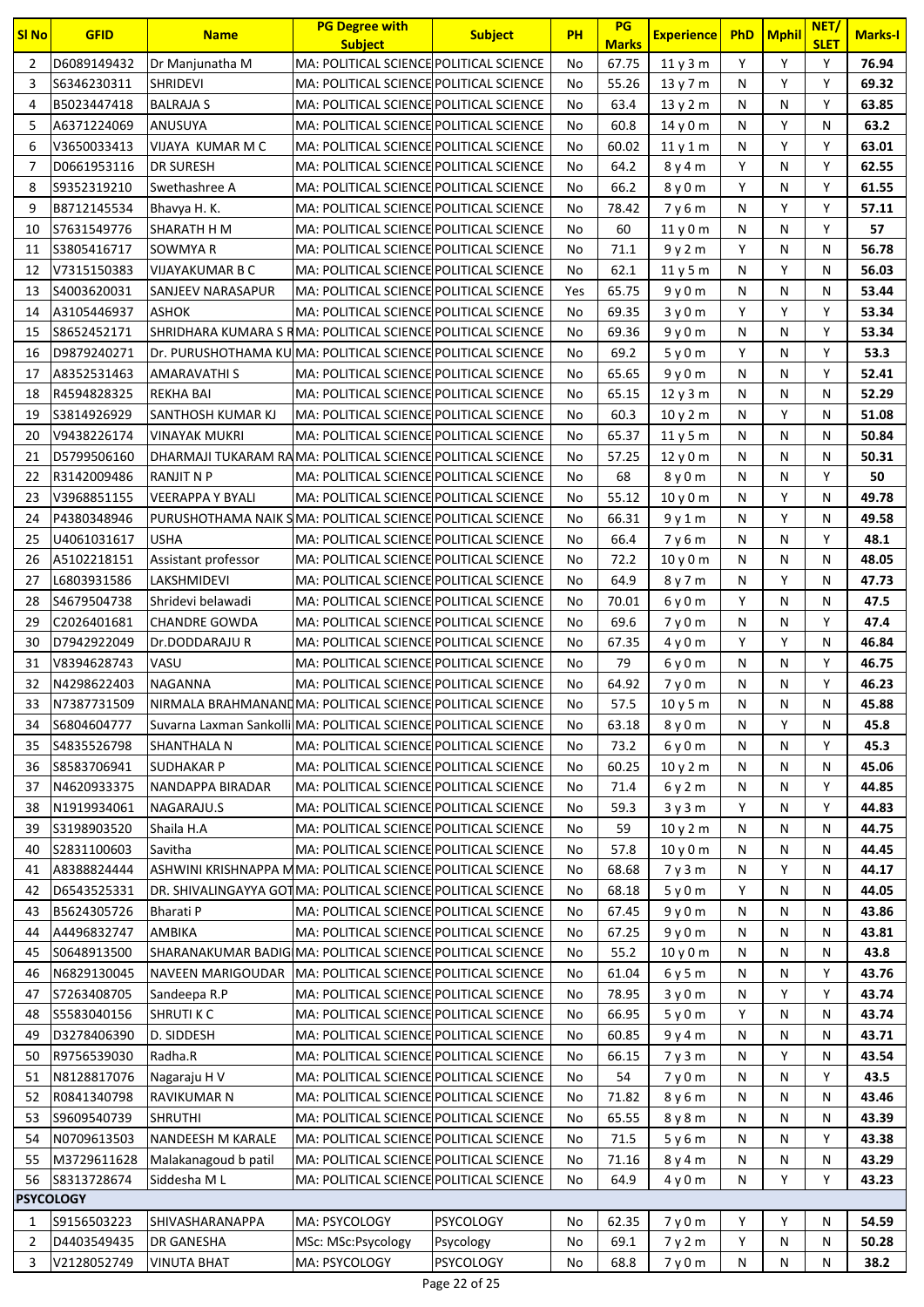| <b>SI No</b>       | <b>GFID</b>                  | <b>Name</b>                                                     | <b>PG Degree with</b><br><b>Subject</b>                           | <b>Subject</b>   | <b>PH</b> | PG<br><b>Marks</b> | <b>Experience</b>             | PhD    | <b>Mphil</b> | NET/<br><b>SLET</b> | Marks-I        |
|--------------------|------------------------------|-----------------------------------------------------------------|-------------------------------------------------------------------|------------------|-----------|--------------------|-------------------------------|--------|--------------|---------------------|----------------|
| 4                  | J8224639624                  | <b>JAGADEESH</b>                                                | MA: PSYCOLOGY                                                     | <b>PSYCOLOGY</b> | No        | 63.75              | 0y2m                          | Υ      | N            | Y                   | 36.94          |
| 5                  | D1079741842                  | Dr SHIVALINGAIAH M                                              | MSc: MSc:Psycology                                                | Psycology        | No        | 53                 | 1 <sub>V</sub> 0 <sub>m</sub> | Y      | Y            | N                   | 34.25          |
| 6                  | 14209745815                  | Inchara Chamaiah Swam MSc: MSc: Psycology                       |                                                                   | Psycology        | No        | 88.5               | 1y0m                          | N      | N            | Υ                   | 34.13          |
| $\overline{7}$     | G3144816373                  | <b>GEETA POOJARI</b>                                            | MA: PSYCOLOGY                                                     | <b>PSYCOLOGY</b> | No        | 69.25              | 5y6m                          | N      | N            | N                   | 33.81          |
| 8                  | P0602356905                  | <b>PRAMOD NAIK</b>                                              | <b>MA: PSYCOLOGY</b>                                              | <b>PSYCOLOGY</b> | No        | 60                 | 6y3m                          | N      | N            | N                   | 33             |
| 9                  | D6072940541                  | Dr Harshita Vishwakrrma MA: PSYCOLOGY                           |                                                                   | <b>PSYCOLOGY</b> | No        | 66.2               | 1y0m                          | Y      | N            | N                   | 31.55          |
|                    | <b>Public Administration</b> |                                                                 |                                                                   |                  |           |                    |                               |        |              |                     |                |
| 1                  | S0982541417                  | SWAMI DANAYYA APPAYMA: Public Administrati Public Administratio |                                                                   |                  | No        | 57.75              | 14 y 0 m                      | N      | N            | N                   | 56.44          |
| <b>Sanskrit</b>    |                              |                                                                 |                                                                   |                  |           |                    |                               |        |              |                     |                |
| 1                  | M4241918115                  | MUKTIYAR AHMED RAICIMA: SANSKRIT                                |                                                                   | Sanskrit         | No        | 69.4               | 11y1m                         | N      | N            | N                   | 50.35          |
| 2                  | D2176416759                  | DATTATRAYA HEGDE                                                | MA: SANSKRIT                                                      | Sanskrit         | No        | 81.2               | 1 y 3 m                       | Y      | N            | Y                   | 44.3           |
| 3                  | C2202139508                  | Chaitra B.N                                                     | MA: SANSKRIT                                                      | Sanskrit         | No        | 69                 | 4y0m                          | N      | N            | N                   | 29.25          |
| 4                  | P3504738733                  | <b>PRABHA S N</b>                                               | <b>MA: SANSKRIT</b>                                               | Sanskrit         | No        | 77.95              | 3y0m                          | N      | N            | N                   | 28.49          |
| 5                  | S1106703664                  | Shrivatsa G.S                                                   | MA: SANSKRIT                                                      | Sanskrit         | No        | 65                 | 4y2m                          | N      | N            | N                   | 28.25          |
| 6                  | S2397542125                  | Srirangan S                                                     | MA: SANSKRIT                                                      | Sanskrit         | No        | 72.8               | 0y1m                          | N      | N            | Υ                   | 27.2           |
| 7                  | B125324913                   | Basavaraju pc                                                   | MA: SANSKRIT                                                      | Sanskrit         | No        | 55                 | 4 y 0 m                       | N      | N            | N                   | 25.75          |
| 8                  | V7298311509                  | Vidya Laxmi                                                     | <b>MA: SANSKRIT</b>                                               | Sanskrit         | No        | 61.84              | 3y0m                          | N      | N            | N                   | 24.46          |
| 9                  | C0545621017                  | <b>CHANDRASHEKARAKS</b>                                         | MA: SANSKRIT                                                      | Sanskrit         | No        | 70.95              | 2y3m                          | N      | N            | N                   | 23.74          |
| <b>Social Work</b> |                              |                                                                 |                                                                   |                  |           |                    |                               |        |              |                     |                |
| 1                  | M5806851045                  | MAHESHA C G                                                     | MSW: MSW:Social Worl Social Work                                  |                  | No        | 63.45              | 12 y 6 m                      | N      | Υ            | N                   | 59.36          |
| $\overline{2}$     | M3749225833                  | <b>MOHAN VT</b>                                                 | MSW: MSW:Social Worl Social Work                                  |                  | No        | 64.7               | 7y0m                          | N      | Υ            | Υ                   | 52.18          |
| 3                  | P6046717504                  | PRAVEEN CHANDRA                                                 | MSW: MSW:Social Worl Social Work                                  |                  | No        | 60.83              | 8 y 0 m                       | N      | N            | Υ                   | 48.21          |
| 4                  | J2289255195                  | Jabina Moulvi                                                   | MSW: MSW:Social Worl Social Work                                  |                  | No        | 69                 | 7y0m                          | N      | N            | Y                   | 47.25          |
| 5                  | C9454316472                  | C K SATHISHA                                                    | MSW: MSW:Social Worl Social Work                                  |                  | No        | 59.58              | 7y0m                          | N      | N            | Υ                   | 44.9           |
| 6                  | V9330210707                  | <b>VINUTHA</b>                                                  | MSW: MSW:Social Worl Social Work                                  |                  | No        | 73.92              | 5y0m                          | N      | N            | Y                   | 42.48          |
| 7                  | S8049006163                  | SOUMYA RAI M                                                    | MSW: MSW:Social Worl Social Work                                  |                  | No        | 64.85              | 8 y 6 m                       | N      | N            | N                   | 41.71          |
| 8                  | S9158734925                  | Shrikanth Acharya                                               | MSW: MSW:Social Worl Social Work                                  |                  | No        | 70.68              | 8 y 0 m                       | N      | N            | N                   | 41.67          |
| 9                  | C3831642515                  | <b>CHANNABASAPPA K C</b>                                        | MSW: MSW:Social Worl Social Work                                  |                  | No        | 63.91              | 8 y 6 m                       | N<br>N | N            | N                   | 41.48          |
| 10<br>11           | S2265025465<br>S9143657348   | SHAKHILA<br>Shivashankar                                        | MSW: MSW:Social WorlSocial Work<br>MSW: MSW:Socialogy Social Work |                  | No        | 67.87<br>67.76     | 8y0m                          | N      | N<br>N       | N<br>N              | 40.97<br>40.94 |
| 12                 | G3746326344                  | Geeta Gond                                                      | MSW: MSW:Social Worl Social Work                                  |                  | No<br>No  | 61.55              | 8 y 0 m<br>5y4m               | N      | N            | Υ                   | 40.89          |
| 13                 | R7786006591                  | Rashmitha P                                                     | MSW: MSW:Social Worl Social Work                                  |                  | No        | 67.5               | 5y0m                          | N      | N            | Y                   | 40.88          |
| 14                 | N7930500875                  | NIVEDITHA                                                       | MSW: MSW:Social Worl Social Work                                  |                  | No        | 66.85              | 5y1m                          | N      | N            | Y                   | 40.71          |
| <b>SOCIOLOGY</b>   |                              |                                                                 |                                                                   |                  |           |                    |                               |        |              |                     |                |
| 1                  | E6617724138                  | Eshwara K B                                                     | MA: SOCIOLOGY                                                     | <b>SOCIOLOGY</b> | No        | 57.6               | 11y0m                         | Υ      | Υ            | Υ                   | 74.4           |
| 2                  | M3827052305                  | <b>MANUJA A P</b>                                               | MA: SOCIOLOGY                                                     | SOCIOLOGY        | Yes       | 64.5               | 11y0m                         | N      | N            | Υ                   | 68.13          |
| 3                  | S6170751571                  | <b>SURESH M R</b>                                               | MA: SOCIOLOGY                                                     | SOCIOLOGY        | No        | 60                 | 15y4m                         | N      | Υ            | N                   | 67.5           |
| 4                  | N3146408460                  | <b>NATRAJA S M</b>                                              | MA: SOCIOLOGY                                                     | SOCIOLOGY        | No        | 55.68              | 16 y 0 m                      | N      | N            | N                   | 61.92          |
| 5                  | A3309648402                  | <b>ANNAPOORNA S</b>                                             | MA: SOCIOLOGY                                                     | SOCIOLOGY        | No        | 66                 | 11y2m                         | Υ      | N            | N                   | 61.5           |
| 6                  | V3284422376                  | VIMALA U                                                        | MA: SOCIOLOGY                                                     | <b>SOCIOLOGY</b> | No        | 61.8               | 13 y 0 m                      | N      | Υ            | N                   | 60.45          |
| 7                  | M9644553267                  | Manjula.D                                                       | MA: SOCIOLOGY                                                     | <b>SOCIOLOGY</b> | No        | 73                 | 6 y 6 m                       | Υ      | N            | Υ                   | 58.75          |
| 8                  | D1800715742                  | Dr. SHANKARAMMA E                                               | MA: SOCIOLOGY                                                     | SOCIOLOGY        | No        | 64.8               | 8 y 0 m                       | Y      | Y            | N                   | 58.2           |
| 9                  | D1673701039                  | Dhanalaxmi S                                                    | MA: SOCIOLOGY                                                     | SOCIOLOGY        | No        | 64.37              | 9y0m                          | N      | Y            | Υ                   | 58.09          |
| 10                 | V6590022094                  | <b>VENKATESHA H S</b>                                           | MA: SOCIOLOGY                                                     | <b>SOCIOLOGY</b> | No        | 61.3               | 12y1m                         | N      | Υ            | N                   | 57.33          |
| 11                 | S6446727102                  | SHARANAPPA                                                      | MA: SOCIOLOGY                                                     | SOCIOLOGY        | No        | 68.2               | 10 y 3 m                      | N      | N            | Υ                   | 56.05          |
| 12                 | M7089445632                  | Manjunatha T                                                    | MA: SOCIOLOGY                                                     | SOCIOLOGY        | Yes       | 59.6               | 10 y 0 m                      | N      | N            | N                   | 54.9           |
| 13                 | M0826924710                  | <b>MALLAPPA</b>                                                 | MA: SOCIOLOGY                                                     | SOCIOLOGY        | No        | 56.25              | 13y4m                         | N      | N            | Ν                   | 54.56          |
| 14                 | P9701624979                  | PAVANKUMAR H M                                                  | MA: SOCIOLOGY                                                     | <b>SOCIOLOGY</b> | No        | 73.16              | 9y1m                          | N      | N            | Υ                   | 54.29          |
| 15                 | M5873254824                  | Mahesh s j                                                      | MA: SOCIOLOGY                                                     | <b>SOCIOLOGY</b> | Yes       | 66.66              | 5y0m                          | Υ      | N            | Ν                   | 53.67          |
| 16                 | A1513929595                  | <b>ANUPAMA</b>                                                  | MA: SOCIOLOGY                                                     | <b>SOCIOLOGY</b> | Yes       | 64.45              | 2y0m                          | Y      | N            | Y                   | 53.11          |
| 17                 | G5645614446                  | <b>GAYATRA PS</b>                                               | MA: SOCIOLOGY                                                     | SOCIOLOGY        | Yes       | 70.66              | 4y1m                          | Υ      | N            | N                   | 51.67          |
| 18                 | A5283434902                  | <b>ANAND PUJAR</b>                                              | MA: SOCIOLOGY                                                     | SOCIOLOGY        | No        | 61.19              | 7y0m                          | N      | Y            | Υ                   | 51.3           |
| 19                 | Y0427948430                  | YAMANOORAPPA                                                    | MA: SOCIOLOGY                                                     | <b>SOCIOLOGY</b> | No        | 72.25              | 4y3m                          | Υ      | N            | Υ                   | 51.06          |
| 20                 | R5756647965                  | ROOPA R VAERNEKAR                                               | MA: SOCIOLOGY                                                     | SOCIOLOGY        | No        | 63.2               | 11y6m                         | N      | N            | N                   | 50.3           |
| 21                 | R0870514541                  | RAMESH HATTI                                                    | MA: SOCIOLOGY                                                     | <b>SOCIOLOGY</b> | No        | 62.65              | 11y6m                         | N      | N            | N                   | 50.16          |
| 22                 | G1511129047                  | <b>GOPALAPPA V</b>                                              | MA: SOCIOLOGY                                                     | SOCIOLOGY        | No        | 59.1               | 9y5m                          | N      | Υ            | N                   | 49.28          |
| 23                 | K8411002245                  | Krishna D                                                       | MA: SOCIOLOGY                                                     | SOCIOLOGY        | No        | 69                 | 10v1m                         | N      | N            | N                   | 47.25          |
| 24                 | G9622126870                  | <b>GIRISHA M G</b>                                              | MA: SOCIOLOGY                                                     | SOCIOLOGY        | No        | 65.1               | 7y0m                          | N      | N            | Υ                   | 46.28          |
| 25                 | R1637153523                  | <b>RAMESH</b>                                                   | MA: SOCIOLOGY                                                     | SOCIOLOGY        | No        | 64.7               | 10y0m                         | N      | N            | N                   | 46.18          |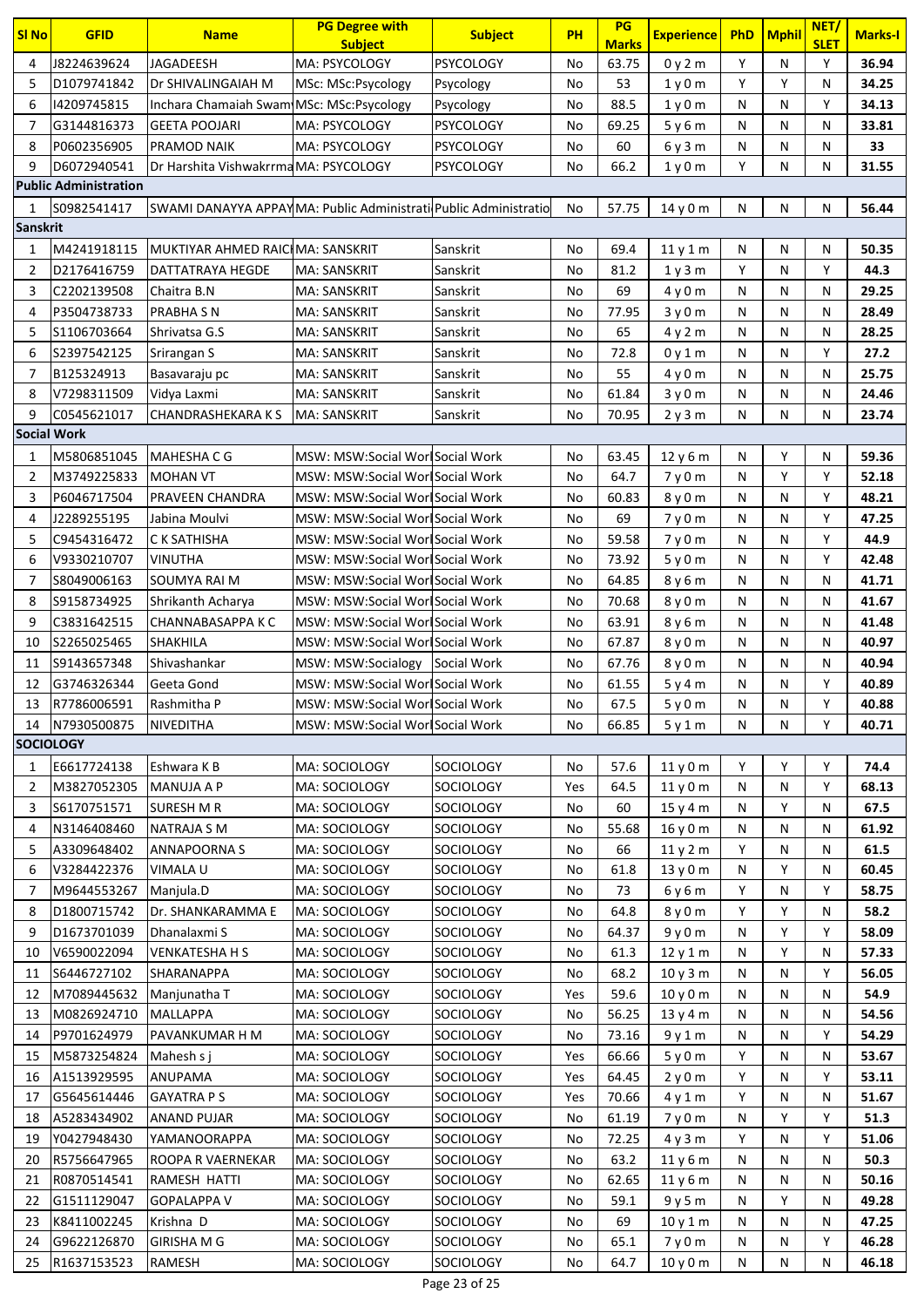| <b>SI No</b>            | <b>GFID</b>                   | <b>Name</b>                            | <b>PG Degree with</b>                      | <b>Subject</b>                         | <b>PH</b>  | PG                   | <b>Experience</b>             | <b>PhD</b> | <b>Mphil</b> | NET/             | <b>Marks-I</b> |
|-------------------------|-------------------------------|----------------------------------------|--------------------------------------------|----------------------------------------|------------|----------------------|-------------------------------|------------|--------------|------------------|----------------|
| 26                      | F7538813126                   | <b>FARHANAZ</b>                        | <b>Subject</b><br>MA: SOCIOLOGY            | <b>SOCIOLOGY</b>                       | No         | <b>Marks</b><br>70.3 | 9y6m                          | N          | N            | <b>SLET</b><br>N | 46.08          |
| 27                      | K2541409756                   | KAMAKSHI N.C                           | MA: SOCIOLOGY                              | <b>SOCIOLOGY</b>                       | No         | 53.2                 | 7y5m                          | N          | N            | Y                | 44.8           |
| 28                      | P5709043465                   | PARUSHARAM NANDALE MA: SOCIOLOGY       |                                            | <b>SOCIOLOGY</b>                       | No         | 63.12                | 6y6m                          | N          | N            | Υ                | 44.28          |
| 29                      | V1777447179                   | Varalakshmi m s                        | MA: SOCIOLOGY                              | <b>SOCIOLOGY</b>                       | No         | 55.7                 | 10y0m                         | N          | N            | N                | 43.93          |
| 30                      | R6205307285                   | <b>RAVIP</b>                           | MA: SOCIOLOGY                              | <b>SOCIOLOGY</b>                       | No         | 67.6                 | 5y0m                          | Υ          | N            | N                | 43.9           |
| 31                      | B2888214807                   | <b>BANADEVI MAMADAPURMA: SOCIOLOGY</b> |                                            | <b>SOCIOLOGY</b>                       | No         | 73                   | 8y5m                          | N          | N            | N                | 43.75          |
| 32                      | R5848535992                   | RAVINDRANATHA CHAKRMA: SOCIOLOGY       |                                            | <b>SOCIOLOGY</b>                       | No         | 66.4                 | 3y0m                          | Υ          | Y            | N                | 43.6           |
| 33                      | \$3323845444                  | SAVITHA M T                            | MA: SOCIOLOGY                              | <b>SOCIOLOGY</b>                       | No         | 65.7                 | 7y0m                          | N          | Υ            | N                | 43.43          |
| 34                      | D6004825746                   | <b>DEEPTHI G R</b>                     | MA: SOCIOLOGY                              | <b>SOCIOLOGY</b>                       | No         | 64.4                 | 9y0m                          | N          | N            | N                | 43.1           |
| 35                      | S2804226502                   | siddappa                               | MA: SOCIOLOGY                              | <b>SOCIOLOGY</b>                       | No         | 57.4                 | 6y6m                          | N          | N            | Υ                | 42.85          |
| 36                      | G9723325034                   | <b>GURULINGAPPA KADLI</b>              | MA: SOCIOLOGY                              | <b>SOCIOLOGY</b>                       | <b>YES</b> | 58.55                | 6y0m                          | N          | N            | N                | 42.64          |
| 37                      | C0097721754                   | CHANDRA MOULI P                        | MA: SOCIOLOGY                              | <b>SOCIOLOGY</b>                       | No         | 55.55                | 9y5m                          | N          | N            | N                | 42.39          |
| 38                      | S4692430744                   | SHABEENA TABASSUM                      | MA: SOCIOLOGY                              | <b>SOCIOLOGY</b>                       | No         | 67.5                 | 1y6m                          | Y          | N            | Υ                | 42.38          |
| 39                      | \$6326852139                  | SURESHA K                              | MA: SOCIOLOGY                              | <b>SOCIOLOGY</b>                       | No         | 71.4                 | 4y0m                          | Υ          | N            | N                | 41.85          |
| 40                      | B5625606349                   | <b>BAYYA REDDY B</b>                   | MA: SOCIOLOGY                              | <b>SOCIOLOGY</b>                       | No         | 71.2                 | 5y2m                          | N          | N            | Υ                | 41.8           |
| 41                      | R2306401201                   | Ramanjaneya M                          | MA: SOCIOLOGY                              | SOCIOLOGY                              | Yes        | 66.7                 | 2y2m                          | N          | N            | Y                | 41.68          |
| 42                      | S1173944919                   | SANDHYA S J                            | MA: SOCIOLOGY                              | <b>SOCIOLOGY</b>                       | No         | 63.87                | 2y6m                          | Y          | Υ            | N                | 41.47          |
| 43                      | S7044609238                   | SHARANAMMA                             | MA: SOCIOLOGY                              | <b>SOCIOLOGY</b>                       | No         | 67.15                | 8 y 0 m                       | N          | N            | N                | 40.79          |
| 44                      | D1195838519                   | Dr. venkatesh pujar                    | MA: SOCIOLOGY                              | <b>SOCIOLOGY</b>                       | No         | 60                   | 4y4m                          | Υ          | N            | N                | 40.5           |
| 45                      | P6710923301                   | <b>PRAKASH R S</b>                     | MA: SOCIOLOGY                              | <b>SOCIOLOGY</b>                       | No         | 65.5                 | 8 y 0 m                       | N          | N            | N                | 40.38          |
| 46                      | R6438933059                   | RANGANATH K M                          | MA: SOCIOLOGY                              | <b>SOCIOLOGY</b>                       | No         | 59.3                 | 5y5m                          | N          | N            | Υ                | 40.33          |
| 47                      | V2967132839                   | VANIPALVE N                            | MA: SOCIOLOGY                              | <b>SOCIOLOGY</b>                       | No         | 64.45                | 1y0m                          | Υ          | N            | Y                | 40.11          |
| 48                      | S0015917043                   | SUMITRA MARITAMMANMA: SOCIOLOGY        |                                            | <b>SOCIOLOGY</b>                       | No         | 74.66                | 7y2m                          | N          | N            | N                | 39.67          |
| 49                      | D8015652517                   | DUNDAPPA HUGGI                         | MA: SOCIOLOGY                              | SOCIOLOGY                              | No         | 60                   | 2y8m                          | N          | Υ            | Υ                | 39             |
| 50                      | R6386216422                   | RAGHU B.L                              | MA: SOCIOLOGY                              | SOCIOLOGY                              | No         | 77.37                | 1y4m                          | N          | Υ            | Υ                | 38.84          |
| 51                      | D0479021921                   | DEVARAJ                                | MA: SOCIOLOGY                              | <b>SOCIOLOGY</b>                       | No         | 70.85                | 7y1m                          | N          | N            | N                | 38.71          |
| 52                      | S9411254565                   | SHARVANI                               | MA: SOCIOLOGY                              | <b>SOCIOLOGY</b>                       | No         | 70.15                | 7y0m                          | N          | N            | N                | 38.54          |
| 53                      | N5773026555                   | NANJAMARI K                            | MA: SOCIOLOGY                              | <b>SOCIOLOGY</b>                       | No         | 63.9                 | 3y6m                          | Υ          | N            | N                | 38.48          |
| 54                      | M6831032216                   | <b>MALLESH K S</b>                     | MA: SOCIOLOGY                              | <b>SOCIOLOGY</b>                       | No         | 75.26                | 3y6m                          | N          | N            | Y                | 38.32          |
| 55                      | K8831033495                   | K PAPANNANAVAR                         | MA: SOCIOLOGY                              | <b>SOCIOLOGY</b>                       | No         | 57.15                | 1y1m                          | Υ          | Ν            | Υ                | 38.29          |
| 56                      | S2719613565                   | SHWETA. GUMASHETTY                     | MA: SOCIOLOGY                              | <b>SOCIOLOGY</b>                       | No         | 62.94                | 2y4m                          | N          | Υ            | Υ                | 38.24          |
| 57                      | S0832116313                   | SHIVAKUMAR H                           | MA: SOCIOLOGY                              | <b>SOCIOLOGY</b>                       | No         | 67.75                | 4y1m                          | N          | N            | Y                | 37.94          |
| 58                      | R5876828210                   | <b>RADHA NAIK</b>                      | MA: SOCIOLOGY                              | <b>SOCIOLOGY</b>                       | No         | 73.62                | 3y4m                          | N          | N            | Y                | 37.91          |
| 59                      | R0990424976                   | RAJESHWARI                             | MA: SOCIOLOGY                              | <b>SOCIOLOGY</b>                       | No         | 55.5                 | 8 <sub>V</sub> 0 <sub>m</sub> | N          | N            | N                | 37.88          |
| 60                      | J6122947284                   | jyothi m                               | MA: SOCIOLOGY                              | <b>SOCIOLOGY</b>                       | No         | 67.2                 | 4y0m                          | Ν          | N            | Υ                | 37.8           |
| 61<br><b>STATISTICS</b> | R9110113112                   | RAMYA K P                              | MA: SOCIOLOGY                              | <b>SOCIOLOGY</b>                       | No         | 66.3                 | 7y0m                          | N          | N            | N                | 37.58          |
|                         |                               |                                        | <b>MSc: STATISTICS</b>                     |                                        |            | 85.57                |                               |            |              |                  |                |
| 1<br>$\overline{2}$     | A1020445670<br>M8381411895    | <b>ABHIRUP PAL</b><br>Manjula Khokane  | <b>MSc: STATISTICS</b>                     | <b>STATISTICS</b><br><b>STATISTICS</b> | No<br>No   | 60.75                | 0y3m<br>2y0m                  | Ν<br>N     | Ν<br>Ν       | N<br>Ν           | 21.39<br>21.19 |
| <b>Telugu</b>           |                               |                                        |                                            |                                        |            |                      |                               |            |              |                  |                |
| $\mathbf{1}$            | K7391004477                   | <b>K SAYESWARI</b>                     | MA: TELUGU                                 | Telugu                                 | No         | 75.4                 | 10y6m                         | Y          | N            | Υ                | 71.35          |
|                         | <b>Tourism Administration</b> |                                        |                                            |                                        |            |                      |                               |            |              |                  |                |
| 1                       | R0802508238                   | RASHMI H D                             | Other: Tourism Adminis Tourism Administrat |                                        | No         | 75                   | 5y6m                          | N          | N            | Υ                | 44.25          |
| <b>URDU</b>             |                               |                                        |                                            |                                        |            |                      |                               |            |              |                  |                |
| 1                       | S8288313612                   | <b>SOHAIL</b>                          | MA: URDU                                   | URDU                                   | No         | 96.5                 | 16 y 0 m                      | Y          | Υ            | Υ                | 99.13          |
| $\overline{2}$          | D0101009638                   | Dr.Syed Chanda Hussaini MA: URDU       |                                            | URDU                                   | No         | 60                   | 14y0m                         | Υ          | Υ            | N                | 75             |
| 3                       | D6366954677                   | Dr Mohammed Kaleem AMA: URDU           |                                            | URDU                                   | No         | 66.8                 | 6y0m                          | Y          | Y            | Υ                | 61.7           |
| 4                       | S0210528825                   | Sabiha Jahan                           | MA: URDU                                   | URDU                                   | No         | 65.9                 | 9y0m                          | Ν          | Ν            | Υ                | 52.48          |
| 5                       | 15032830546                   | <b>ISMAIL KHAN</b>                     | MA: URDU                                   | URDU                                   | No         | 65.2                 | 2y0m                          | Υ          | Y            | Υ                | 49.3           |
| 6                       | S4014849388                   | SYED JAMEEL HUSENI MAMA: URDU          |                                            | URDU                                   | No         | 65                   | 11y0m                         | N          | N            | N                | 49.25          |
| 7                       | M1146802639                   | MD.HABEEB KHAN                         | MA: URDU                                   | URDU                                   | No         | 61.2                 | 4y1m                          | Y          | N            | Υ                | 48.3           |
| 8                       | R3304710388                   | RAZIA SULTANA A                        | MA: URDU                                   | URDU                                   | No         | 77                   | 4y0m                          | N          | Υ            | Υ                | 46.25          |
| 9                       | A5964142321                   | ALLAUDDIN                              | MA: URDU                                   | URDU                                   | No         | 69.9                 | 3y6m                          | Y          | Υ            | N                | 45.98          |
| 10                      | Z9074127642                   | <b>ZUHRA JABEEN</b>                    | MA: URDU                                   | URDU                                   | No         | 61.3                 | 4y0m                          | Y          | Υ            | Ν                | 45.33          |
| 11                      | A5613353778                   | AALIYA KHANUM                          | MA: URDU                                   | URDU                                   | No         | 70                   | 9y0m                          | N          | N            | N                | 44.5           |
| 12                      | M4115159022                   | MUSTAQEEM BEGUM                        | MA: URDU                                   | URDU                                   | No         | 65.5                 | 2y0m                          | Y          | Y            | N                | 40.38          |
| 13                      | M9934051672                   | <b>MD NASEERUDDIN</b>                  | MA: URDU                                   | URDU                                   | Yes        | 58                   | 5y0m                          | N          | Ν            | N                | 39.5           |
| 14                      | G2164826506                   | <b>GOUSBI KHOJE</b>                    | MA: URDU                                   | URDU                                   | No         | 67.5                 | 7y6m                          | Ν          | N            | N                | 39.38          |
| 15                      | H0581331162                   | HABEEBUNNISA L                         | MA: URDU                                   | URDU                                   | No         | 60.1                 | 7y7m                          | N          | Ν            | N                | 37.53          |